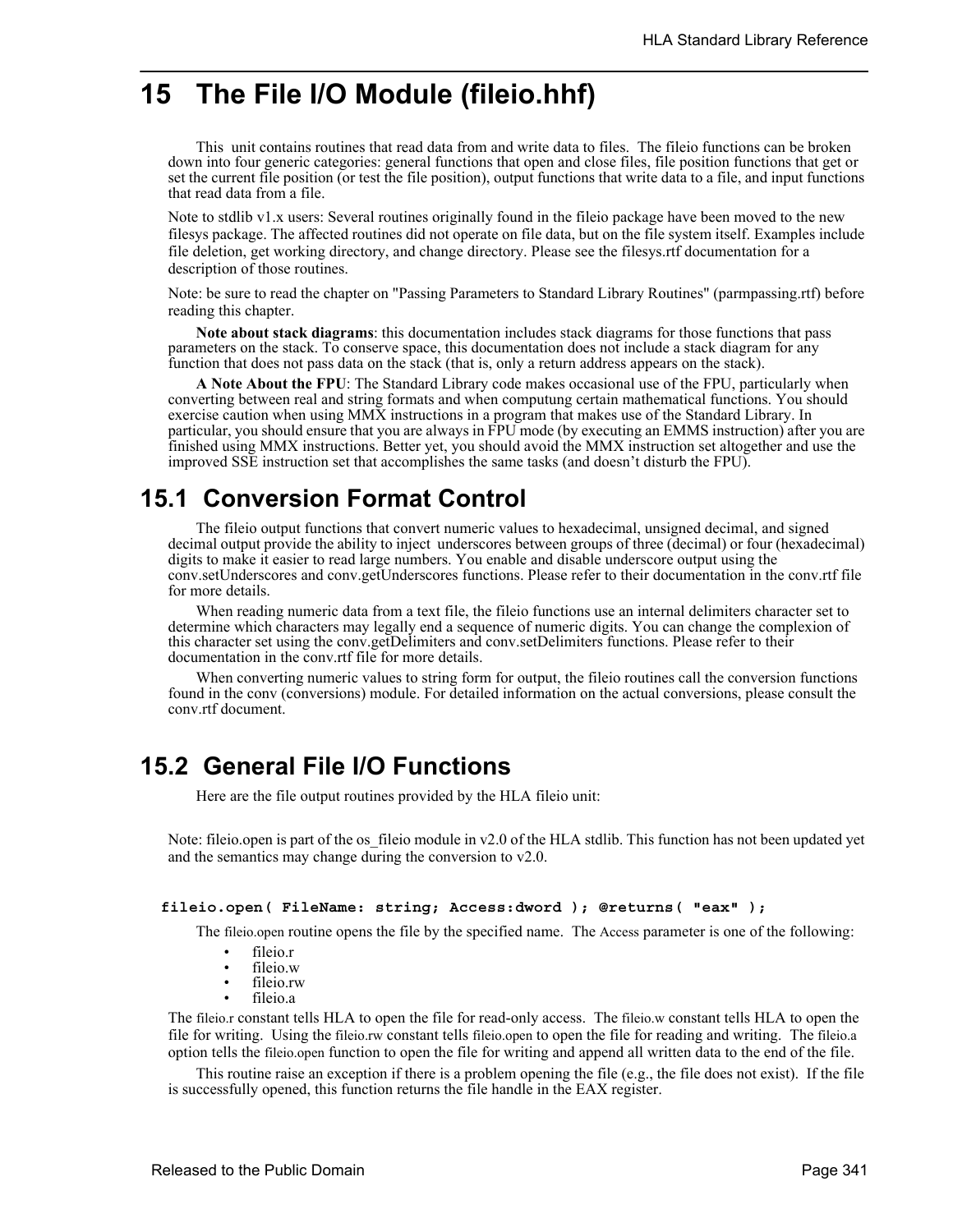```
HLA high-level calling sequence examples:
fileio.open( "myfile.txt", fileio.r );
mov( eax, fileHandle );
// Note: the Access parameter is almost always a constant in
// calls to fileio.open. However, if you want to pass a variable
// value or a register value in this parameter, you may certainly
// do so:
fileio.open( filenameStr, accessVarByte );
mov( eax, fileHandle );
fileio.open( someStr, al );
mov( eax, fileHandle );
HLA low-level calling sequence examples:
// Constant Access value:
push( filenameStr );
pushd( fileio.r );
call fileio.open;
mov( eax, fileHandle );
// Access value in register (AL in this example)
push( filenameStr );
push( eax );
call fileio.open;
mov( eax, fileHandle );
// Access value is in a (byte) variable
push( filenameStr );
push( (type dword accessValue)); //Not always safe!
call fileio.open;
mov( eax, fileHandle );
// Solution if accessing accessValue as a dword
// might cause a memory access error (last three
// bytes on a 4K page in memory, etc.):
push( filenameStr );
sub(4, esp);push( eax );
movzx( accessValue, eax );
mov( eax, [esp+4] );
pop( eax );
call fileio.open;
mov( eax, fileHandle );
// Note: If you want to use a string literal, the best solution is
// to create a string object in the readonly section, e.g.,
//
// readonly
// filenameStr :string := "myfile.txt";
//
// and just use the "filenameStr" object you've created. You may also
```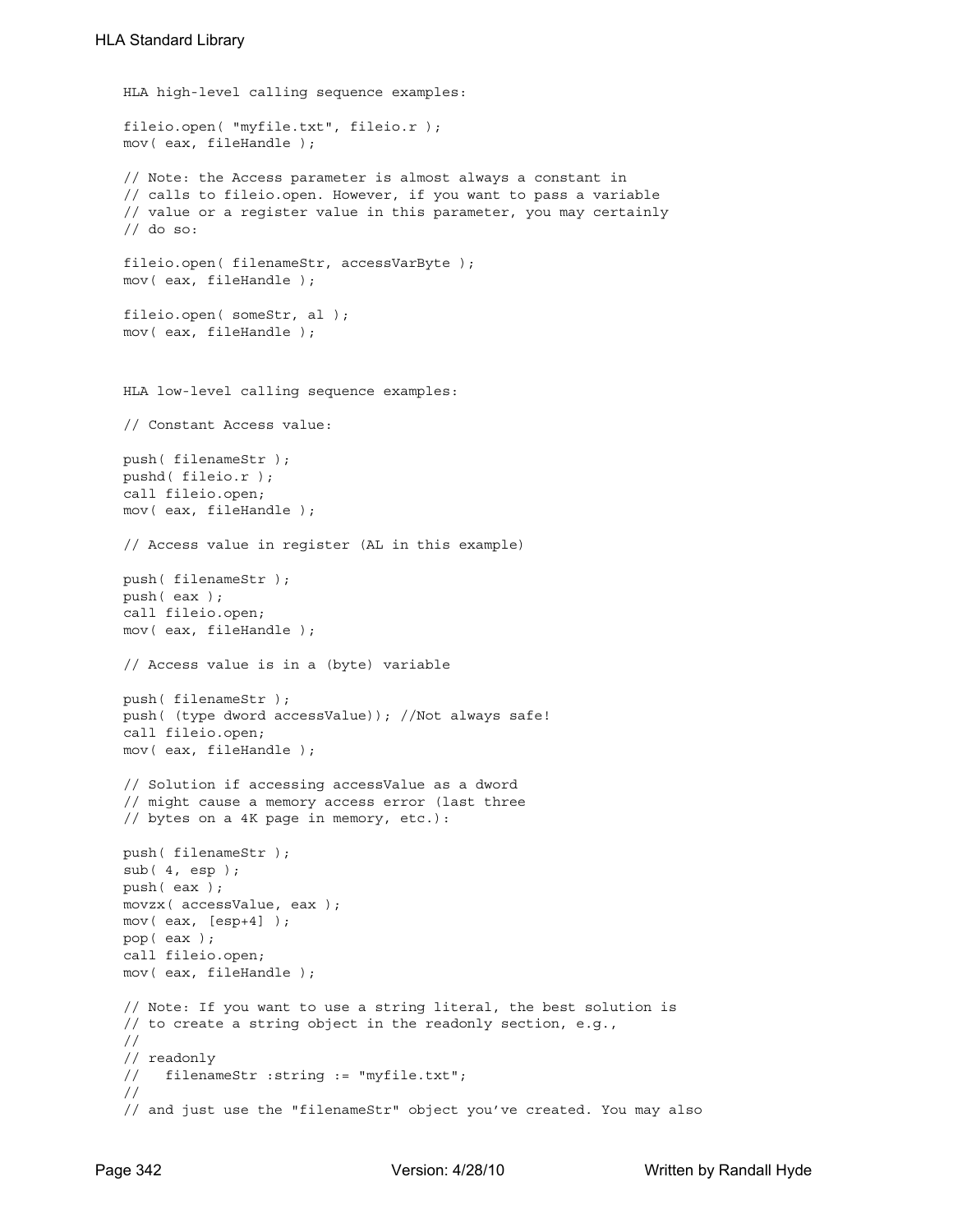// do the following if you have a register available:

```
lea( eax, "myfile.txt" );
push( eax );
pushd( fileio.r );
call fileio.open;
mov( eax, fileHandle );
```


### **fileio.openNew( FileName: string ); @returns( "eax" );**

This function opens a new file for writing. The single parameter specifies the file's (path) name. This function raises an exception if there is an error opening the file. If the file is opened successfully, this function returns the file handle in the EAX register. If the file already exists, this function will successfully open the file and delete any existing data in the file.

```
HLA high-level calling sequence examples:
fileio.openNew( "myfile.txt" );
mov( eax, fileHandle );
// If the filename string pointer is in a register (EAX):
fileio.openNew( eax );
mov( eax, fileHandle );
HLA low-level calling sequence examples:
push( filenameStr );
call fileio.openNew;
mov( eax, fileHandle );
// If the string pointer value is in a register (EAX
// in this example):
push( eax );
call fileio.openNew;
mov( eax, fileHandle );
```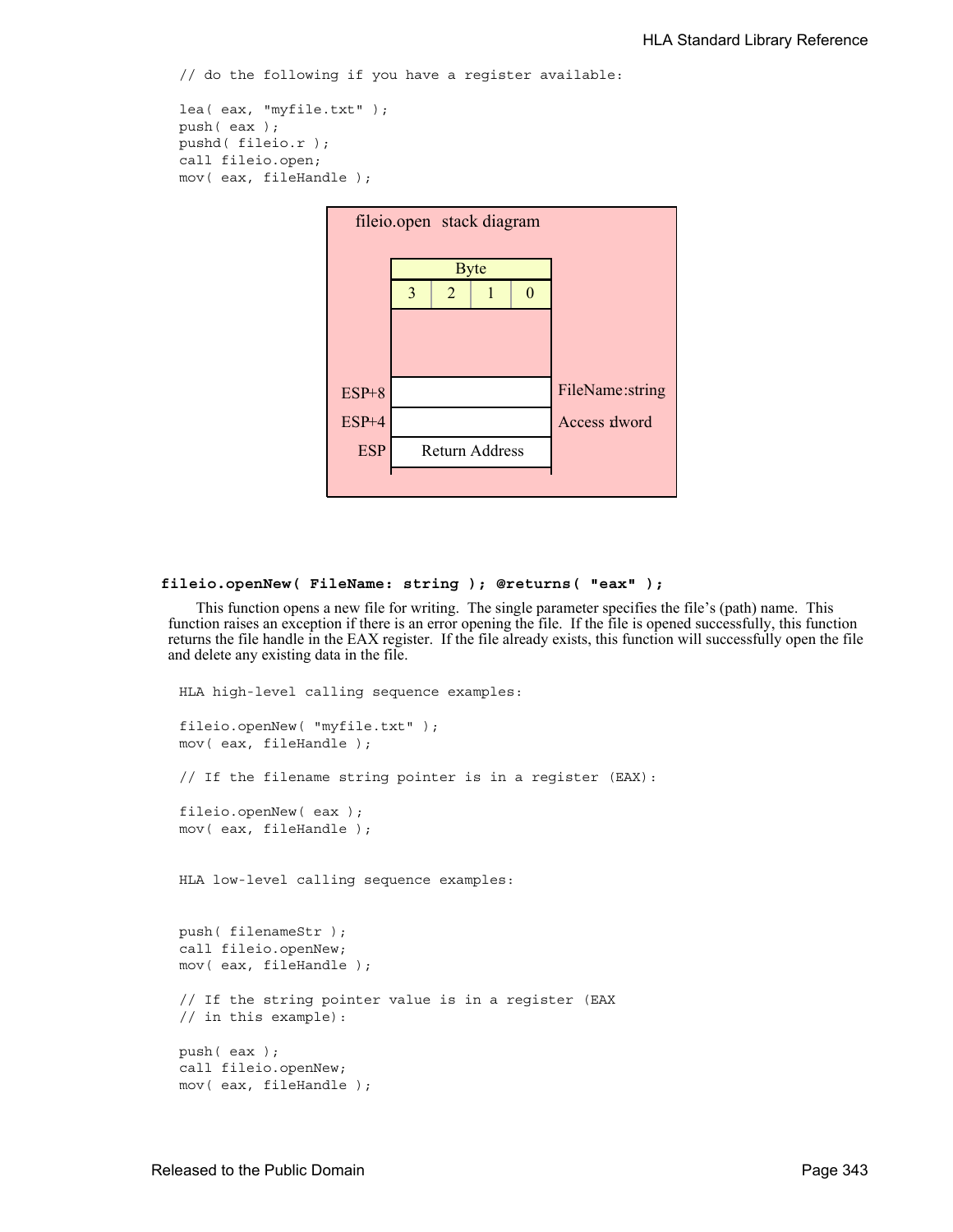```
// Note: If you want to use a string literal, the best solution is
// to create a string object in the readonly section, e.g.,
//
// readonly
// filenameStr :string := "myfile.txt";
//
// and just use the "filenameStr" object you've created. You may also
// do the following if you have a register available:
lea( eax, "myfile.txt" );
push( eax );
call fileio.openNew;
mov( eax, fileHandle );
```

| fileio.openNew stack diagram |                       |   |             |                   |                 |  |
|------------------------------|-----------------------|---|-------------|-------------------|-----------------|--|
|                              |                       |   | <b>Byte</b> |                   |                 |  |
|                              | 3                     | 2 |             | $\mathbf{\Omega}$ |                 |  |
|                              |                       |   |             |                   |                 |  |
|                              |                       |   |             |                   |                 |  |
| $ESP+4$                      |                       |   |             |                   | FileName:string |  |
| <b>ESP</b>                   | <b>Return Address</b> |   |             |                   |                 |  |
|                              |                       |   |             |                   |                 |  |
|                              |                       |   |             |                   |                 |  |

### **fileio.close( Handle:dword );**

This function closes the file specfied by the handle passed as the parameter. You should close all files as soon as you are done using them. Note that successful program termination automatically closes all files, but it is exceeding poor programming practice to rely on the operating system to close any files you've left open. Were the machine to crash, data could be lost; for this reason, you should close all files as soon as you are finished reading and writing data.

```
HLA high-level calling sequence examples:
fileio.close( fileHandle );
// If the file handle is in a register (EAX):
fileio.close( eax );
HLA low-level calling sequence examples:
push( fileHandle );
call fileio.close;
// If the file handle is in a register (EAX):
```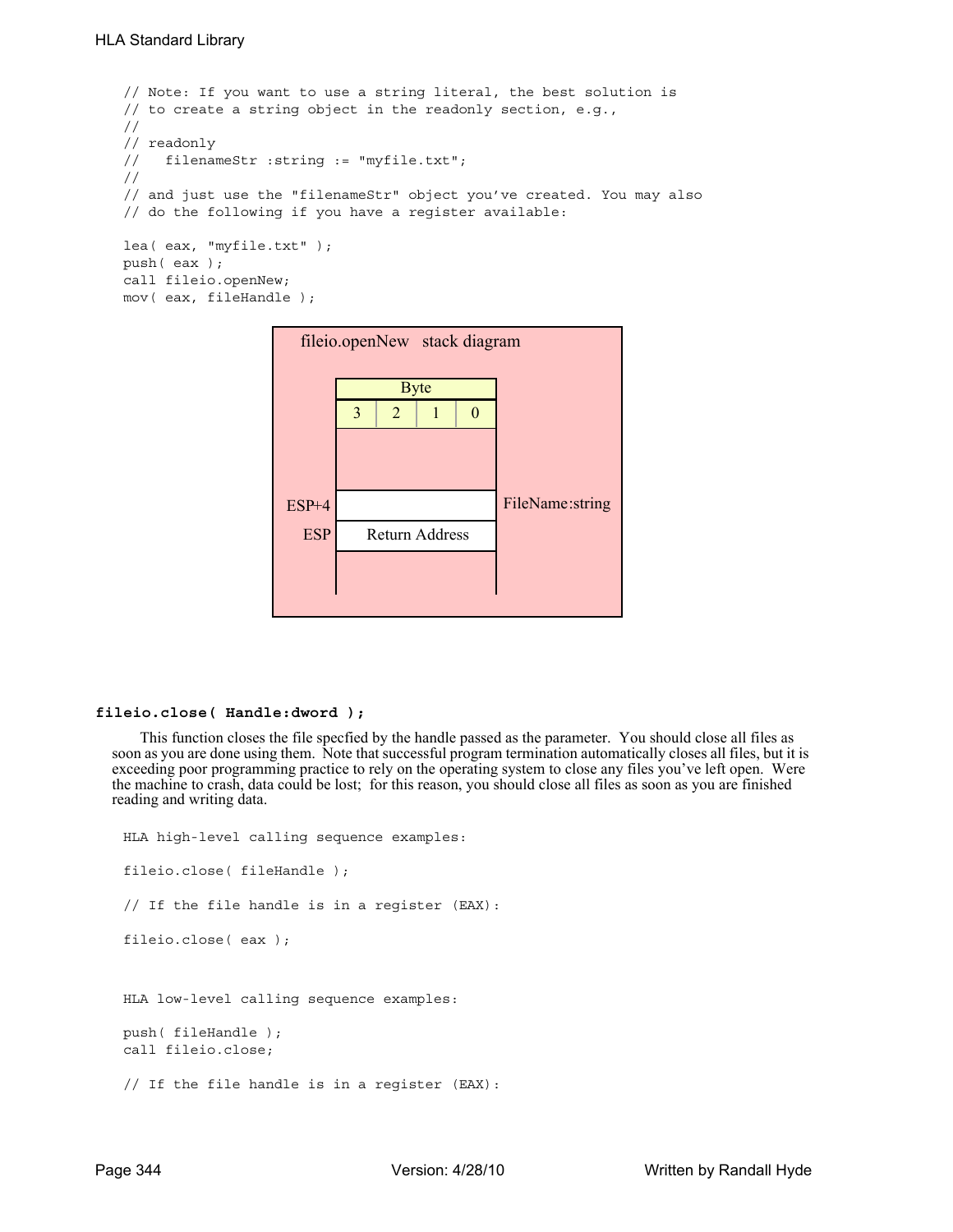```
push( eax );
call fileio.close;
```


### **fileio.flush( Handle:dword );**

This function flushes all pending data to the file (same operation as closing the file, without actually closing it). Note that successful program termination automatically closes all files, but were a crash to occur, some data might be lost. Flushing the file on a periodic basis can help prevent file data loss.

```
HLA high-level calling sequence examples:
fileio.flush( fileHandle );
// If the file handle is in a register (EAX):
fileio.flush( eax );
HLA low-level calling sequence examples:
push( fileHandle );
call fileio.flush;
// If the file handle is in a register (EAX):
push( eax );
call fileio.flush;
```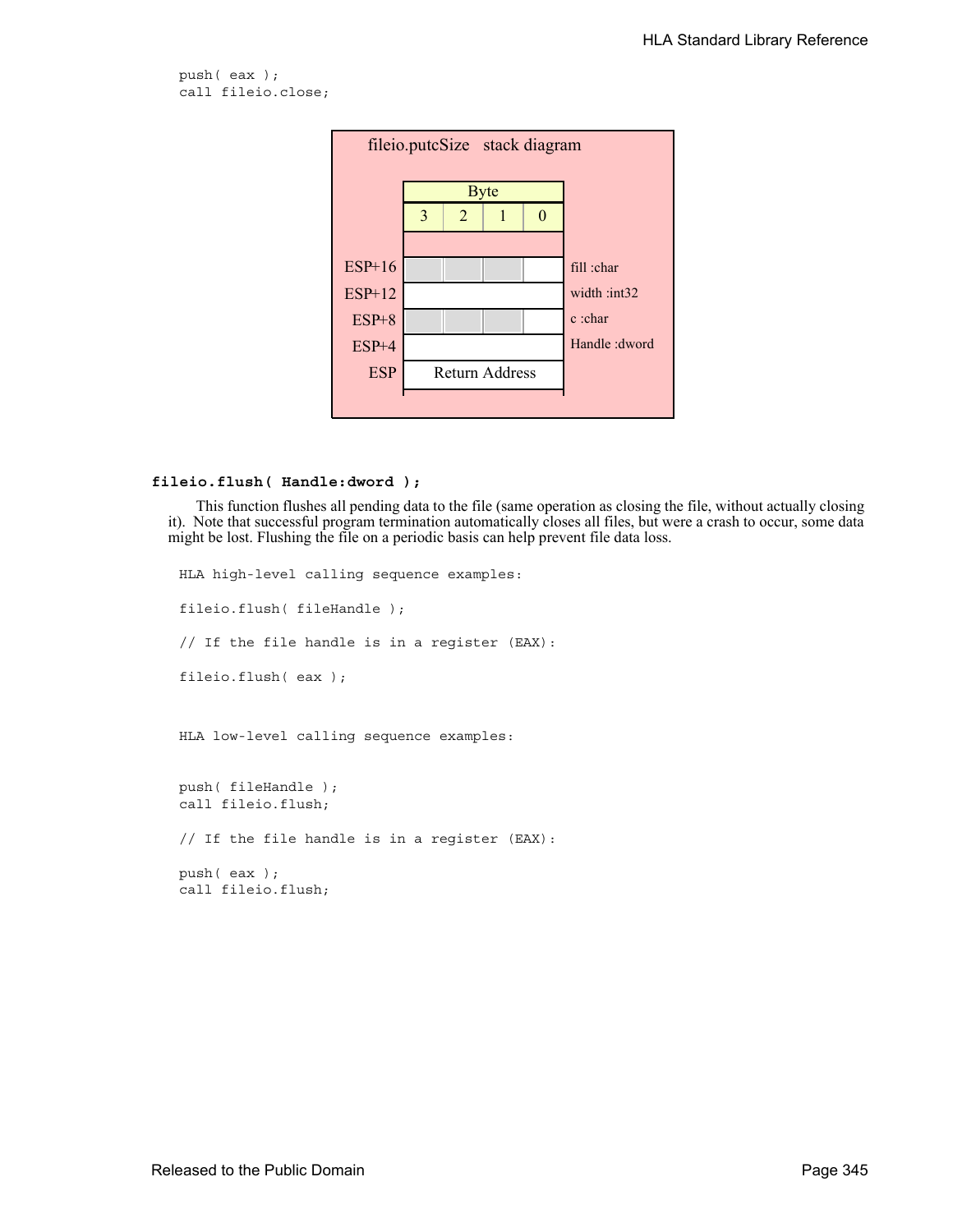

### **fileio.eof( Handle:dword ); @returns( "al" );**

This function returns true (1) in AL if the specified file is at the end of file. It returns false (0) otherwise. Note that this function actually returns true/false in EAX even though the "returns" value is "AL". So don't count on it preserving the value in AH or the upper 16 bits of EAX.

**Warning**: fileio.eof only functions properly for actual disk files. If you attempt to read data from an interactive device like the system console (keyboard) or a serial port, fileio.eof's behavior is incorrect (it will wind up eating a character from the interactive input stream every time you call it). Unfortunately, neither Windows nor Linux provides a way to test for EOF until after you've actually read a character from the input stream. A better solution, which works fine with both interactive input streams and file data is to use HLA's try..endtry statement to trap and EOF error when it occurs. For example, rather than writing the following:

```
while( !fileio.eof( someHandle )) do
  .
  .
  .
endwhile;
```
You should write the following:

```
try
  forever
      .
      .
      .
  endfor;
   exception( ex.EndOfFile );
```

```
endtry;
```
Note: under Windows, fileio.eof always returns false for character device files (e.g., keyboard input) and it returns false for all other non-disk file device types. Note that if the user presses ctrl-Z on the keyboard, fileio.eof will not return true, but the system will return an ex.endOfFile exception. If there is any chance you'll be reading data from a device file rather than a disk file, always use the try..endtry block to test for EOF.

```
HLA high-level calling sequence examples:
while( !fileio.eof( fileHandle ) ) do
  <<something while not at EOF>>
```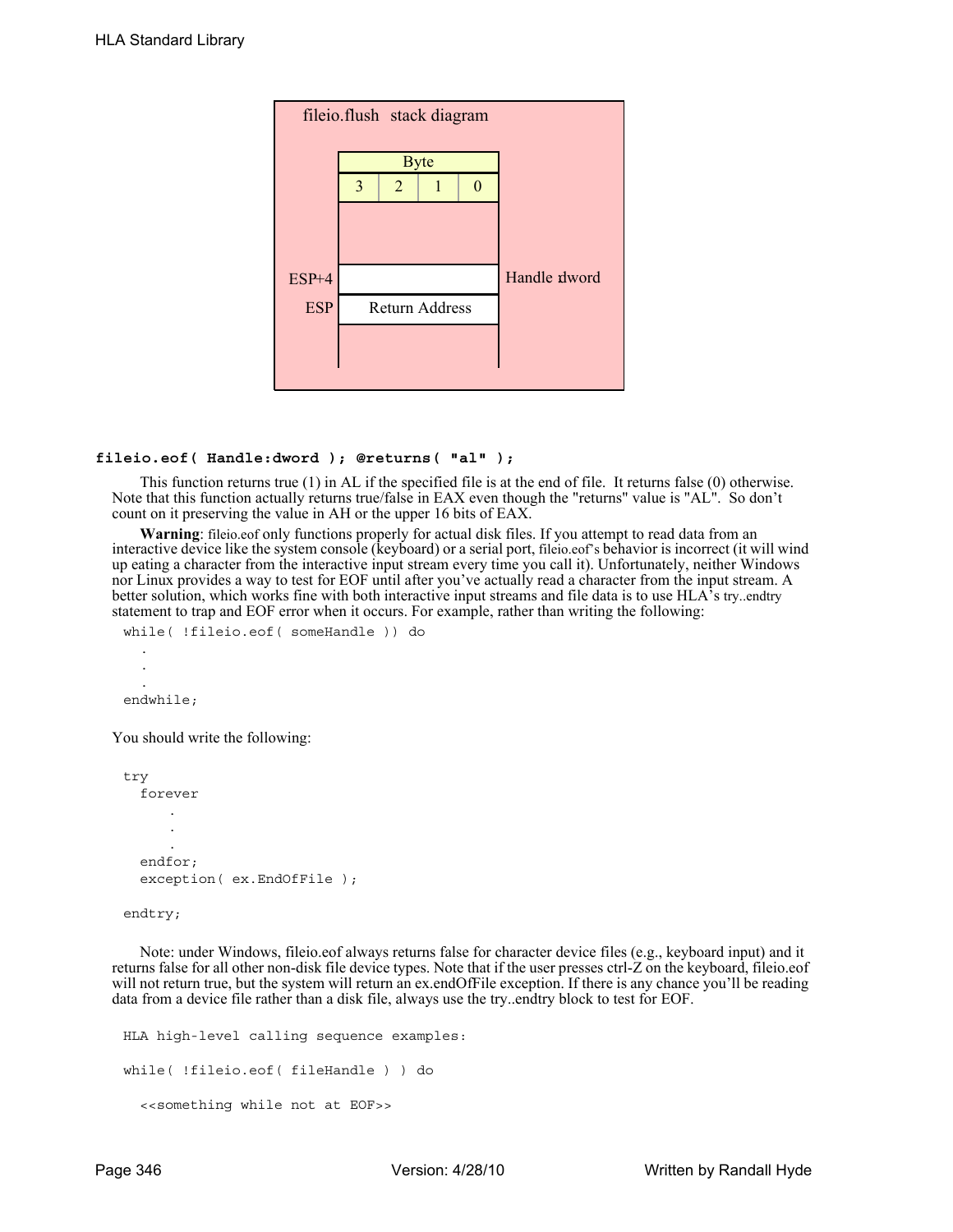```
endwhile;
HLA low-level calling sequence examples:
whileNotEOF:
  push( fileHandle );
  call fileio.flush;
  cmp( al, true );
  jne atEOF;
     << something while not at EOF>>
  jmp whileNotEOF;
atEOF:
```


## **fileio.rewind( Handle:dword ); @returns( "eax" );**

The Handle parameter specifies the handle of an open file. This function positions the file pointer to the beginning of the file (file position zero). This function returns the error code in EAX.

HLA high-level calling sequence examples: fileio.rewind( fileHandle ); // If the file handle is in a register (EAX): fileio.rewind( eax ); HLA low-level calling sequence examples: push( fileHandle ); call fileio.rewind; // If the file handle is in a register (EAX): push( eax );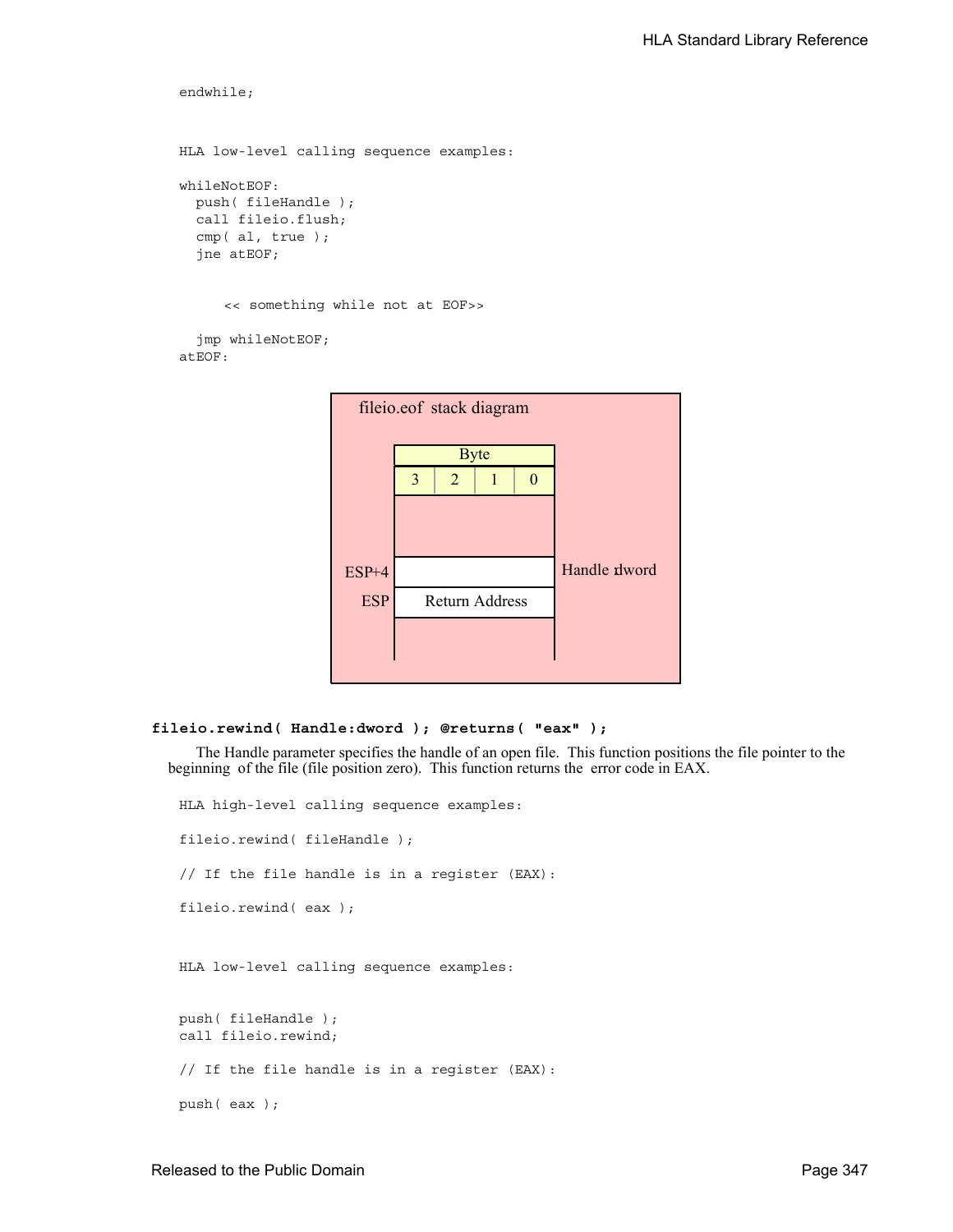call fileio.rewind;



### **fileio.append( handle:dword ); @returns( "eax" );**

This function positions the file pointer of the file specified by the handle parameter to the end of that file. The file should have been opened for writing.

```
HLA high-level calling sequence examples:
fileio.append( fileHandle );
// If the file handle is in a register (EAX):
fileio.append( eax );
HLA low-level calling sequence examples:
push( fileHandle );
call fileio.append;
// If the file handle is in a register (EAX):
push( eax );
call fileio.append;
```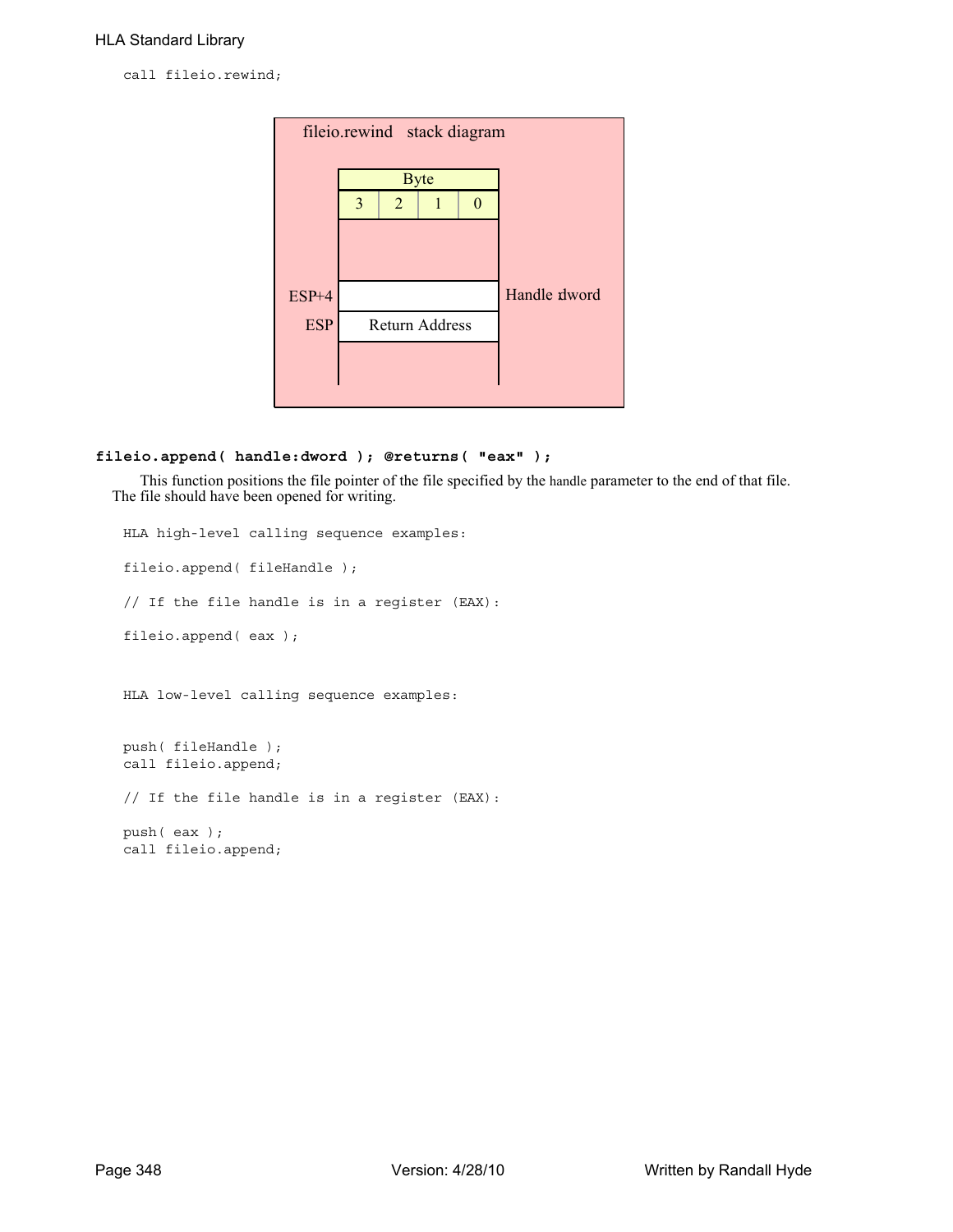

# **fileio.position( Handle:dword ); @returns( "eax" );**

This function returns the file position (in bytes) of the file specified by the handle parameter. It returns the file position offset in the EAX register.

```
HLA high-level calling sequence examples:
fileio.position( fileHandle );
mov( eax, (type dword filePosition));
// If the file handle is in a register (EAX):
fileio.position( eax );
mov( eax, (type dword filePosition));
HLA low-level calling sequence examples:
push( fileHandle );
call fileio.position;
mov( eax, (type dword filePosition));
// If the file handle is in a register (EAX):
push( eax );
call fileio.position;
mov( eax, (type dword filePosition));
```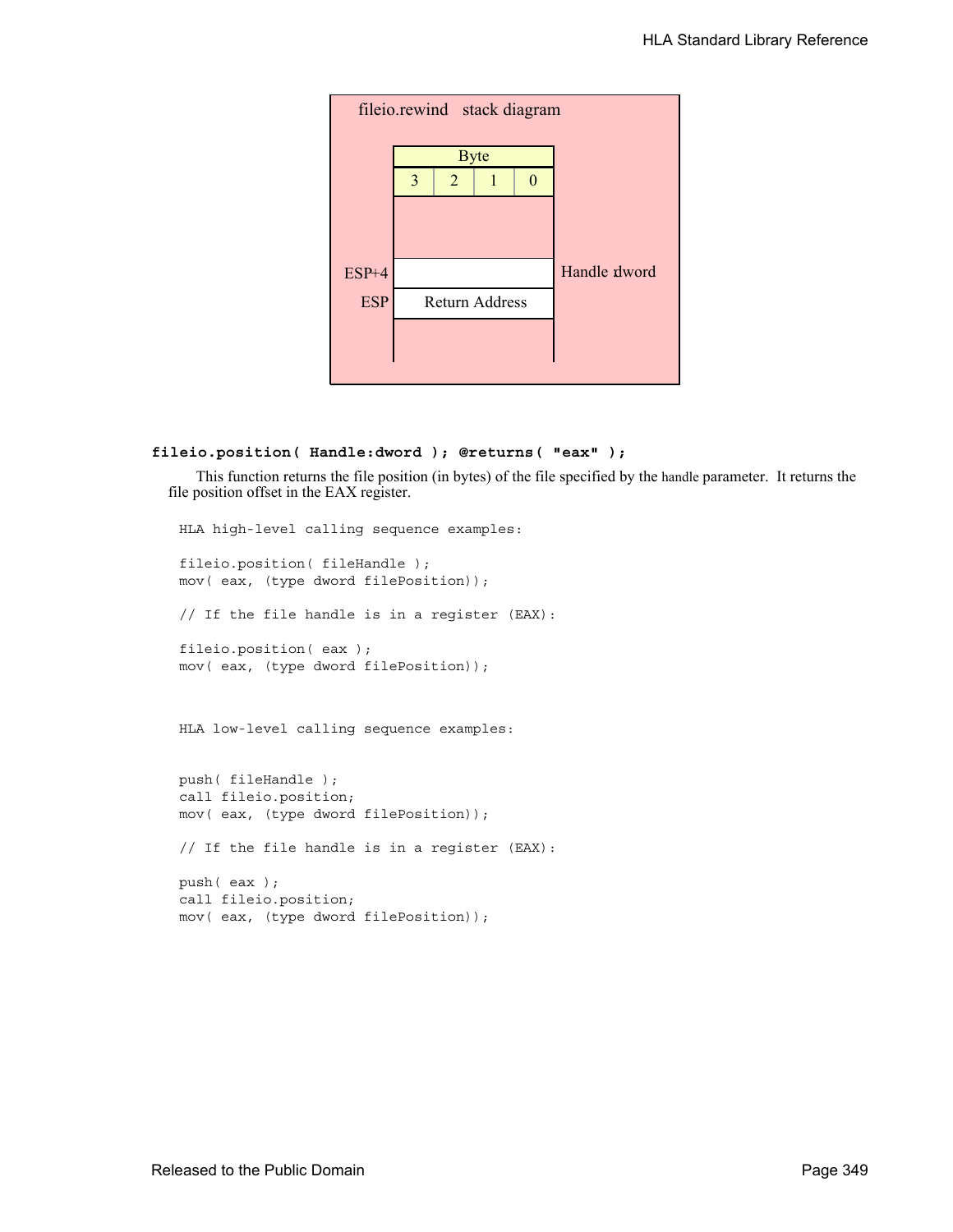

### **fileio.seek( Handle:dword; offset:qword ); @returns( "eax" );**

This function sets the file position in the file specified by the Handle parameter to the position specified by the offset parameter. The offset parameter specifies the file position in bytes from the beginning of the file. It returns the error status in EAX.

```
HLA high-level calling sequence examples:
fileio.seek( fileHandle, qwordOffsetVar );
HLA low-level calling sequence examples:
push( fileHandle );
push( (type dword qwordOffsetVar[4]));
push( (type dword qwordOffsetVar));
call fileio.seek;
// If the file handle is in a register (EAX):
push( eax );
push( (type dword qwordOffsetVar[4]));
push( (type dword qwordOffsetVar));
call fileio.seek;
// If the offset is in a register pair (EDX:EAX):
push( fileHandle );
push( edx ); // H.O. dword of offset
push( eax ); // L.O. dword of offset
call fileio.seek;
```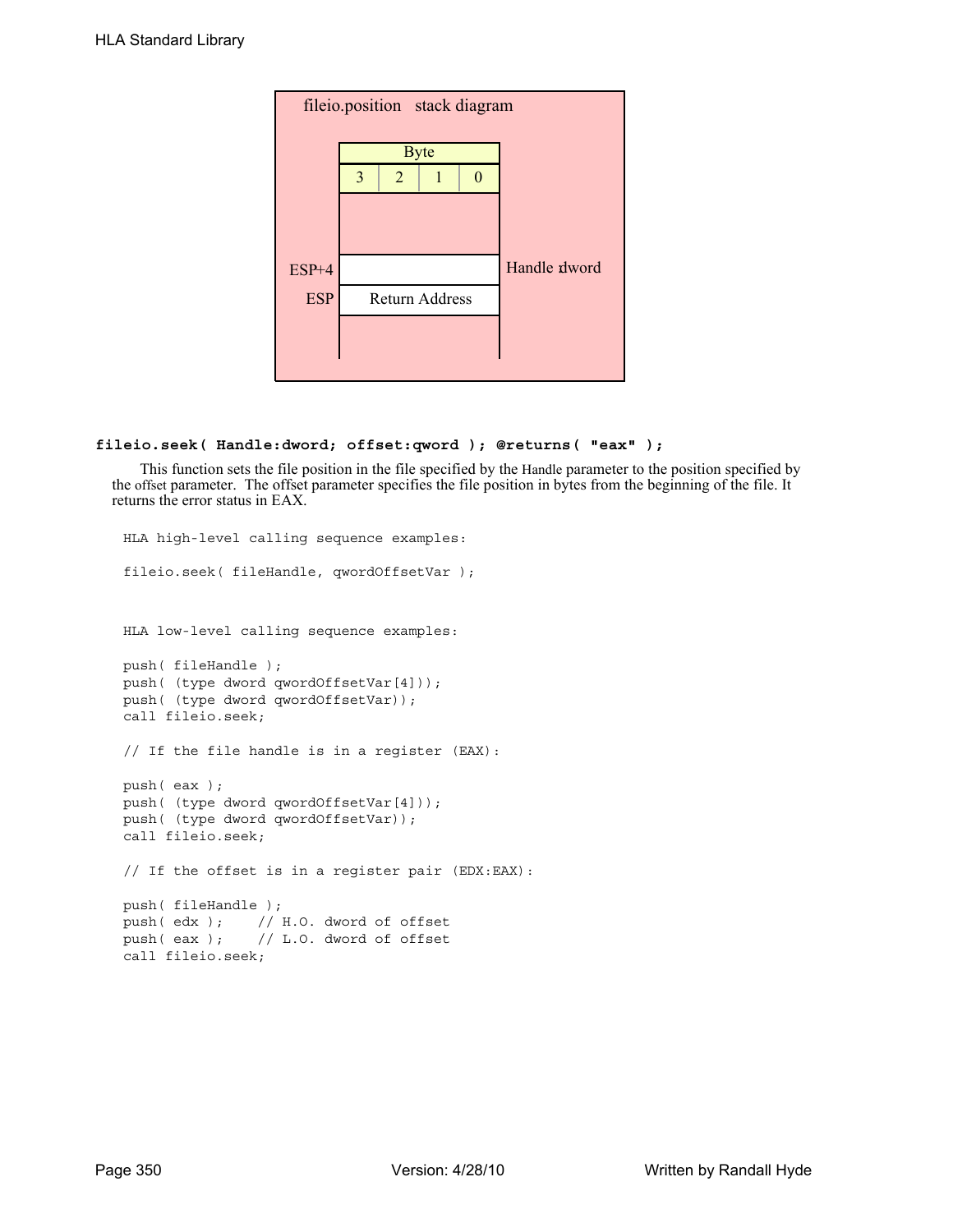

# **fileio.rSeek( Handle:dword; offset:qword ); @returns( "eax" );**

This function sets the file position in the file specified by the Handle parameter to the position specified by the offset parameter. The offset parameter specifies the file position in bytes from the end of the file. It returns the error status in EAX.

```
HLA high-level calling sequence examples:
fileio.rSeek( fileHandle, qwordOffsetVar );
HLA low-level calling sequence examples:
push( fileHandle );
push( (type dword qwordOffsetVar[4]));
push( (type dword qwordOffsetVar));
call fileio.rSeek;
// If the file handle is in a register (EAX):
push( eax );
push( (type dword qwordOffsetVar[4]));
push( (type dword qwordOffsetVar));
call fileio.rSeek;
// If the offset is in a register pair (EDX:EAX):
push( fileHandle );
push( edx ); // H.O. dword of offset
push( eax ); // L.O. dword of offset
call fileio.rSeek;
```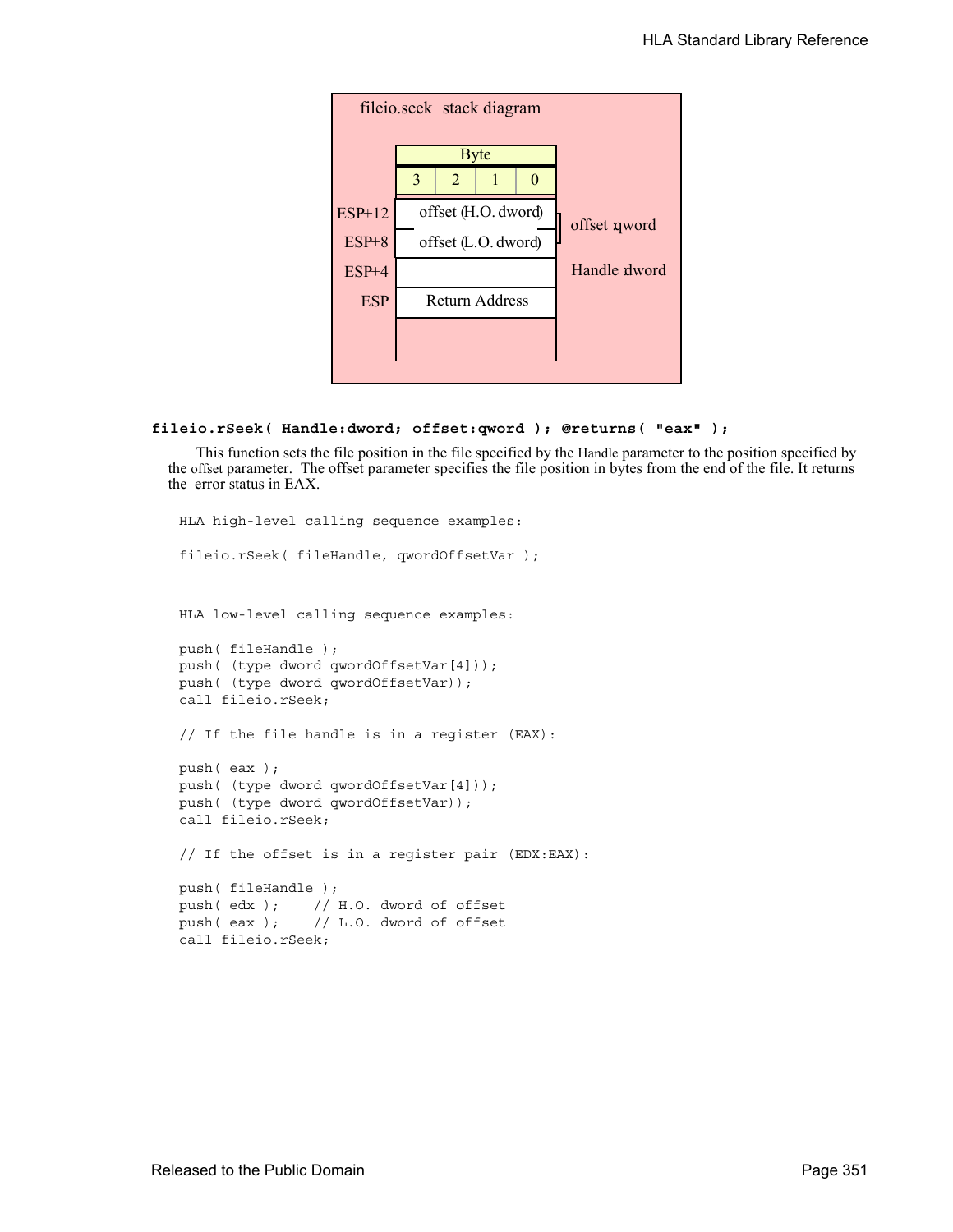

### **fileio.truncate( Handle:dword ); @returns( "eax" );**

This function deletes all bytes in the file specified by the Handle parameter from the current file position to the end of the file. It returns the error status in EAX.

```
HLA high-level calling sequence examples:
fileio.truncate( fileHandle );
// If the file handle is in a register (EAX):
fileio.truncate( eax );
HLA low-level calling sequence examples:
push( fileHandle );
call fileio.truncate;
// If the file handle is in a register (EAX):
push( eax );
call fileio.truncate;
```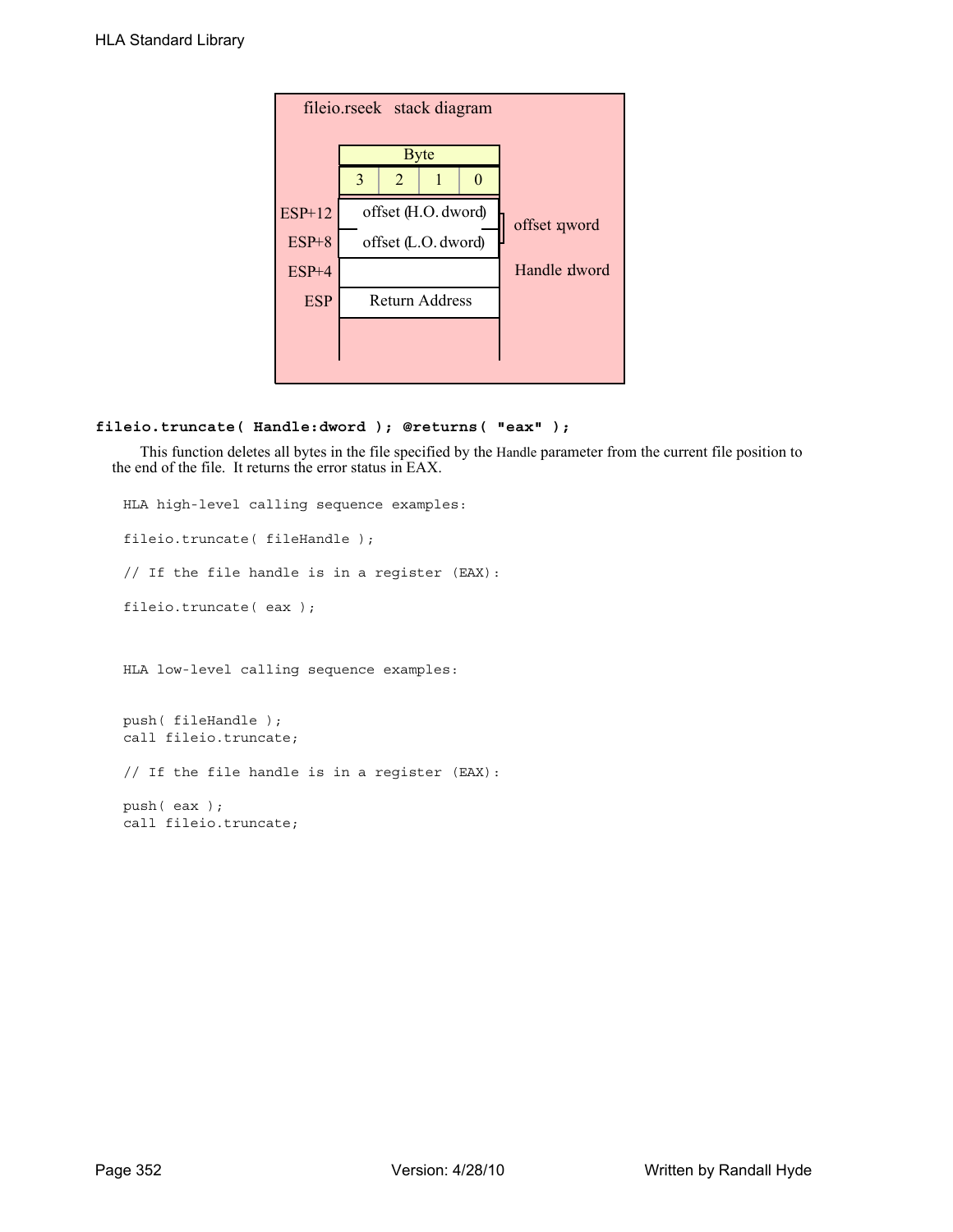

### **fileio.size( Handle:dword ); @returns( "eax" );**

This function returns the current size of an open file whose handle you pass as a parameter. It returns the size in the EAX register. Note the overloaded version below.

```
HLA high-level calling sequence examples:
fileio.size( fileHandle );
mov( eax, fileSize );
// If the file handle is in a register (EAX):
fileio.size( eax );
mov( eax, fileSize );
HLA low-level calling sequence examples:
push( fileHandle );
call fileio.size;
mov( eax, fileSize );
// If the file handle is in a register (EAX):
push( eax );
call fileio.size;
mov( eax, fileSize );
```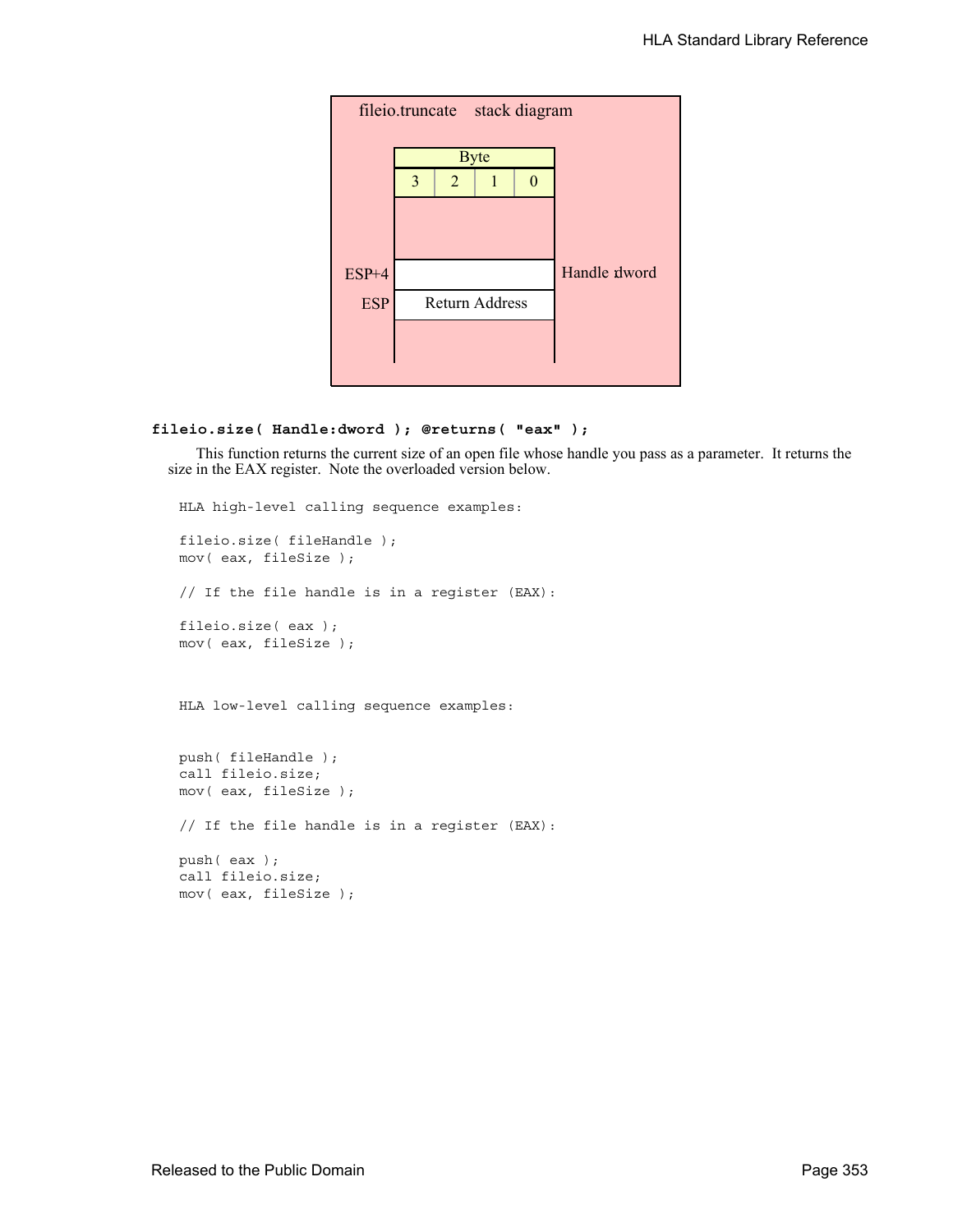

# **15.3 File Output Routines**

The file output routines in the fileio module are very similar to the file output routines in the file class module as well as the output routines in the standard output library module. In general, these routines require (at least) two parameters; the first is the file handle that you obtain via the fileio.open or fileio.openNew call, the second parameter is usually the value to write to the file. Some function contain additional parameters that provide formatting information. Note that these functions require that you've opened the file for writing, reading and writing, for for appending. If the file is not open or you've only opened it for reading, these routines will raise an appropriate exception.

# **15.3.1 Miscellaneous Output Routines**

### **fileio.write( Handle:dword; var buffer:var; count:uns32 );**

This procedure writes the number of bytes specified by the count variable to the file. The bytes starting at the address of the buffer byte are written to the file. No range checking is done on the buffer, it is your responsibility to ensure that the buffer contains at least count valid data bytes. Note that buffer is an untyped reference parameter. This means that fileio.write will take the address of whatever object you provide as this parameter (including pointer variables, which may not be what you want). If you want to pass the value of a pointer variable as the buffer address (rather than the address of the pointer variable) when using the high-level style calling syntax, use the VAL keyword as a prefix to the parameter (see the following examples).

```
HLA high-level calling sequence examples:
fileio.write( fileHandle, buffer, count );
// If bufPtr is a dword object containing the
// address of the buffer whose data you wish to
// write to the file:
fileio.write( fileHandle, val bufPtr, count );
// The following writes the four-byte value of
// the bufPtr variable to the file (an unusual
// operation):
fileio.write( fileHandle, bufPtr, 4 );
HLA low-level calling sequence examples:
```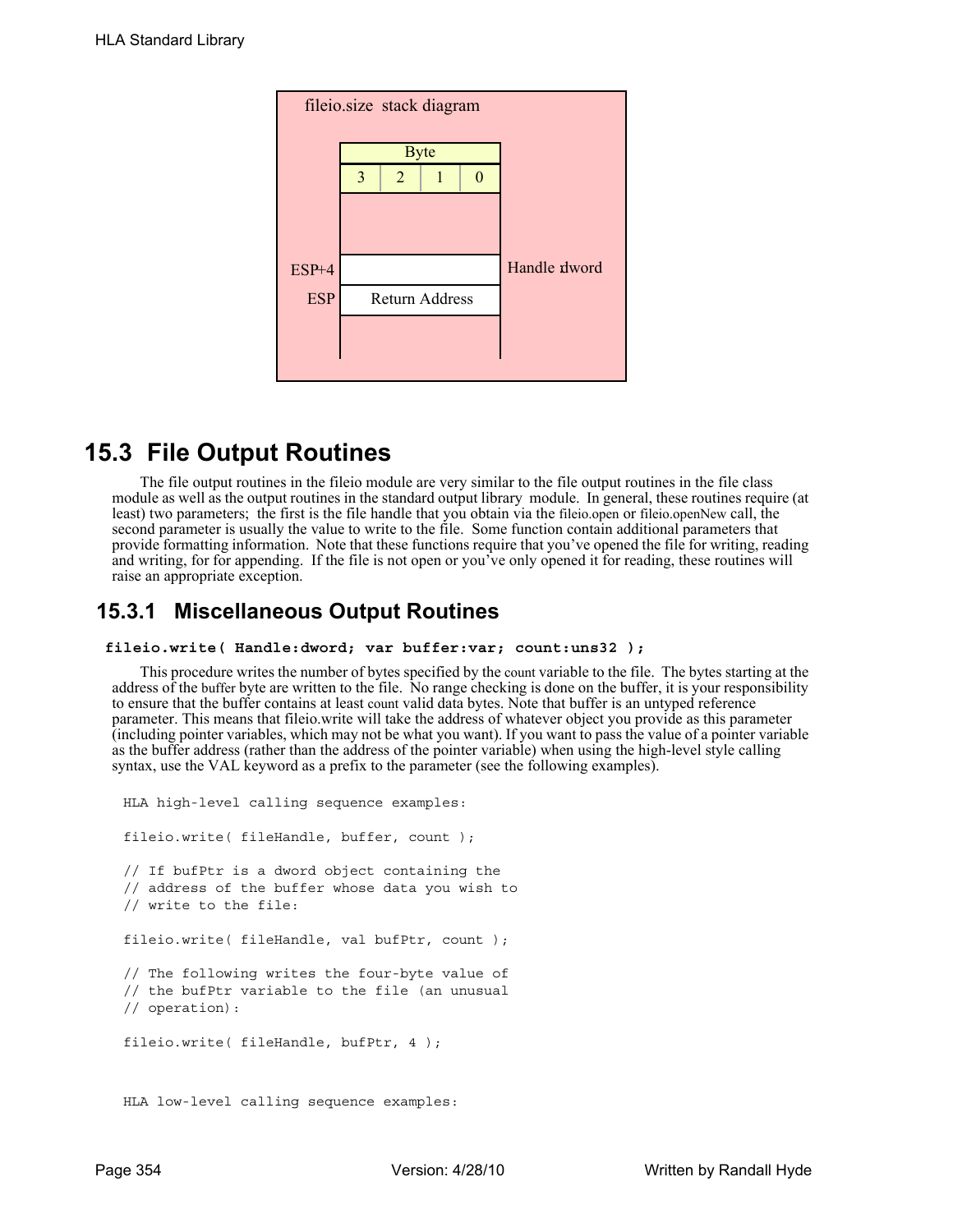```
// Assumes buffer is a static object at a fixed
// address in memory:
push( fileHandle );
pushd( &buffer );
push( count );
call fileio.write;
  // If a 32-bit register is available and buffer
  // isn't at a fixed, static, address:
push( fileHandle );
lea( eax, buffer );
push( eax );
push( count );
call fileio.write;
  // If a 32-bit register is not available and buffer
  // isn't at a fixed, static, address:
push( fileHandle );
sub( 4, esp );
push( eax );
lea( eax, buffer );
mov( eax, [esp+4] );
pop( eax );
push( count );
call fileio.write;
// If bufPtr points at the buffer to write,
// then use code like this:
push( fileHandle );
push( bufPtr);
push( count );
call fileio.write;
  // To write the 4 bytes at bufPtr to
  // the file (unusual), you could use
  // code like this:
push( fileHandle );
lea( eax, bufPtr );
push( eax );
pushd( 4 );
call fileio.write;
```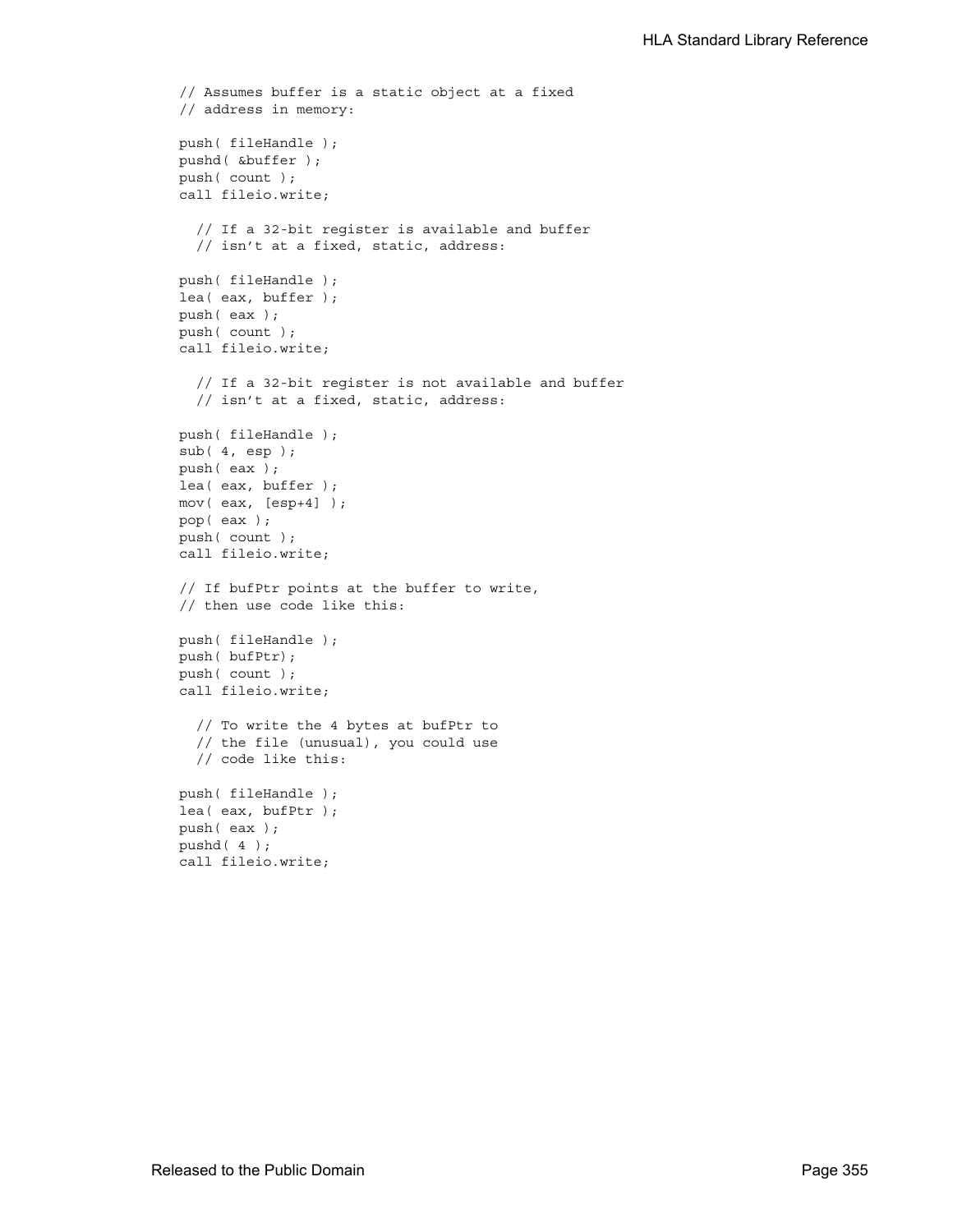| fileio.write stack diagram |               |                       |             |                 |  |  |  |
|----------------------------|---------------|-----------------------|-------------|-----------------|--|--|--|
|                            |               |                       | <b>Byte</b> |                 |  |  |  |
|                            | $\mathcal{E}$ | $\overline{2}$        |             |                 |  |  |  |
| ESP+12                     |               |                       |             | count uns32     |  |  |  |
| $ESP+8$                    |               |                       |             | buffer :pointer |  |  |  |
| $ESP+4$                    |               |                       |             | Handle dword    |  |  |  |
| <b>ESP</b>                 |               | <b>Return Address</b> |             |                 |  |  |  |
|                            |               |                       |             |                 |  |  |  |
|                            |               |                       |             |                 |  |  |  |

### **fileio.newln( Handle:dword )**

This function writes a newline sequence (e.g., carriage return/line feed under Windows or line feed under Linux) to the specified output file.

```
HLA high-level calling sequence examples:
fileio.newln( fileHandle );
// If the file handle is in a register (EAX):
fileio.newln( eax );
HLA low-level calling sequence examples:
push( fileHandle );
call fileio.newln;
// If the file handle is in a register (EAX):
push( eax );
call fileio.newln;
```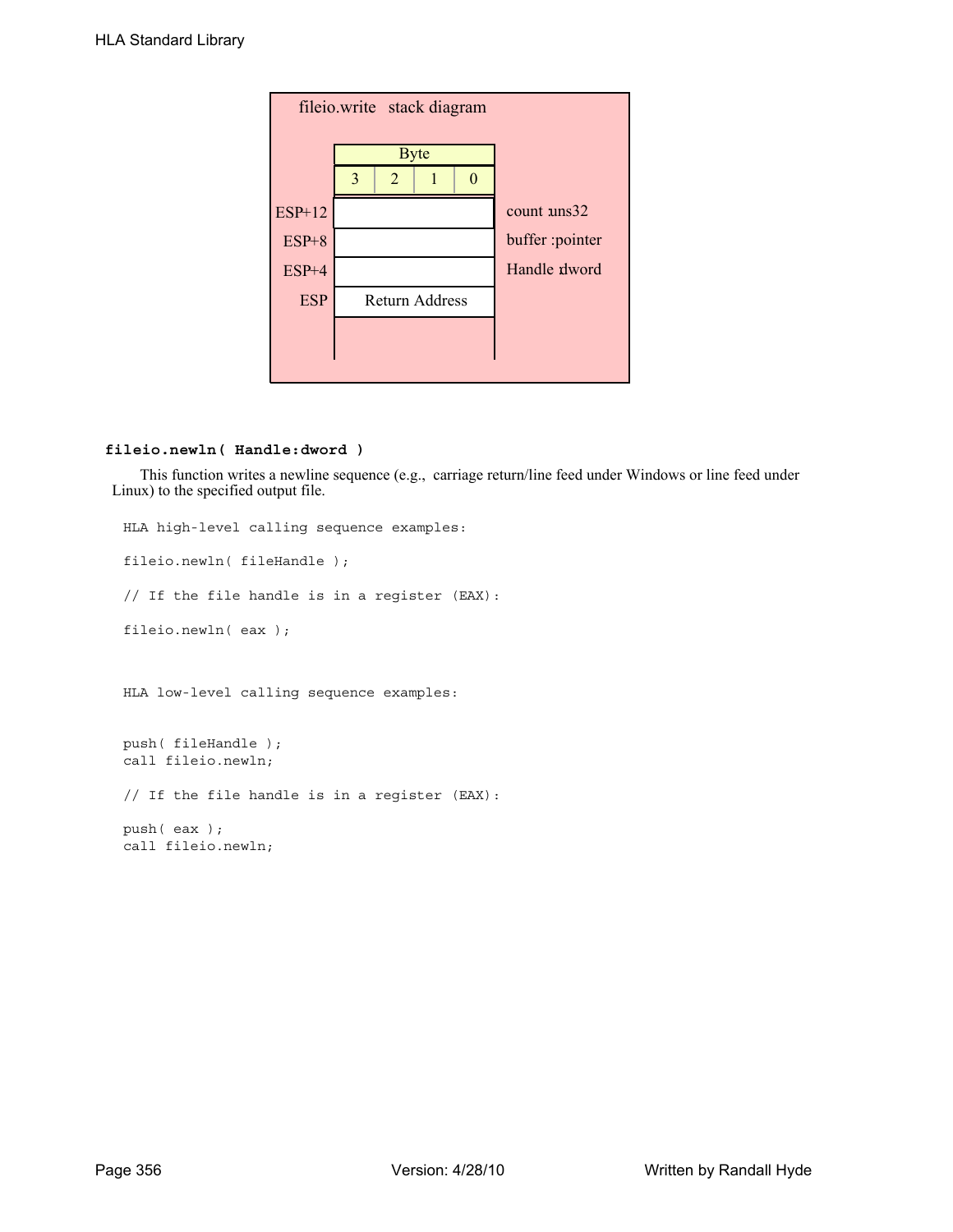

### **fileio.putbool( Handle:dword; b:boolean )**

This procedure writes the string "true" or "false" to the output file depending on the value of the b parameter.

```
HLA high-level calling sequence examples:
fileio.putbool( fileHandle, boolVar );
// If the boolean is in a register (AL):
fileio.putbool( fileHandle, al );
HLA low-level calling sequence examples:
  // If "boolVar" is not one of the last three
  // bytes on a page of memory, you can do this:
push( fileHandle );
push( (type dword boolVar ) );
call fileio.putbool;
// If you can't guarantee that the previous code
// won't generate an illegal memory access, and a
// 32-bit register is available, use code like
// the following:
push( fileHandle );
movzx( boolVar , eax ); // Assume EAX is available
push( eax );
call fileio.putbool;
// If no register is available, do something
// like the following code:
push( fileHandle );
sub( 4, esp );
push( eax );
```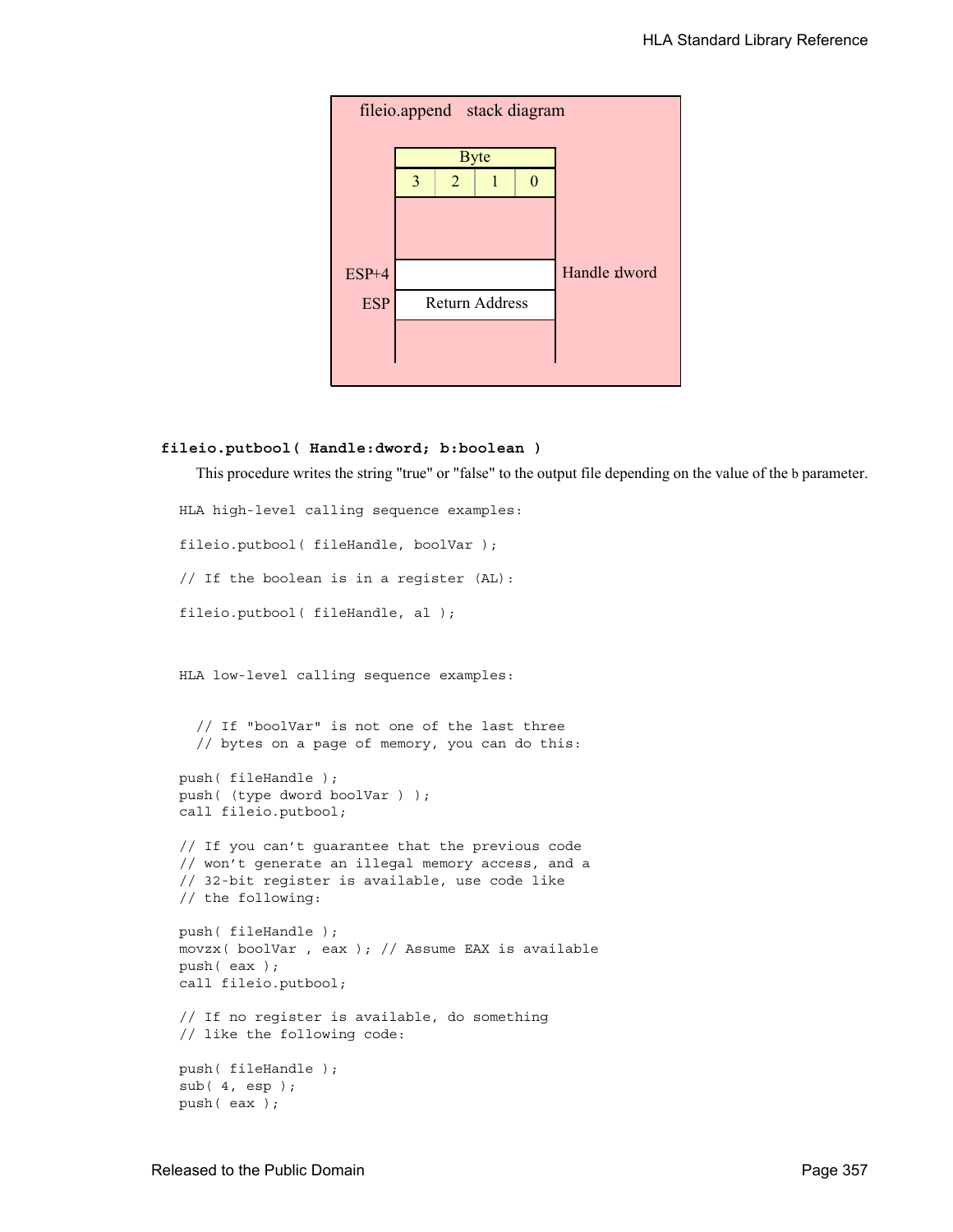```
movzx( boolVar , eax );
mov( eax, [esp+4] );
pop( eax );
call fileio.putbool;
// If the boolean value is in al, bl, cl, or dl
// then you can use code like the following:
push( fileHandle );
push( eax ); // Assume boolVar is in AL
call fileio.putbool;
// If the Boolean value is in ah, bh, ch, or dh
// you'll have to use code like the following:
push( fileHandle );
xchg( al, ah ); // Assume boolVar is in AH
push( eax ); // It's now in AL
xchg( al, ah ); // Restore al/ah
call fileio.putbool;
```


# **15.3.2 Character, String, and Character Set Output Routines**

```
 fileio.putc( Handle:dword; c:char )
```
Writes the character specified by the c parameter to the file specified by the Handle parameter.

```
HLA high-level calling sequence examples:
fileio.putc( fileHandle, charVar );
// If the character is in a register (AL):
fileio.putc( fileHandle, al );
```
HLA low-level calling sequence examples: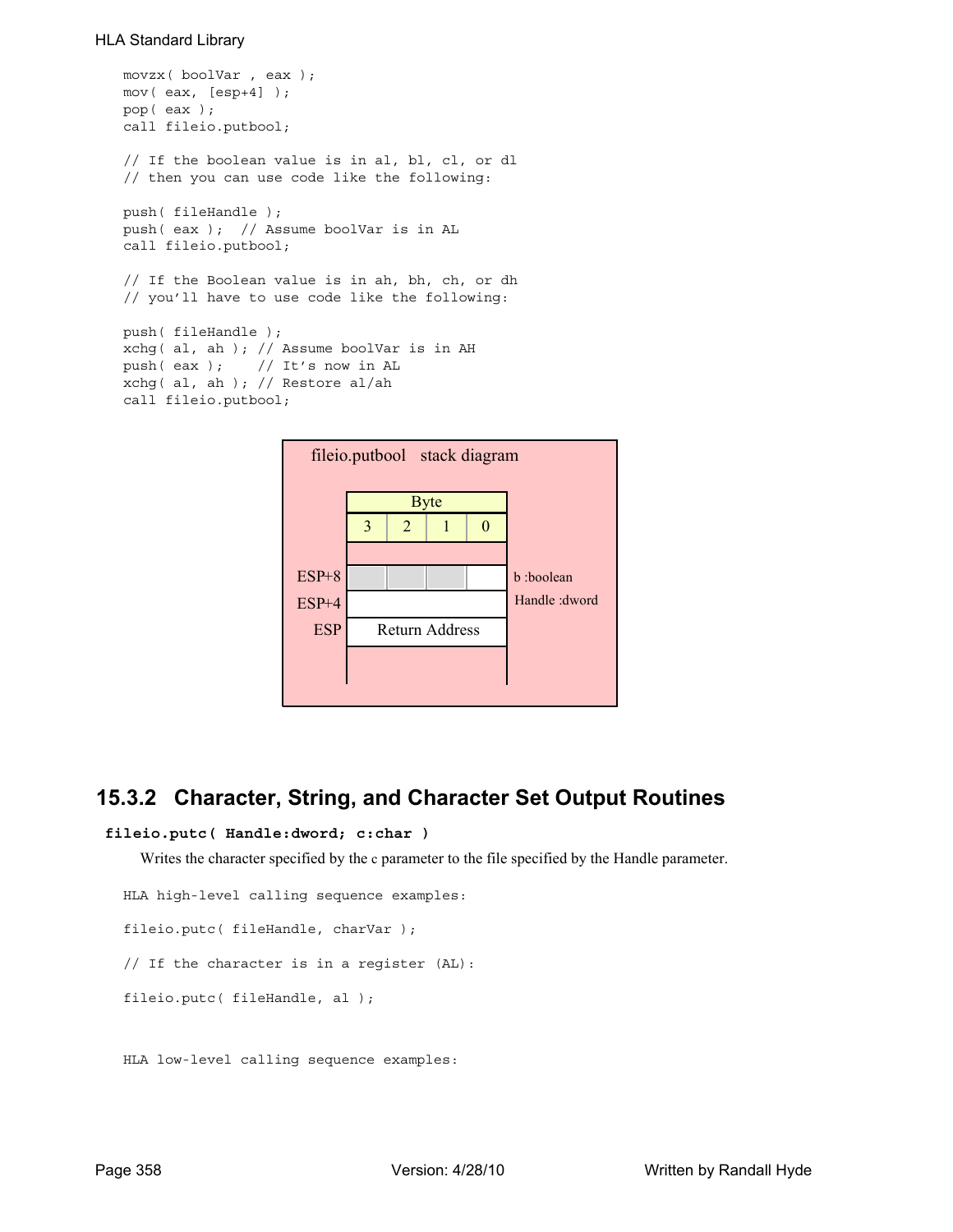```
// If "charVar" is not one of the last three
  // bytes on a page of memory, you can do this:
push( fileHandle );
push( (type dword charVar) );
call fileio.putc;
// If you can't guarantee that the previous code
// won't generate an illegal memory access, and a
// 32-bit register is available, use code like
// the following:
push( fileHandle );
movzx( charVar, eax ); // Assume EAX is available
push( eax );
call fileio.putc;
// If no register is available, do something
// like the following code:
push( fileHandle );
sub( 4, esp );
push( eax );
movzx( charVar, eax );
mov( eax, [esp+4] );
pop( eax );
call fileio.putc;
// If the character value is in al, bl, cl, or dl
// then you can use code like the following:
push( fileHandle );
push( eax ); // Assume charVar is in AL
call fileio.putc;
// If the character value is in ah, bh, ch, or dh
// you'll have to use code like the following:
push( fileHandle );
xchg( al, ah ); // Assume charVar is in AH
push( eax ); // It's now in AL
xchg( al, ah ); // Restore al/ah
```


call fileio.putc;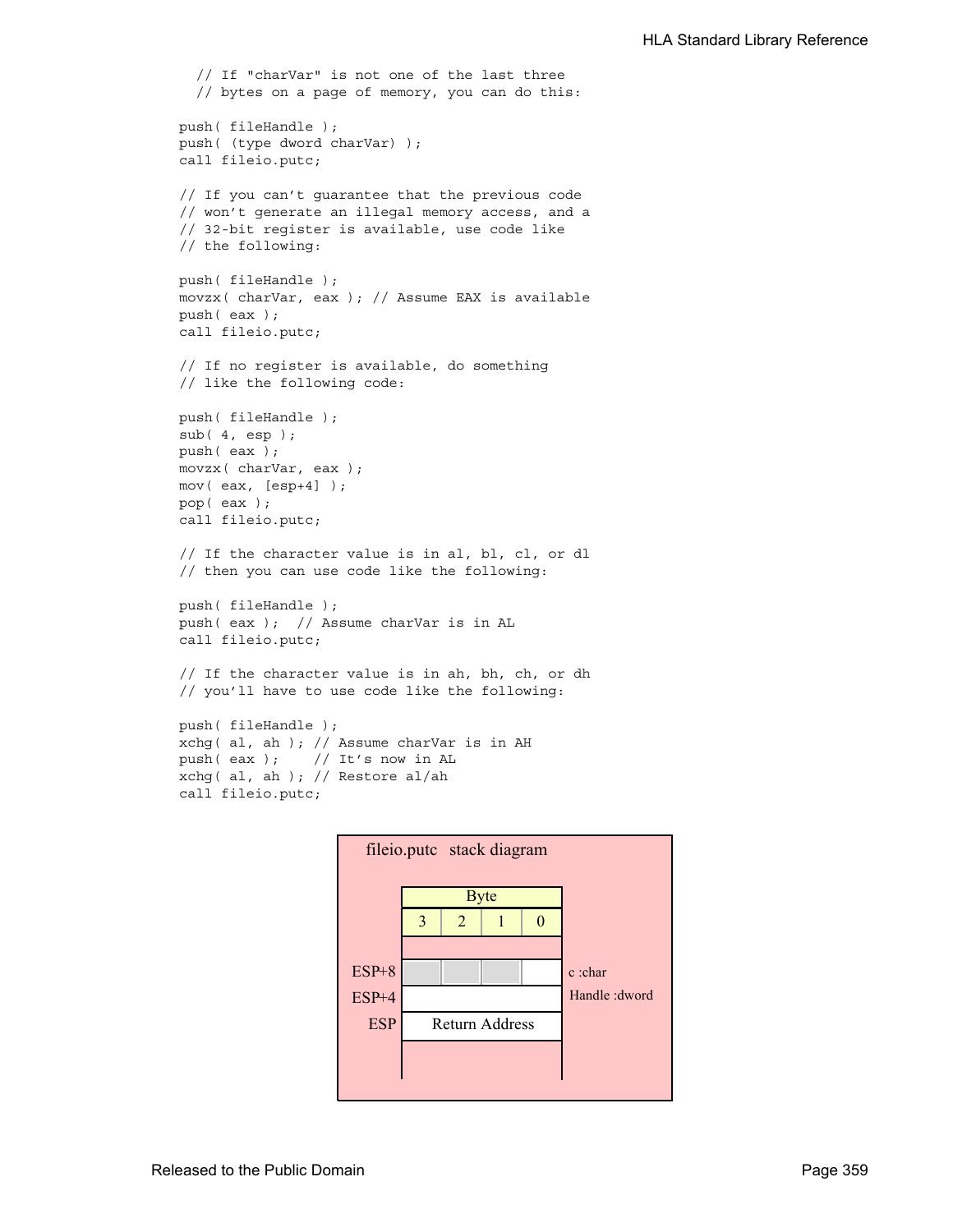### **fileio.putcSize( Handle:dword; c:char; width:int32; fill:char )**

Outputs the character c to the file using at least width output positions. If the absolute value of width is greater than one, then this function writes fill characters as padding characters during the output. If width is a positive value greater than one, then fileio.putcSize writes c left justfied in a field of width characters; if width is a negative value less than one, then fileio.putcSize writes c right justified in a field of width characters.

```
HLA high-level calling sequence examples:
fileio.putcSize( fileHandle, charVar, width, padChar );
HLA low-level calling sequence examples:
  // If "charVar" and "padChar" are not one of the last three
  // bytes on a page of memory, you can do this:
push( fileHandle );
push( (type dword charVar) );
push( width );
push( (type dword padChar) );
call fileio.putcSize;
// If you can't guarantee that the previous code
// won't generate an illegal memory access, and a
// 32-bit register is available, use code like
// the following:
push( fileHandle );
movzx( charVar, eax ); // Assume EAX is available
push( eax );
push( width );
movzx( padChar, ebx ); // Assume EBX is available
push( ebx );
call fileio.putcSize;
// If no registers are available, do something
// like the following code:
push( fileHandle );
sub( 12, esp );
push( eax );
movzx( charVar, eax );
mov( eax, [esp+12] );
mov( width, eax );
mov( eax, [esp+8] );
movzx( padChar, eax );
mov( eax, [esp+4] );
pop( eax );
call fileio.putcSize;
// If "charVar" or "padChar" are in an
// 8-bit register, then you can push
// the corresponding 32-bit register if
// the register is AL, BL, CL, or DL:
push( fileHandle );
push( eax ); // Assume charVar is in AL
```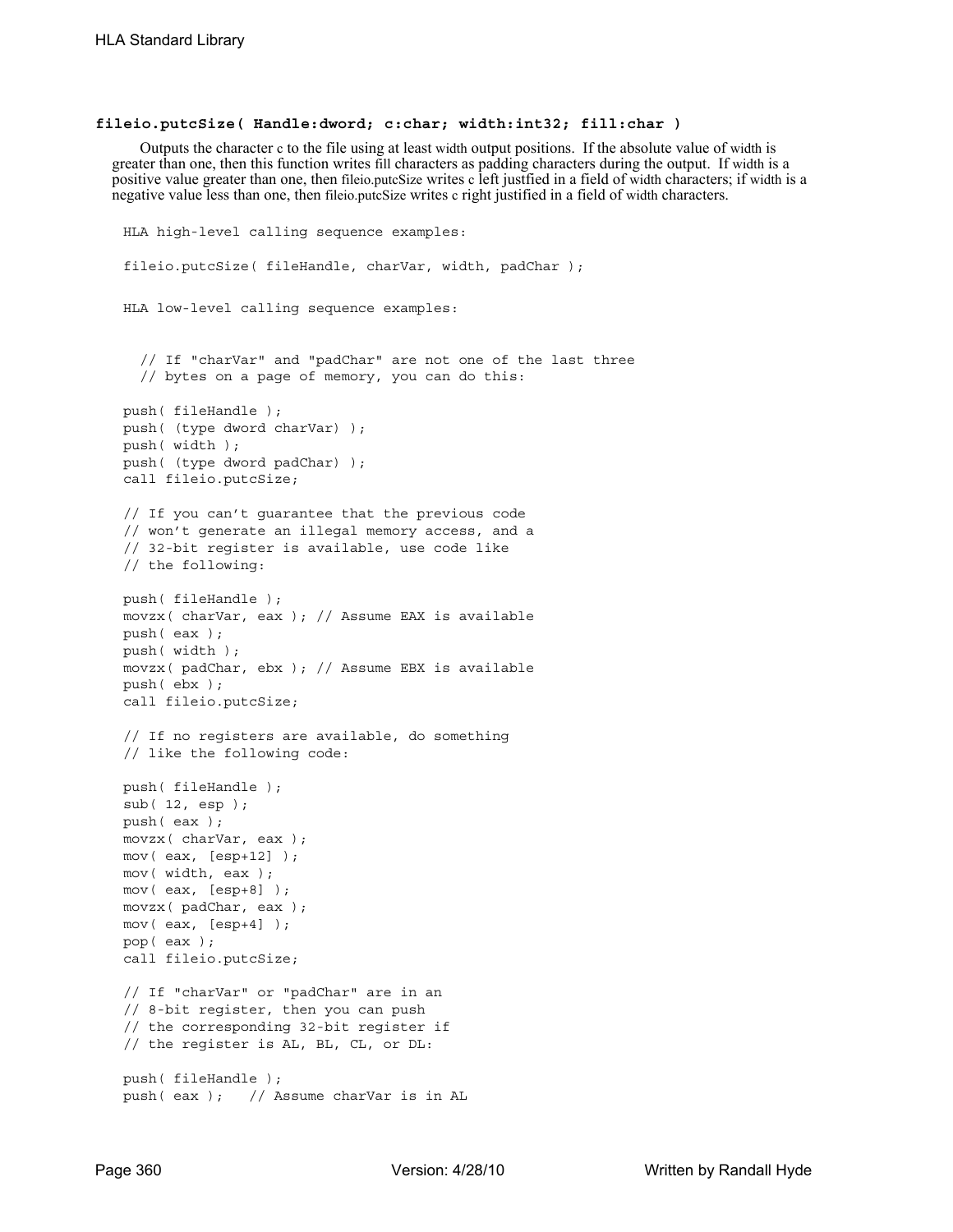```
push( width );
push( ebx ); // Assume padChar is in BL
call fileio.putcSize;
// Do the following if the characters are
// in AH, BH, CH, or DH:
push( fileHandle );
xchg( al, ah ); // Assume charVar is in AH
xchg( bl, bh ); // Assume padChar is in BH
push( eax ); 
push( width );
push( ebx );
xchg( al, ah );
xchg( bl, bh );
call fileio.putcSize;
```


### **fileio.putcset( Handle:dword; cst:cset )**

This function writes all the members of the cst character set parameter to the file specified by the Handle variable.

```
HLA high-level calling sequence examples:
fileio.putcset( fileHandle, csVar );
fileio.putcset( fileHandle, [ebx] ); // EBX points at the cset.
HLA low-level calling sequence examples:
push( fileHandle );
push( (type dword csVar[12]) ); // Push H.O. dword first
push( (type dword csVar[8]) );
push( (type dword csVar[4]) );
push( (type dword csVar) ); // Push L.O. dword last
call fileio.putcset;
```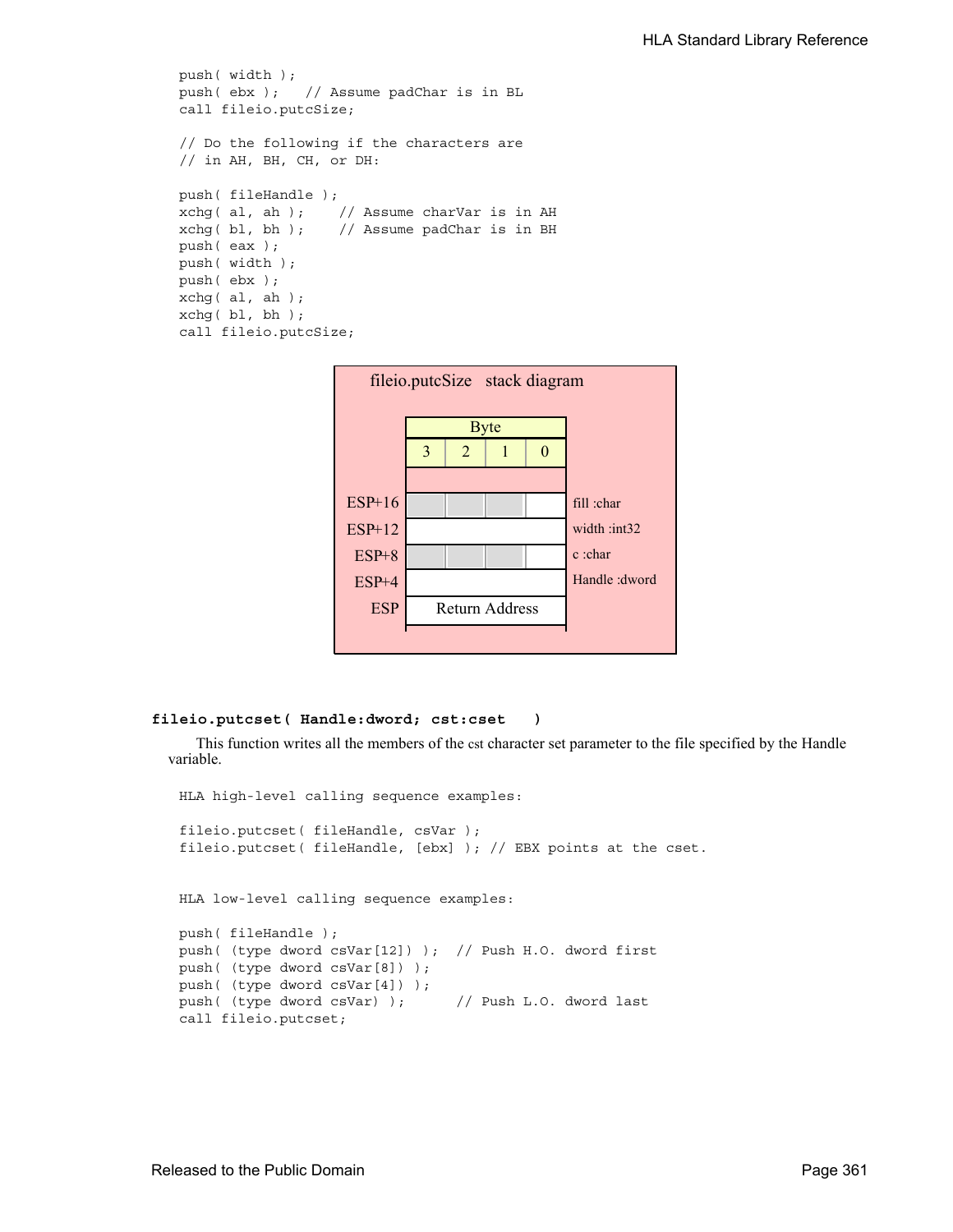| fileio.putcset stack diagram |               |                 |                       |  |  |  |  |
|------------------------------|---------------|-----------------|-----------------------|--|--|--|--|
|                              |               | <b>Byte</b>     |                       |  |  |  |  |
|                              | 3             | $\overline{2}$  |                       |  |  |  |  |
|                              |               |                 |                       |  |  |  |  |
| <b>ESP+20</b>                |               | cs (H.O. dword) |                       |  |  |  |  |
| $ESP+16$                     |               |                 |                       |  |  |  |  |
| <b>ESP+12</b>                | cs:cset       |                 |                       |  |  |  |  |
| $ESP+8$                      |               |                 | cs (L.O. dword)       |  |  |  |  |
| $ESP+4$                      | Handle: dword |                 |                       |  |  |  |  |
| <b>ESP</b>                   |               |                 | <b>Return Address</b> |  |  |  |  |
|                              |               |                 |                       |  |  |  |  |
|                              |               |                 |                       |  |  |  |  |
|                              |               |                 |                       |  |  |  |  |

### **fileio.puts( Handle:dword; s:string )**

This procedure writes the value of the string parameter to the specified file. Remember, string values are actually 4-byte pointers to the string's character data.

```
HLA high-level calling sequence examples:
fileio.puts( fileHandle, strVar );
fileio.puts( fileHandle, ebx ); // EBX holds a string value.
fileio.puts( fileHandle, "Hello World" );
HLA low-level calling sequence examples:
// For string variables:
push( fileHandle );
push( strVar );
call fileio.puts;
// For string values held in registers:
push( fileHandle );
push( ebx ); // Assume EBX holds the string value
call fileio.puts;
// For string literals, assuming a 32-bit register
// is available:
push( fileHandle );
lea( eax, "Hello World" ); // Assume EAX is available.
push( eax );
call fileio.puts;
```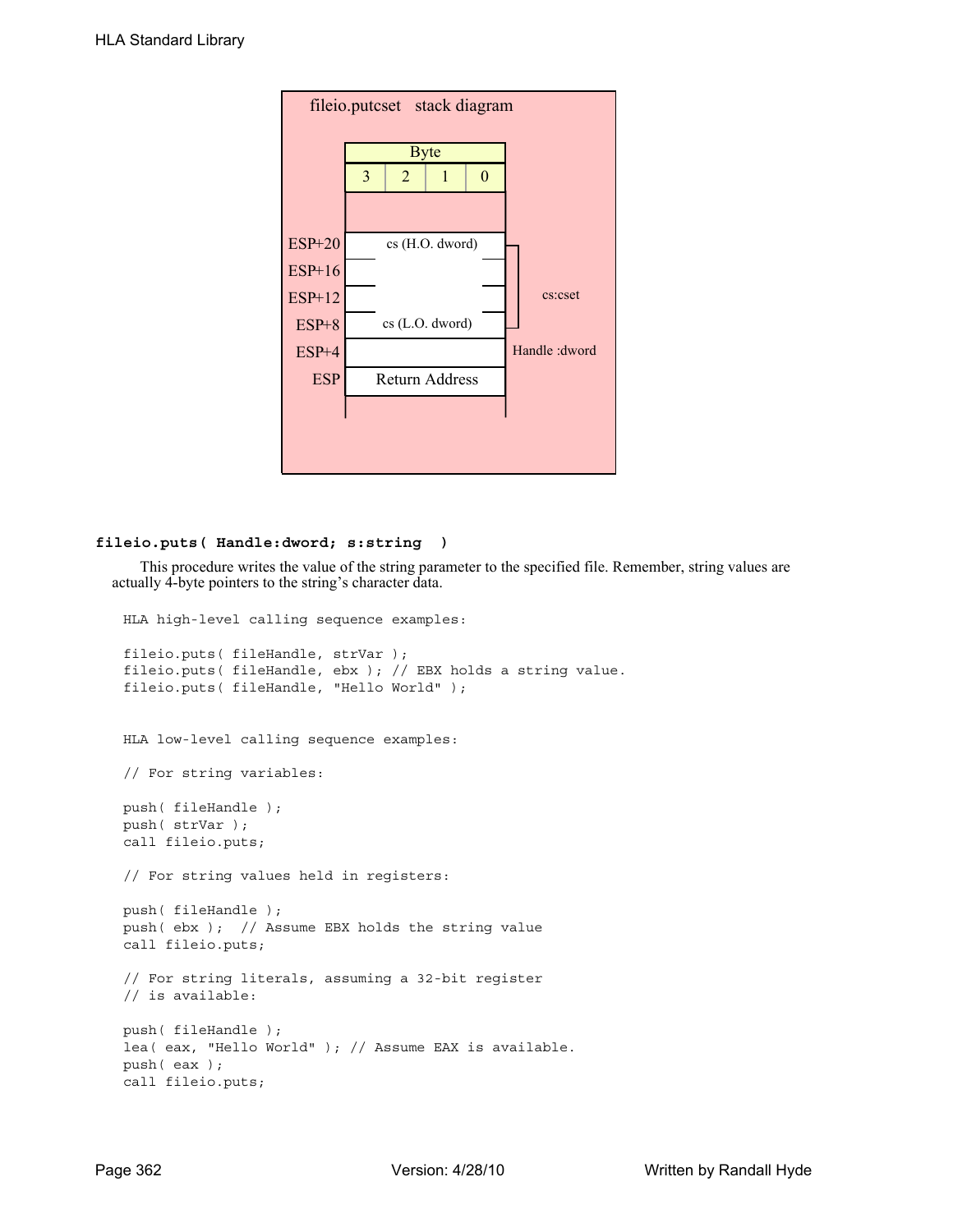```
// If a 32-bit register is not available:
readonly
  literalString :string := "Hello World";
     .
     .
     .
push( fileHandle );
push( literalString );
call fileio.puts;
```


### **fileio.putsSize( Handle:dword; s:string; width:int32; fill:char )**

This function writes the s string to the file using at least width character positions. If the absolute value of width is less than or equal to the length of s, then this function behaves exactly like fileio.puts. On the other hand, if the absolute value of width is greater than the length of s, then fileio.putsSize writes width characters to the output file. This procedure emits the fill character in the extra print positions. If width is positive, then fileio.putsSize right justifies the string in the print field. If width is negative, then fileio.putsSize left justifies the string in the print field. Generally, people expect the string to be left justified, so you should ensure that this value is negative to achieve this.

```
HLA high-level calling sequence examples:
fileio.putsSize( fileHandle, strVar, width, ' ' );
// For the following, EBX holds the string value,
// ECX contains the width, and AL holds the pad
// character:
fileio.putsSize( fileHandle, ebx, ecx, al );
fileio.putsSize( fileHandle, "Hello World", 25, padChar );
HLA low-level calling sequence examples:
// For string variables:
push( fileHandle );
push( strVar );
```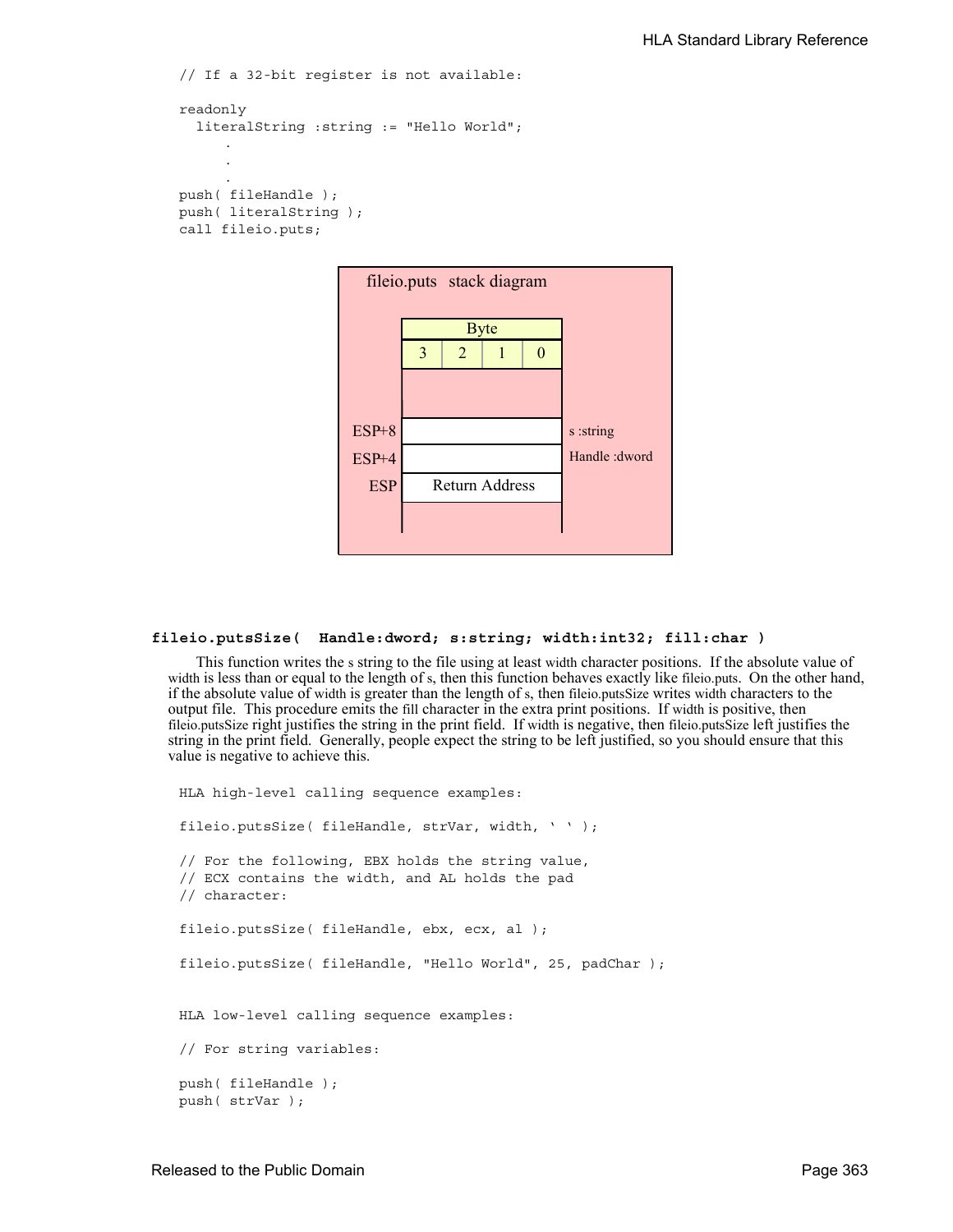```
push( width );
pushd( ' ' );
call fileio.putsSize;
// For string values held in registers:
push( fileHandle );
push( ebx ); // Assume EBX holds the string value
push( ecx ); // Assume ECX holds the width
push( eax ); // Assume AL holds the fill character
call fileio.putsSize;
// For string literals, assuming a 32-bit register
// is available:
push( fileHandle );
lea( eax, "Hello World" ); // Assume EAX is available.
push( eax );
pushd( 25 );
movzx( padChar, eax );
push( eax );
call fileio.putsSize;
// If a 32-bit register is not available:
readonly
  literalString :string := "Hello World";
  // Note: element zero is the actual pad character.
    // The other elements are just padding.
   padChar :char[4] := [ '.', #0, #0, #0 ];
     .
     .
     .
push( fileHandle );
push( literalString );
pushd( 25 );
push( (type dword padChar) );
call fileio.putsSize;
```
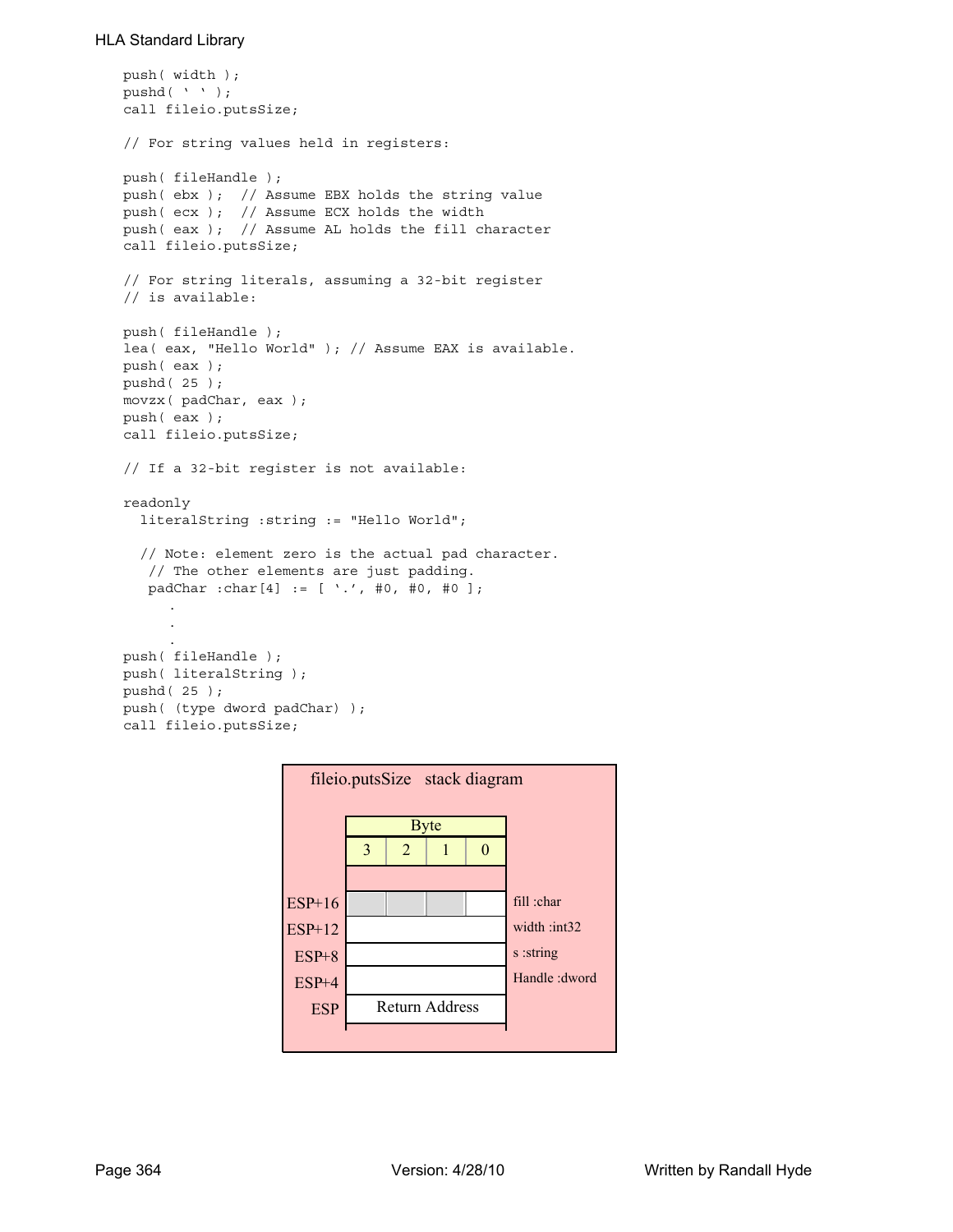# **15.3.3 Hexadecimal Output Routines**

### **fileio.putb( Handle:dword; b:byte )**

This procedure writes the value of b to the file using exactly two hexadecimal digits (including a leading zero if necessary).

```
HLA high-level calling sequence examples:
fileio.putb( fileHandle, byteVar );
// If the character is in a register (AL):
fileio.putb( fileHandle, al );
HLA low-level calling sequence examples:
  // If "byteVar " is not one of the last three
  // bytes on a page of memory, you can do this:
push( fileHandle );
push( (type dword byteVar ) );
call fileio.putb;
// If you can't guarantee that the previous code
// won't generate an illegal memory access, and a
// 32-bit register is available, use code like
// the following:
push( fileHandle );
movzx( byteVar , eax ); // Assume EAX is available
push( eax );
call fileio.putb;
// If no register is available, do something
// like the following code:
push( fileHandle );
sub( 4, esp );
push( eax );
movzx( byteVar , eax );
mov( eax, [esp+4] );
pop( eax );
call fileio.putb;
// If the character value is in al, bl, cl, or dl
// then you can use code like the following:
push( fileHandle );
push( eax ); // Assume byteVar is in AL
call fileio.putb;
// If the byte value is in ah, bh, ch, or dh
// you'll have to use code like the following:
push( fileHandle );
xchg( al, ah ); // Assume byteVar is in AH
push(eax ); // It's now in AL
```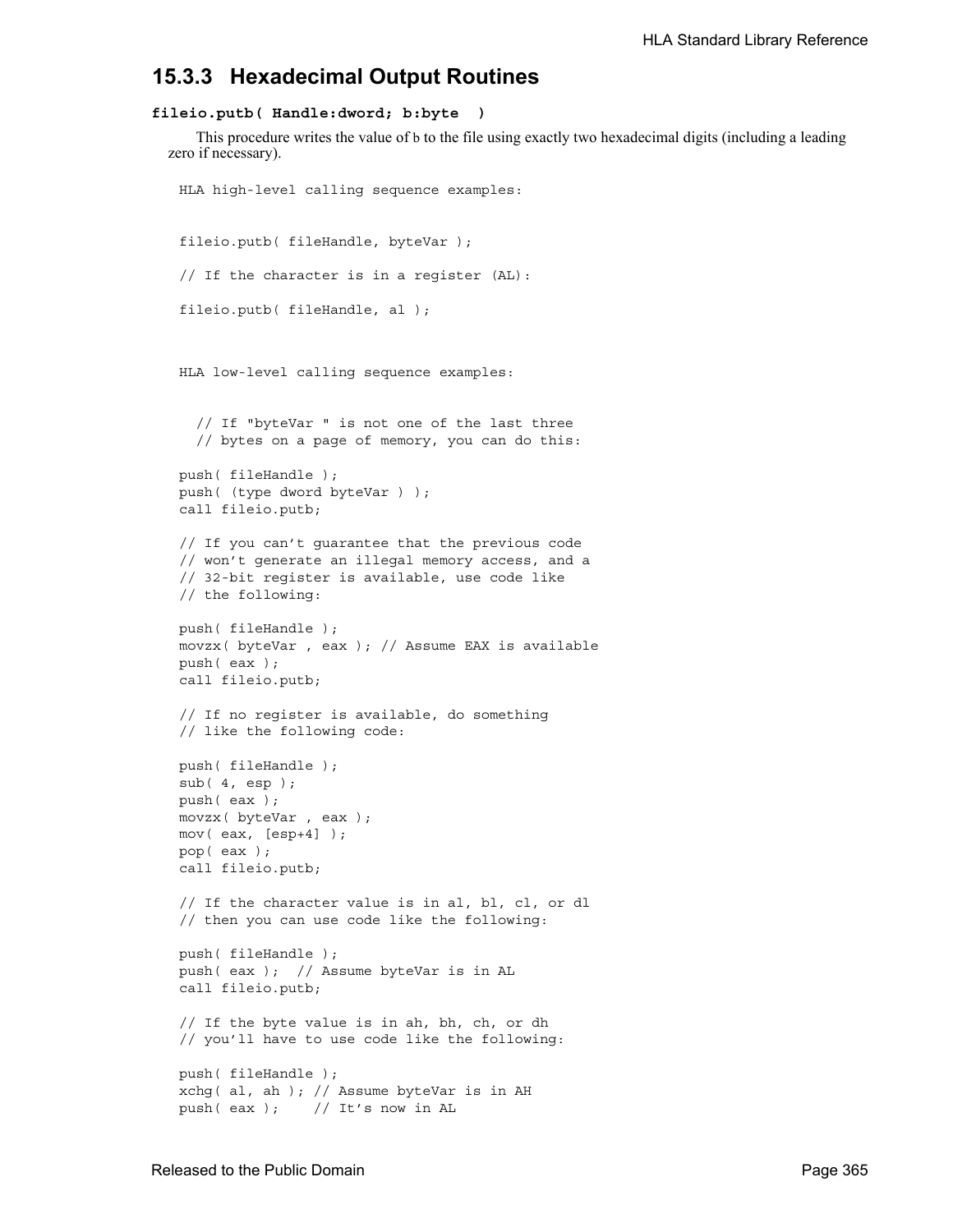```
xchg( al, ah ); // Restore al/ah
call fileio.putb;
```

| fileio.putb stack diagram |                       |             |  |   |                |  |  |
|---------------------------|-----------------------|-------------|--|---|----------------|--|--|
|                           |                       | <b>Byte</b> |  |   |                |  |  |
|                           | 3                     | 2           |  | 0 |                |  |  |
|                           |                       |             |  |   |                |  |  |
|                           |                       |             |  |   |                |  |  |
| $ESP+8$                   |                       |             |  |   | b :byte        |  |  |
| $ESP+4$                   |                       |             |  |   | Handle : dword |  |  |
| <b>ESP</b>                | <b>Return Address</b> |             |  |   |                |  |  |
|                           |                       |             |  |   |                |  |  |
|                           |                       |             |  |   |                |  |  |

# **fileio.puth8( Handle:dword; b:byte )**

This procedure writes the value of b to the file using the minimum necessary number of hexadecimal digits.

```
HLA high-level calling sequence examples:
fileio.puth8( fileHandle, byteVar );
// If the character is in a register (AL):
fileio.puth8( fileHandle, al );
HLA low-level calling sequence examples:
  // If "byteVar " is not one of the last three
  // bytes on a page of memory, you can do this:
push( fileHandle );
push( (type dword byteVar ) );
call fileio.puth8;
// If you can't guarantee that the previous code
// won't generate an illegal memory access, and a
// 32-bit register is available, use code like
// the following:
push( fileHandle );
movzx( byteVar , eax ); // Assume EAX is available
push( eax );
call fileio.puth8;
// If no register is available, do something
// like the following code:
push( fileHandle );
```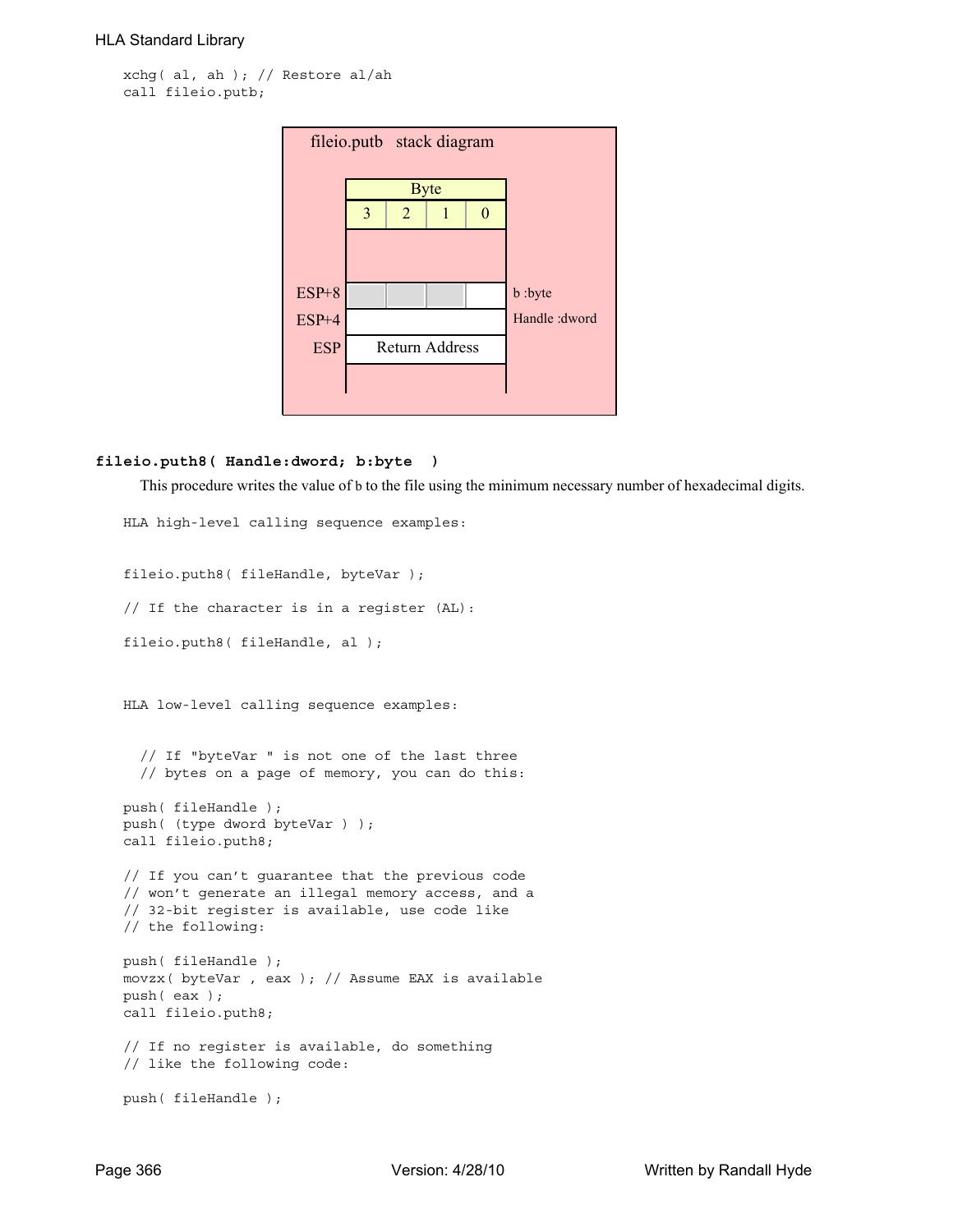```
sub( 4, esp );
push( eax );
movzx( byteVar , eax );
mov( eax, [esp+4] );
pop( eax );
call fileio.puth8;
// If the character value is in al, bl, cl, or dl
// then you can use code like the following:
push( fileHandle );
push( eax ); // Assume byteVar is in AL
call fileio.puth8;
// If the byte value is in ah, bh, ch, or dh
// you'll have to use code like the following:
push( fileHandle );
xchg( al, ah ); // Assume byteVar is in AH
push( eax ); // It's now in AL
xchg( al, ah ); // Restore al/ah
call fileio.puth8;
```


#### **fileio.puth8Size( Handle:dword; b:byte; size:dword; fill:char )**

The fileio.puth8Size function writes an 8-bit hexadecimal value to a file allowing you specify a minimum field width and a fill character.

```
HLA high-level calling sequence examples:
fileio.puth8Size( fileHandle, byteVar, width, padChar );
HLA low-level calling sequence examples:
  // If "byteVar" and "padChar" are not one of the last three
  // bytes on a page of memory, you can do this:
```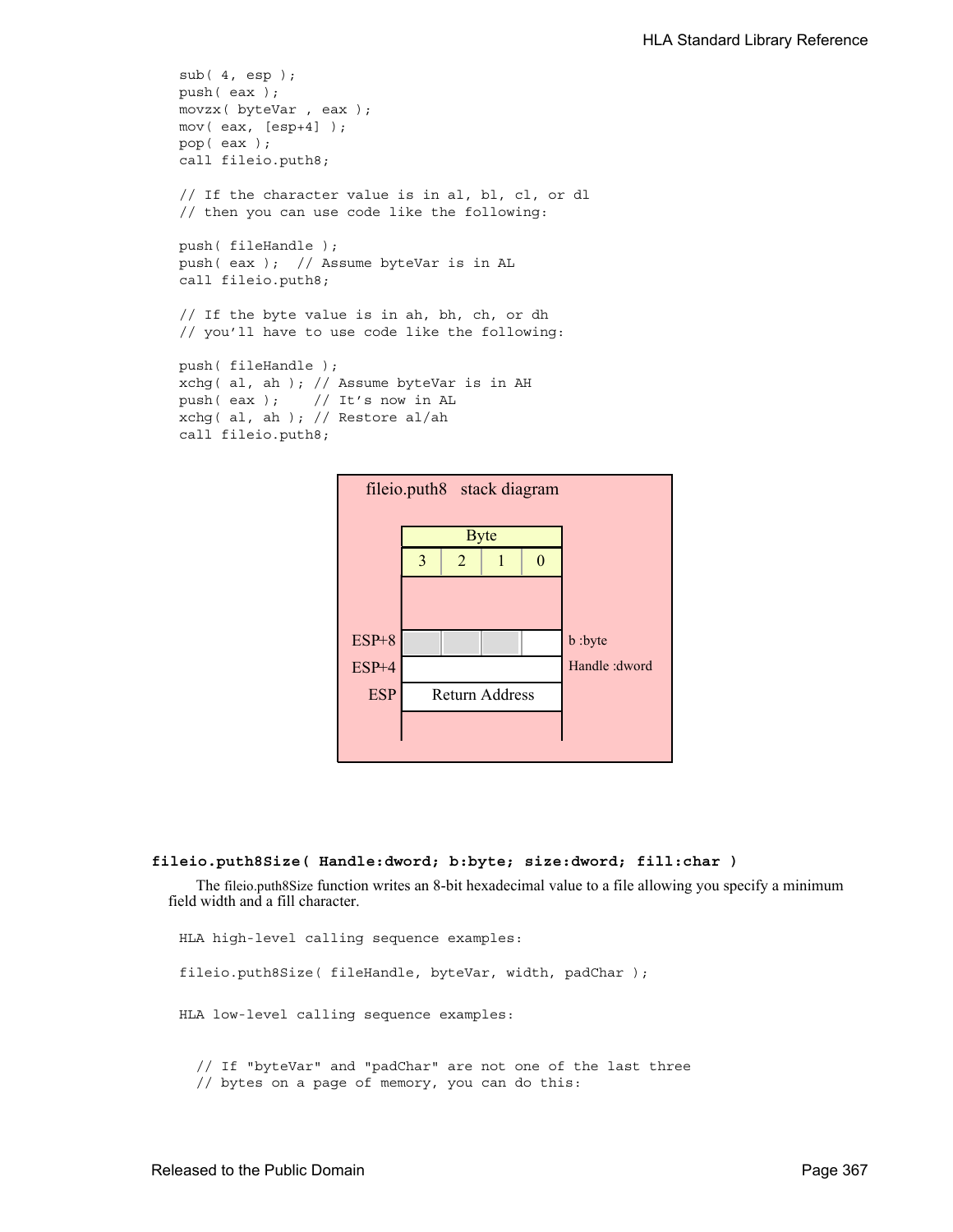```
push( fileHandle );
push( (type dword byteVar) );
push( width );
push( (type dword padChar) );
call fileio.puth8Size;
// If you can't guarantee that the previous code
// won't generate an illegal memory access, and a
// 32-bit register is available, use code like
// the following:
push( fileHandle );
movzx( byteVar, eax ); // Assume EAX is available
push( eax );
push( width );
movzx( padChar, ebx ); // Assume EBX is available
push( ebx );
call fileio.puth8Size;
// If no registers are available, do something
// like the following code:
push( fileHandle );
sub( 12, esp );
push( eax );
movzx( byteVar, eax );
mov( eax, [esp+12] );
mov( width, eax );
mov( eax, [esp+8] );
movzx( padChar, eax );
mov( eax, [esp+4] );
pop( eax );
call fileio.puth8Size;
// If "byteVar" or "padChar" are in an
// 8-bit register, then you can push
// the corresponding 32-bit register if
// the register is AL, BL, CL, or DL:
push( fileHandle );
push( eax ); // Assume byteVar is in AL
push( width );
push( ebx ); // Assume padChar is in BL
call fileio.puth8Size;
// Do the following if the characters are
// in AH, BH, CH, or DH:
push( fileHandle );
xchg( al, ah ); // Assume byteVar is in AH
xchg( bl, bh ); // Assume padChar is in BH
push( eax ); 
push( width );
push( ebx );
xchg( al, ah );
xchg( bl, bh );
call fileio.puth8Size;
```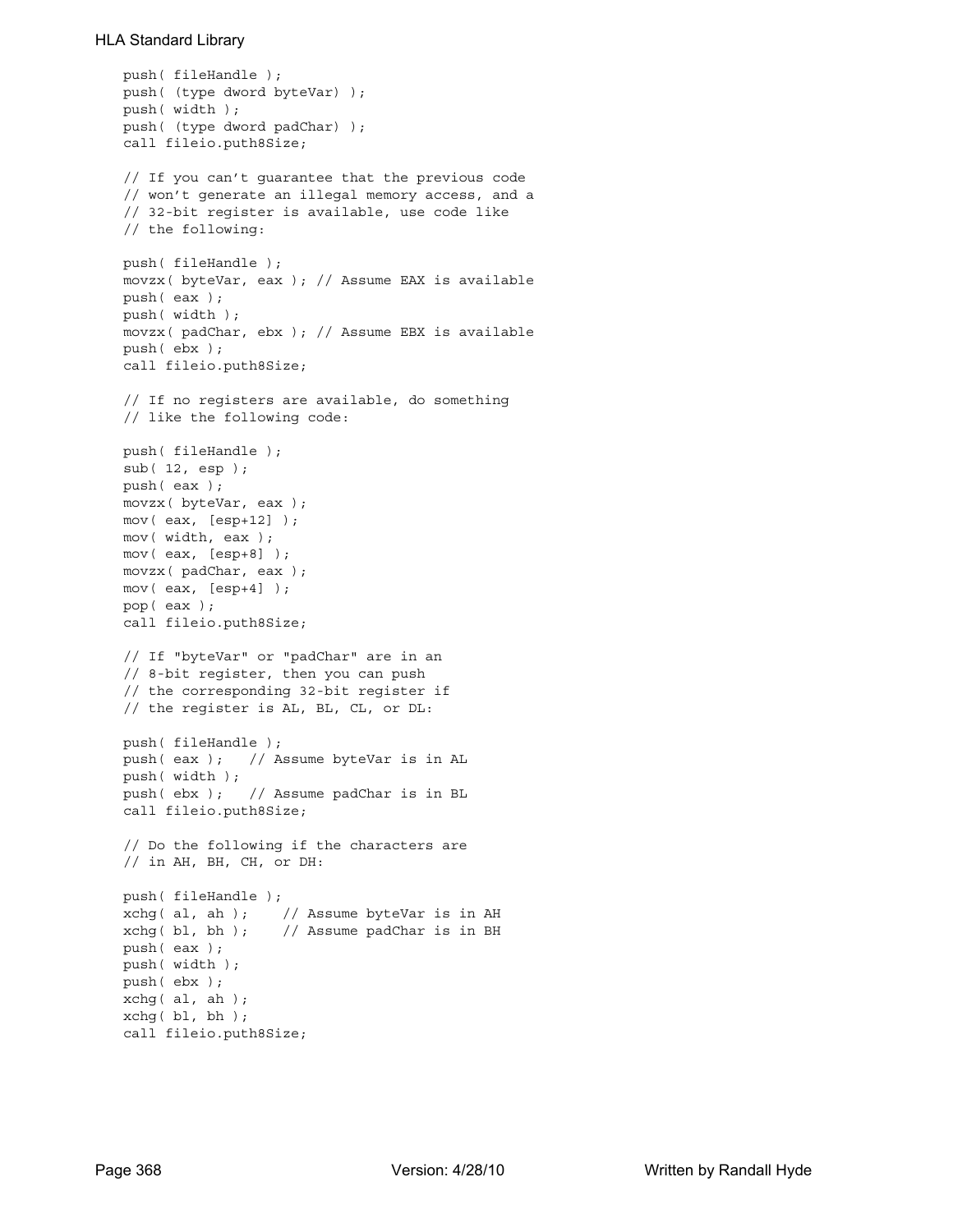

### **fileio.putw( Handle:dword; w:word )**

This procedure writes the value of w to the file using exactly four hexadecimal digits (including leading zeros if necessary).

```
HLA high-level calling sequence examples:
fileio.putw( fileHandle, wordVar );
// If the word is in a register (AX):
fileio.putw( fileHandle, ax );
HLA low-level calling sequence examples:
  // If "wordVar " is not one of the last three
  // bytes on a page of memory, you can do this:
push( fileHandle );
push( (type dword wordVar) );
call fileio.putw;
// If you can't guarantee that the previous code
// won't generate an illegal memory access, and a
// 32-bit register is available, use code like
// the following:
push( fileHandle );
movzx( wordVar, eax ); // Assume EAX is available
push( eax );
call fileio.putw;
// If no register is available, do something
// like the following code:
push( fileHandle );
```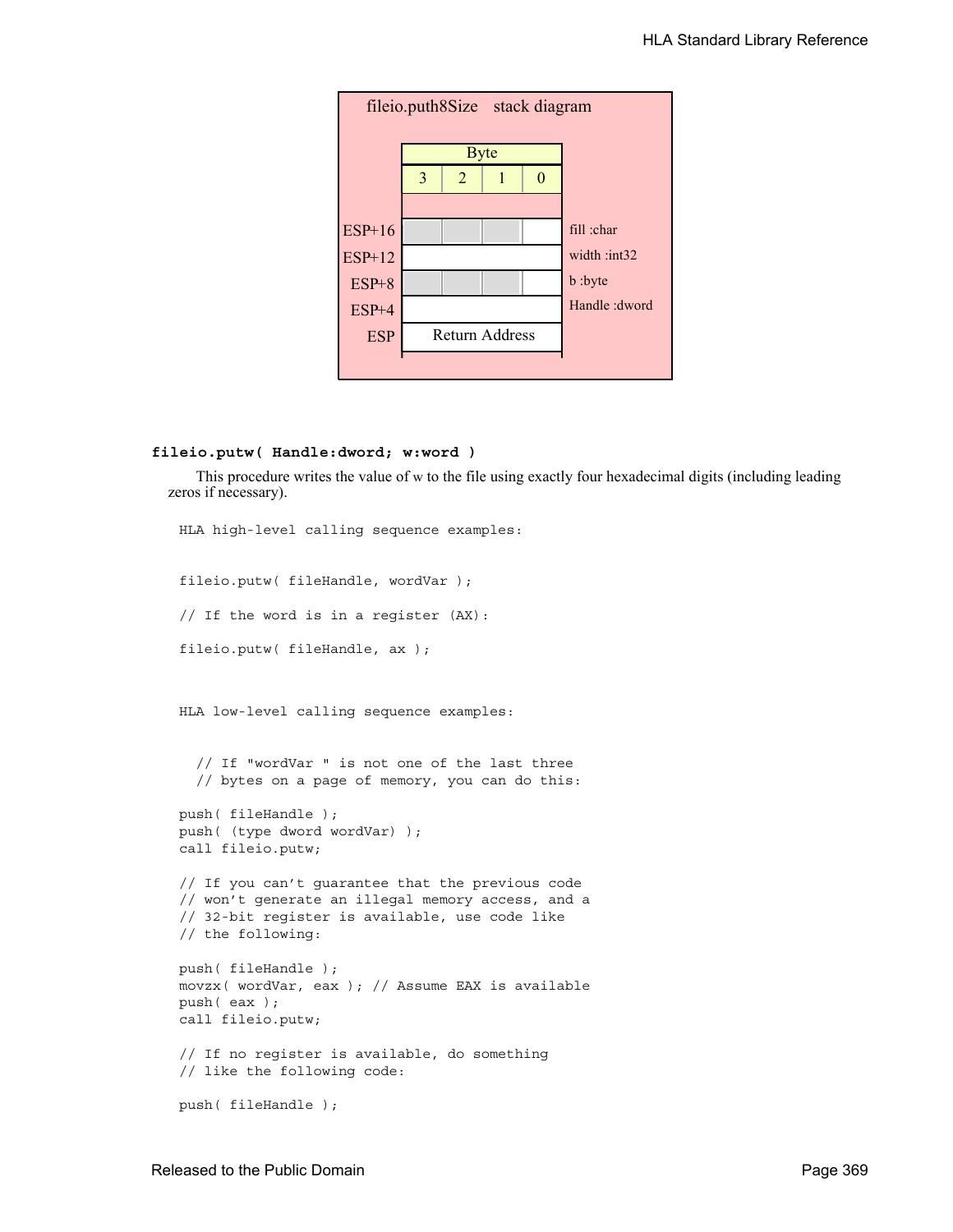```
sub( 4, esp );
push( eax );
movzx( wordVar, eax );
mov( eax, [esp+4] );
pop( eax );
call fileio.putw;
// If the word value is in a 16-bit register
// then you can use code like the following:
push( fileHandle );
push( eax ); // Assume wordVar is in AX
call fileio.putw;
```


### **fileio.puth16( Handle:dword; w:word )**

This procedure writes the value of w to the file using the minimum necessary number of hexadecimal digits.

```
HLA high-level calling sequence examples:
fileio.puth16( fileHandle, wordVar );
// If the word is in a register (AX):
fileio.puth16( fileHandle, ax );
HLA low-level calling sequence examples:
  // If "wordVar " is not one of the last three
  // bytes on a page of memory, you can do this:
push( fileHandle );
push( (type dword wordVar) );
call fileio.puth16;
// If you can't guarantee that the previous code
// won't generate an illegal memory access, and a
// 32-bit register is available, use code like
```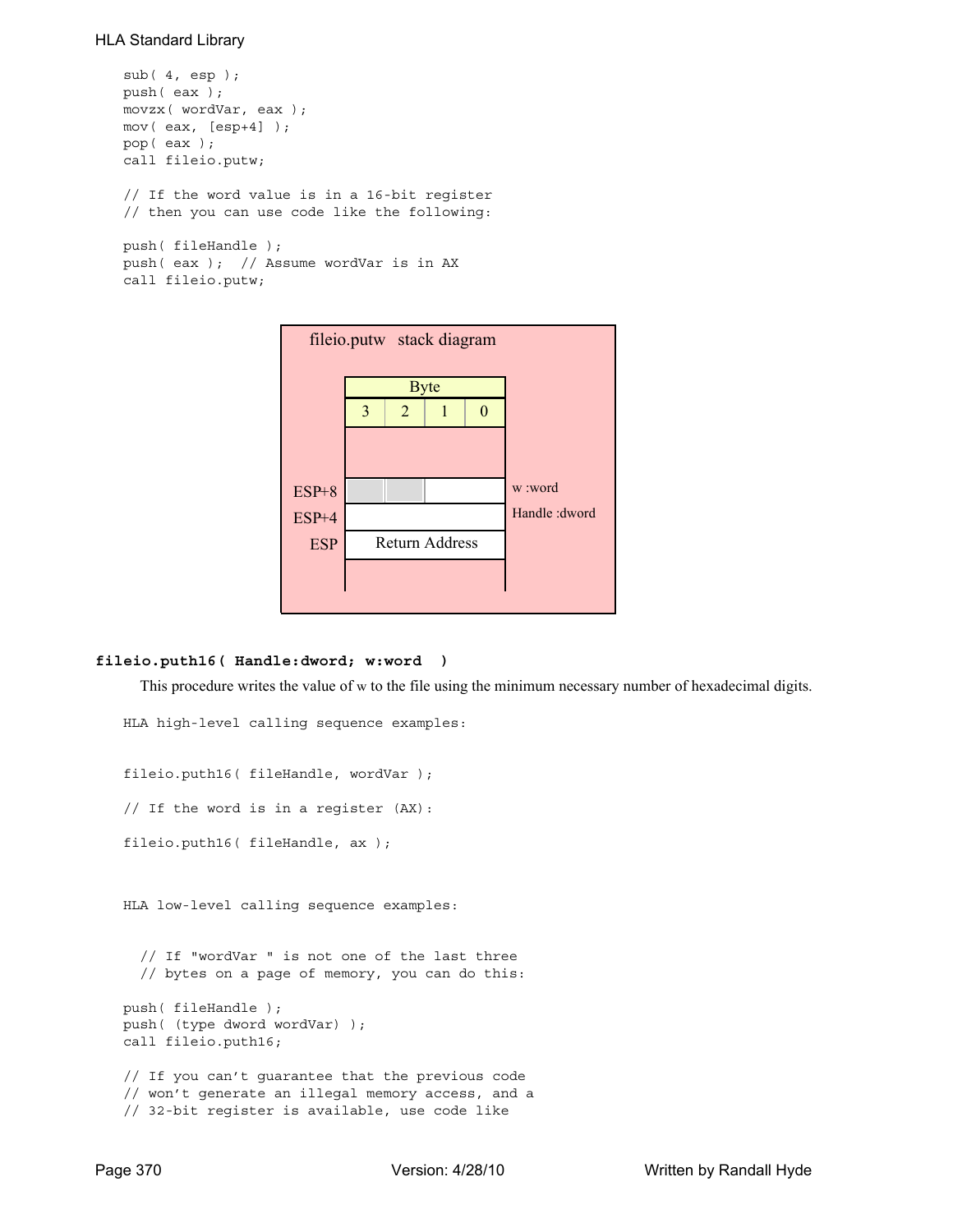```
// the following:
push( fileHandle );
movzx( wordVar, eax ); // Assume EAX is available
push( eax );
call fileio.puth16;
// If no register is available, do something
// like the following code:
push( fileHandle );
sub(4, esp);push( eax );
movzx( wordVar, eax );
mov( eax, [esp+4] );
pop( eax );
call fileio.puth16;
// If the word value is in a 16-bit register
// then you can use code like the following:
push( fileHandle );
push( eax ); // Assume wordVar is in AX
call fileio.puth16;
```


### **fileio.puth16Size( Handle:dword; w:word; size:dword; fill:char )**

The fileio.puth16Size function writes a 16-bit hexadecimal value to a file allowing you specify a minimum field width and a fill character.

```
HLA high-level calling sequence examples:
fileio.puth16Size( fileHandle, wordVar, width, padChar );
HLA low-level calling sequence examples:
  // If "wordVar" and "padChar" are not one of the last three
  // bytes on a page of memory, you can do this:
```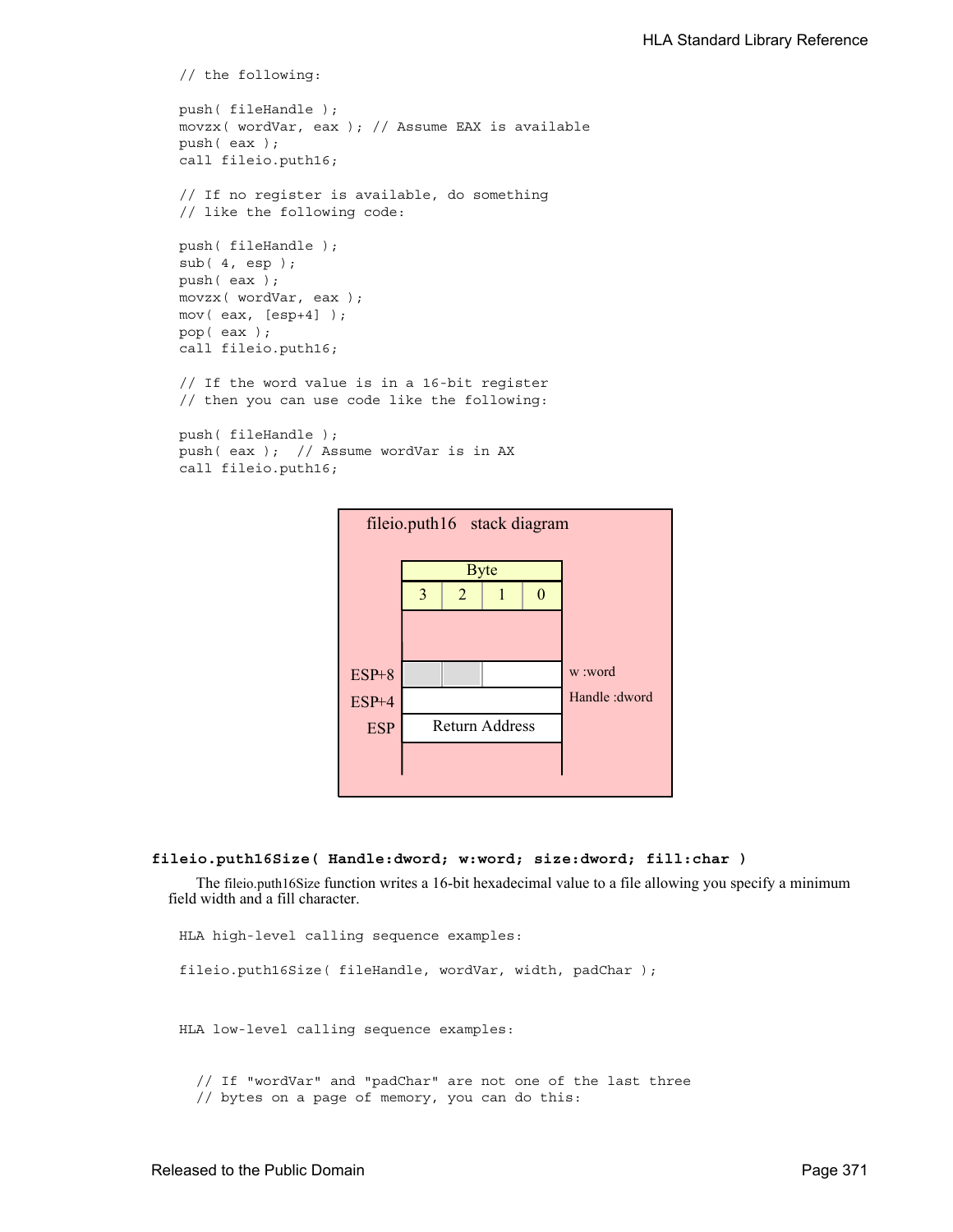```
push( fileHandle );
push( (type dword wordVar) );
push( width );
push( (type dword padChar) );
call fileio.puth16Size;
// If you can't guarantee that the previous code
// won't generate an illegal memory access, and a
// 32-bit register is available, use code like
// the following:
push( fileHandle );
movzx( wordVar, eax ); // Assume EAX is available
push( eax );
push( width );
movzx( padChar, ebx ); // Assume EBX is available
push( ebx );
call fileio.puth16Size;
// If no registers are available, do something
// like the following code:
push( fileHandle );
sub( 12, esp );
push( eax );
movzx( wordVar, eax );
mov( eax, [esp+12] );
mov( width, eax );
mov( eax, [esp+8] );
movzx( padChar, eax );
mov( eax, [esp+4] );
pop( eax );
call fileio.puth16Size;
// If "wordVar" is in a 16-bit register
// and "padChar" is in an
// 8-bit register, then you can push
// the corresponding 32-bit register if
// the register is AL, BL, CL, or DL:
push( fileHandle );
push( eax ); // Assume wordVar is in AX
push( width );
push( ebx ); // Assume padChar is in BL
call fileio.puth16Size;
```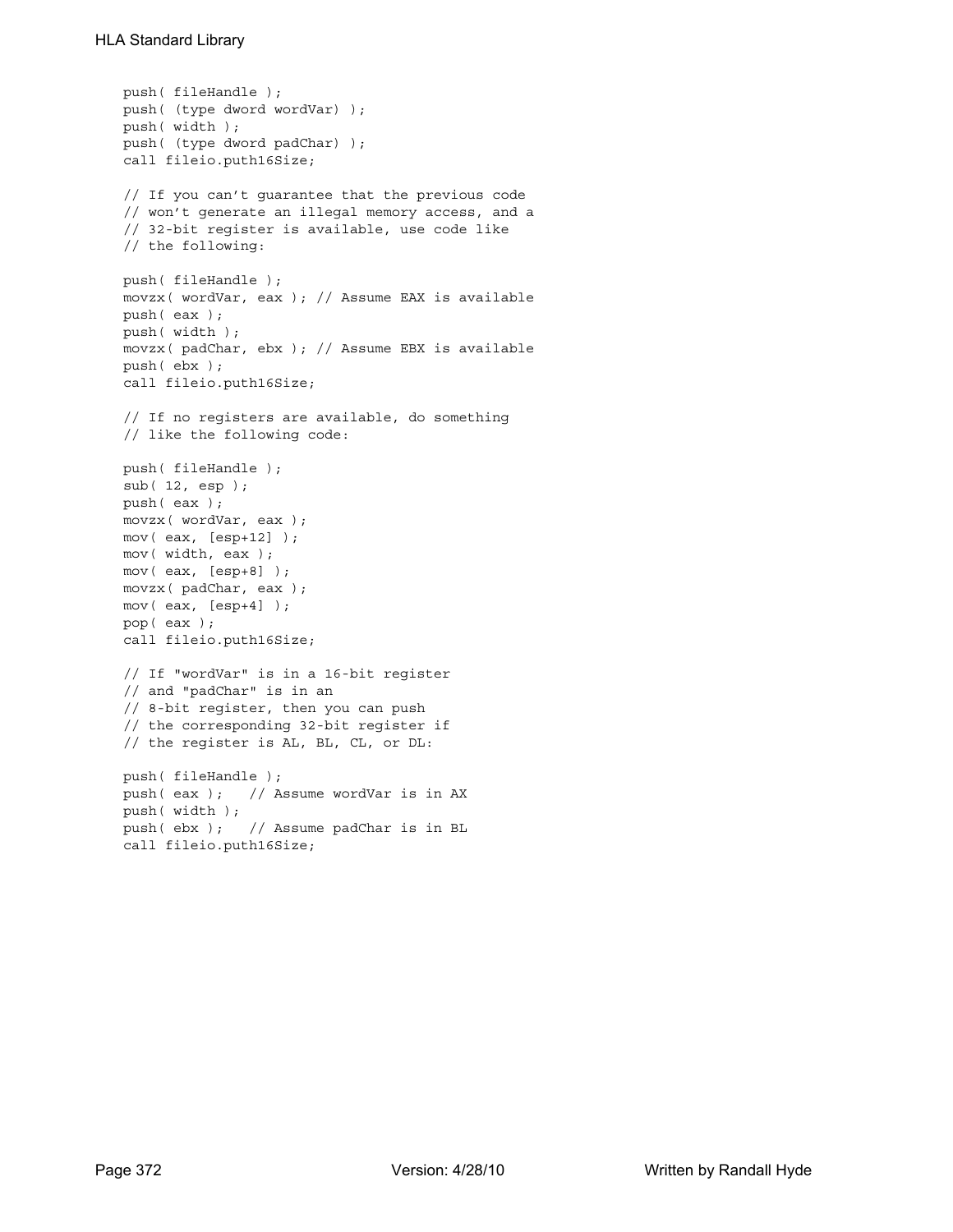

# **fileio.putd( Handle:dword; d:dword )**

This procedure writes the value of d to the file using exactly eight hexadecimal digits (including leading zeros if necessary), if underscore output is not enabled. This routine will emit nine characters (eight digits plus an underscore) if underscore output is enabled.

```
HLA high-level calling sequence examples:
fileio.putd( fileHandle, dwordVar );
// If the dword value is in a register (EAX):
fileio.putd( fileHandle, eax );
HLA low-level calling sequence examples:
push( fileHandle );
push( dwordVar );
call fileio.putd;
push( fileHandle );
push( eax );
call fileio.putd;
```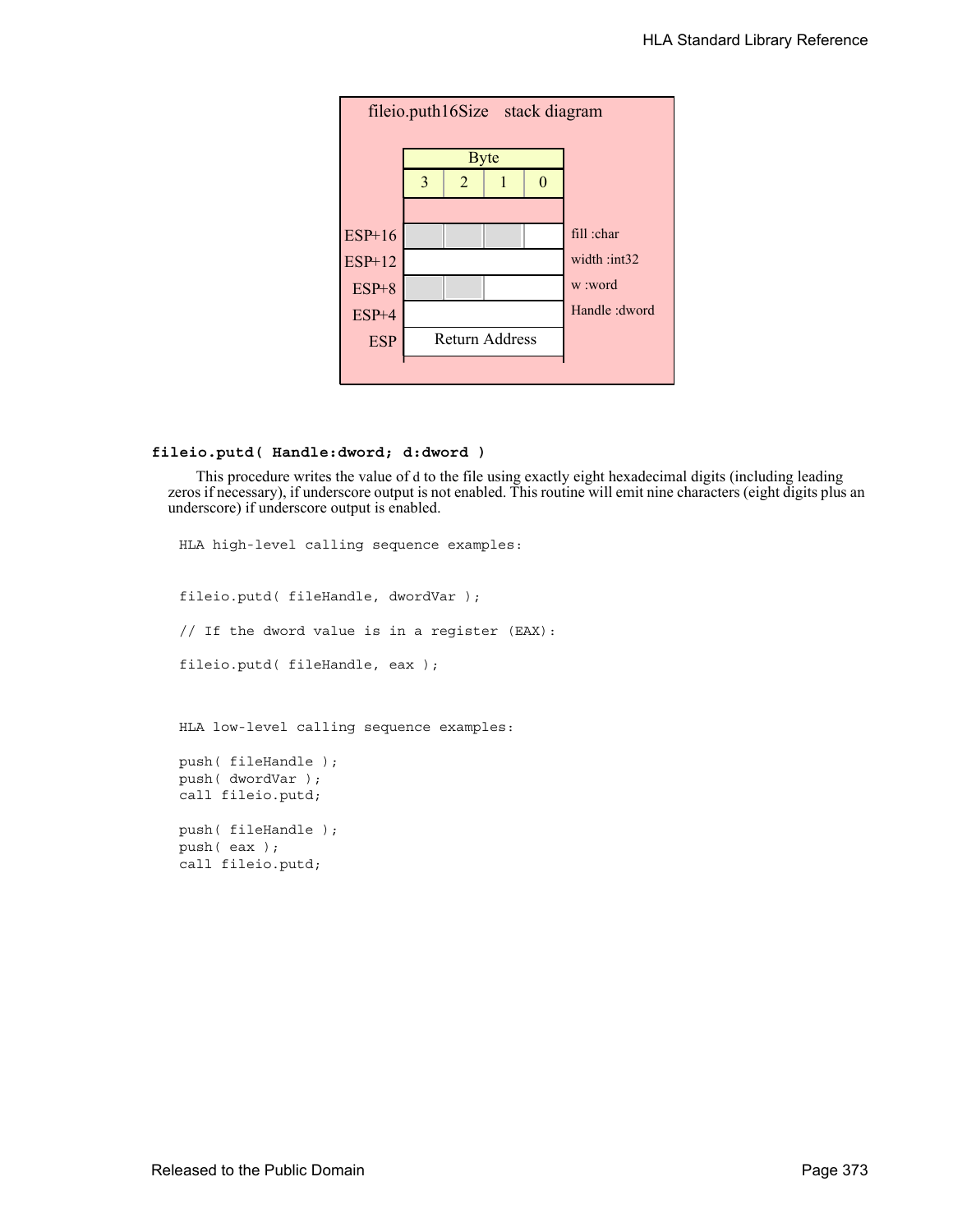| fileio.putd stack diagram |   |                |                       |         |                |  |  |
|---------------------------|---|----------------|-----------------------|---------|----------------|--|--|
|                           |   | <b>Byte</b>    |                       |         |                |  |  |
|                           | 3 | $\overline{2}$ |                       | ∩       |                |  |  |
|                           |   |                |                       |         |                |  |  |
|                           |   |                |                       |         |                |  |  |
| $ESP+8$                   |   |                |                       | d:dword |                |  |  |
| ESP+4                     |   |                |                       |         | Handle : dword |  |  |
| <b>ESP</b>                |   |                | <b>Return Address</b> |         |                |  |  |
|                           |   |                |                       |         |                |  |  |
|                           |   |                |                       |         |                |  |  |

# **fileio.puth32( Handle:dword; d:dword )**

This procedure writes the value of d to the file using the minimum number of hexadecimal digits necessary. If underscore output is enabled (see conv.setUnderscores and conv.getUnderscores) then this function will emit an underscore between groups of four hexadecimal digits, starting from the least signficant digit.

```
HLA high-level calling sequence examples:
fileio.puth32( fileHandle, dwordVar );
// If the dword is in a register (EAX):
fileio.puth32( fileHandle, eax );
HLA low-level calling sequence examples:
push( fileHandle );
push( dwordVar );
call fileio.puth32;
push( fileHandle );
push( eax );
call fileio.puth32;
```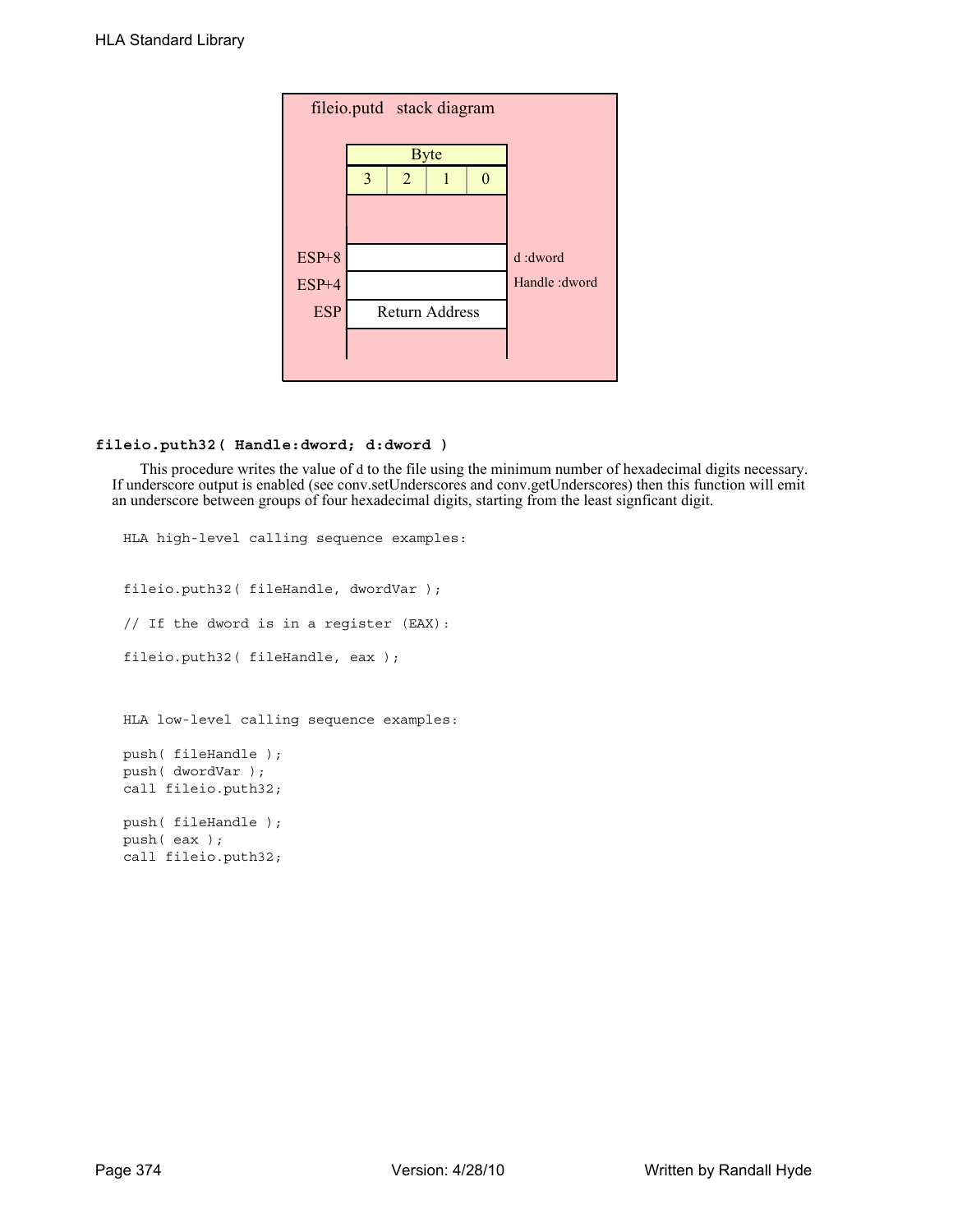

```
fileio.puth32Size( Handle:dword; d:dword; size:dword; fill:char )
```
 The fileio.puth32Size function outputs d as a hexadecimal string (including underscores, if enabled) and it allows you specify a minimum field width and a fill character.

HLA high-level calling sequence examples: fileio.puth32Size( fileHandle, dwordVar, width, ' ' ); // If the dword is in a register (EAX): fileio.puth32Size( fileHandle, eax, width, cl ); HLA low-level calling sequence examples: push( fileHandle ); push( dwordVar ); push( width ); pushd( ' ' ); call fileio.puth32Size; push( fileHandle ); push( eax ); push( width ); push( ecx ); // fill char is in CL call fileio.puth32Size; // Assume fill char is in CH push( fileHandle ); push( eax ); push( width ); xchg( cl, ch ); // fill char is in CH push( ecx ); xchg( cl, ch ); call fileio.puth32Size;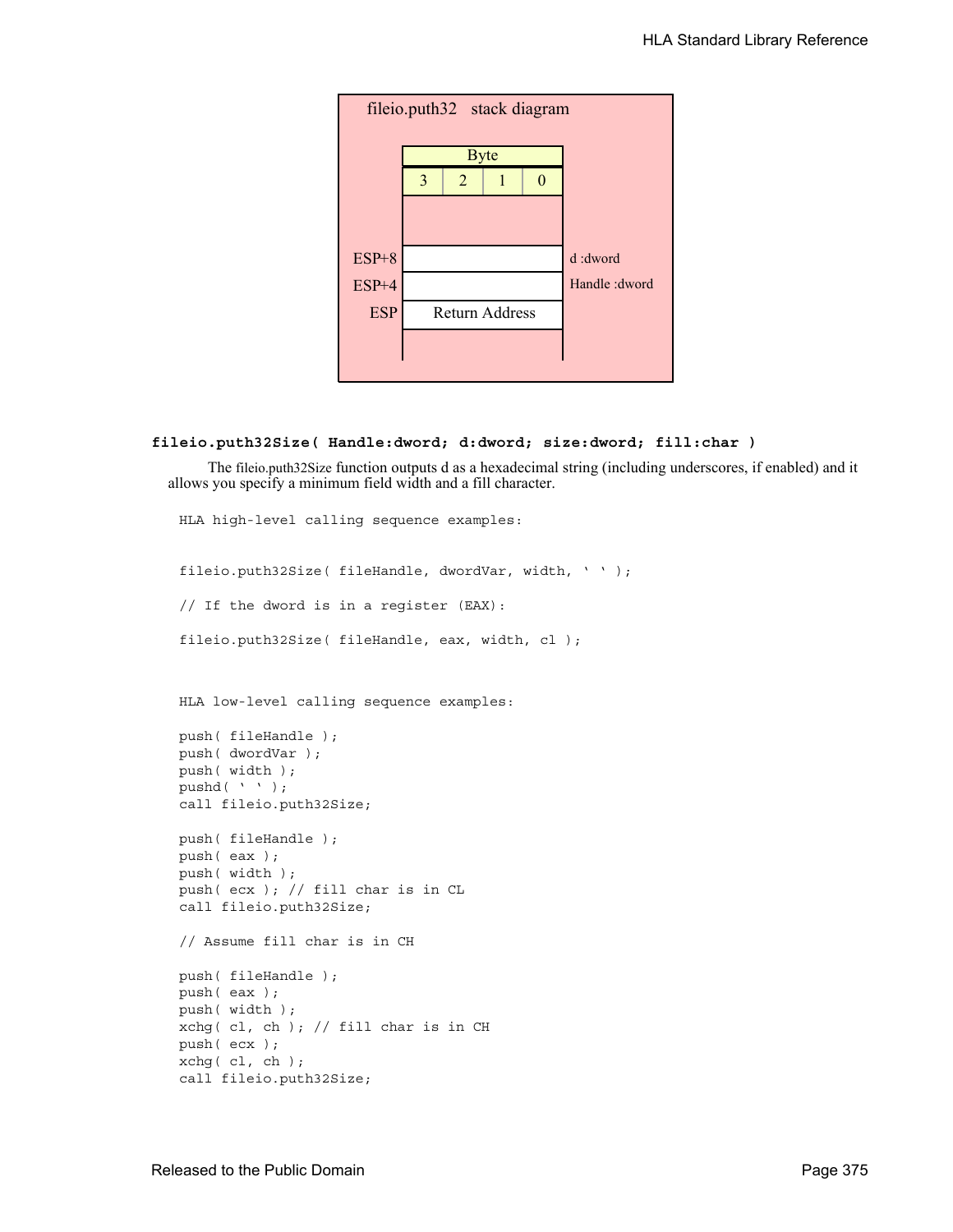```
// Alternate method of the above
push( fileHandle );
push( eax );
push( width );
sub(4, esp);mov( ch, [esp] );
call fileio.puth32Size;
// If the fill char is a variable and
// a register is available, try this code:
push( fileHandle );
push( eax );
push( width );
movzx( fillChar, ebx ); // Assume EBX is available
push( ebx );
call fileio.puth32Size;
// If the fill char is a variable and
// no register is available, here's one
// possibility:
push( fileHandle );
push( eax );
push( width );
push( (type dword fillChar) ); // Chance of page crossing!
call fileio.puth32Size;
// In the very rare case that the above would
// cause an illegal memory access, use this:
push( fileHandle );
push( eax );
push( width );
sub( 4, esp );
push( eax );
movzx( fillChar, eax );
mov( eax, [esp+4] );
pop( eax );
call fileio.puth32Size;
```
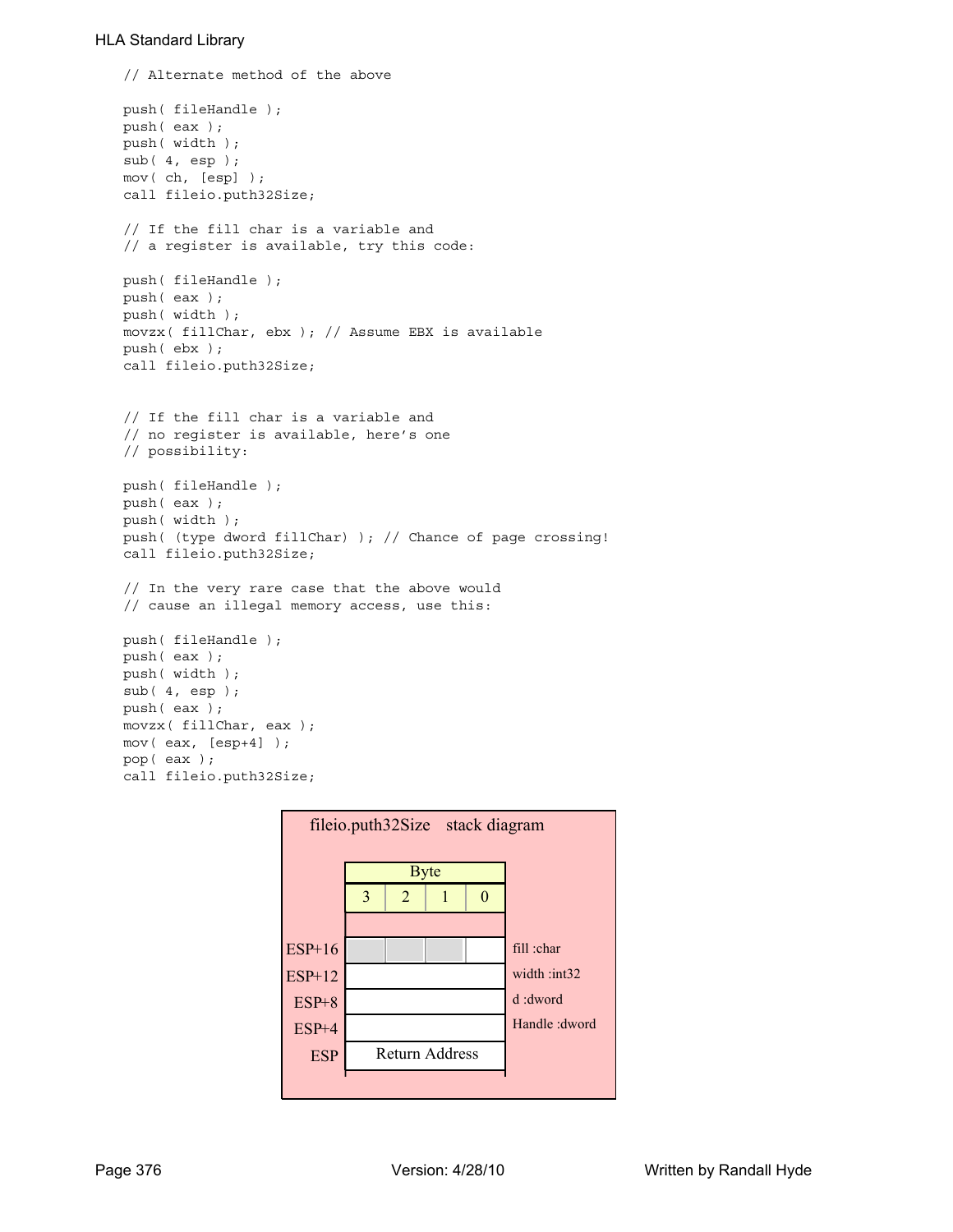#### **fileio.putq( Handle:dword; q:qword )**

This procedure writes the value of q to the file using exactly sixteen hexadecimal digits (including leading zeros if necessary and an intervening underscores if underscore output is enabled).

```
HLA high-level calling sequence examples:
```

```
fileio.putq( fileHandle, qwordVar );
```

```
HLA low-level calling sequence examples:
```

```
push( fileHandle );
push( (type dword qwordVar[4]) ); // H.O. dword first
push( (type dword qwordVar)); // L.O. dword last
call fileio.putq;
```


#### **fileio.puth64( Handle:dword; q:qword )**

This procedure writes the value of q to the file using the minimum necessary number of hexadecimal digits (including intervening underscores if underscore output is enabled).

```
HLA high-level calling sequence examples:
fileio.puth64( fileHandle, qwordVar );
HLA low-level calling sequence examples:
```

```
push( fileHandle );
push( (type dword qwordVar[4]) ); // H.O. dword first
push( (type dword qwordVar)); // L.O. dword last
call fileio.puth64;
```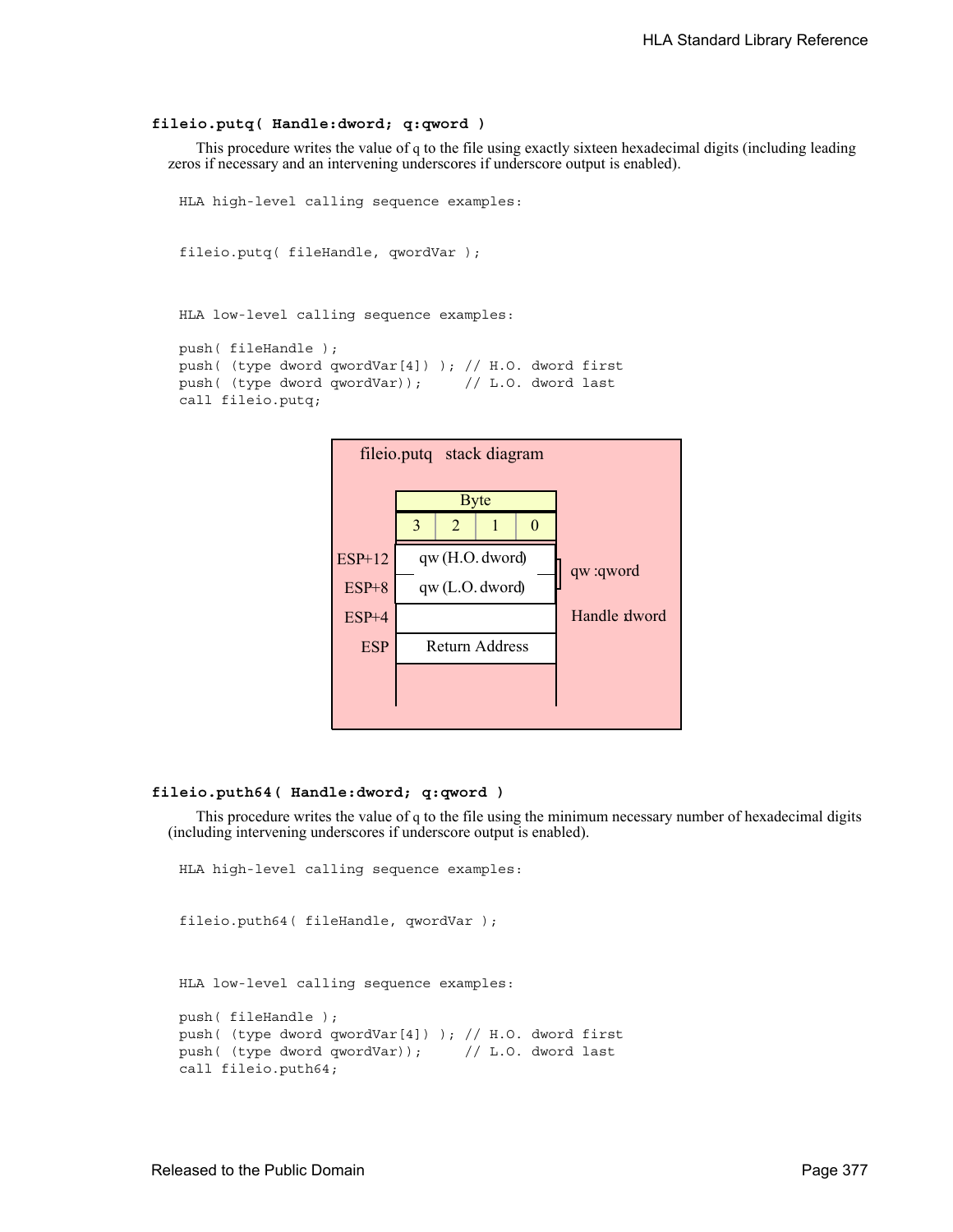

## **fileio.puth64Size( Handle:dword; q:qword; size:dword; fill:char )**

The fileio.putqSize function lets you specify a minimum field width and a fill character. The fileio.putq routine uses a minimum size of two and a fill character of '0'. Note that if underscore output is enabled, this routine will emit 19 characters (16 digits plus three underscores).

```
fileio.puth64Size( fileHandle, qwordVar, width, ' ' );
HLA low-level calling sequence examples:
push( fileHandle );
push( (type dword qwordVar[4]) ); // H.O. dword first
push( (type dword qwordVar)); // L.O. dword last
push( width );
pushd(' ' );
call fileio.puth64Size;
push( fileHandle );
push( edx ); // Assume 64-bit value in edx:eax
push( eax );
push( width );
push( ecx ); // fill char is in CL
call fileio.puth64Size;
// Assume fill char is in CH
push( fileHandle );
push( (type dword qwordVar[4]) ); // H.O. dword first
push( (type dword qwordVar)); // L.O. dword last
push( width );
xchg( cl, ch ); // fill char is in CH
push( ecx ); 
xchg( cl, ch );
call fileio.puth64Size;
```
HLA high-level calling sequence examples: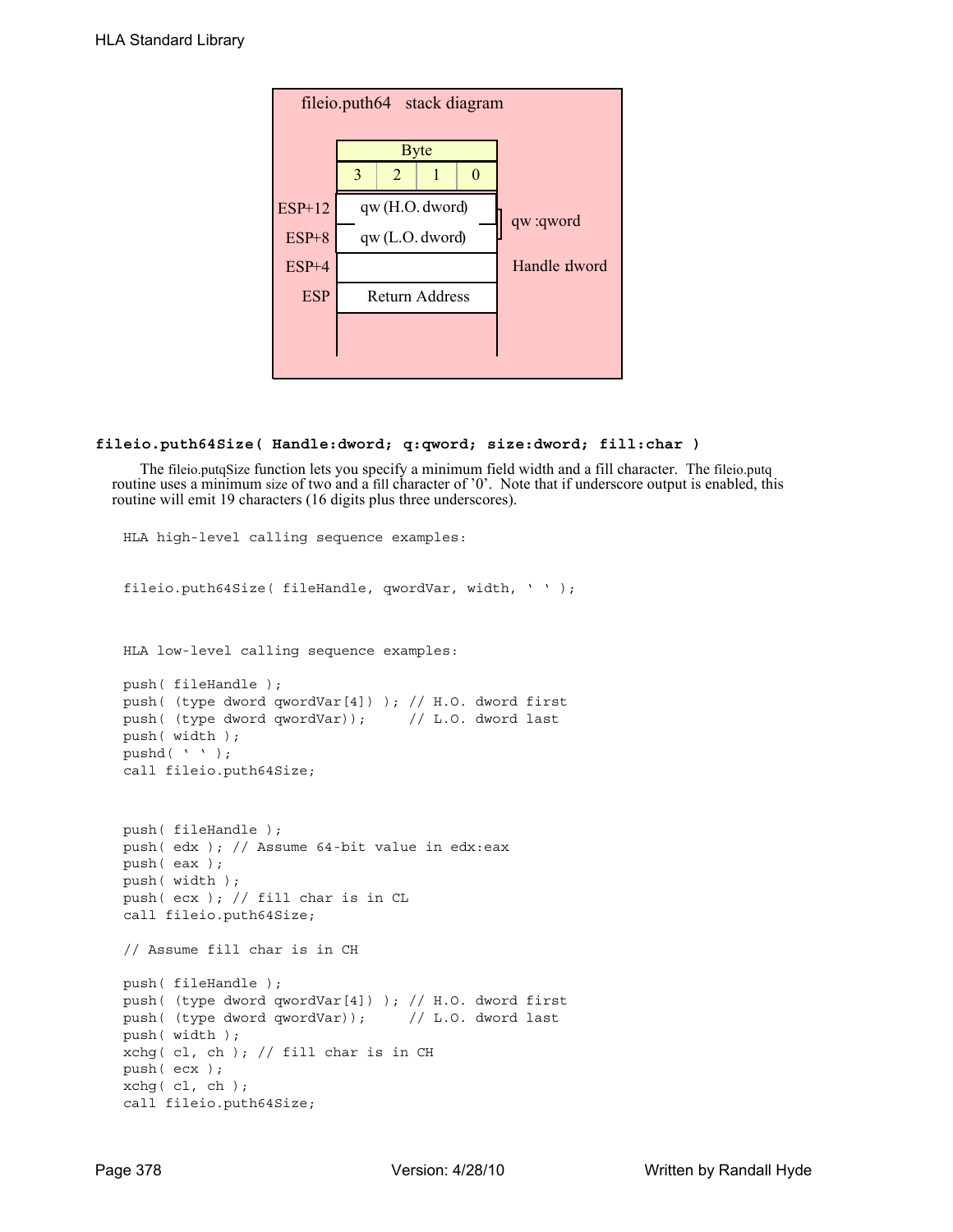```
// Alternate method of the above
push( fileHandle );
push( (type dword qwordVar[4]) ); // H.O. dword first
push( (type dword qwordVar)); // L.O. dword last
push( width );
sub( 4, esp );
mov( ch, [esp] );
call fileio.puth64Size;
// If the fill char is a variable and
// a register is available, try this code:
push( fileHandle );
push( (type dword qwordVar[4]) ); // H.O. dword first
push( (type dword qwordVar)); // L.O. dword last
push( width );
movzx( fillChar, ebx ); // Assume EBX is available
push( ebx );
call fileio.puth64Size;
// If the fill char is a variable and
// no register is available, here's one
// possibility:
push( fileHandle );
push( (type dword qwordVar[4]) ); // H.O. dword first
push( (type dword qwordVar)); // L.O. dword last
push( width );
push( (type dword fillChar) ); // Chance of page crossing!
call fileio.puth64Size;
// In the very rare case that the above would
// cause an illegal memory access, use this:
push( fileHandle );
push( (type dword qwordVar[4]) ); // H.O. dword first
push( (type dword qwordVar)); // L.O. dword last
push( width );
sub(4, esp);push( eax );
movzx( fillChar, eax );
mov( eax, [esp+4] );
pop( eax );
call fileio.puth64Size;
```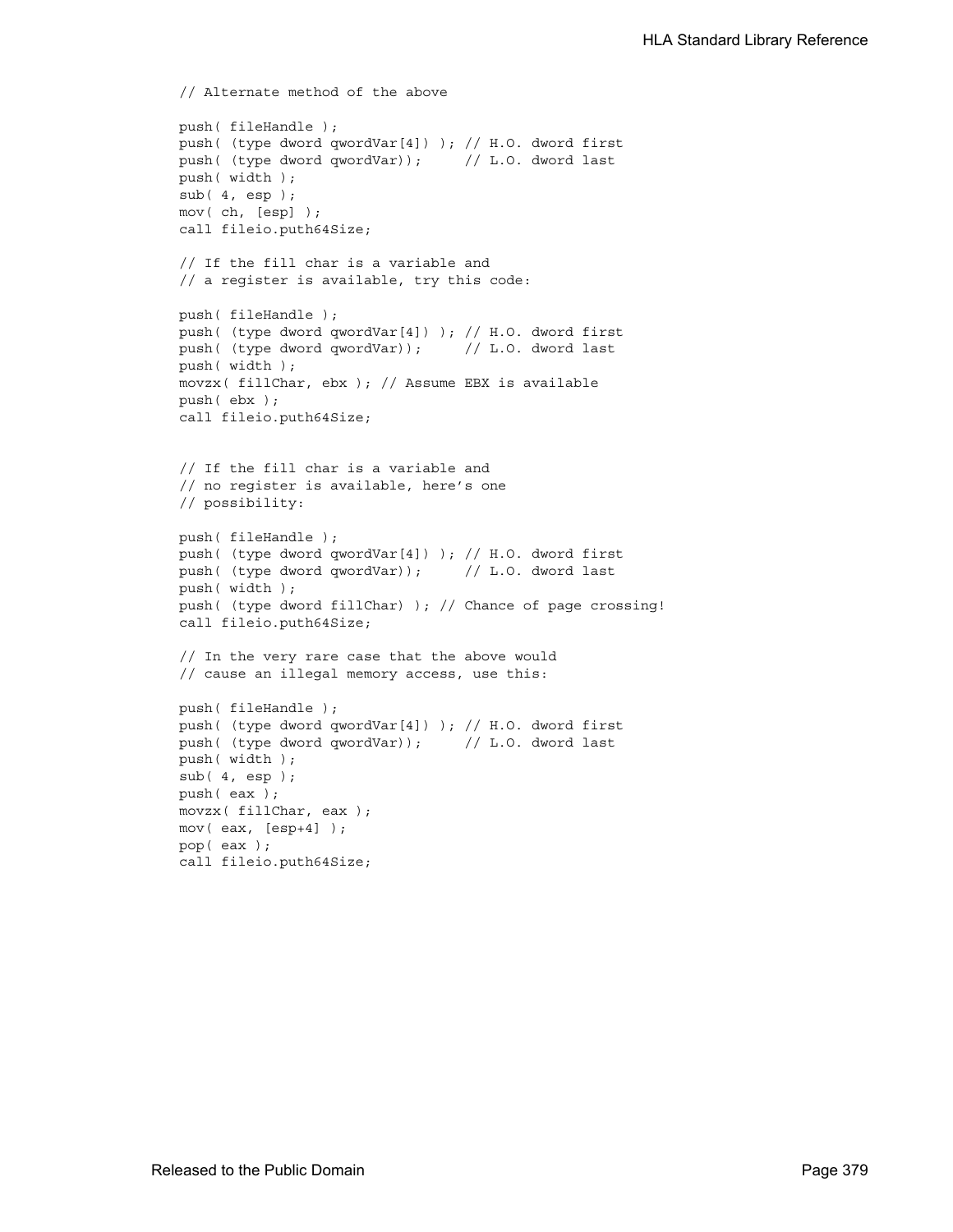| fileio.puth64Size stack diagram |   |                  |                       |  |                 |  |  |
|---------------------------------|---|------------------|-----------------------|--|-----------------|--|--|
|                                 |   | <b>Byte</b>      |                       |  |                 |  |  |
|                                 | 3 | 2                | 1                     |  |                 |  |  |
|                                 |   |                  |                       |  |                 |  |  |
| <b>ESP+20</b>                   |   |                  |                       |  | fill :char      |  |  |
| $ESP+16$                        |   |                  |                       |  | width : $uns32$ |  |  |
| $ESP+12$                        |   |                  | $q$ (H.O. dword)      |  | a :qword        |  |  |
| $ESP+8$                         |   | $q$ (L.O. dword) |                       |  |                 |  |  |
| $ESP+4$                         |   |                  |                       |  | Handle : dword  |  |  |
| <b>ESP</b>                      |   |                  | <b>Return Address</b> |  |                 |  |  |
|                                 |   |                  |                       |  |                 |  |  |
|                                 |   |                  |                       |  |                 |  |  |

## **fileio.puttb( Handle:dword; tb:tbyte )**

This procedure writes the value of tb to the file using exactly 20 hexadecimal digits (including leading zeros if necessary and an intervening underscores if underscore output is enabled).

```
HLA high-level calling sequence examples:
fileio.puttb( fileHandle, tbyteVar );
HLA low-level calling sequence examples:
push( fileHandle );
pushw(0); \frac{1}{2} // Push push a 0 pad word
push( (type word tbyteVar[8])); // Push H.O. word first
push( (type dword tbyteVar[4]) ); // M.O. dword second
push( (type dword tbyteVar)); // L.O. dword last
call fileio.puttb;
```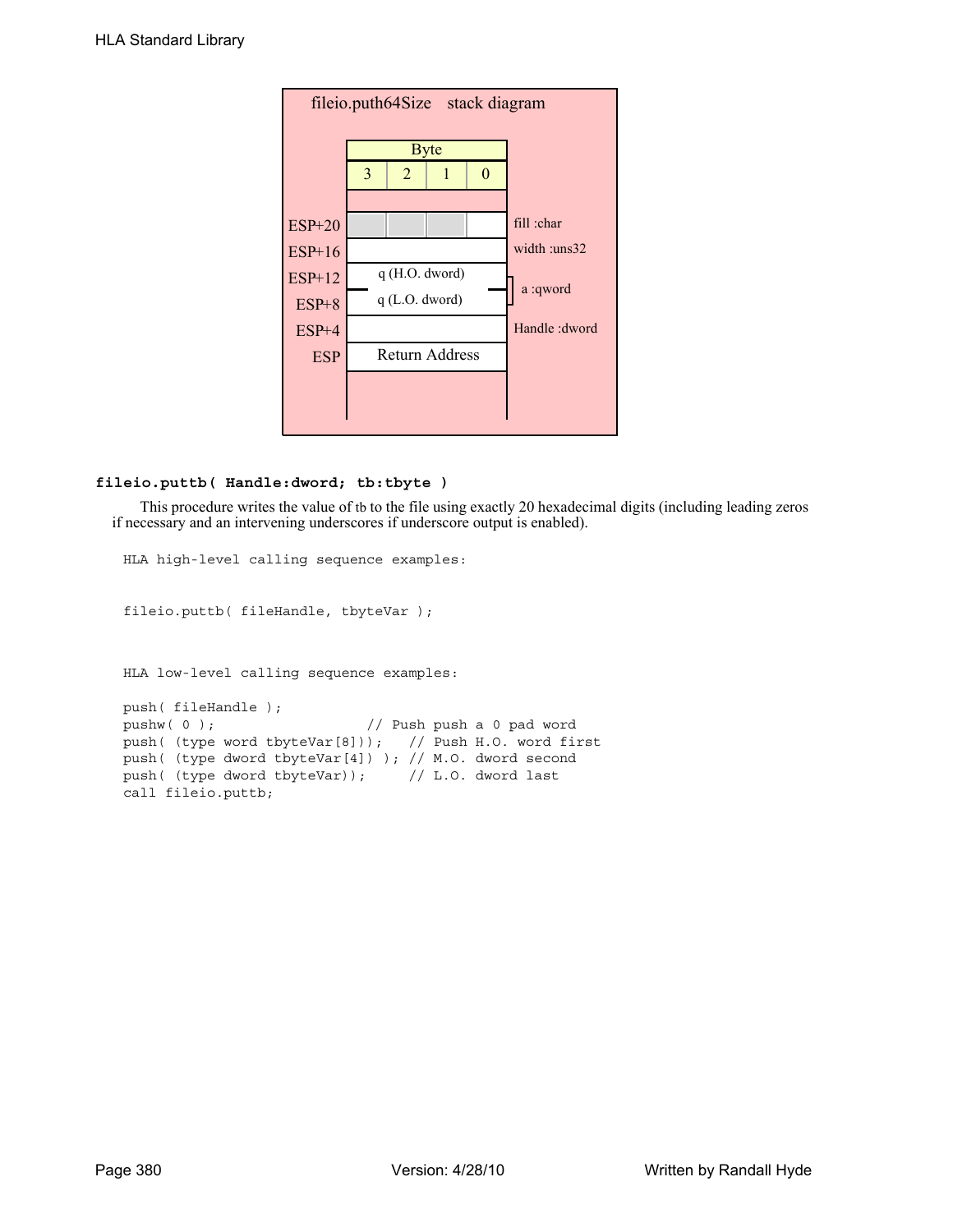

#### **fileio.puth80( Handle:dword; tb:tbyte )**

This procedure writes the value of tb to the file using the minimum necessary number of hexadecimal digits (including intervening underscores if underscore output is enabled).

HLA high-level calling sequence examples:

fileio.puth80( fileHandle, tbyteVar );

HLA low-level calling sequence examples:

push( fileHandle ); pushw(0);  $\frac{1}{2}$  // Push push a 0 pad word push( (type word tbyteVar[8])); // Push H.O. word first push( (type dword tbyteVar[4]) ); // M.O. dword second push( (type dword tbyteVar)); // L.O. dword last call fileio.puth80;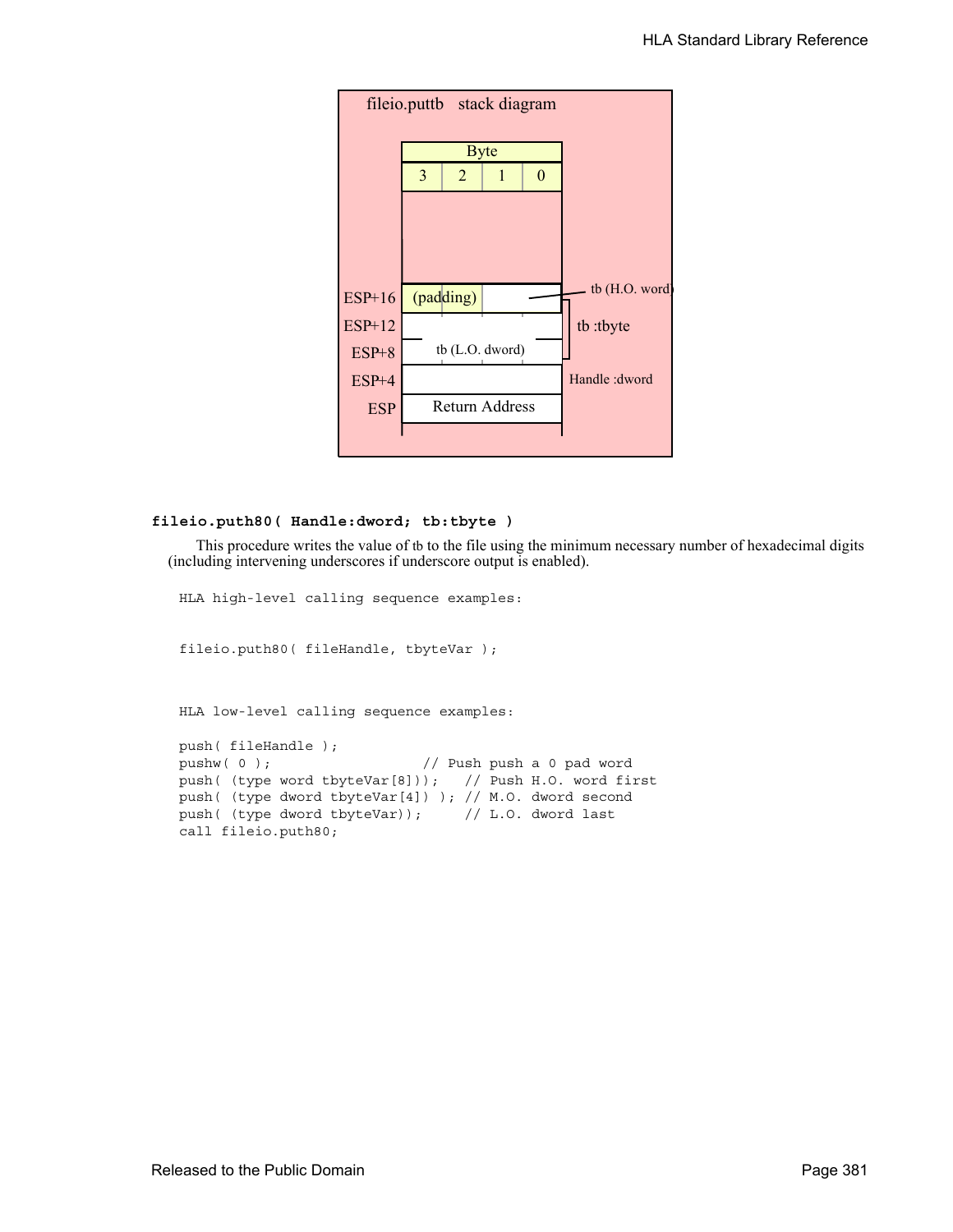| fileio.puth80 stack diagram |   |                       |   |                |                |  |  |  |
|-----------------------------|---|-----------------------|---|----------------|----------------|--|--|--|
|                             |   | <b>Byte</b>           |   |                |                |  |  |  |
|                             | 3 | $\overline{2}$        | 1 | $\overline{0}$ |                |  |  |  |
|                             |   |                       |   |                |                |  |  |  |
|                             |   |                       |   |                |                |  |  |  |
|                             |   |                       |   |                |                |  |  |  |
| $ESP+16$                    |   | (padding)             |   |                | tb (H.O. word) |  |  |  |
| <b>ESP+12</b>               |   |                       |   |                | tb:tbyte       |  |  |  |
| $ESP+8$                     |   | tb $(L.O.$ dword)     |   |                |                |  |  |  |
| $ESP+4$                     |   |                       |   |                | Handle: dword  |  |  |  |
| <b>ESP</b>                  |   | <b>Return Address</b> |   |                |                |  |  |  |
|                             |   |                       |   |                |                |  |  |  |

## **fileio.puth80Size( Handle:dword; tb:tbyte; size:dword; fill:char )**

HLA high-level calling sequence examples:

The fileio.puth80Size function lets you specify a minimum field width and a fill character. It writes the tbyte value tb as a hexadecimal string to the specified file using the provided minimum size and fill character.

```
fileio.puth80Size( fileHandle, tbyteVar, width, ' ' );
HLA low-level calling sequence examples:
push( fileHandle );
pushw( 0 ); // Push push a 0 pad word
push( (type word tbyteVar[8])); // Push H.O. word first
push( (type dword tbyteVar[4]) ); // M.O. dword second
push( (type dword tbyteVar)); // L.O. dword last
push( width );
pushd(' ' );
call fileio.puth80Size;
// Assume fill char is in CH
push( fileHandle );
pushw( 0 ); // Push push a 0 pad word
push( (type word tbyteVar[8])); // Push H.O. word first
push( (type dword tbyteVar[4]) ); // M.O. dword second
push( (type dword tbyteVar)); // L.O. dword last
push( width );
xchg( cl, ch ); // fill char is in CH
push( ecx ); 
xchg( cl, ch );
```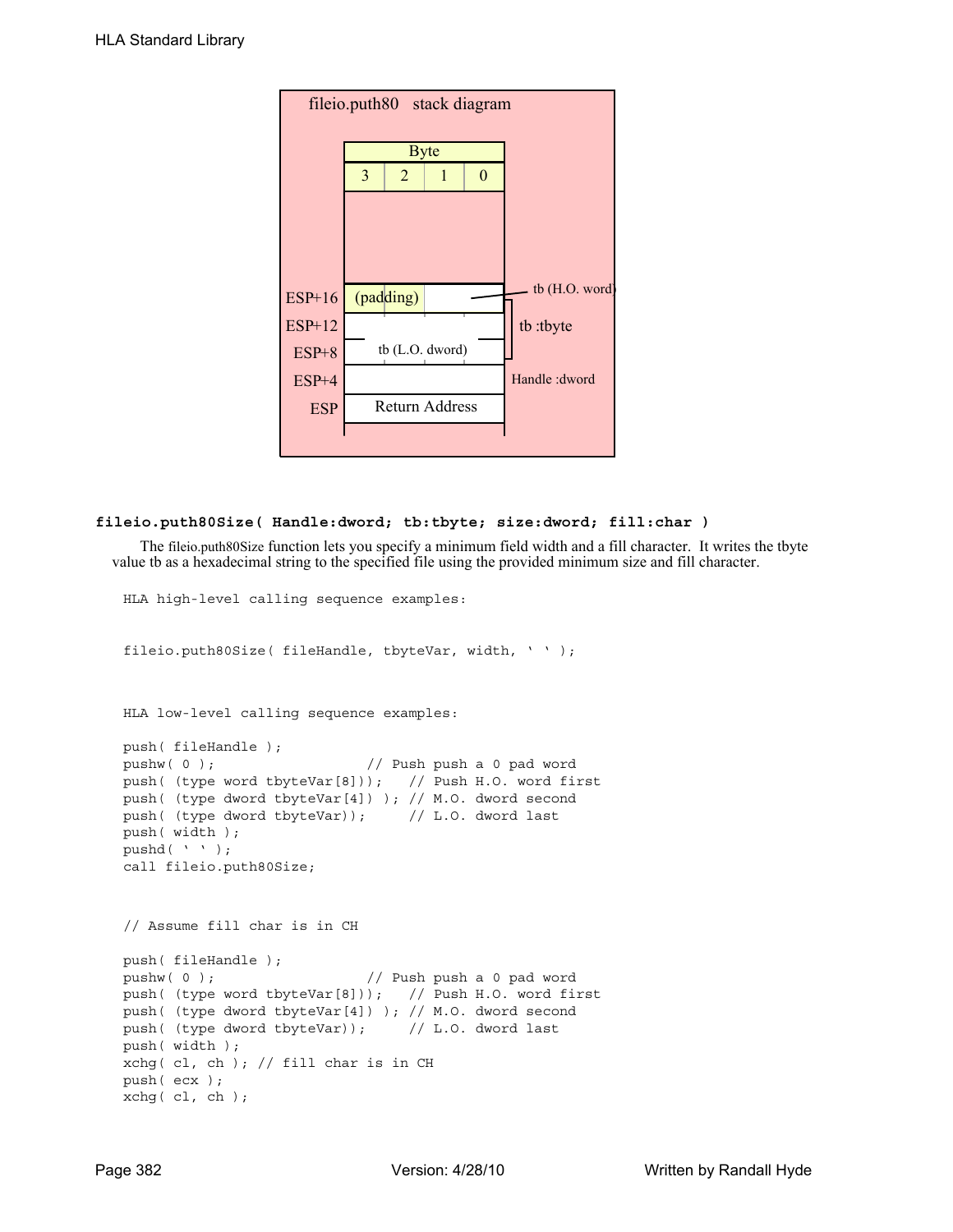```
call fileio.puth80Size;
// Alternate method of the above
push( fileHandle );
pushw( 0 ); // Push push a 0 pad word
push( (type word tbyteVar[8])); // Push H.O. word first
push( (type dword tbyteVar[4]) ); // M.O. dword second
push( (type dword tbyteVar)); // L.O. dword last
push( width );
sub(4, esp);mov( ch, [esp] );
call fileio.puth80Size;
// If the fill char is a variable and
// a register is available, try this code:
push( fileHandle );
pushw( 0 ); \frac{1}{2} // Push push a 0 pad word
push( (type word tbyteVar[8])); // Push H.O. word first
push( (type dword tbyteVar[4]) ); // M.O. dword second
push( (type dword tbyteVar)); // L.O. dword last
push( width );
movzx( fillChar, ebx ); // Assume EBX is available
push( ebx );
call fileio.puth80Size;
// If the fill char is a variable and
// no register is available, here's one
// possibility:
push( fileHandle );
pushw( 0 ); // Push push a 0 pad word
push( (type word tbyteVar[8])); // Push H.O. word first
push( (type dword tbyteVar[4]) ); // M.O. dword second
push( (type dword tbyteVar)); // L.O. dword last
push( width );
push( (type dword fillChar) ); // Chance of page crossing!
call fileio.puth80Size;
// In the very rare case that the above would
// cause an illegal memory access, use this:
push( fileHandle );
pushw( 0 ); // Push push a 0 pad word
push( (type word tbyteVar[8])); // Push H.O. word first
push( (type dword tbyteVar[4]) ); // M.O. dword second
push( (type dword tbyteVar)); // L.O. dword last
push( width );
sub( 4, esp );
push( eax );
movzx( fillChar, eax );
mov( eax, [esp+4] );
pop( eax );
call fileio.puth80Size;
```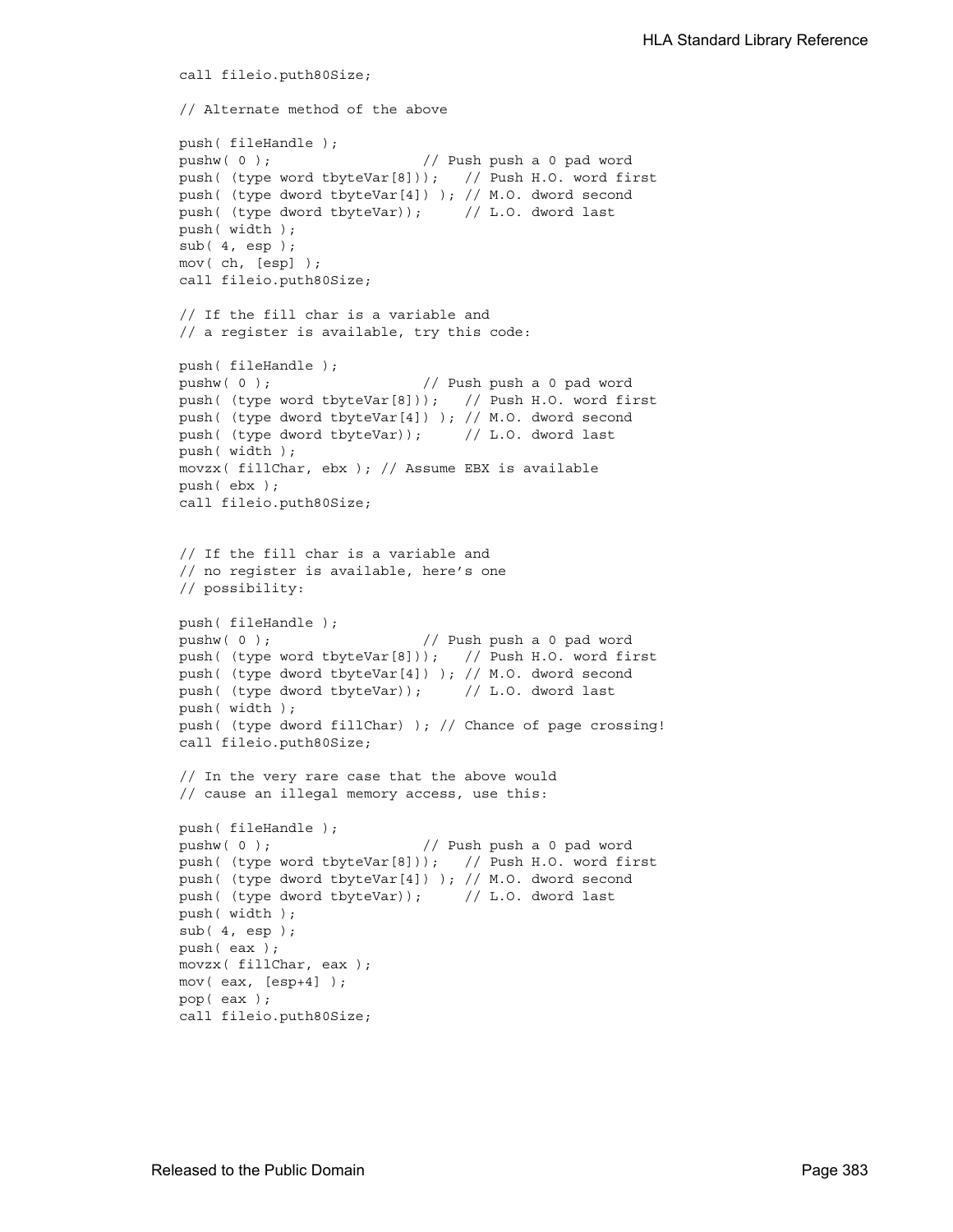| fileio.puth80Size stack diagram |   |                |                       |          |                  |  |  |
|---------------------------------|---|----------------|-----------------------|----------|------------------|--|--|
|                                 |   | <b>Byte</b>    |                       |          |                  |  |  |
|                                 | 3 | $\overline{2}$ | 1                     | $\Omega$ |                  |  |  |
|                                 |   |                |                       |          |                  |  |  |
| <b>ESP+24</b>                   |   |                |                       |          | fill :char       |  |  |
| $ESP+20$                        |   |                |                       |          | $size$ : $uns32$ |  |  |
| $ESP+16$                        |   | (padding)      |                       |          | th $(H.O. word)$ |  |  |
| $ESP+12$                        |   |                |                       |          | tb:tbyte         |  |  |
| $ESP+8$                         |   |                | tb $(L.O.$ dword)     |          |                  |  |  |
| $ESP+4$                         |   |                |                       |          | Handle: dword    |  |  |
| <b>ESP</b>                      |   |                | <b>Return Address</b> |          |                  |  |  |
|                                 |   |                |                       |          |                  |  |  |

# **fileio.putl( Handle:dword; l:lword )**

This procedure writes the value of l to the file using exactly 32 hexadecimal digits (including leading zeros if necessary and an intervening underscores if underscore output is enabled).

```
HLA high-level calling sequence examples:
fileio.putl( fileHandle, lwordVar );
HLA low-level calling sequence examples:
push( fileHandle );
push( (type dword lwordVar[12]) ); // H.O. dword first
push( (type dword lwordVar[8]) ); 
push( (type dword lwordVar[4]) );
push( (type dword lwordVar)); // L.O. dword last
call fileio.putl;
```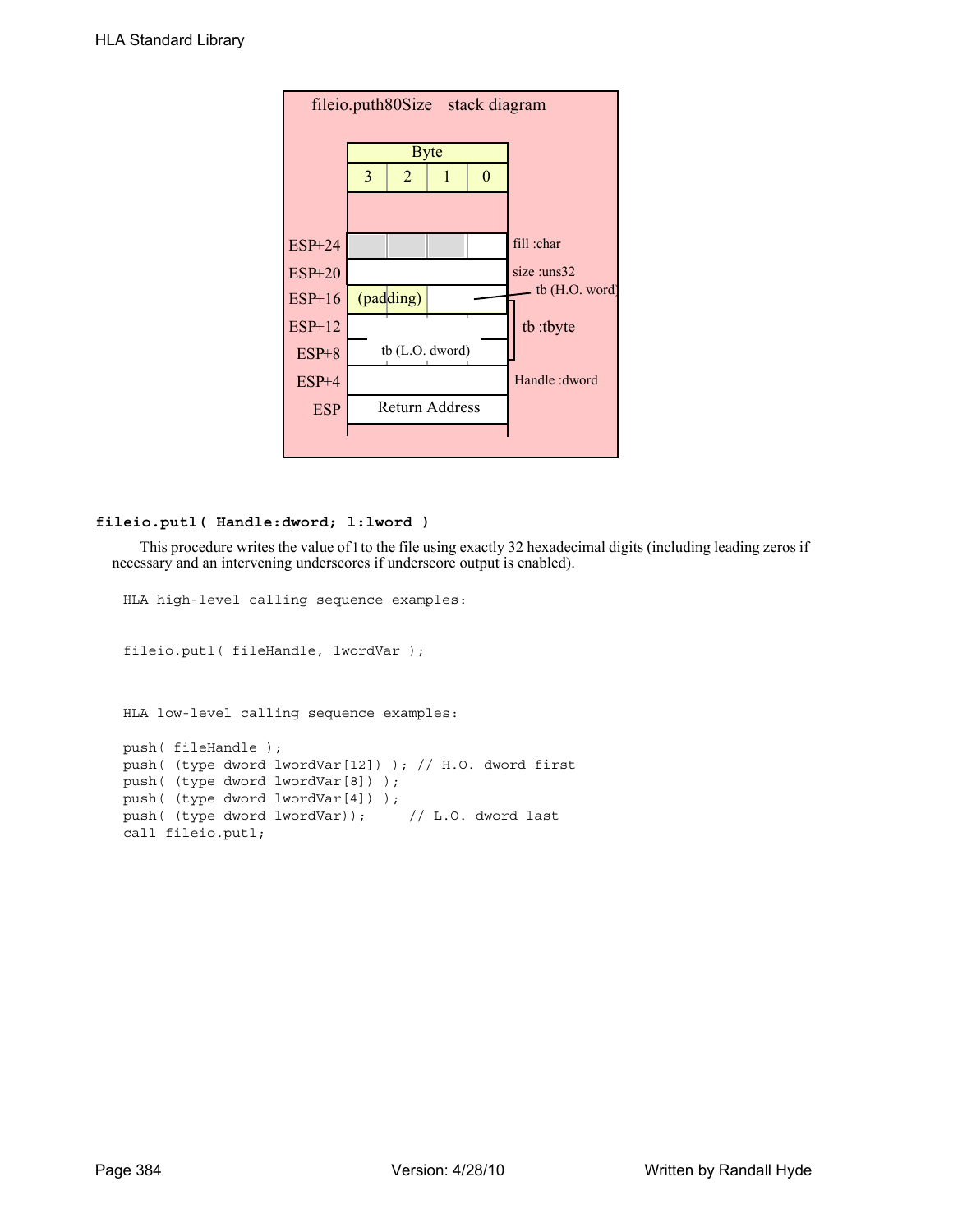

# **fileio.puth128( Handle:dword; l:lword )**

This procedure writes the value of l to the file using the minimum necessary number of hexadecimal digits (including intervening underscores if underscore output is enabled).

HLA high-level calling sequence examples:

fileio.puth128( fileHandle, lwordVar );

HLA low-level calling sequence examples:

```
push( fileHandle );
push( (type dword lwordVar[12]) ); // H.O. dword first
push( (type dword lwordVar[8]) ); 
push( (type dword lwordVar[4]) );
push( (type dword lwordVar)); // L.O. dword last
call fileio.puth128;
```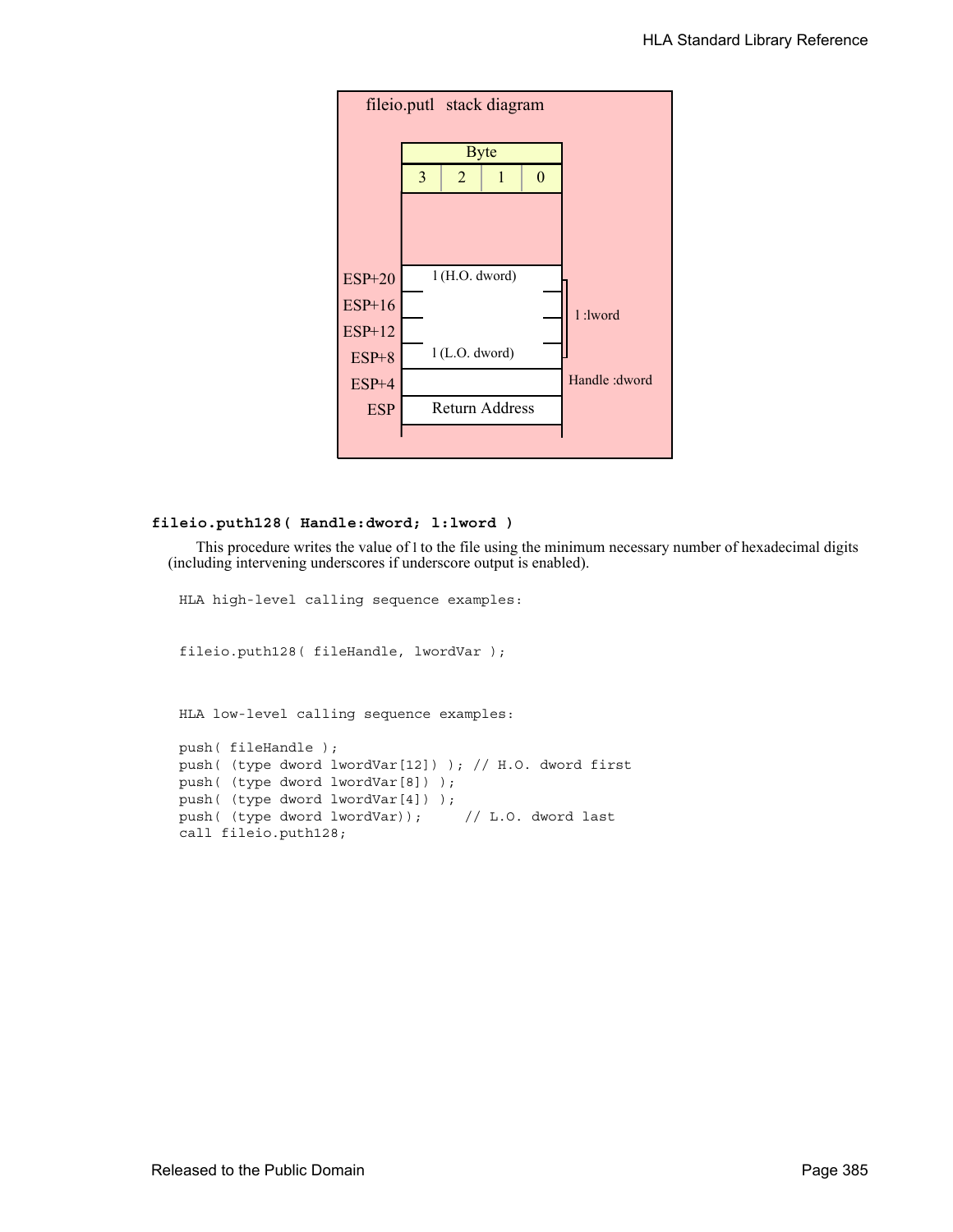|            |   |                  | fileio.puth128 stack diagram |          |               |
|------------|---|------------------|------------------------------|----------|---------------|
|            |   |                  | <b>Byte</b>                  |          |               |
|            | 3 | $\overline{2}$   | 1                            | $\theta$ |               |
|            |   |                  |                              |          |               |
|            |   |                  |                              |          |               |
| $ESP+20$   |   | l (H.O. dword)   |                              |          |               |
| $ESP+16$   |   |                  |                              |          |               |
| $ESP+12$   |   |                  |                              |          | 1:1word       |
| $ESP+8$    |   | $1$ (L.O. dword) |                              |          |               |
| ESP+4      |   |                  |                              |          | Handle: dword |
| <b>ESP</b> |   |                  | <b>Return Address</b>        |          |               |
|            |   |                  |                              |          |               |

## **fileio.puth128Size( Handle:dword; l:lword; size:dword; fill:char )**

The fileio.puth128Size function writes an lword value to the file and it lets you specify a minimum field width and a fill character.

```
HLA high-level calling sequence examples:
fileio.puth128Size( fileHandle, tbyteVar, width, ' ' );
HLA low-level calling sequence examples:
push( fileHandle );
push( (type dword lwordVar[12])); // Push H.O. word first
push( (type dword lwordVar[8]) );
push( (type dword lwordVar[4]) );
push( (type dword lwordVar)); // L.O. dword last
push( width );
pushd(' ' );
call fileio.puth128Size;
// Assume fill char is in CH
push( fileHandle );
push( (type dword lwordVar[12])); // Push H.O. word first
push( (type dword lwordVar[8]) );
push( (type dword lwordVar[4]) );
push( (type dword lwordVar)); // L.O. dword last
push( width );
xchg( cl, ch ); // fill char is in CH
push( ecx ); 
xchg( cl, ch );
```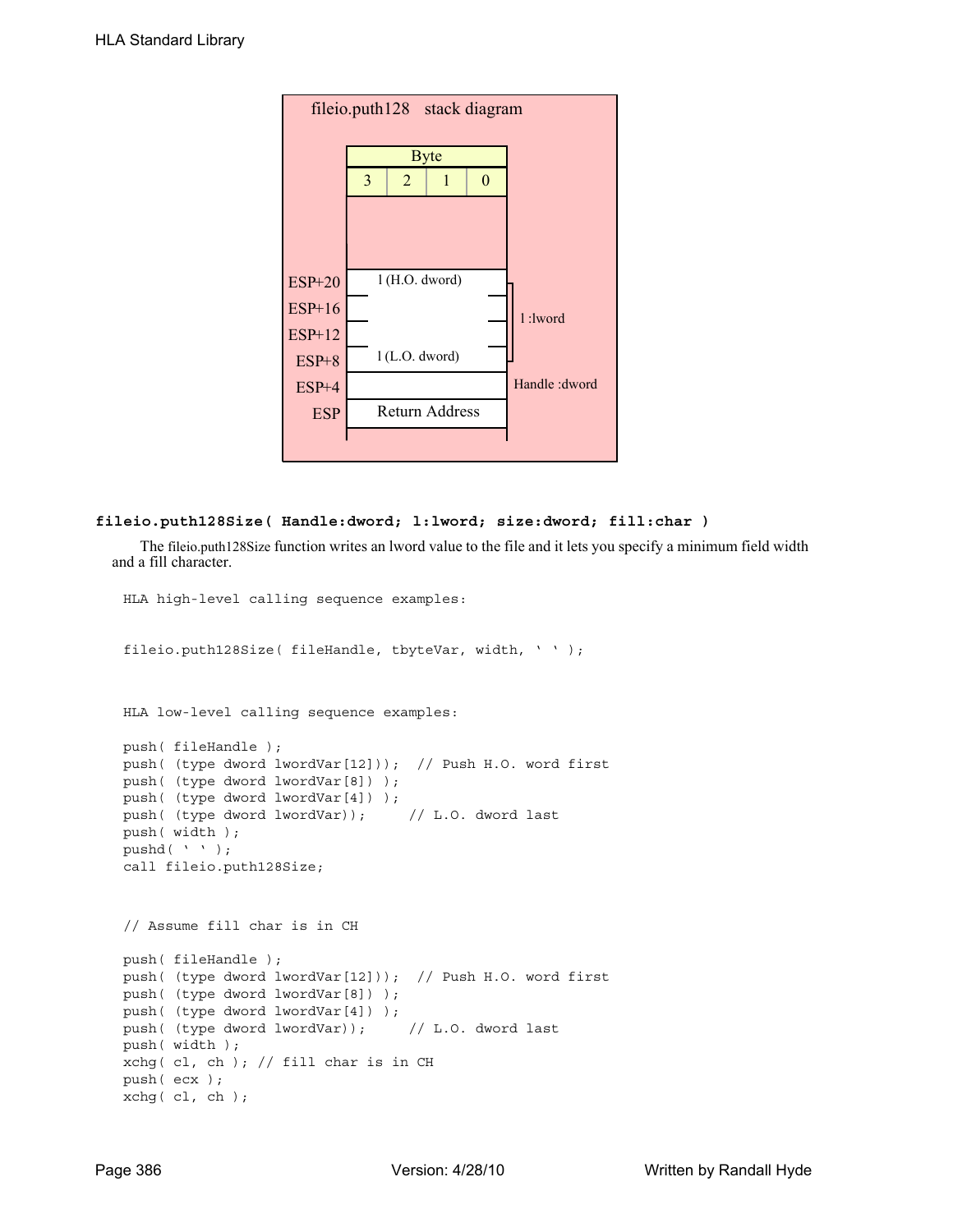```
call fileio.puth128Size;
// Alternate method of the above
push( fileHandle );
push( (type dword lwordVar[12])); // Push H.O. word first
push( (type dword lwordVar[8]) );
push( (type dword lwordVar[4]) );
push( (type dword lwordVar)); // L.O. dword last
push( width );
sub(4, esp);mov( ch, [esp] );
call fileio.puth128Size;
// If the fill char is a variable and
// a register is available, try this code:
push( fileHandle );
push( (type dword lwordVar[12])); // Push H.O. word first
push( (type dword lwordVar[8]) );
push( (type dword lwordVar[4]) );
push( (type dword lwordVar)); // L.O. dword last
push( width );
movzx( fillChar, ebx ); // Assume EBX is available
push( ebx );
call fileio.puth128Size;
// If the fill char is a variable and
// no register is available, here's one
// possibility:
push( fileHandle );
push( (type dword lwordVar[12])); // Push H.O. word first
push( (type dword lwordVar[8]) );
push( (type dword lwordVar[4]) );
push( (type dword lwordVar)); // L.O. dword last
push( width );
push( (type dword fillChar) ); // Chance of page crossing!
call fileio.puth128Size;
// In the very rare case that the above would
// cause an illegal memory access, use this:
push( fileHandle );
push( (type dword lwordVar[12])); // Push H.O. word first
push( (type dword lwordVar[8]) );
push( (type dword lwordVar[4]) );
push( (type dword lwordVar)); // L.O. dword last
push( width );
sub( 4, esp );
push( eax );
movzx( fillChar, eax );
mov( eax, [esp+4] );
pop( eax );
call fileio.puth128Size;
```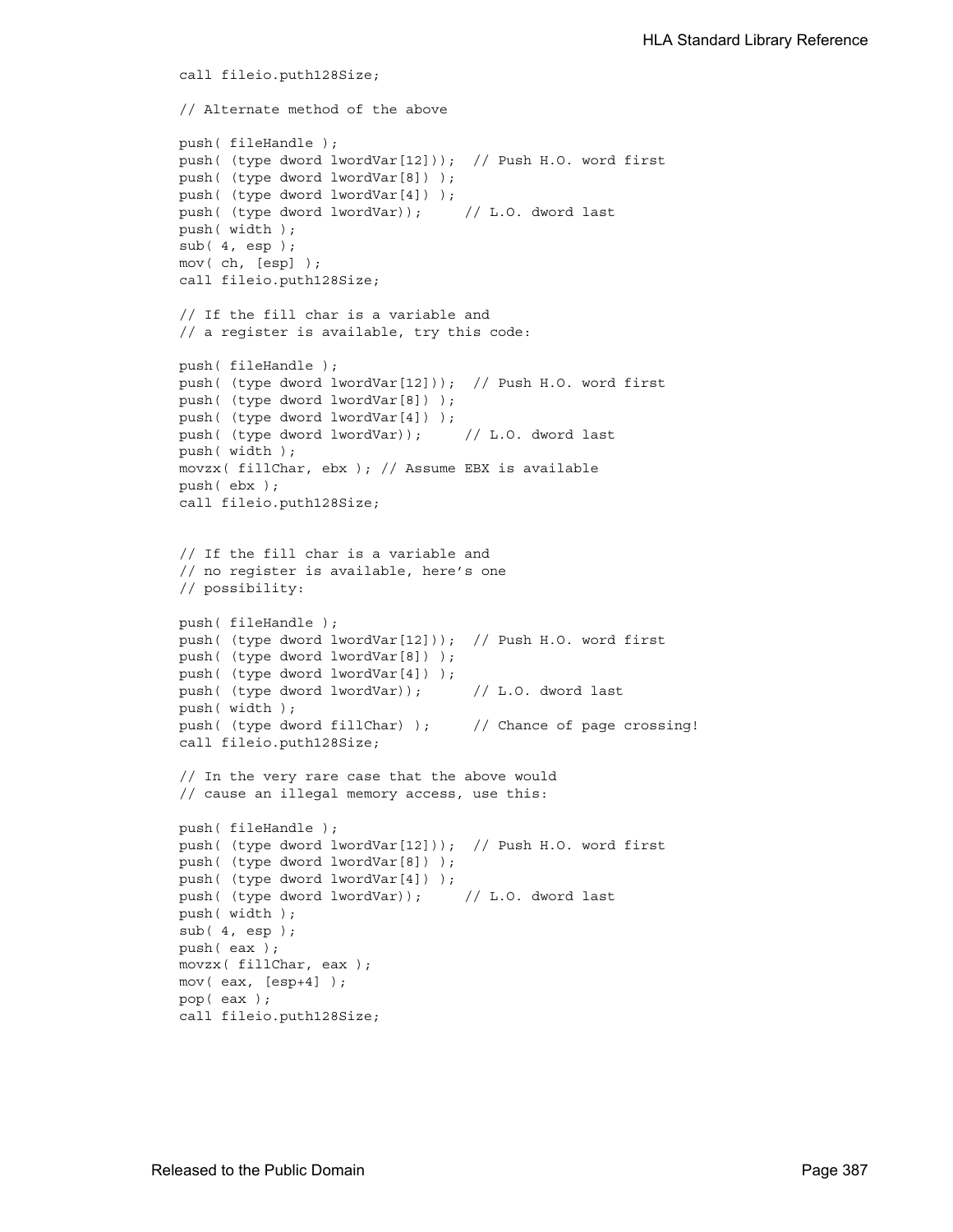| fileio.puth128Size stack diagram |   |                  |                |   |                 |  |  |
|----------------------------------|---|------------------|----------------|---|-----------------|--|--|
|                                  |   |                  |                |   |                 |  |  |
|                                  |   |                  | <b>Byte</b>    |   |                 |  |  |
|                                  | 3 | $\overline{2}$   | 1              | 0 |                 |  |  |
|                                  |   |                  |                |   |                 |  |  |
|                                  |   |                  |                |   | fill :char      |  |  |
|                                  |   |                  |                |   | width : $uns32$ |  |  |
| $ESP+20$                         |   | l (H.O. dword)   |                |   |                 |  |  |
| $ESP+16$                         |   |                  |                |   | 1:1word         |  |  |
| $ESP+12$                         |   |                  |                |   |                 |  |  |
| $ESP+8$                          |   | $1$ (L.O. dword) |                |   |                 |  |  |
| $ESP+4$                          |   |                  |                |   | Handle: dword   |  |  |
| <b>ESP</b>                       |   |                  | Return Address |   |                 |  |  |
|                                  |   |                  |                |   |                 |  |  |
|                                  |   |                  |                |   |                 |  |  |

# **15.3.4 Signed Integer Output Routines**

These routines convert signed integer values to string format and write that string to the file specified by the Handle parameter. The fileio.putxxxSize functions contain width and fill parameters that let you specify the minimum field width when outputting a value.

If the absolute value of width is greater than the number of print positions the value requires, then these functions output width characters to the output file. If width is non-negative, then these functions right-justify the value in the output field; if value is negative, then these functions left-justify the value in the output field.

These functions print the fill character as the padding value for the extra print positions.

Note that unlike floating point values, these functions do not print a space in front of the value if it is nonnegative.

| $xxxSize$ (value, width, fill);                                                                                                             |                                                                                                                                                                            |  |  |  |  |
|---------------------------------------------------------------------------------------------------------------------------------------------|----------------------------------------------------------------------------------------------------------------------------------------------------------------------------|--|--|--|--|
| Assuming "value" requires five print positions,<br>"width" is eight, and fill is "f" then thexxSize<br>functions produce the string         | $\left  \begin{array}{c} f \\ f \end{array} \right $ $f$ $\left  \begin{array}{c} V \\ A \end{array} \right $ $L$ $\left  \begin{array}{c} U \\ U \end{array} \right $ $E$ |  |  |  |  |
|                                                                                                                                             |                                                                                                                                                                            |  |  |  |  |
| Assuming "value" requires five print positions,<br>"width" is minus eight, and fill is "f" then the<br>xxxSize functions produce the string | V A L U E f f f                                                                                                                                                            |  |  |  |  |

# **fileio.puti8 ( Handle:dword; b:byte )**

This function converts the eight-bit signed integer you pass as a parameter to a string and writes this string to the file (specified by Handle) using the minimum number of print positions the number requires.

```
HLA high-level calling sequence examples:
```

```
fileio.puti8( fileHandle, byteVar );
```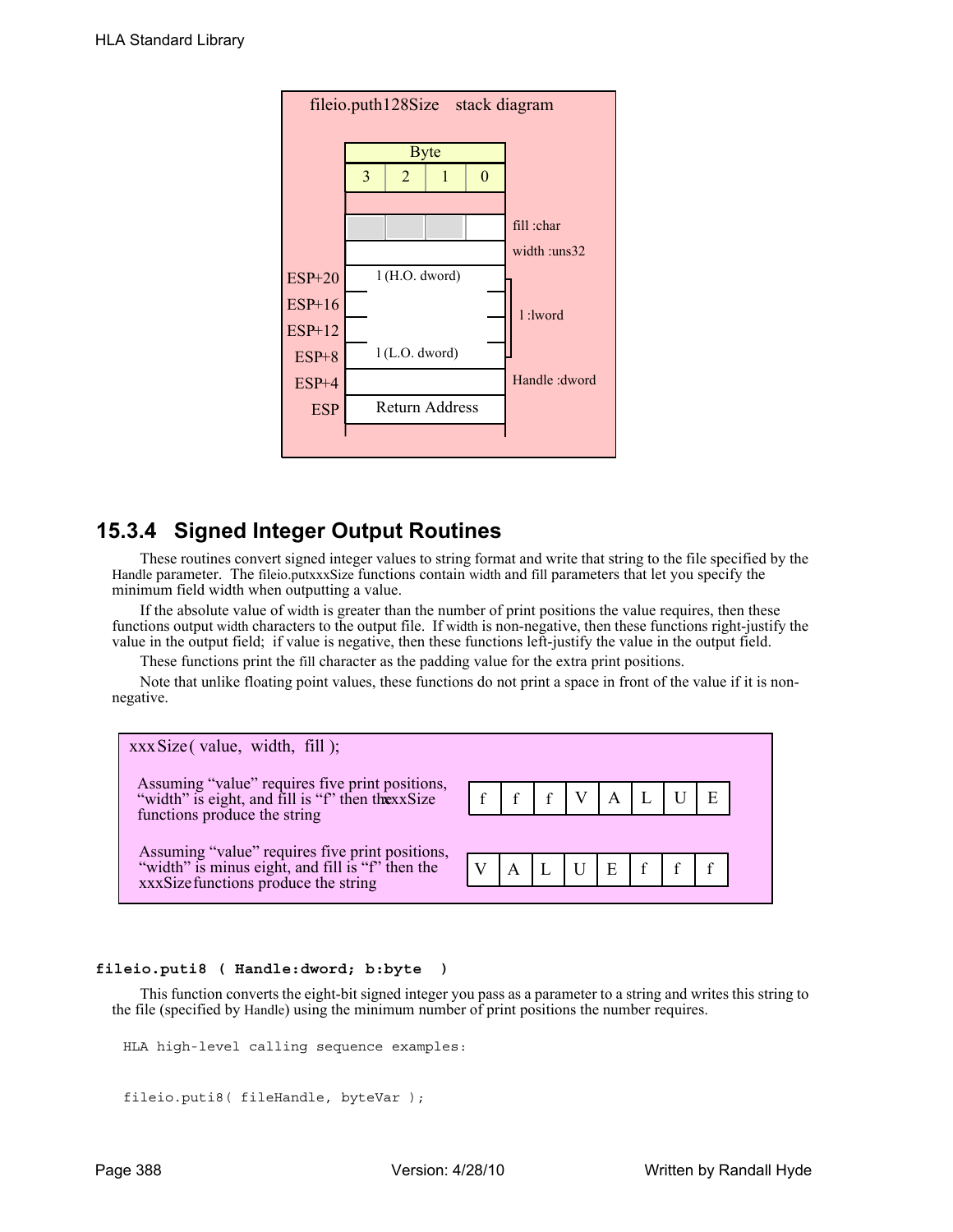```
// If the character is in a register (AL):
fileio.puti8( fileHandle, al );
HLA low-level calling sequence examples:
  // If "byteVar " is not one of the last three
  // bytes on a page of memory, you can do this:
push( fileHandle );
push( (type dword byteVar ) );
call fileio.puti8;
// If you can't guarantee that the previous code
// won't generate an illegal memory access, and a
// 32-bit register is available, use code like
// the following:
push( fileHandle );
movzx( byteVar , eax ); // Assume EAX is available
push( eax );
call fileio.puti8;
// If no register is available, do something
// like the following code:
push( fileHandle );
sub(4, esp);push( eax );
movzx( byteVar , eax );
mov( eax, [esp+4] );
pop( eax );
call fileio.puti8;
// If the character value is in al, bl, cl, or dl
// then you can use code like the following:
push( fileHandle );
push( eax ); // Assume byteVar is in AL
call fileio.puti8;
// If the byte value is in ah, bh, ch, or dh
// you'll have to use code like the following:
push( fileHandle );
xchg( al, ah ); // Assume byteVar is in AH
push( eax ); // It's now in AL
xchg( al, ah ); // Restore al/ah
call fileio.puti8;
```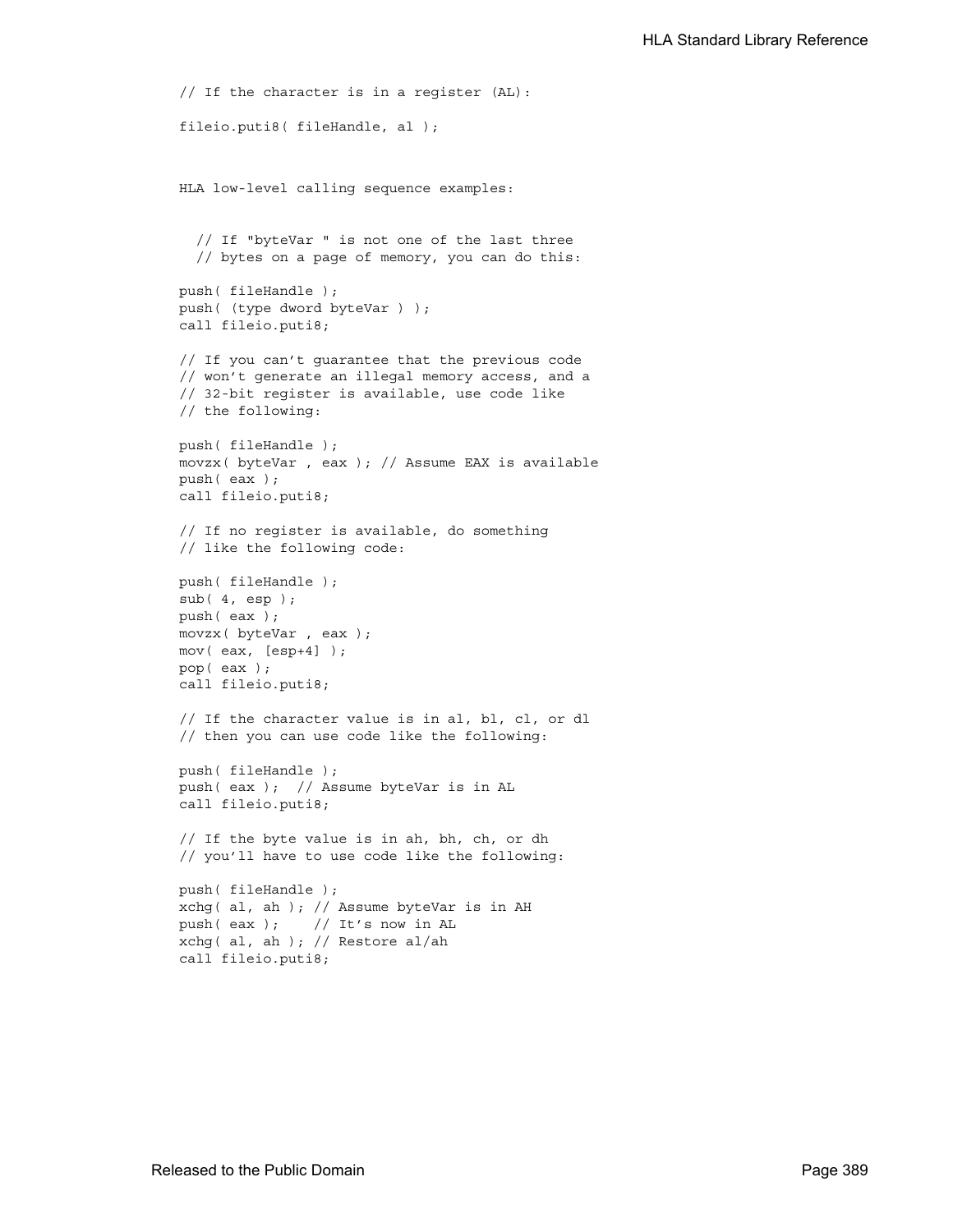| fileio.puti8 stack diagram |   |                       |             |   |                |  |  |  |  |
|----------------------------|---|-----------------------|-------------|---|----------------|--|--|--|--|
|                            |   |                       | <b>Byte</b> |   |                |  |  |  |  |
|                            | 3 | $\overline{2}$        |             | ∩ |                |  |  |  |  |
|                            |   |                       |             |   |                |  |  |  |  |
|                            |   |                       |             |   |                |  |  |  |  |
| $ESP+8$                    |   |                       |             |   | b :byte        |  |  |  |  |
| ESP+4                      |   |                       |             |   | Handle : dword |  |  |  |  |
| <b>ESP</b>                 |   | <b>Return Address</b> |             |   |                |  |  |  |  |
|                            |   |                       |             |   |                |  |  |  |  |
|                            |   |                       |             |   |                |  |  |  |  |

## **fileio.puti8Size ( Handle:dword; b:byte; width:int32; fill:char )**

This function writes the eight-bit signed integer value you pass to the specified output file using the width and fill values as specified above.

```
HLA high-level calling sequence examples:
fileio.puti8Size( fileHandle, byteVar, width, padChar );
HLA low-level calling sequence examples:
  // If "byteVar" and "padChar" are not one of the last three
  // bytes on a page of memory, you can do this:
push( fileHandle );
push( (type dword byteVar) );
push( width );
push( (type dword padChar) );
call fileio.puti8Size;
// If you can't guarantee that the previous code
// won't generate an illegal memory access, and a
// 32-bit register is available, use code like
// the following:
push( fileHandle );
movzx( byteVar, eax ); // Assume EAX is available
push( eax );
push( width );
movzx( padChar, ebx ); // Assume EBX is available
push( ebx );
call fileio.puti8Size;
// If no registers are available, do something
// like the following code:
push( fileHandle );
sub( 12, esp );
push( eax );
```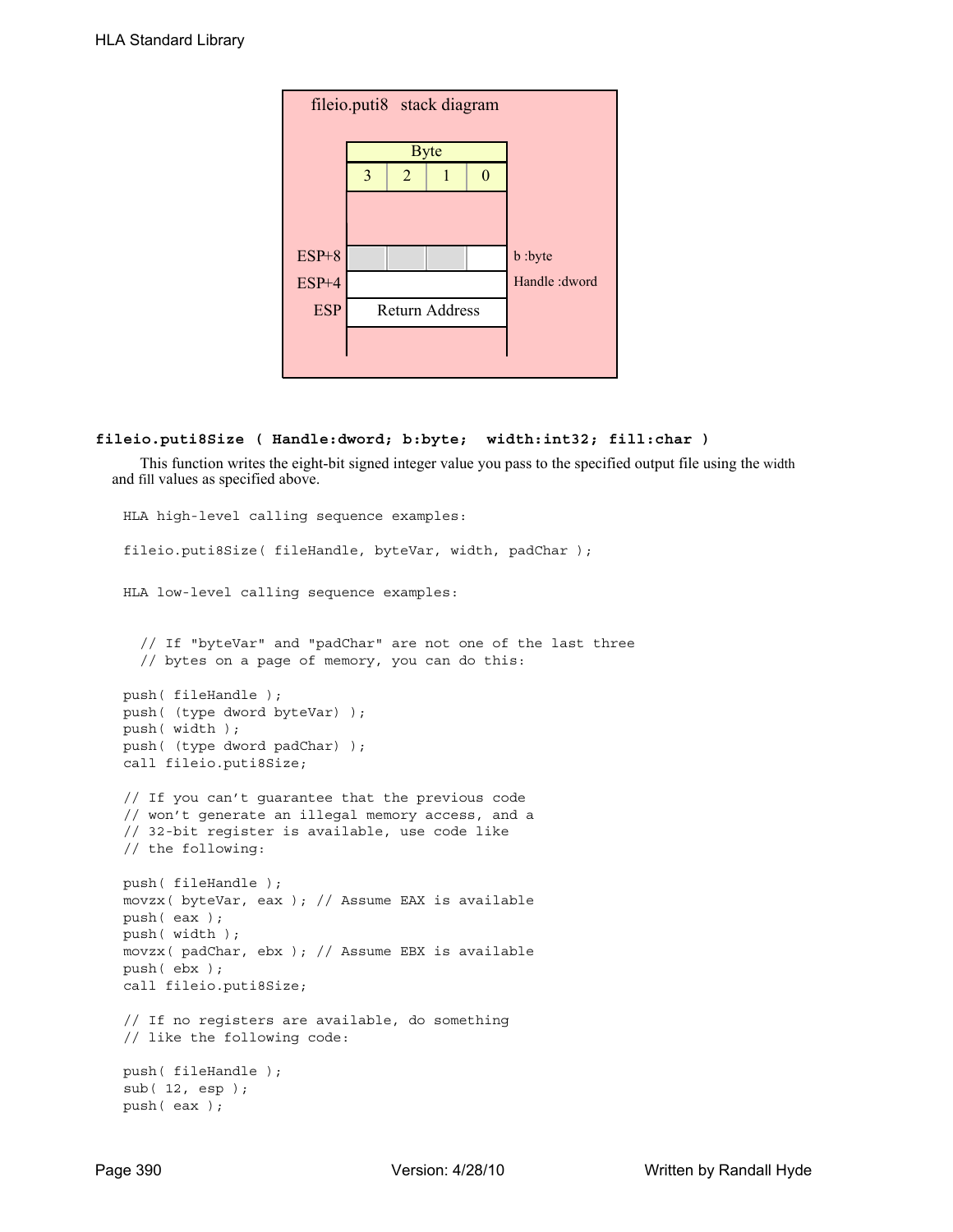```
movzx( byteVar, eax );
mov( eax, [esp+12] );
mov( width, eax );
mov( eax, [esp+8] );
movzx( padChar, eax );
mov( eax, [esp+4] );
pop( eax );
call fileio.puti8Size;
// If "byteVar" or "padChar" are in an
// 8-bit register, then you can push
// the corresponding 32-bit register if
// the register is AL, BL, CL, or DL:
push( fileHandle );
push( eax ); // Assume byteVar is in AL
push( width );
push( ebx ); // Assume padChar is in BL
call fileio.puti8Size;
// Do the following if the characters are
// in AH, BH, CH, or DH:
push( fileHandle );
xchg( al, ah ); // Assume byteVar is in AH
xchg( bl, bh ); // Assume padChar is in BH
push( eax ); 
push( width );
push( ebx );
xchg( al, ah );
xchg( bl, bh );
call fileio.puti8Size;
```


#### **fileio.puti16( Handle:dword; w:word )**

This function converts the 16-bit signed integer you pass as a parameter to a string and writes this string to the file (specified by Handle) using the minimum number of print positions the number requires.

HLA high-level calling sequence examples: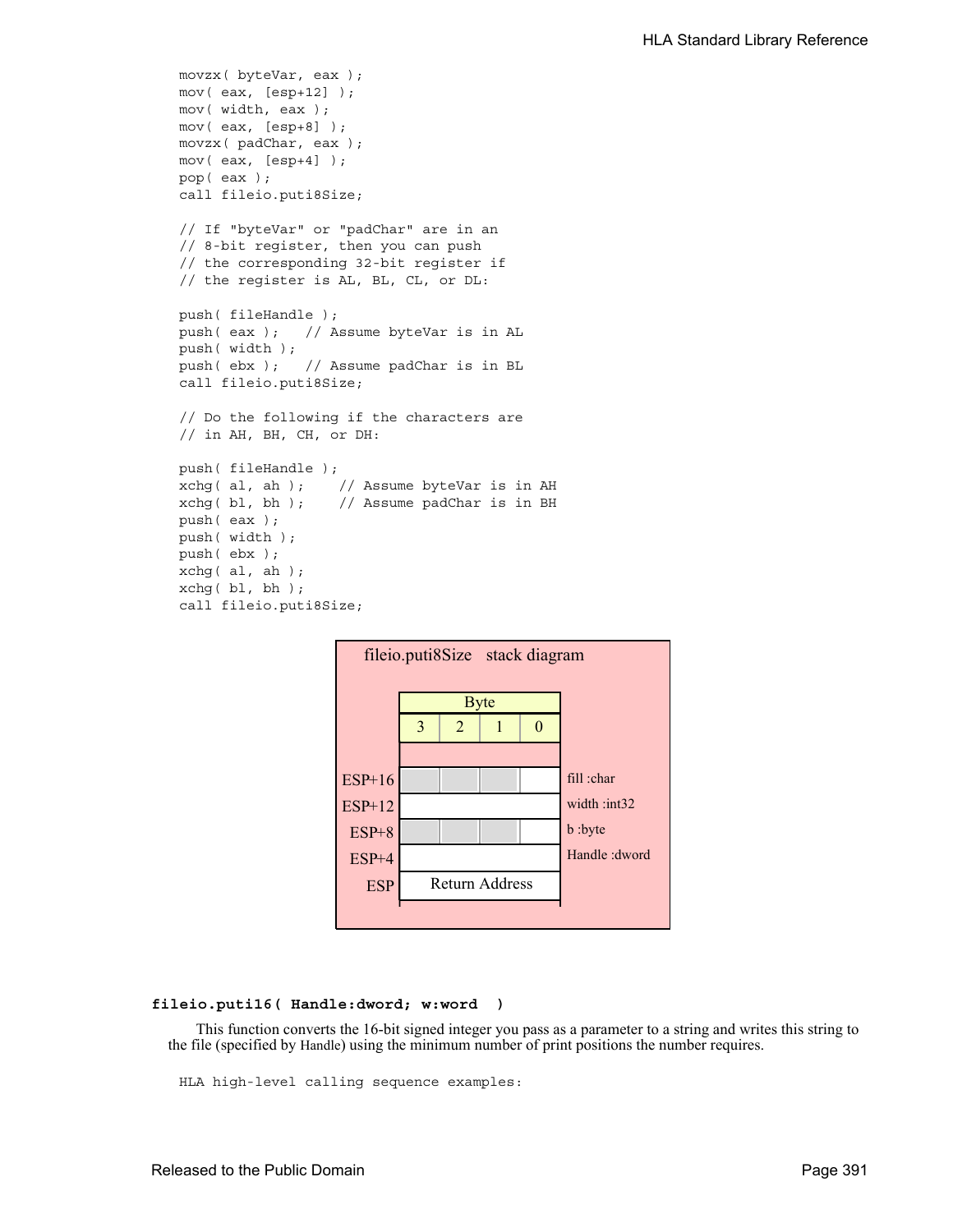```
fileio.puti16( fileHandle, wordVar );
// If the word is in a register (AX):
fileio.puti16( fileHandle, ax );
HLA low-level calling sequence examples:
  // If "wordVar " is not one of the last three
  // bytes on a page of memory, you can do this:
push( fileHandle );
push( (type dword wordVar) );
call fileio.puti16;
// If you can't guarantee that the previous code
// won't generate an illegal memory access, and a
// 32-bit register is available, use code like
// the following:
push( fileHandle );
movzx( wordVar, eax ); // Assume EAX is available
push( eax );
call fileio.puti16;
// If no register is available, do something
// like the following code:
push( fileHandle );
sub( 4, esp );
push( eax );
movzx( wordVar, eax );
mov( eax, [esp+4] );
pop( eax );
call fileio.puti16;
// If the word value is in a 16-bit register
// then you can use code like the following:
push( fileHandle );
push( eax ); // Assume wordVar is in AX
call fileio.puti16;
```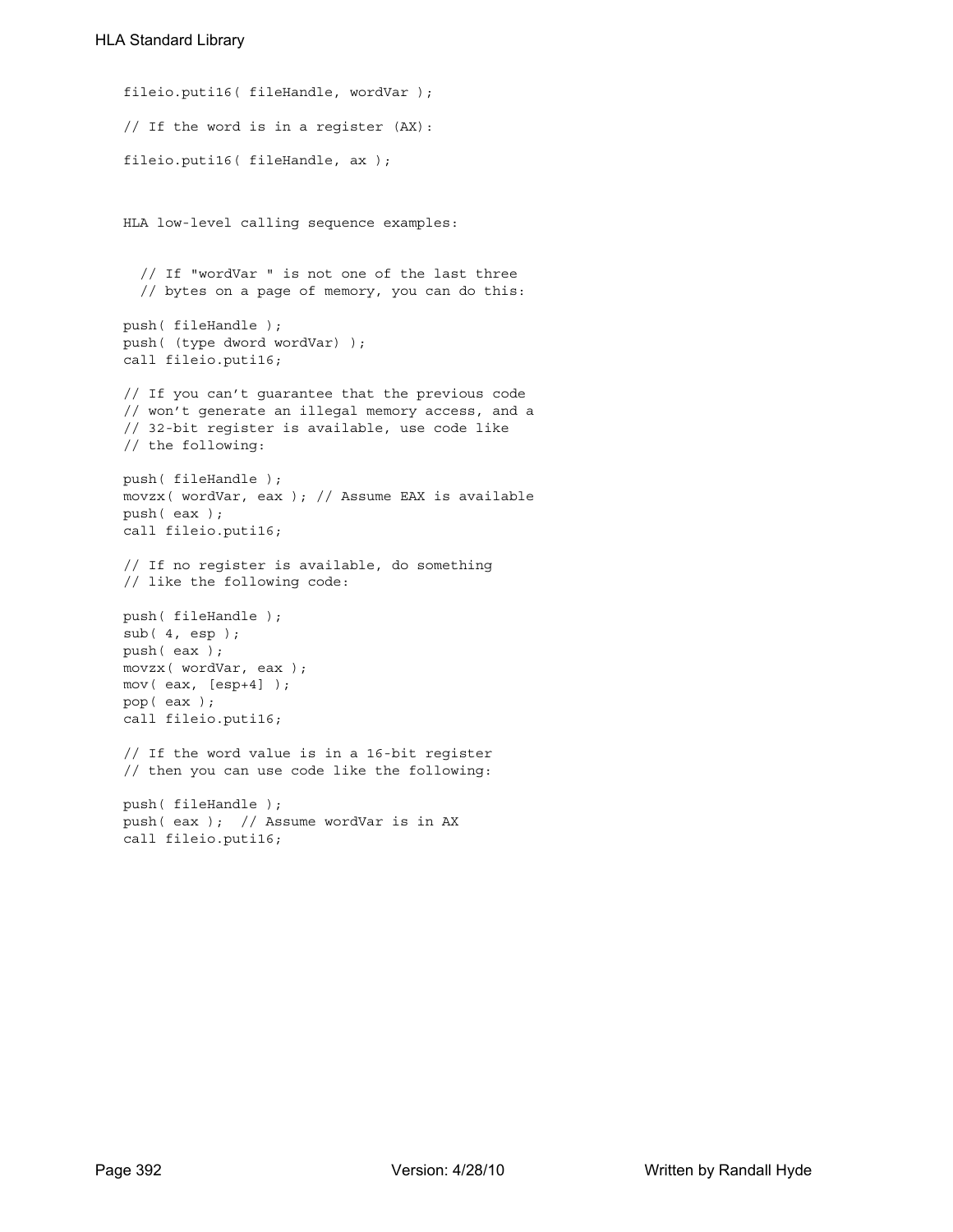

#### **fileio.puti16Size( Handle:dword; w:word; width:int32; fill:char )**

This function writes the 16-bit signed integer value you pass to the specified output file using the width and fill values as specified above.

```
HLA high-level calling sequence examples:
fileio.puti16Size( fileHandle, wordVar, width, padChar );
HLA low-level calling sequence examples:
  // If "wordVar" and "padChar" are not one of the last three
  // bytes on a page of memory, you can do this:
push( fileHandle );
push( (type dword wordVar) );
push( width );
push( (type dword padChar) );
call fileio.puti16Size;
// If you can't guarantee that the previous code
// won't generate an illegal memory access, and a
// 32-bit register is available, use code like
// the following:
push( fileHandle );
movzx( wordVar, eax ); // Assume EAX is available
push( eax );
push( width );
movzx( padChar, ebx ); // Assume EBX is available
push( ebx );
call fileio.puti16Size;
// If no registers are available, do something
// like the following code:
push( fileHandle );
```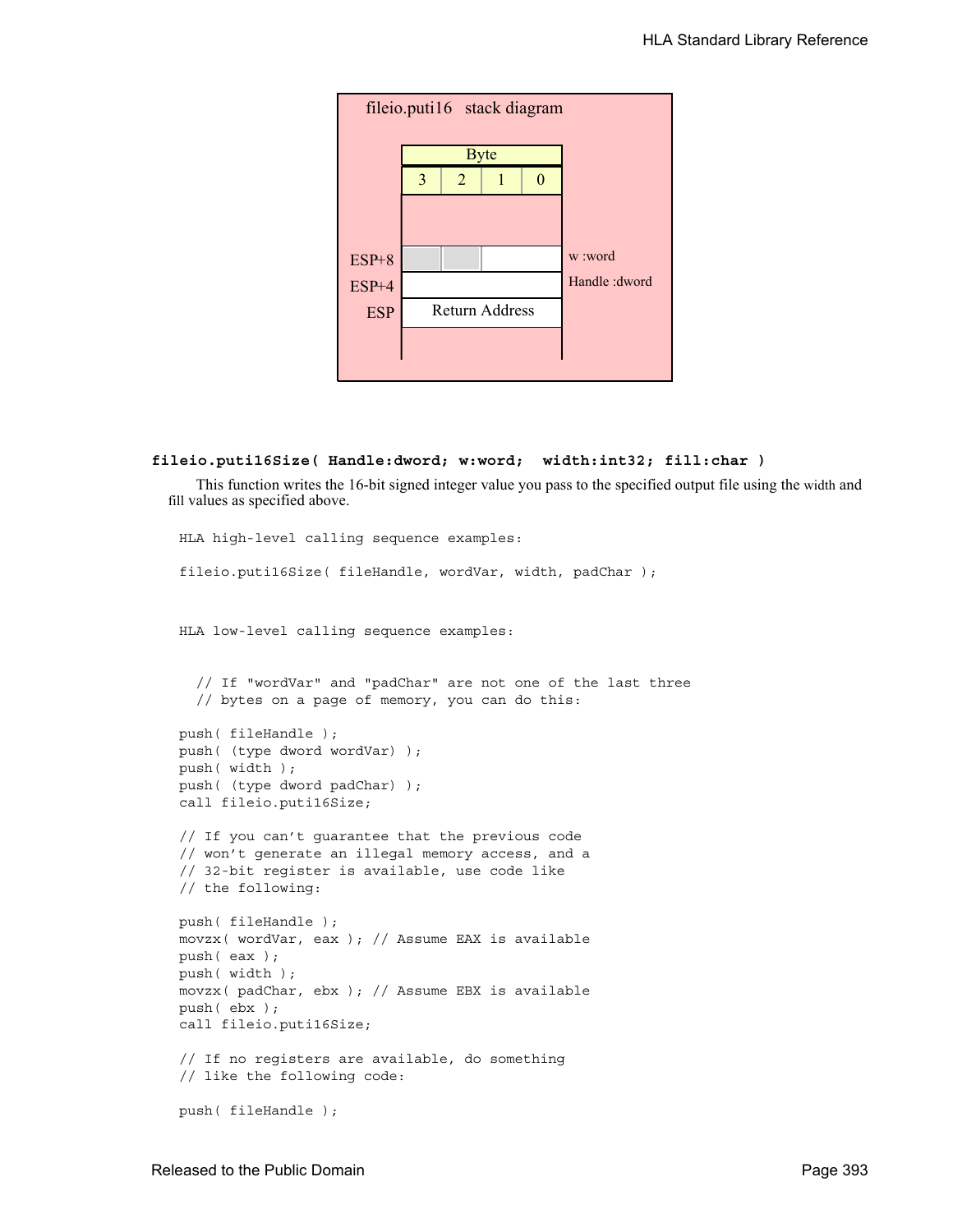```
sub( 12, esp );
push( eax );
movzx( wordVar, eax );
mov( eax, [esp+12] );
mov( width, eax );
mov( eax, [esp+8] );
movzx( padChar, eax );
mov( eax, [esp+4] );
pop( eax );
call fileio.puti16Size;
// If "wordVar" is in a 16-bit register
// and "padChar" is in an
// 8-bit register, then you can push
// the corresponding 32-bit register if
// the register is AL, BL, CL, or DL:
push( fileHandle );
push( eax ); // Assume wordVar is in AX
push( width );
push( ebx ); // Assume padChar is in BL
```
call fileio.puti16Size;



## **fileio.puti32( Handle:dword; d:dword )**

This function converts the 32-bit signed integer you pass as a parameter to a string and writes this string to the file (specified by Handle) using the minimum number of print positions the number requires.

```
HLA high-level calling sequence examples:
fileio.puti32( fileHandle, dwordVar );
// If the dword is in a register (EAX):
fileio.puti32( fileHandle, eax );
```

```
HLA low-level calling sequence examples:
```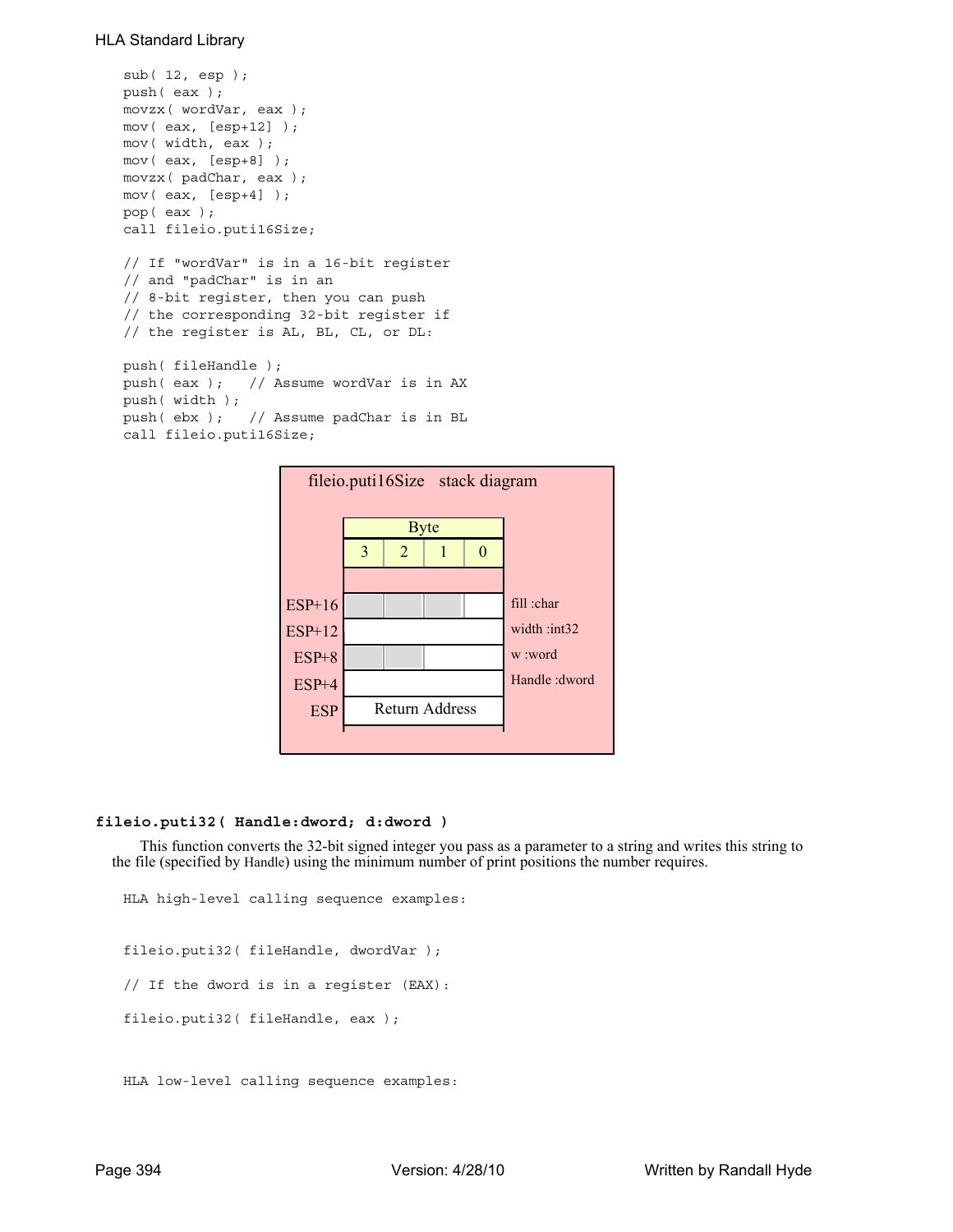```
push( fileHandle );
push( dwordVar );
call fileio.puti32;
push( fileHandle );
push( eax );
call fileio.puti32;
```


#### **fileio.puti32Size( Handle:dword; d:dword; width:int32; fill:char )**

This function writes the 32-bit value you pass as a signed integer to the specified output file using the width and fill values as specified above.

```
fileio.puti32Size( fileHandle, dwordVar, width, ' ' );
// If the dword is in a register (EAX):
fileio.puti32Size( fileHandle, eax, width, cl );
HLA low-level calling sequence examples:
push( fileHandle );
push( dwordVar );
push( width );
pushd(' ' );
call fileio.puti32Size;
push( fileHandle );
push( eax );
push( width );
push( ecx ); // fill char is in CL
call fileio.puti32Size;
// Assume fill char is in CH
push( fileHandle );
push( eax );
```
HLA high-level calling sequence examples: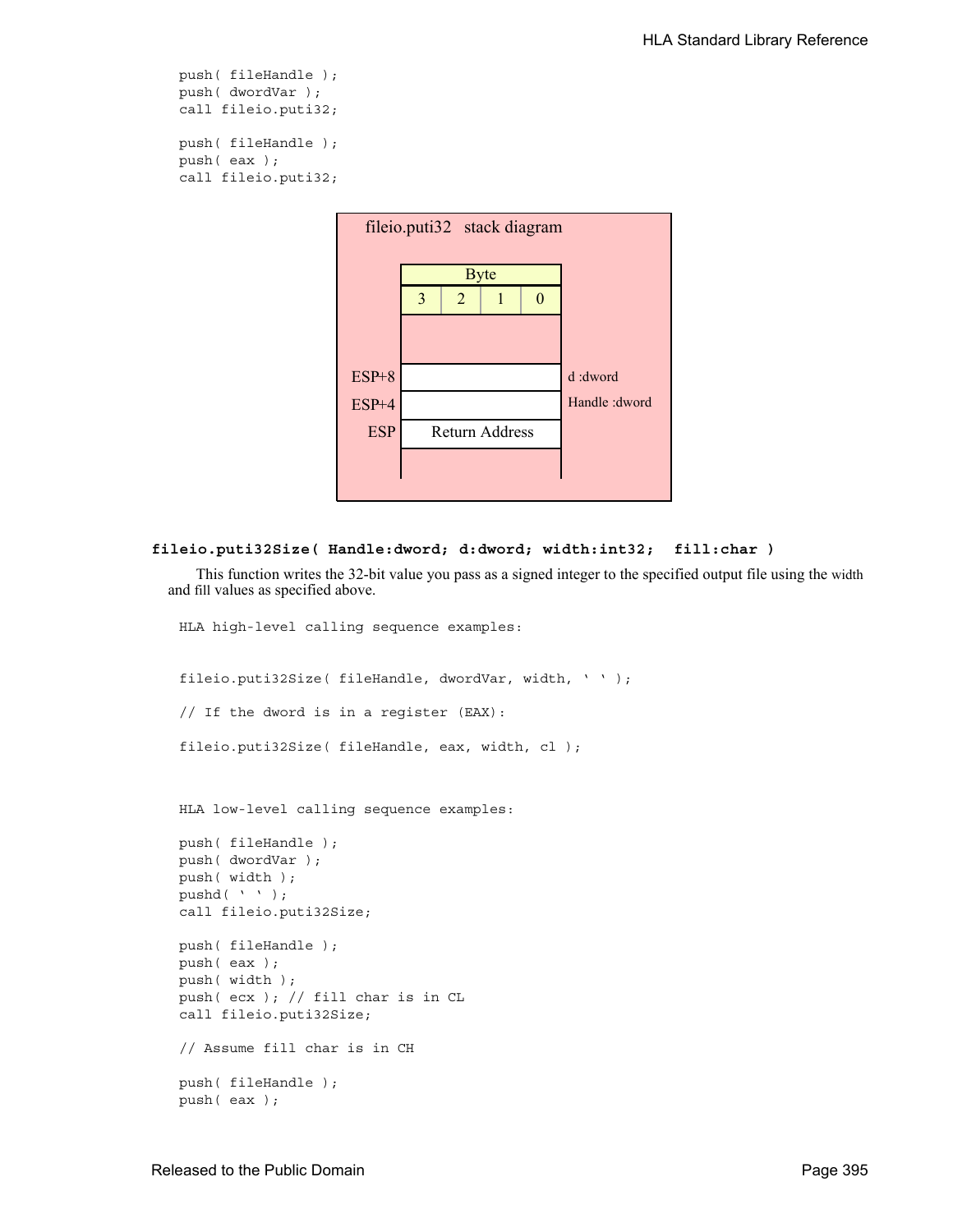```
push( width );
xchg( cl, ch ); // fill char is in CH
push( ecx ); 
xchg( cl, ch );
call fileio.puti32Size;
// Alternate method of the above
push( fileHandle );
push( eax );
push( width );
sub(4, esp);mov( ch, [esp] );
call fileio.puti32Size;
// If the fill char is a variable and
// a register is available, try this code:
push( fileHandle );
push( eax );
push( width );
movzx( fillChar, ebx ); // Assume EBX is available
push( ebx );
call fileio.puti32Size;
// If the fill char is a variable and
// no register is available, here's one
// possibility:
push( fileHandle );
push( eax );
push( width );
push( (type dword fillChar) ); // Chance of page crossing!
call fileio.puti32Size;
// In the very rare case that the above would
// cause an illegal memory access, use this:
push( fileHandle );
push( eax );
push( width );
sub( 4, esp );
push( eax );
movzx( fillChar, eax );
mov( eax, [esp+4] );
pop( eax );
call fileio.puti32Size;
```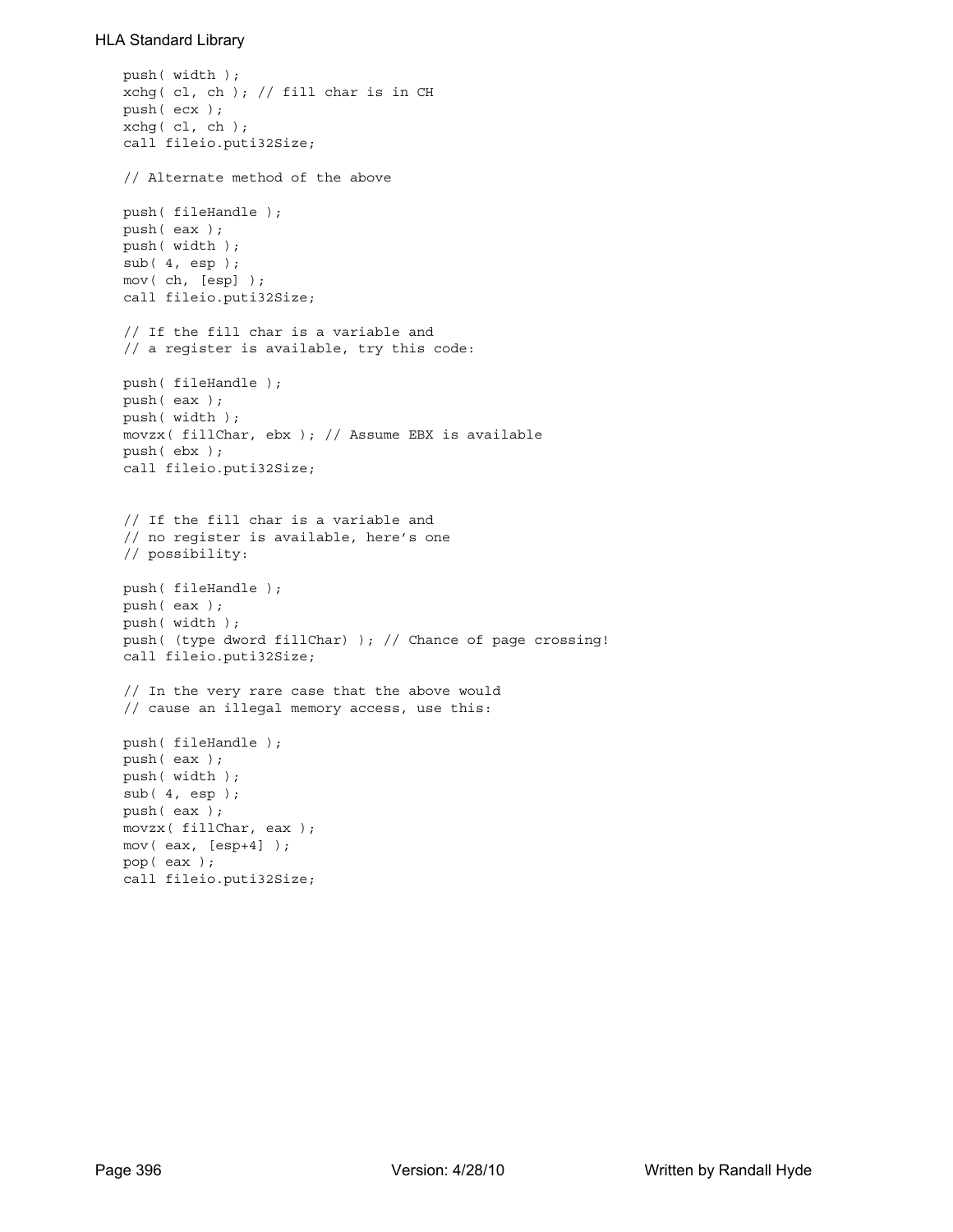

## **fileio.puti64( Handle:dword; q:qword )**

This function converts the 64-bit signed integer you pass as a parameter to a string and writes this string to the file (specified by Handle) using the minimum number of print positions the number requires.

```
HLA high-level calling sequence examples:
fileio.puti64( fileHandle, qwordVar );
HLA low-level calling sequence examples:
push( fileHandle );
push( (type dword qwordVar[4]) ); // H.O. dword first
push( (type dword qwordVar)); // L.O. dword last
call fileio.puti64;
```
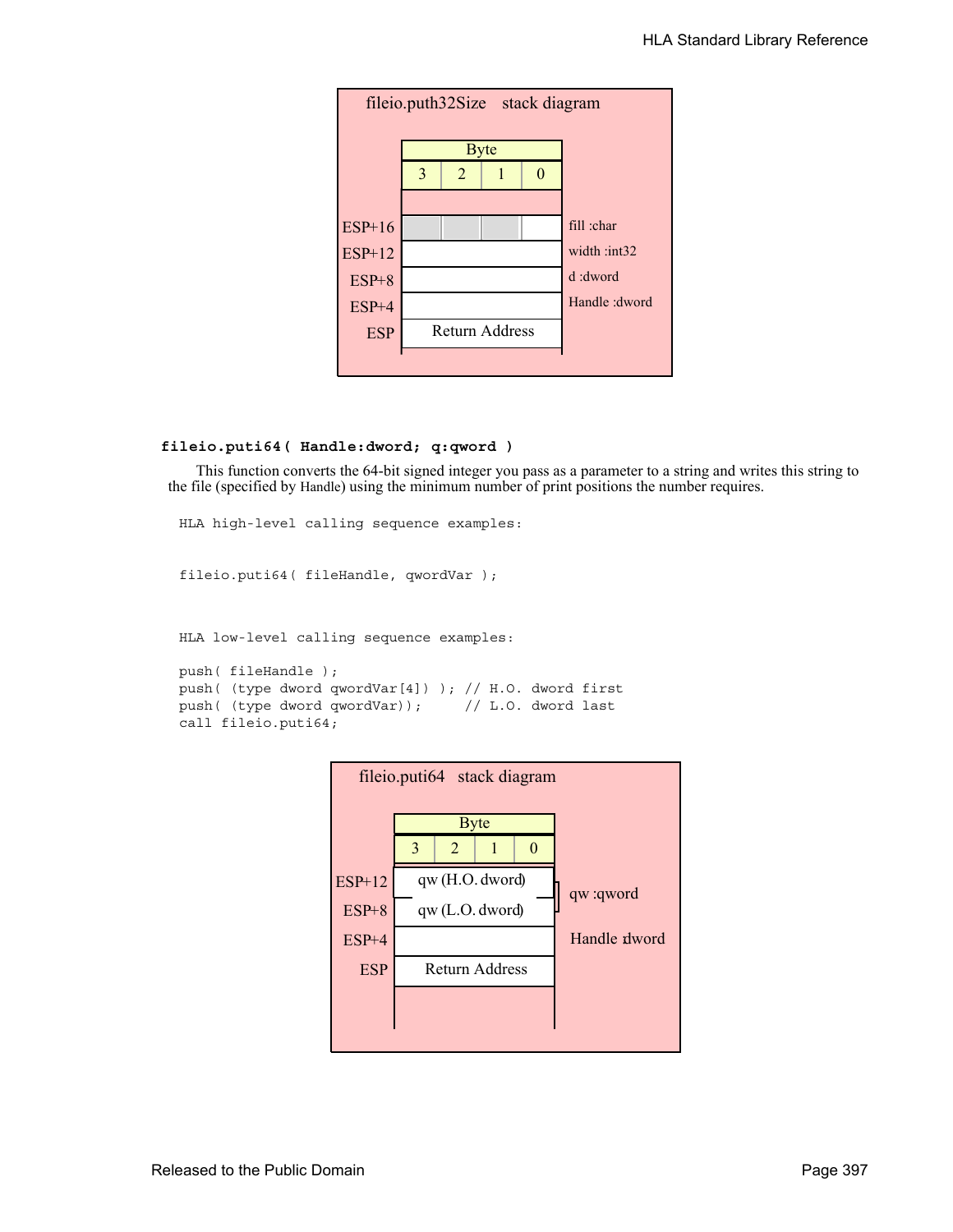## **fileio.puti64Size( Handle:dword; q:qword; width:int32; fill:char )**

This function writes the 64-bit value you pass as a signed integer to the specified output file using the width and fill values as specified above.

```
HLA high-level calling sequence examples:
fileio.puti64Size( fileHandle, qwordVar, width, ' ' );
HLA low-level calling sequence examples:
push( fileHandle );
push( (type dword qwordVar[4]) ); // H.O. dword first
push( (type dword qwordVar)); // L.O. dword last
push( width );
pushd( ' ' );
call fileio.puti64Size;
push( fileHandle );
push( edx ); // Assume 64-bit value in edx:eax
push( eax );
push( width );
push( ecx ); // fill char is in CL
call fileio.puti64Size;
// Assume fill char is in CH
push( fileHandle );
push( (type dword qwordVar[4]) ); // H.O. dword first
push( (type dword qwordVar)); // L.O. dword last
push( width );
xchg( cl, ch ); // fill char is in CH
push( ecx ); 
xchg(|c1, ch|);call fileio.puti64Size;
// Alternate method of the above
push( fileHandle );
push( (type dword qwordVar[4]) ); // H.O. dword first
push( (type dword qwordVar)); // L.O. dword last
push( width );
sub( 4, esp );
mov( ch, [esp] );
call fileio.puti64Size;
// If the fill char is a variable and
// a register is available, try this code:
push( fileHandle );
push( (type dword qwordVar[4]) ); // H.O. dword first
push( (type dword qwordVar)); // L.O. dword last
push( width );
movzx( fillChar, ebx ); // Assume EBX is available
push( ebx );
call fileio.puti64Size;
```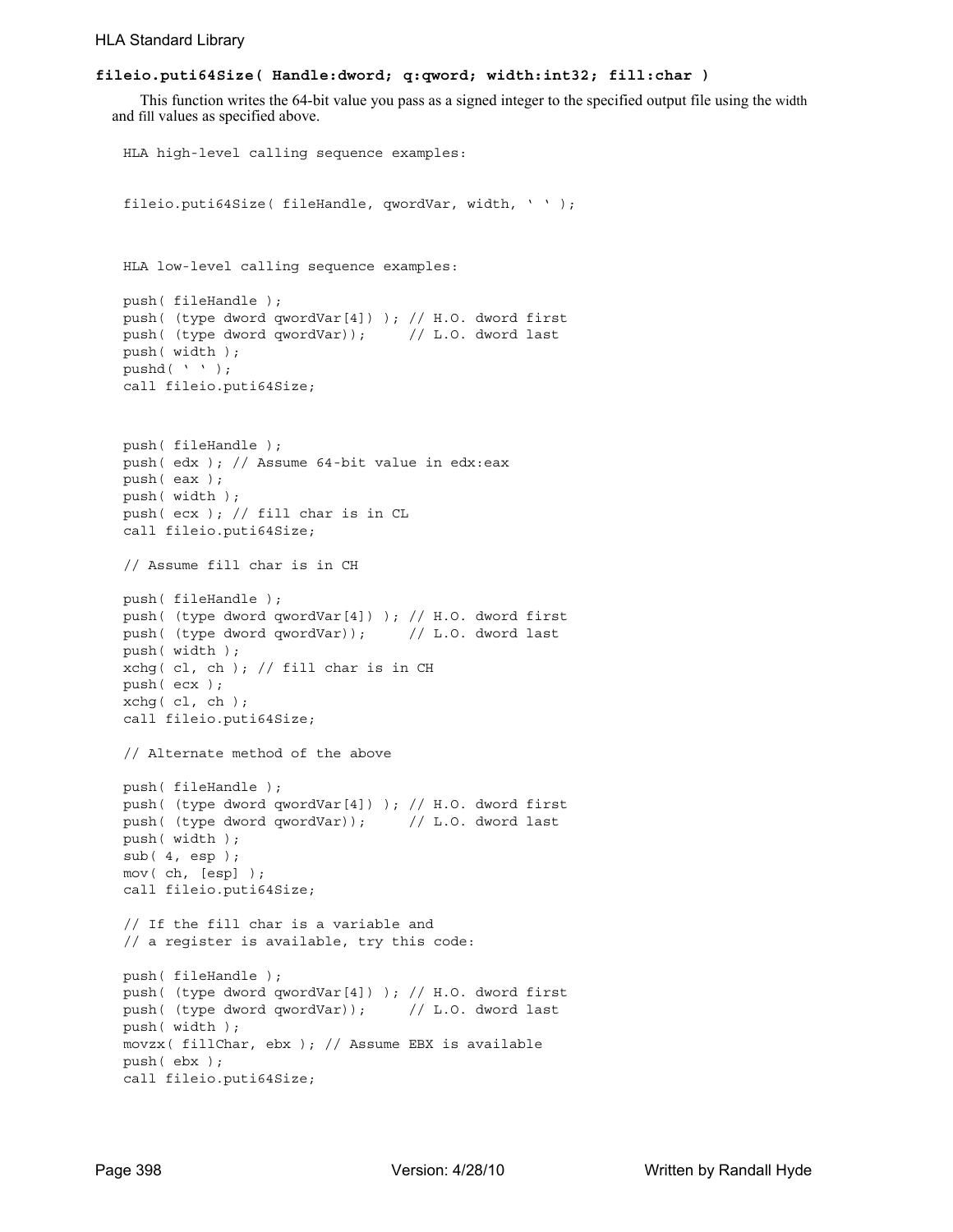```
// If the fill char is a variable and
// no register is available, here's one
// possibility:
push( fileHandle );
push( (type dword qwordVar[4]) ); // H.O. dword first
push( (type dword qwordVar)); // L.O. dword last
push( width );
push( (type dword fillChar) ); // Chance of page crossing!
call fileio.puti64Size;
// In the very rare case that the above would
// cause an illegal memory access, use this:
push( fileHandle );
push( (type dword qwordVar[4]) ); // H.O. dword first
push( (type dword qwordVar)); // L.O. dword last
push( width );
sub( 4, esp );
push( eax );
movzx( fillChar, eax );
mov( eax, [esp+4] );
pop( eax );
call fileio.puti64Size;
```


#### **fileio.puti128( Handle:dword; l:lword )**

This function converts the 128-bit signed integer you pass as a parameter to a string and writes this string to the file (specified by Handle) using the minimum number of print positions the number requires.

HLA high-level calling sequence examples:

```
fileio.puti128( fileHandle, lwordVar );
```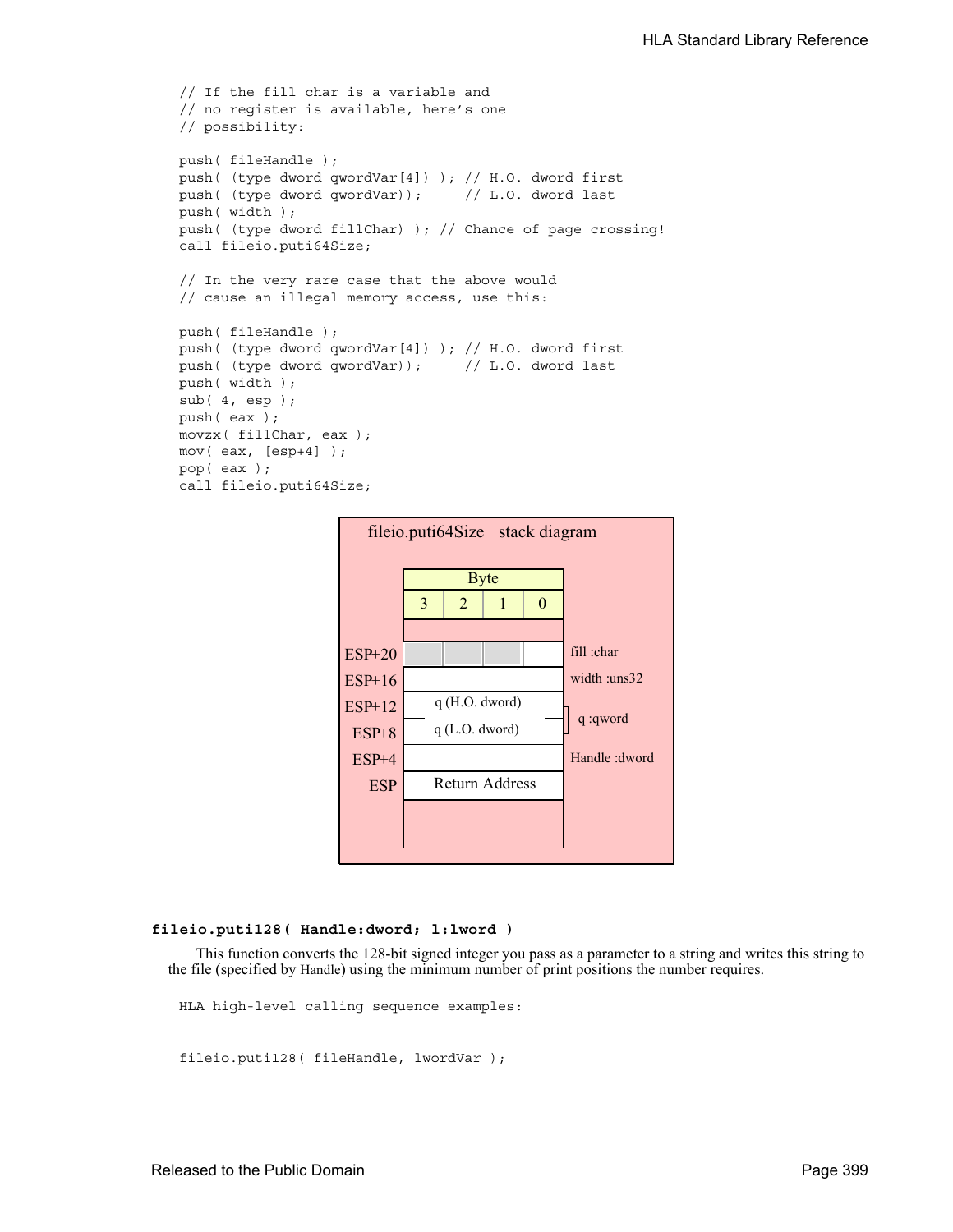HLA low-level calling sequence examples:

```
push( fileHandle );
push( (type dword lwordVar[12]) ); // H.O. dword first
push( (type dword lwordVar[8]) ); 
push( (type dword lwordVar[4]) );
push( (type dword lwordVar)); // L.O. dword last
call fileio.puti128;
```


#### **fileio.puti128Size( Handle:dword; l:lword; width:int32; fill:char )**

This function writes the 128-bit value you pass as a signed integer to the specified output file using the width and fill values as specified above.

```
HLA high-level calling sequence examples:
fileio.puti128Size( fileHandle, lwordVar, width, ' ' );
HLA low-level calling sequence examples:
push( fileHandle );
push( (type dword lwordVar[12])); // Push H.O. word first
push( (type dword lwordVar[8]) );
push( (type dword lwordVar[4]) );
push( (type dword lwordVar)); // L.O. dword last
push( width );
pushd( ' ' );
call fileio.puti128Size;
// Assume fill char is in CH
push( fileHandle );
push( (type dword lwordVar[12])); // Push H.O. word first
```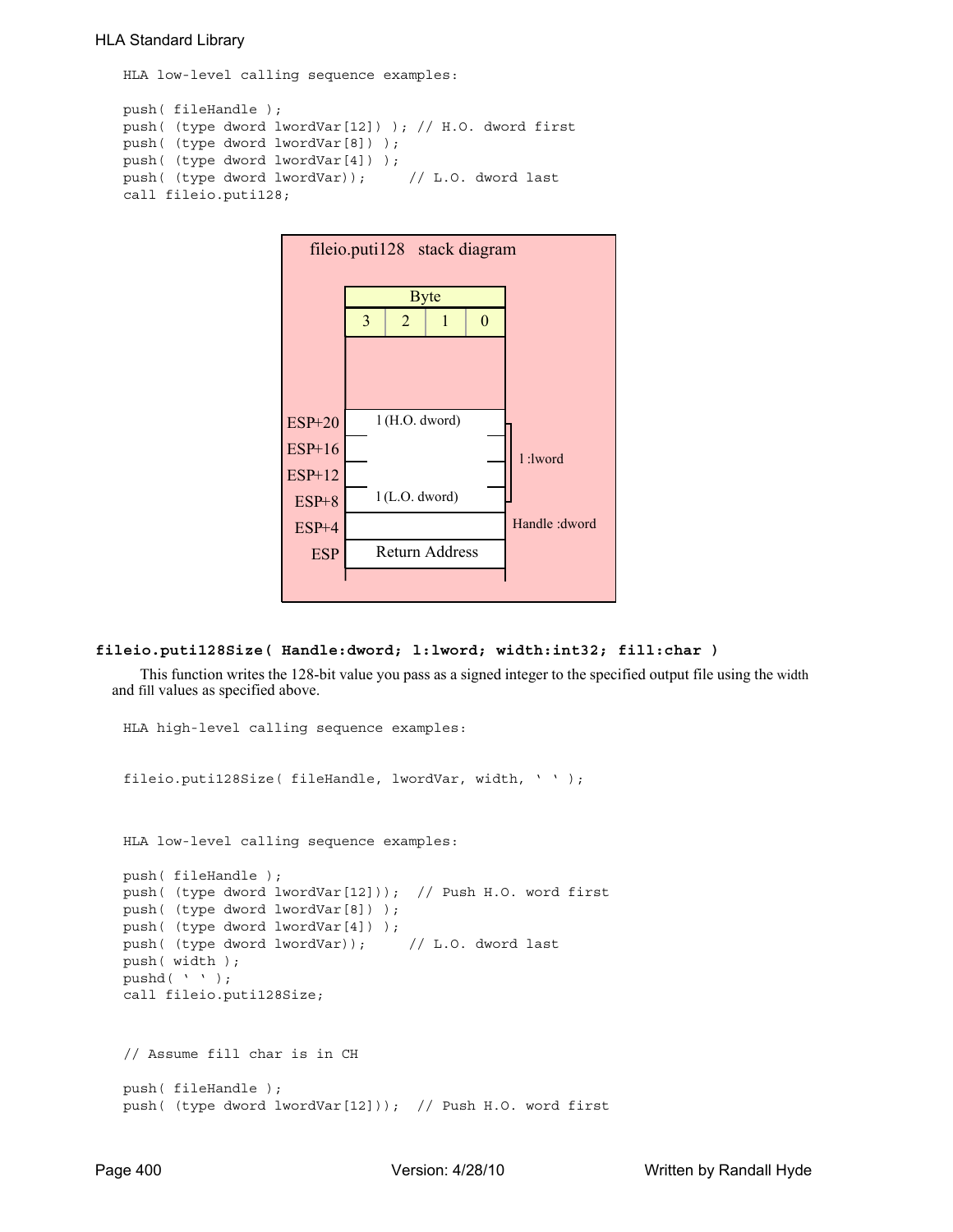```
push( (type dword lwordVar[8]) );
push( (type dword lwordVar[4]) );
push( (type dword lwordVar)); // L.O. dword last
push( width );
xchg( cl, ch ); // fill char is in CH
push( ecx ); 
xchg( cl, ch );
call fileio.puti128Size;
// Alternate method of the above
push( fileHandle );
push( (type dword lwordVar[12])); // Push H.O. word first
push( (type dword lwordVar[8]) );
push( (type dword lwordVar[4]) );
push( (type dword lwordVar)); // L.O. dword last
push( width );
sub(4, esp);mov( ch, [esp] );
call fileio.puti128Size;
// If the fill char is a variable and
// a register is available, try this code:
push( fileHandle );
push( (type dword lwordVar[12])); // Push H.O. word first
push( (type dword lwordVar[8]) );
push( (type dword lwordVar[4]) );
push( (type dword lwordVar)); // L.O. dword last
push( width );
movzx( fillChar, ebx ); // Assume EBX is available
push( ebx );
call fileio.puti128Size;
// If the fill char is a variable and
// no register is available, here's one
// possibility:
push( fileHandle );
push( (type dword lwordVar[12])); // Push H.O. word first
push( (type dword lwordVar[8]) );
push( (type dword lwordVar[4]) );
push( (type dword lwordVar)); // L.O. dword last
push( width );
push( (type dword fillChar) ); // Chance of page crossing!
call fileio.puti128Size;
// In the very rare case that the above would
// cause an illegal memory access, use this:
push( fileHandle );
push( (type dword lwordVar[12])); // Push H.O. word first
push( (type dword lwordVar[8]) );
push( (type dword lwordVar[4]) );
push( (type dword lwordVar)); // L.O. dword last
push( width );
sub( 4, esp );
push( eax );
movzx( fillChar, eax );
mov( eax, [esp+4] );
```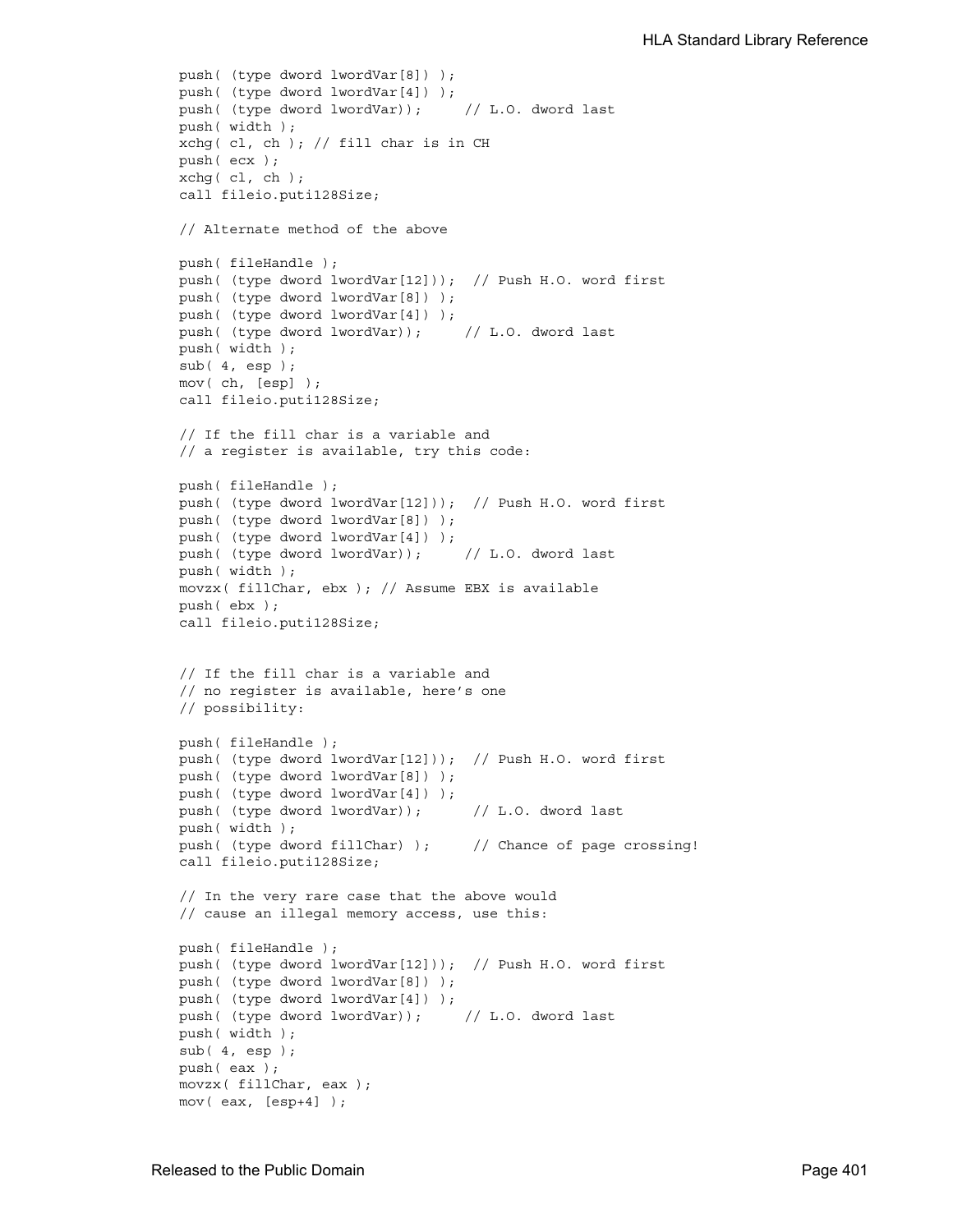```
pop( eax );
call fileio.puti128Size;
```


# **15.3.5 Unsigned Integer Output Routines**

These routines convert unsigned integer values to string format and write that string to the file specified by the Handle parameter. The fileio.putxxxSize functions contain width and fill parameters that let you specify the minimum field width when outputting a value.

If the absolute value of width is greater than the number of print positions the value requires, then these functions output width characters to the output file. If width is non-negative, then these functions right-justify the value in the output field; if value is negative, then these functions left-justify the value in the output field.

These functions print the fill character as the padding value for the extra print positions.



## **fileio.putu8 ( Handle:dword; b:byte )**

This function converts the eight-bit unsigned integer you pass as a parameter to a string and writes this string to the file (specified by Handle) using the minimum number of print positions the number requires.

```
HLA high-level calling sequence examples:
```

```
fileio.putu8( fileHandle, byteVar );
```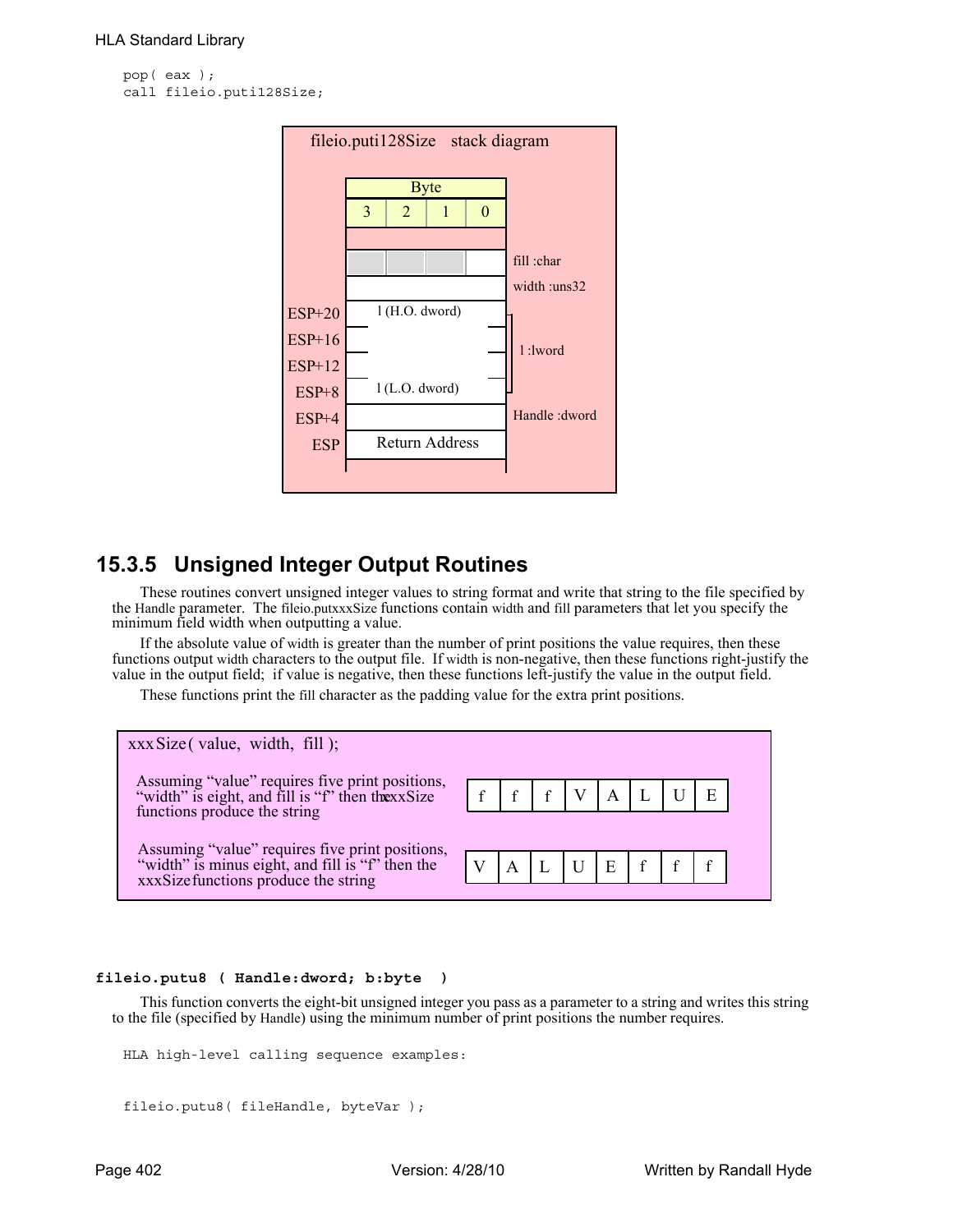```
// If the character is in a register (AL):
fileio.putu8( fileHandle, al );
HLA low-level calling sequence examples:
  // If "byteVar " is not one of the last three
  // bytes on a page of memory, you can do this:
push( fileHandle );
push( (type dword byteVar ) );
call fileio.putu8;
// If you can't guarantee that the previous code
// won't generate an illegal memory access, and a
// 32-bit register is available, use code like
// the following:
push( fileHandle );
movzx( byteVar , eax ); // Assume EAX is available
push( eax );
call fileio.putu8;
// If no register is available, do something
// like the following code:
push( fileHandle );
sub(4, esp);push( eax );
movzx( byteVar , eax );
mov( eax, [esp+4] );
pop( eax );
call fileio.putu8;
// If the character value is in al, bl, cl, or dl
// then you can use code like the following:
push( fileHandle );
push( eax ); // Assume byteVar is in AL
call fileio.putu8;
// If the byte value is in ah, bh, ch, or dh
// you'll have to use code like the following:
push( fileHandle );
xchg( al, ah ); // Assume byteVar is in AH
push( eax ); // It's now in AL
xchg( al, ah ); // Restore al/ah
call fileio.putu8;
```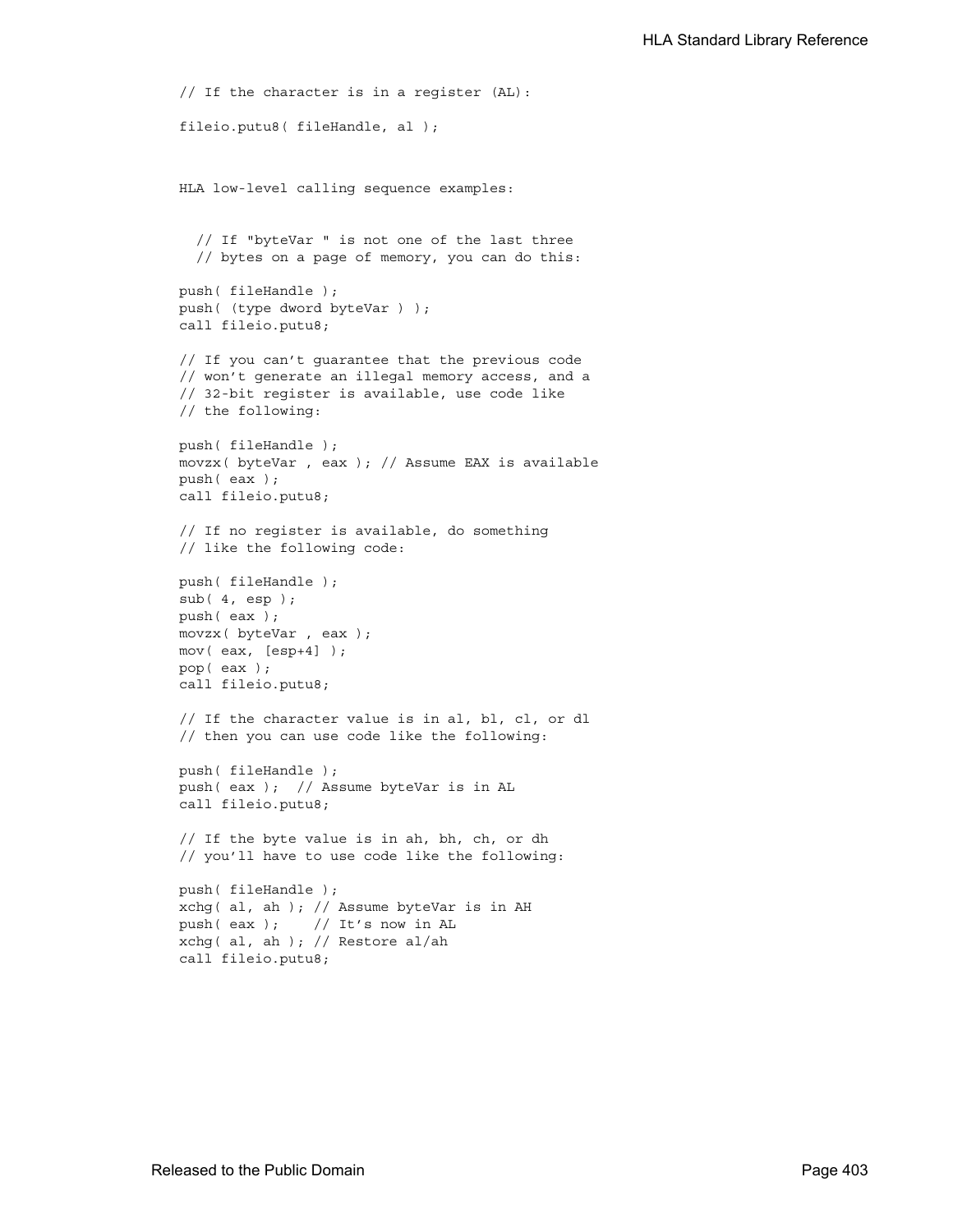| fileio.putu8 stack diagram |   |                       |  |   |                |  |  |  |
|----------------------------|---|-----------------------|--|---|----------------|--|--|--|
|                            |   | <b>Byte</b>           |  |   |                |  |  |  |
|                            | 3 | $\overline{2}$        |  | 0 |                |  |  |  |
|                            |   |                       |  |   |                |  |  |  |
|                            |   |                       |  |   |                |  |  |  |
| $ESP+8$                    |   |                       |  |   | b :byte        |  |  |  |
| $ESP+4$                    |   |                       |  |   | Handle : dword |  |  |  |
| <b>ESP</b>                 |   | <b>Return Address</b> |  |   |                |  |  |  |
|                            |   |                       |  |   |                |  |  |  |
|                            |   |                       |  |   |                |  |  |  |

# **fileio.putu8Size( Handle:dword; b:byte; width:int32; fill:char )**

This function writes the unsigned eight-bit value you pass to the specified output file using the width and fill values as specified above.

```
HLA high-level calling sequence examples:
fileio.putu8Size( fileHandle, byteVar, width, padChar );
HLA low-level calling sequence examples:
  // If "byteVar" and "padChar" are not one of the last three
  // bytes on a page of memory, you can do this:
push( fileHandle );
push( (type dword byteVar) );
push( width );
push( (type dword padChar) );
call fileio.putu8Size;
// If you can't guarantee that the previous code
// won't generate an illegal memory access, and a
// 32-bit register is available, use code like
// the following:
push( fileHandle );
movzx( byteVar, eax ); // Assume EAX is available
push( eax );
push( width );
movzx( padChar, ebx ); // Assume EBX is available
push( ebx );
call fileio.putu8Size;
// If no registers are available, do something
// like the following code:
push( fileHandle );
sub( 12, esp );
push( eax );
```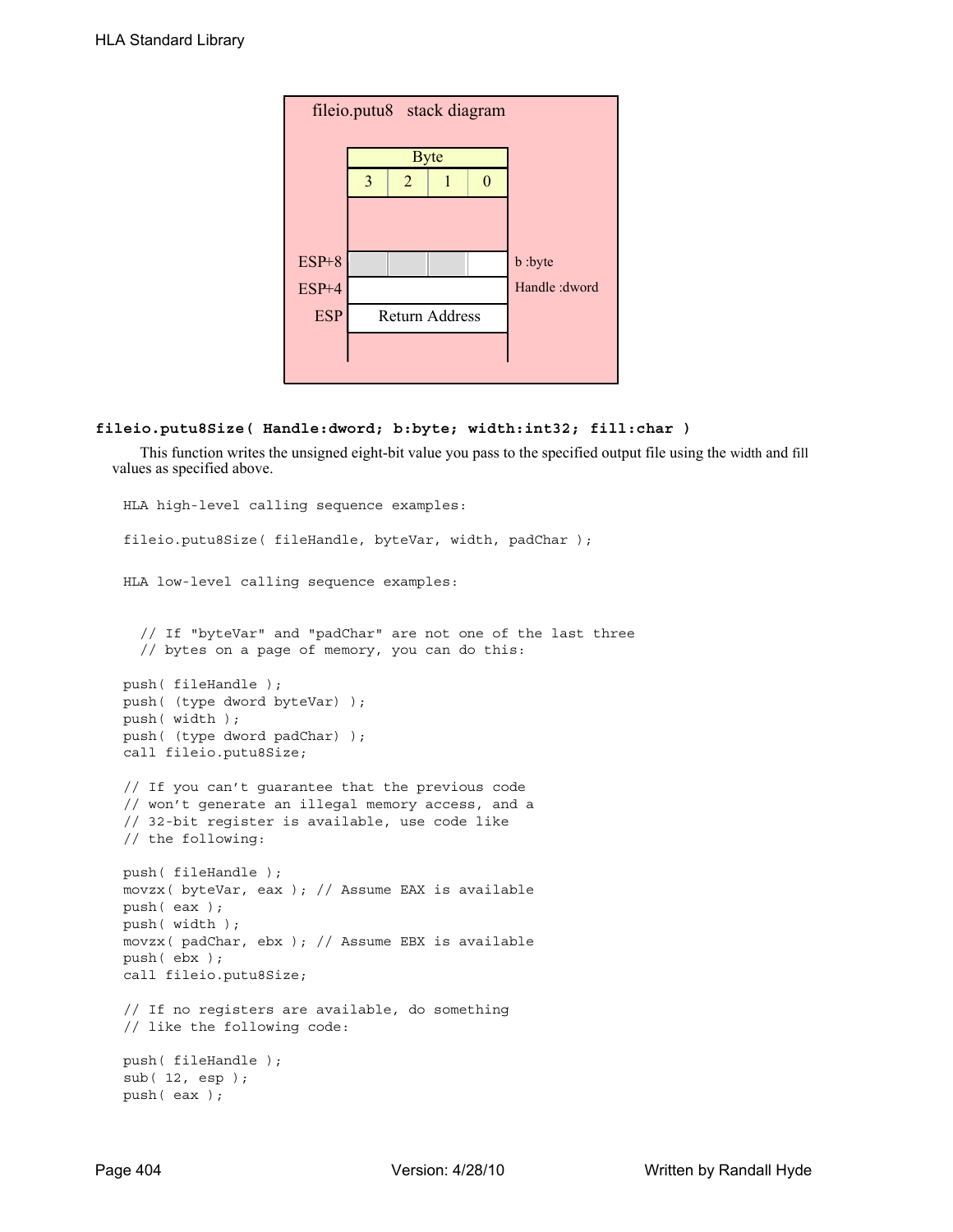```
movzx( byteVar, eax );
mov( eax, [esp+12] );
mov( width, eax );
mov( eax, [esp+8] );
movzx( padChar, eax );
mov( eax, [esp+4] );
pop( eax );
call fileio.putu8Size;
// If "byteVar" or "padChar" are in an
// 8-bit register, then you can push
// the corresponding 32-bit register if
// the register is AL, BL, CL, or DL:
push( fileHandle );
push( eax ); // Assume byteVar is in AL
push( width );
push( ebx ); // Assume padChar is in BL
call fileio.putu8Size;
// Do the following if the characters are
// in AH, BH, CH, or DH:
push( fileHandle );
xchg( al, ah ); // Assume byteVar is in AH
xchg( bl, bh ); // Assume padChar is in BH
push( eax ); 
push( width );
push( ebx );
xchg( al, ah );
xchg( bl, bh );
call fileio.putu8Size;
```


#### **fileio.putu16( Handle:dword; w:word )**

This function converts the 16-bit unsigned integer you pass as a parameter to a string and writes this string to the file (specified by Handle) using the minimum number of print positions the number requires.

HLA high-level calling sequence examples:

fileio.putu16( fileHandle, wordVar );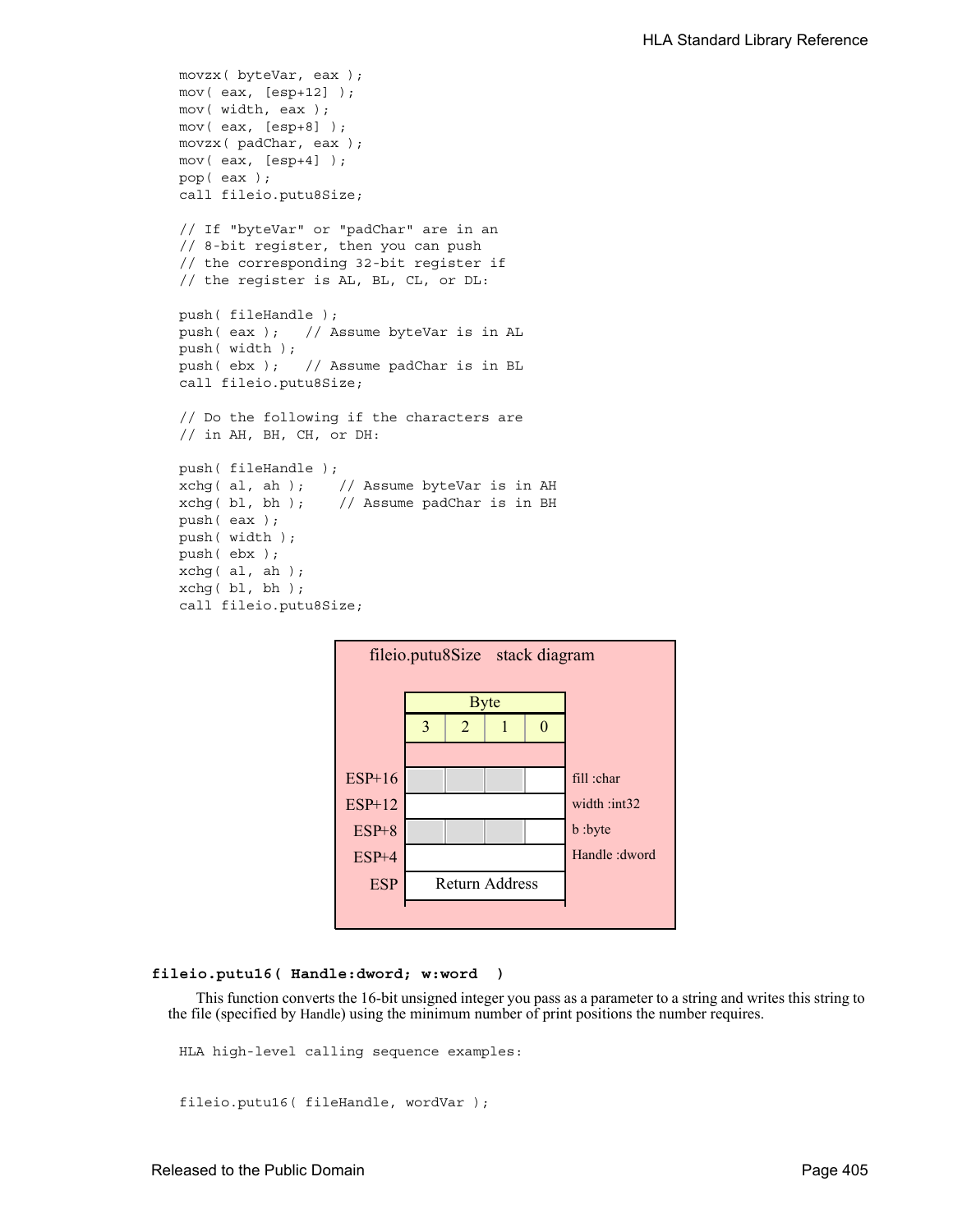```
// If the word is in a register (AX):
fileio.putu16( fileHandle, ax );
HLA low-level calling sequence examples:
  // If "wordVar " is not one of the last three
  // bytes on a page of memory, you can do this:
push( fileHandle );
push( (type dword wordVar) );
call fileio.putu16;
// If you can't guarantee that the previous code
// won't generate an illegal memory access, and a
// 32-bit register is available, use code like
// the following:
push( fileHandle );
movzx( wordVar, eax ); // Assume EAX is available
push( eax );
call fileio.putu16;
// If no register is available, do something
// like the following code:
push( fileHandle );
sub( 4, esp );
push( eax );
movzx( wordVar, eax );
mov( eax, [esp+4] );
pop( eax );
call fileio.putu16;
// If the word value is in a 16-bit register
// then you can use code like the following:
push( fileHandle );
push( eax ); // Assume wordVar is in AX
call fileio.putu16;
```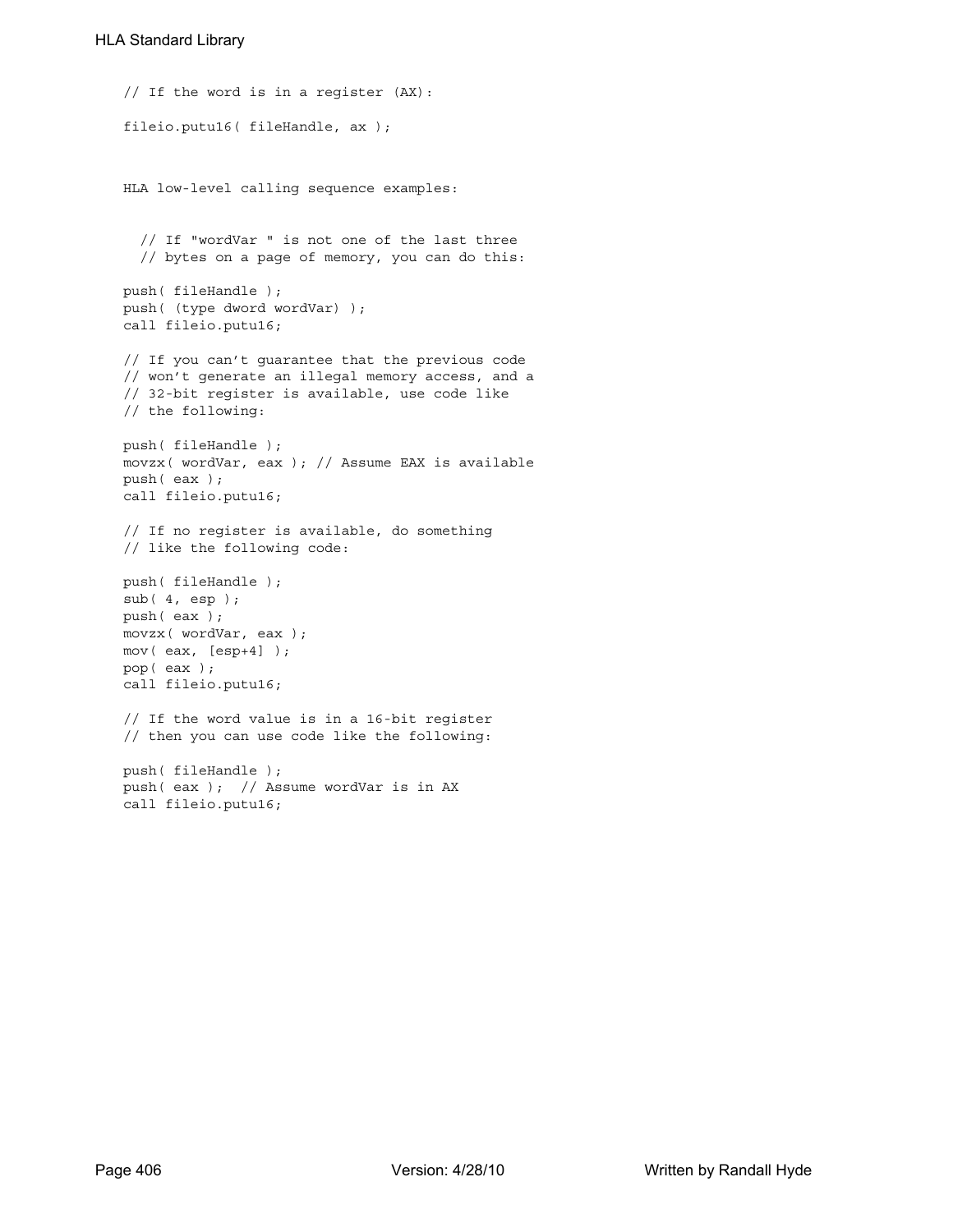| fileio.putu16 stack diagram |                |                       |             |  |                |  |  |
|-----------------------------|----------------|-----------------------|-------------|--|----------------|--|--|
|                             |                |                       | <b>Byte</b> |  |                |  |  |
|                             | $\overline{3}$ | $\overline{2}$        |             |  |                |  |  |
|                             |                |                       |             |  |                |  |  |
|                             |                |                       |             |  |                |  |  |
| $ESP+8$                     |                |                       |             |  | w :word        |  |  |
| ESP+4                       |                |                       |             |  | Handle : dword |  |  |
| <b>ESP</b>                  |                | <b>Return Address</b> |             |  |                |  |  |
|                             |                |                       |             |  |                |  |  |
|                             |                |                       |             |  |                |  |  |

# **fileio.putu16Size( Handle:dword; w:word; width:int32; fill:char )**

This function writes the unsigned 16-bit value you pass to the specified output file using the width and fill values as specified above.

```
HLA high-level calling sequence examples:
fileio.putu16Size( fileHandle, wordVar, width, padChar );
HLA low-level calling sequence examples:
  // If "wordVar" and "padChar" are not one of the last three
  // bytes on a page of memory, you can do this:
push( fileHandle );
push( (type dword wordVar) );
push( width );
push( (type dword padChar) );
call fileio.putu16Size;
// If you can't guarantee that the previous code
// won't generate an illegal memory access, and a
// 32-bit register is available, use code like
// the following:
push( fileHandle );
movzx( wordVar, eax ); // Assume EAX is available
push( eax );
push( width );
movzx( padChar, ebx ); // Assume EBX is available
push( ebx );
call fileio.putu16Size;
// If no registers are available, do something
// like the following code:
push( fileHandle );
sub( 12, esp );
```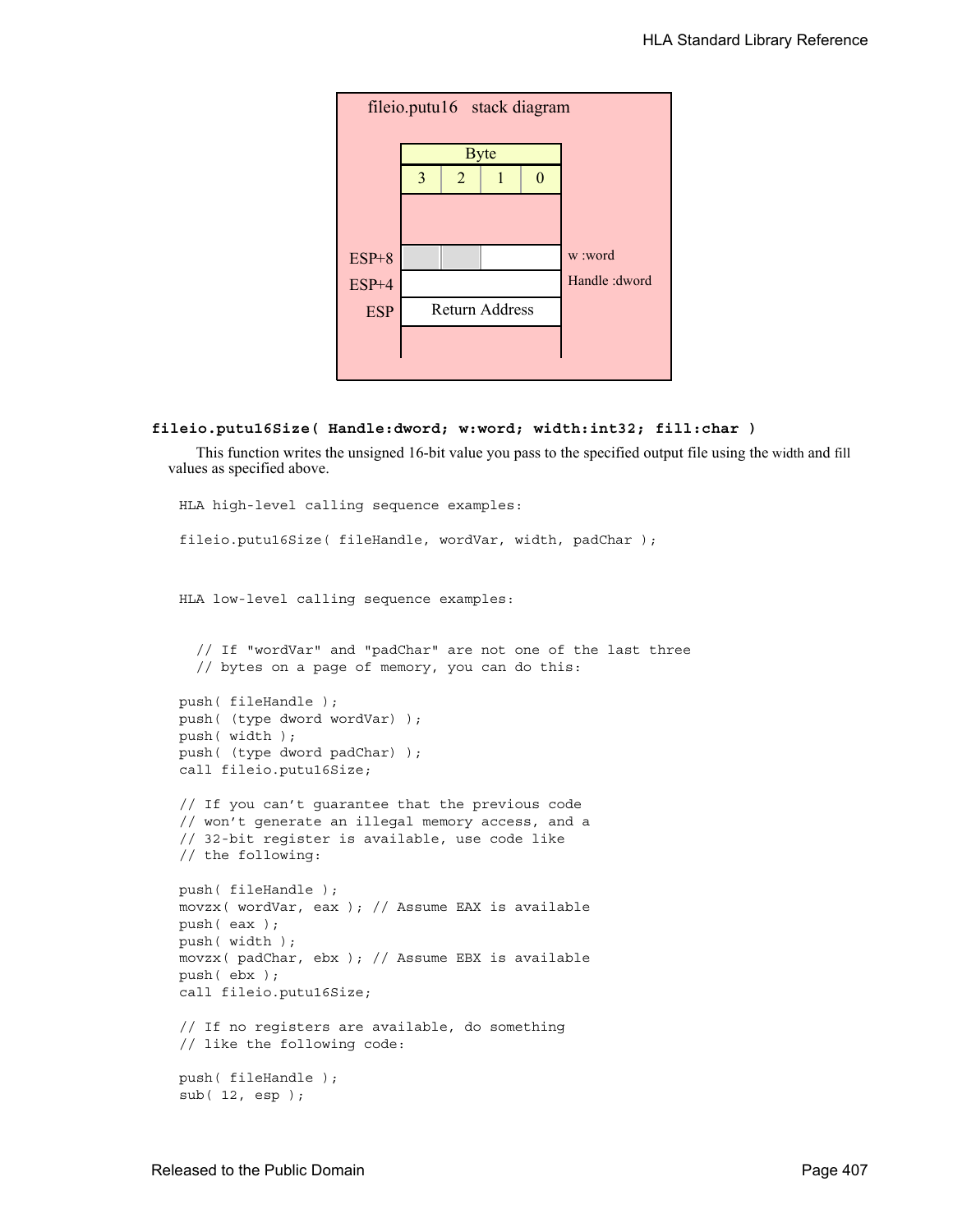```
push( eax );
movzx( wordVar, eax );
mov( eax, [esp+12] );
mov( width, eax );
mov( eax, [esp+8] );
movzx( padChar, eax );
mov( eax, [esp+4] );
pop( eax );
call fileio.putu16Size;
// If "wordVar" is in a 16-bit register
// and "padChar" is in an
// 8-bit register, then you can push
// the corresponding 32-bit register if
// the register is AL, BL, CL, or DL:
push( fileHandle );
push( eax ); // Assume wordVar is in AX
push( width );
push( ebx ); // Assume padChar is in BL
call fileio.putu16Size;
```


#### **fileio.putu32( Handle:dword; d:dword )**

This function converts the 32-bit unsigned integer you pass as a parameter to a string and writes this string to the file (specified by Handle) using the minimum number of print positions the number requires.

```
HLA high-level calling sequence examples:
fileio.putu32( fileHandle, dwordVar );
// If the dword is in a register (EAX):
fileio.putu32( fileHandle, eax );
HLA low-level calling sequence examples:
push( fileHandle );
```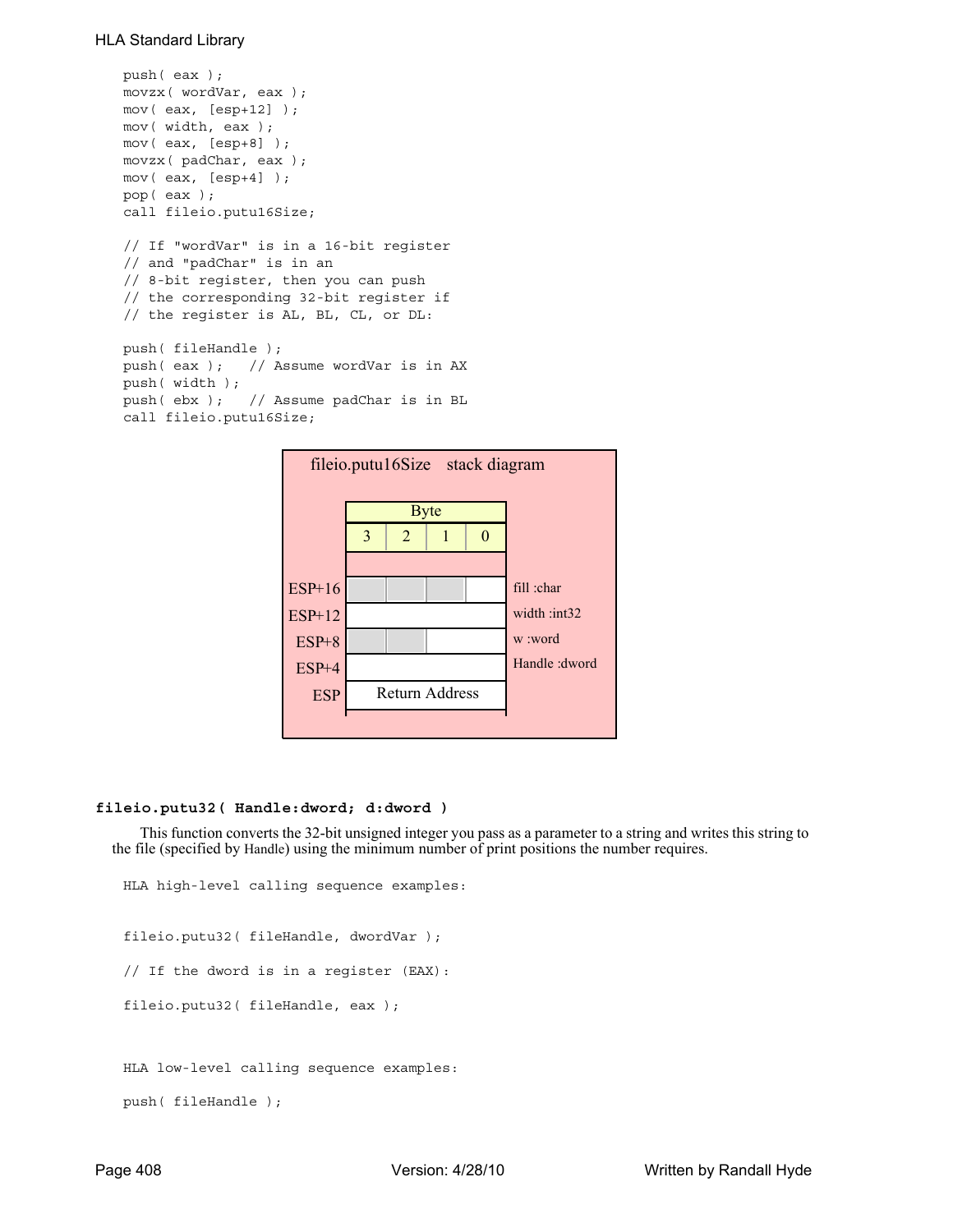```
push( dwordVar );
call fileio.putu32;
```
push( fileHandle ); push( eax ); call fileio.putu32;



#### **fileio.putu32Size( Handle:dword; d:dword; width:int32; fill:char )**

This function writes the unsigned 32-bit value you pass to the specified output file using the width and fill values as specified above.

```
HLA high-level calling sequence examples:
fileio.putu32Size( fileHandle, dwordVar, width, ' ' );
// If the dword is in a register (EAX):
fileio.putu32Size( fileHandle, eax, width, cl );
HLA low-level calling sequence examples:
push( fileHandle );
push( dwordVar );
push( width );
pushd( ' ' );
call fileio.putu32Size;
push( fileHandle );
push( eax );
push( width );
push( ecx ); // fill char is in CL
call fileio.putu32Size;
// Assume fill char is in CH
push( fileHandle );
push( eax );
```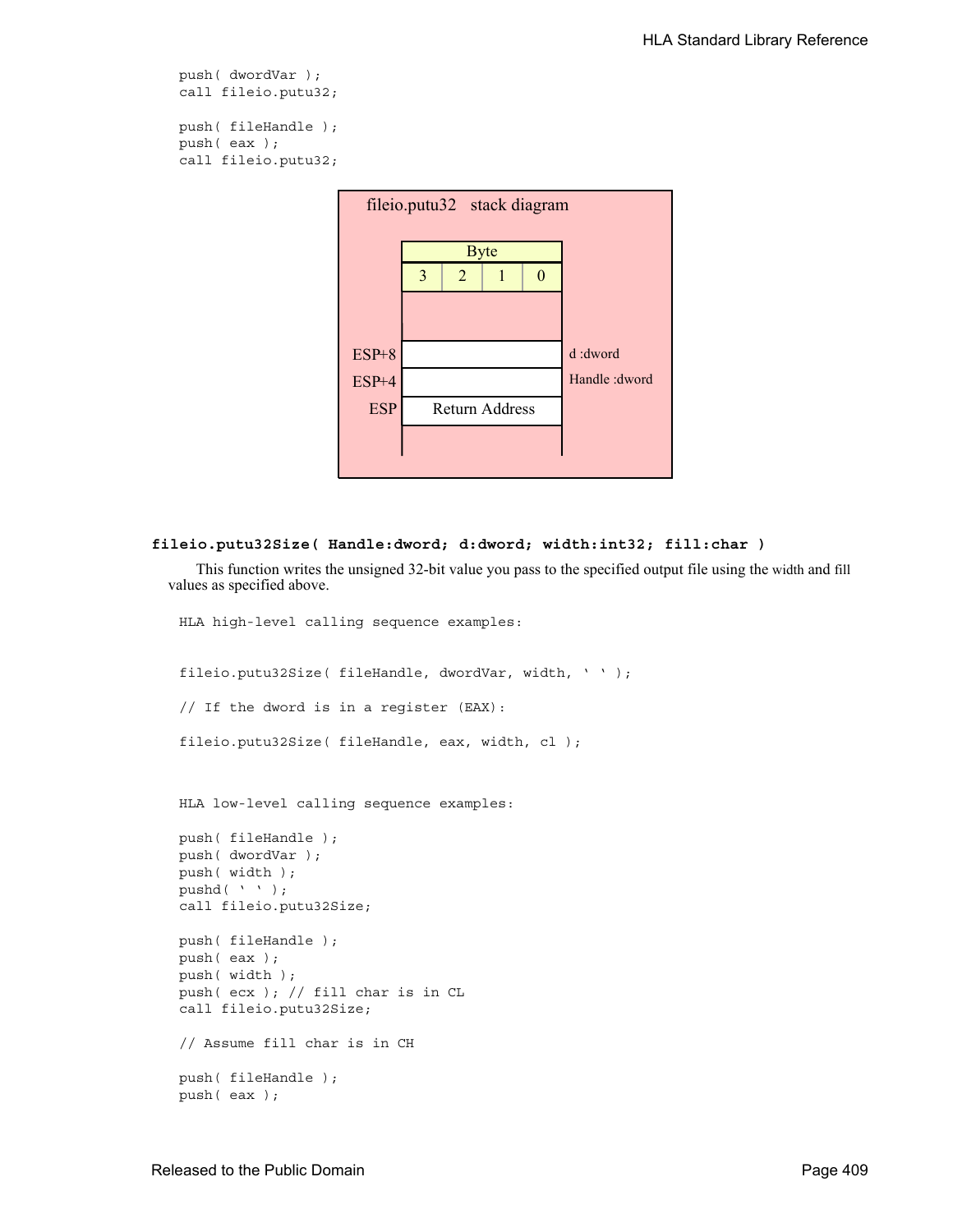```
push( width );
xchg( cl, ch ); // fill char is in CH
push( ecx ); 
xchg( cl, ch );
call fileio.putu32Size;
// Alternate method of the above
push( fileHandle );
push( eax );
push( width );
sub(4, esp);mov( ch, [esp] );
call fileio.putu32Size;
// If the fill char is a variable and
// a register is available, try this code:
push( fileHandle );
push( eax );
push( width );
movzx( fillChar, ebx ); // Assume EBX is available
push( ebx );
call fileio.putu32Size;
// If the fill char is a variable and
// no register is available, here's one
// possibility:
push( fileHandle );
push( eax );
push( width );
push( (type dword fillChar) ); // Chance of page crossing!
call fileio.putu32Size;
// In the very rare case that the above would
// cause an illegal memory access, use this:
push( fileHandle );
push( eax );
push( width );
sub( 4, esp );
push( eax );
movzx( fillChar, eax );
mov( eax, [esp+4] );
pop( eax );
call fileio.putu32Size;
```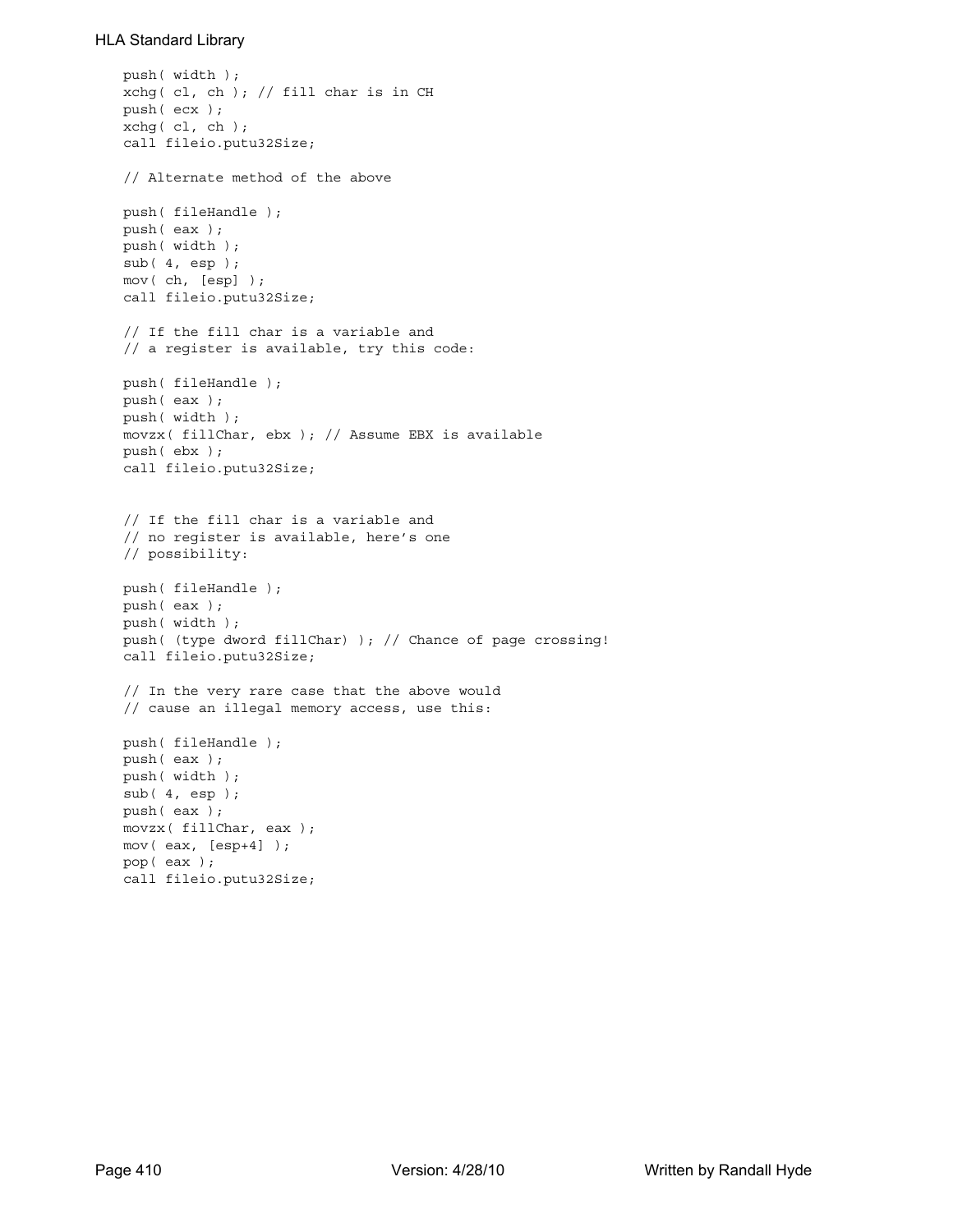

# **fileio.putu64( Handle:dword; q:qword )**

This function converts the 64-bit unsigned integer you pass as a parameter to a string and writes this string to the file (specified by Handle) using the minimum number of print positions the number requires.

```
HLA high-level calling sequence examples:
fileio.putu64( fileHandle, qwordVar );
HLA low-level calling sequence examples:
push( fileHandle );
push( (type dword qwordVar[4]) ); // H.O. dword first
push( (type dword qwordVar)); // L.O. dword last
call fileio.putu64;
```
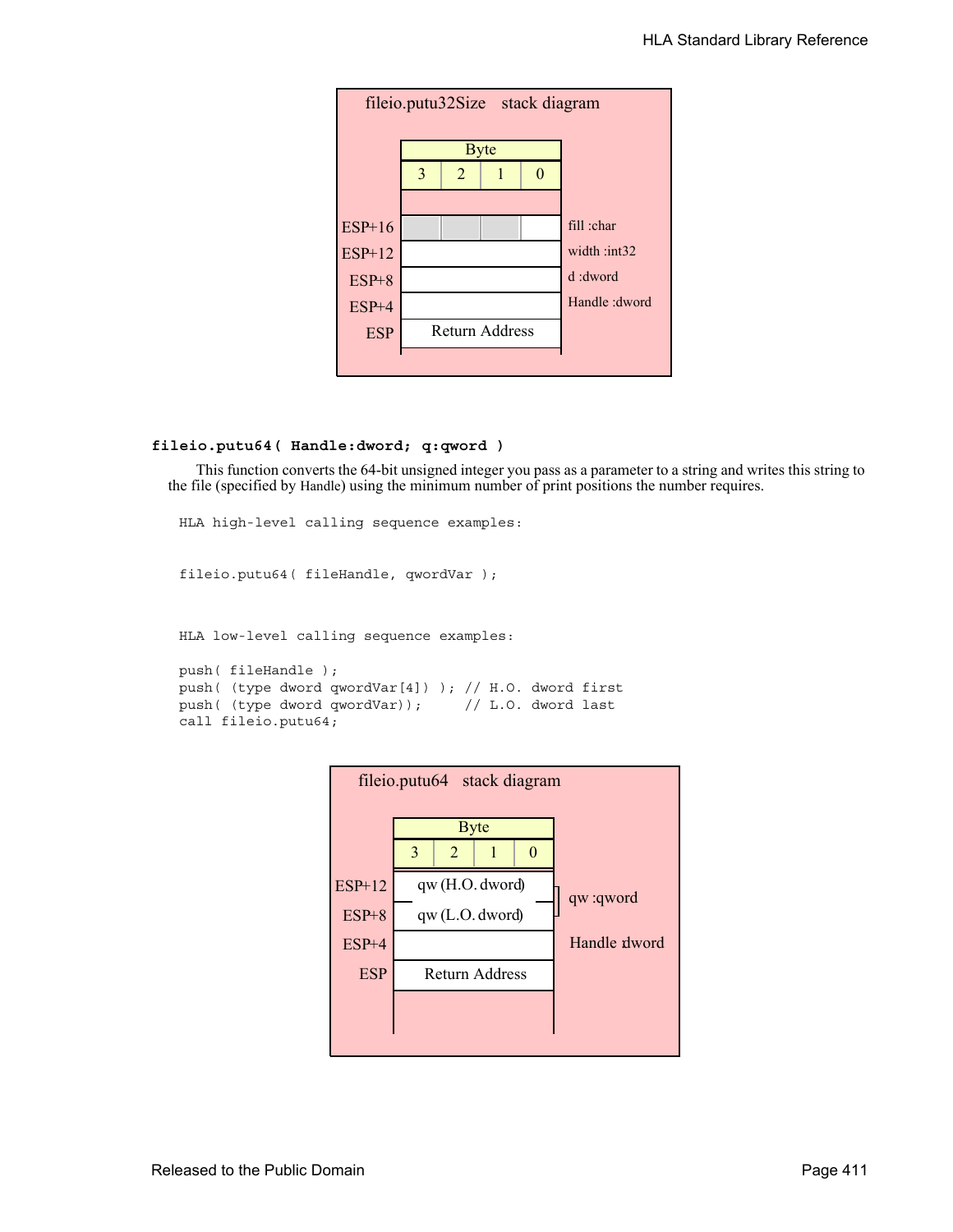## **fileio.putu64Size( Handle:dword; q:qword; width:int32; fill:char )**

This function writes the unsigned 64-bit value you pass to the specified output file using the width and fill values as specified above.

```
HLA high-level calling sequence examples:
fileio.putu64Size( fileHandle, qwordVar, width, ' ' );
HLA low-level calling sequence examples:
push( fileHandle );
push( (type dword qwordVar[4]) ); // H.O. dword first
push( (type dword qwordVar)); // L.O. dword last
push( width );
pushd( ' ' );
call fileio.putu64Size;
push( fileHandle );
push( edx ); // Assume 64-bit value in edx:eax
push( eax );
push( width );
push( ecx ); // fill char is in CL
call fileio.putu64Size;
// Assume fill char is in CH
push( fileHandle );
push( (type dword qwordVar[4]) ); // H.O. dword first
push( (type dword qwordVar)); // L.O. dword last
push( width );
xchg( cl, ch ); // fill char is in CH
push( ecx ); 
xchg(|c1, ch|);call fileio.putu64Size;
// Alternate method of the above
push( fileHandle );
push( (type dword qwordVar[4]) ); // H.O. dword first
push( (type dword qwordVar)); // L.O. dword last
push( width );
sub( 4, esp );
mov( ch, [esp] );
call fileio.putu64Size;
// If the fill char is a variable and
// a register is available, try this code:
push( fileHandle );
push( (type dword qwordVar[4]) ); // H.O. dword first
push( (type dword qwordVar)); // L.O. dword last
push( width );
movzx( fillChar, ebx ); // Assume EBX is available
push( ebx );
call fileio.putu64Size;
```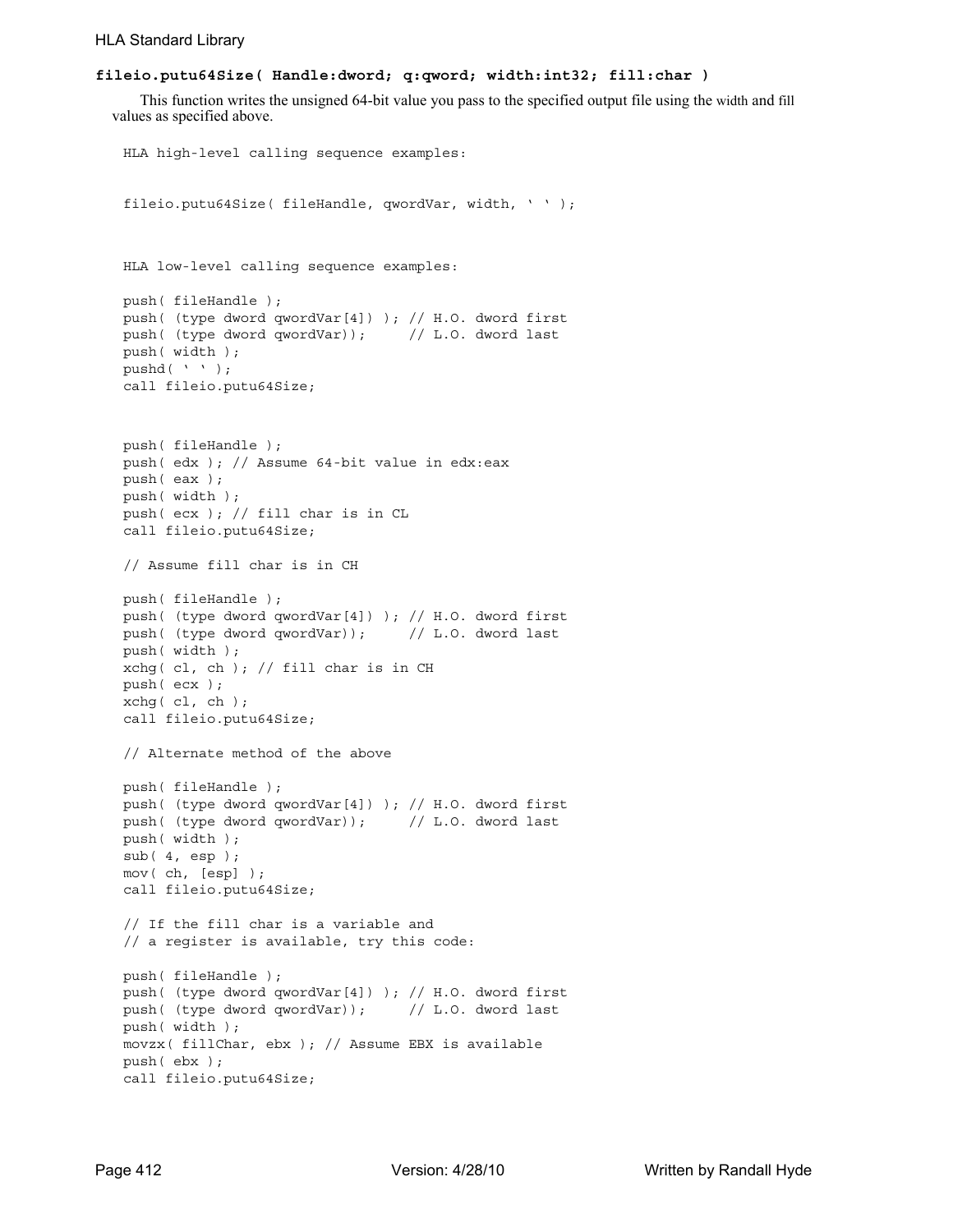```
// If the fill char is a variable and
// no register is available, here's one
// possibility:
push( fileHandle );
push( (type dword qwordVar[4]) ); // H.O. dword first
push( (type dword qwordVar)); // L.O. dword last
push( width );
push( (type dword fillChar) ); // Chance of page crossing!
call fileio.putu64Size;
// In the very rare case that the above would
// cause an illegal memory access, use this:
push( fileHandle );
push( (type dword qwordVar[4]) ); // H.O. dword first
push( (type dword qwordVar)); // L.O. dword last
push( width );
sub( 4, esp );
push( eax );
movzx( fillChar, eax );
mov( eax, [esp+4] );
pop( eax );
call fileio.putu64Size;
```


#### **fileio.putu128( Handle:dword; l:lword )**

This function converts the 128-bit unsigned integer you pass as a parameter to a string and writes this string to the file (specified by Handle) using the minimum number of print positions the number requires.

HLA high-level calling sequence examples:

fileio.putu128( fileHandle, lwordVar );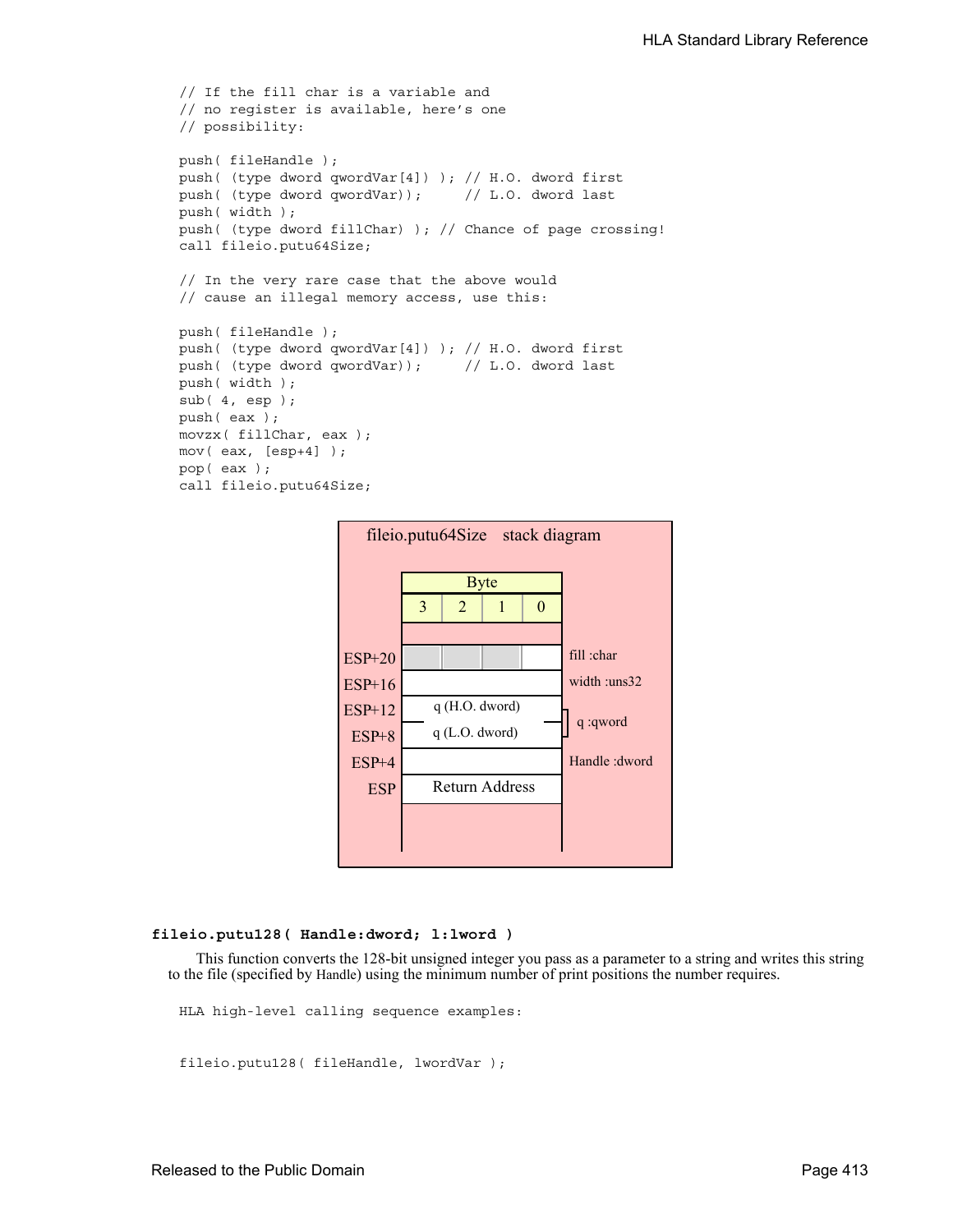#### HLA Standard Library

HLA low-level calling sequence examples:

```
push( fileHandle );
push( (type dword lwordVar[12]) ); // H.O. dword first
push( (type dword lwordVar[8]) ); 
push( (type dword lwordVar[4]) );
push( (type dword lwordVar)); // L.O. dword last
call fileio.putu128;
```


#### **fileio.putu128Size( Handle:dword; l:lword; width:int32; fill:char )**

This function writes the unsigned 128-bit value you pass to the specified output file using the width and fill values as specified above.

```
HLA high-level calling sequence examples:
fileio.putu128Size( fileHandle, lwordVar, width, ' ' );
HLA low-level calling sequence examples:
push( fileHandle );
push( (type dword lwordVar[12])); // Push H.O. word first
push( (type dword lwordVar[8]) );
push( (type dword lwordVar[4]) );
push( (type dword lwordVar)); // L.O. dword last
push( width );
pushd(' ' );
call fileio.putu128Size;
// Assume fill char is in CH
push( fileHandle );
```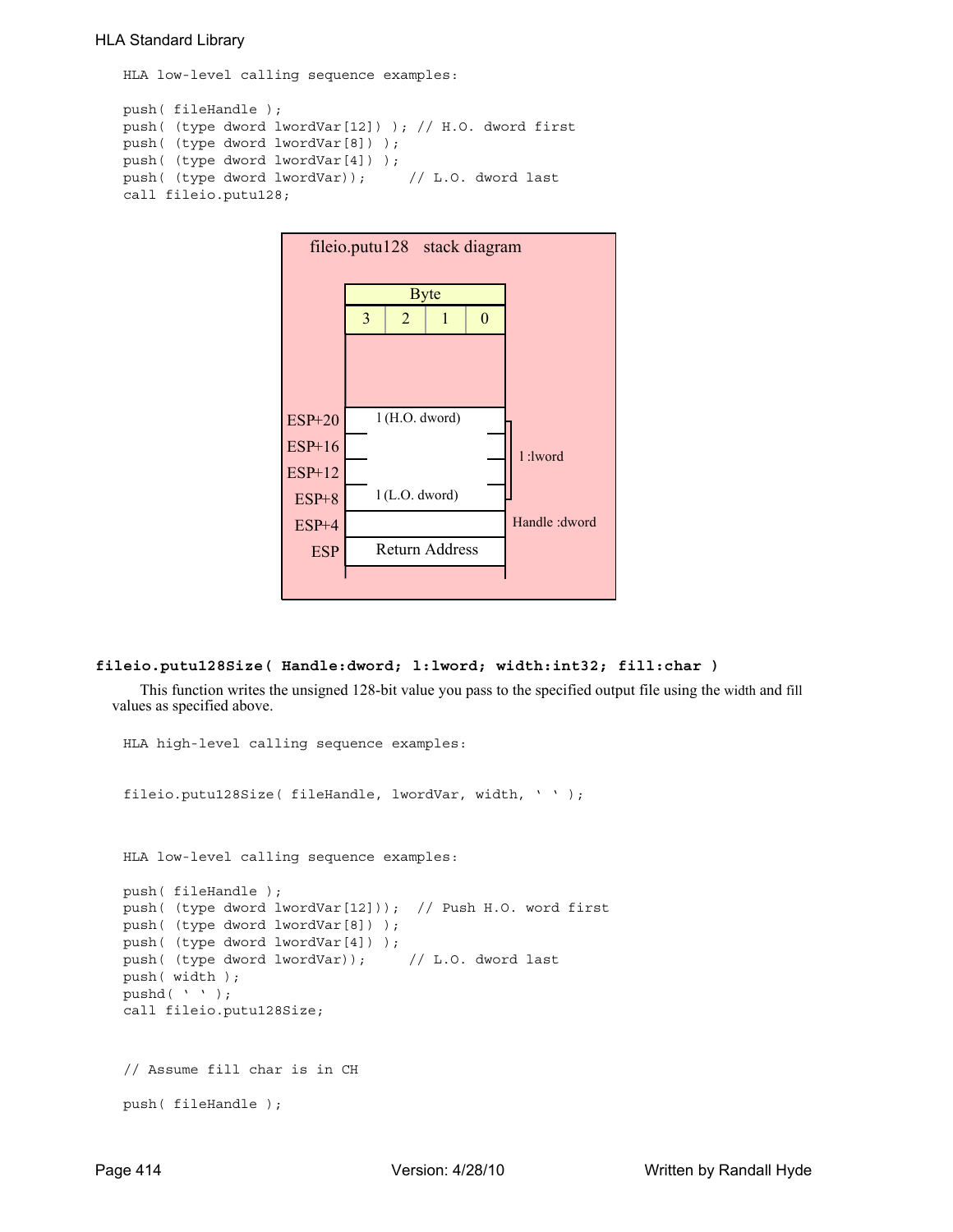```
push( (type dword lwordVar[12])); // Push H.O. word first
push( (type dword lwordVar[8]) );
push( (type dword lwordVar[4]) );
push( (type dword lwordVar)); // L.O. dword last
push( width );
xchg( cl, ch); // fill char is in CH
push( ecx ); 
xchg( cl, ch );
call fileio.putu128Size;
// Alternate method of the above
push( fileHandle );
push( (type dword lwordVar[12])); // Push H.O. word first
push( (type dword lwordVar[8]) );
push( (type dword lwordVar[4]) );
push( (type dword lwordVar)); // L.O. dword last
push( width );
sub( 4, esp );
mov( ch, [esp] );
call fileio.putu128Size;
// If the fill char is a variable and
// a register is available, try this code:
push( fileHandle );
push( (type dword lwordVar[12])); // Push H.O. word first
push( (type dword lwordVar[8]) );
push( (type dword lwordVar[4]) );
push( (type dword lwordVar)); // L.O. dword last
push( width );
movzx( fillChar, ebx ); // Assume EBX is available
push( ebx );
call fileio.putu128Size;
// If the fill char is a variable and
// no register is available, here's one
// possibility:
push( fileHandle );
push( (type dword lwordVar[12])); // Push H.O. word first
push( (type dword lwordVar[8]) );
push( (type dword lwordVar[4]) );
push( (type dword lwordVar)); // L.O. dword last
push( width );
push( (type dword fillChar) ); // Chance of page crossing!
call fileio.putu128Size;
// In the very rare case that the above would
// cause an illegal memory access, use this:
push( fileHandle );
push( (type dword lwordVar[12])); // Push H.O. word first
push( (type dword lwordVar[8]) );
push( (type dword lwordVar[4]) );
push( (type dword lwordVar)); // L.O. dword last
push( width );
sub(4, esp);push( eax );
movzx( fillChar, eax );
```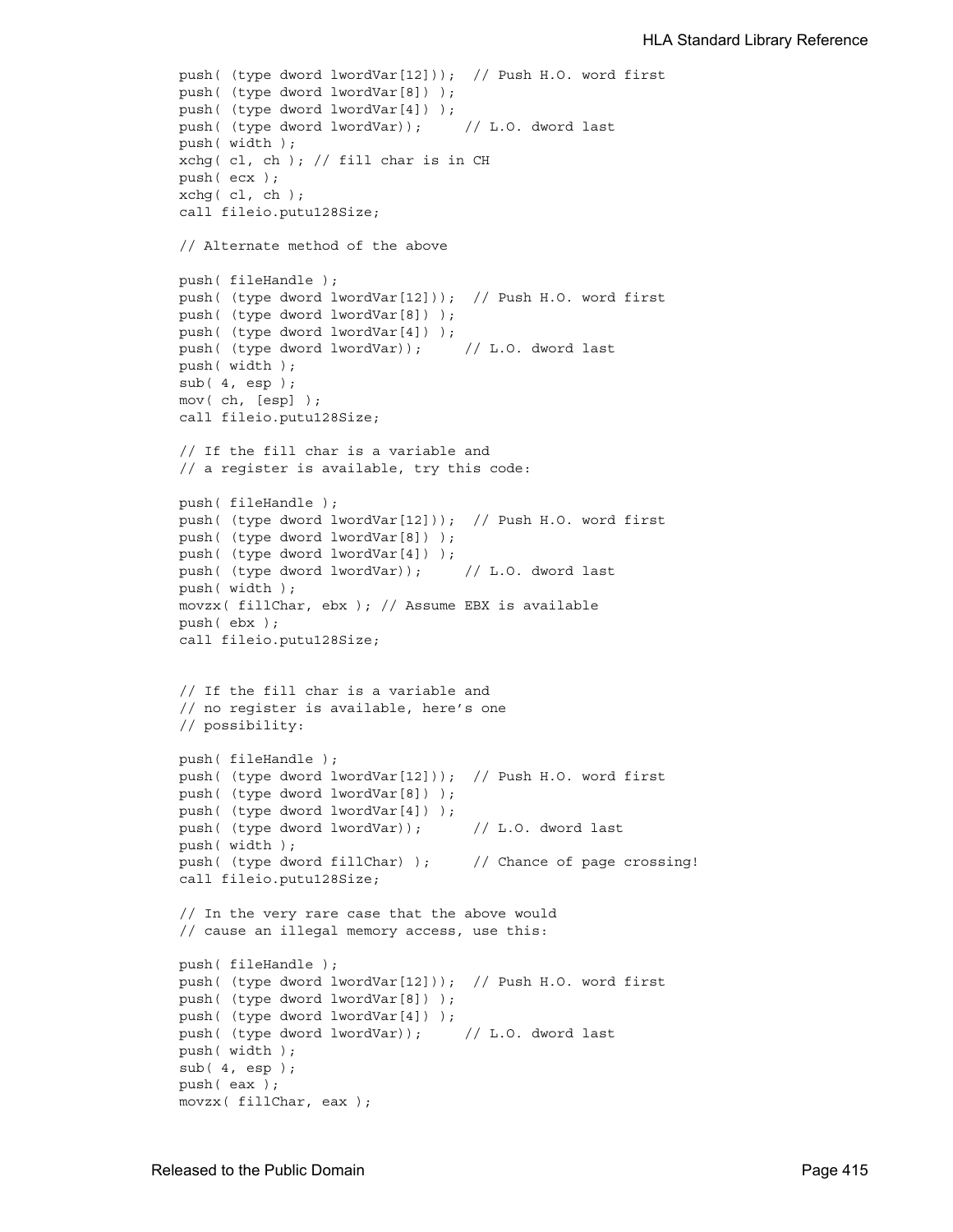```
mov( eax, [esp+4] );
pop( eax );
call fileio.putu128Size;
```


# **15.3.6 Floating Point Output Routines**

The HLA file I/O class provides several procedures you can use to write floating point files to a text file. The following subsections describe these routines.

# **15.3.6.1 Real Output Using Scientific Notation**

The floating point numeric output routines translate the three different binary floating point formats to their string representation and then write this string to the file that the Handle parameter specifies. There are two generic classes of these routines: those that convert their values to exponential/scientific notation and those that convert their string to a decimal form.

The fileio.pute80, fileio.pute64, and fileio.pute32 routines convert their values to a string using scientific notation. These three routines each have two parameters: the value to output and the field width of the result. These routines produce a string with the following format:



### **fileio.pute32( Handle:dword; r:real32; width:uns32 )**

This function writes the 32-bit single precision floating point value passed in r to the file using scientific/ exponential notation. This procedure prints the value using width print positions in the file. width should have a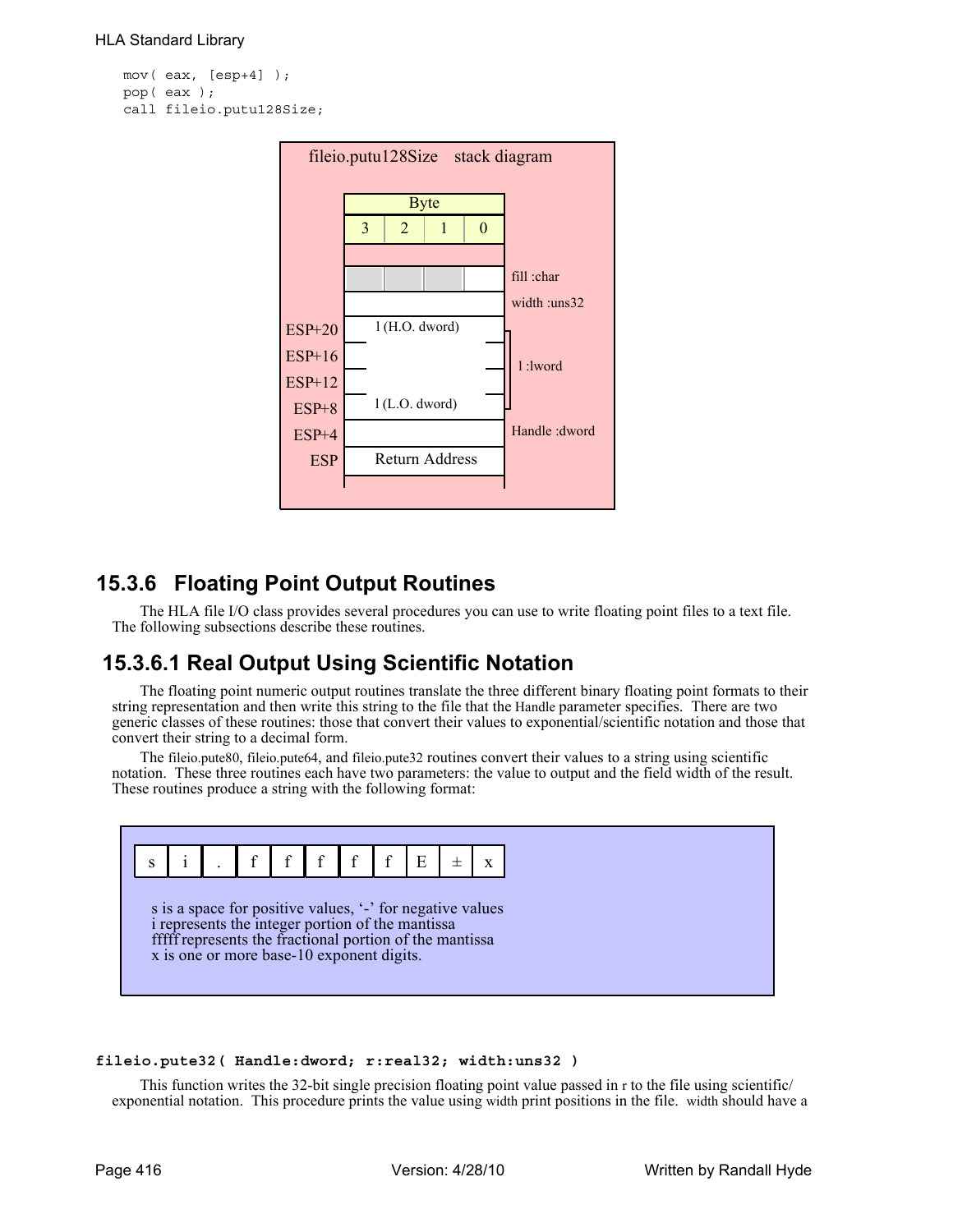minimum value of five for real numbers in the range 1e-9..1e+9 and a minimum value of six for all other values. Note that 32-bit extended precision floating point values support about 6-7 significant digits. So a width value that yeilds more than seven mantissa digits will produce garbage output in the low order digits of the number.

```
HLA high-level calling sequence examples:
fileio.pute32( fileHandle, r32Var, width );
// If the real32 value is in an FPU register (ST0):
var
  r32Temp:real32;
  .
  .
  .
fstp( r32Temp );
fileio.pute32( fileHandle, r32Temp, 12 );
HLA low-level calling sequence examples:
push( fileHandle );
push( (type dword r32Var) );
push( width );
call fileio.pute32;
push( fileHandle );
sub( 4, esp );
fstp( (type real32 [esp]) );
```

```
pushd( 12 );
call fileio.pute32;
```

| fileio.pute32 stack diagram |   |                |             |                  |  |  |  |
|-----------------------------|---|----------------|-------------|------------------|--|--|--|
|                             |   |                | <b>Byte</b> |                  |  |  |  |
|                             | 3 | 2              |             | 0                |  |  |  |
| <b>ESP+12</b>               |   |                |             | width uns32      |  |  |  |
| $ESP+8$                     |   |                |             | $e32$ :real $32$ |  |  |  |
| $ESP+4$                     |   |                |             | Handle dword     |  |  |  |
| <b>ESP</b>                  |   | Return Address |             |                  |  |  |  |
|                             |   |                |             |                  |  |  |  |
|                             |   |                |             |                  |  |  |  |

#### **fileio.pute64( Handle:dword; r:real64; width:uns32 )**

This function writes the 64-bit double precision floating point value passed in r to the file using scientific/ exponential notation. This procedure prints the value using width print positions in the file. width should have a minimum value of five for real numbers in the range 1e-9..1e+9 and a minimum value of six for all other values. Note that 64-bit double precision floating point values support about 15 significant digits. So a width value that yeilds more than 15 mantissa digits will produce garbage output in the low order digits of the number.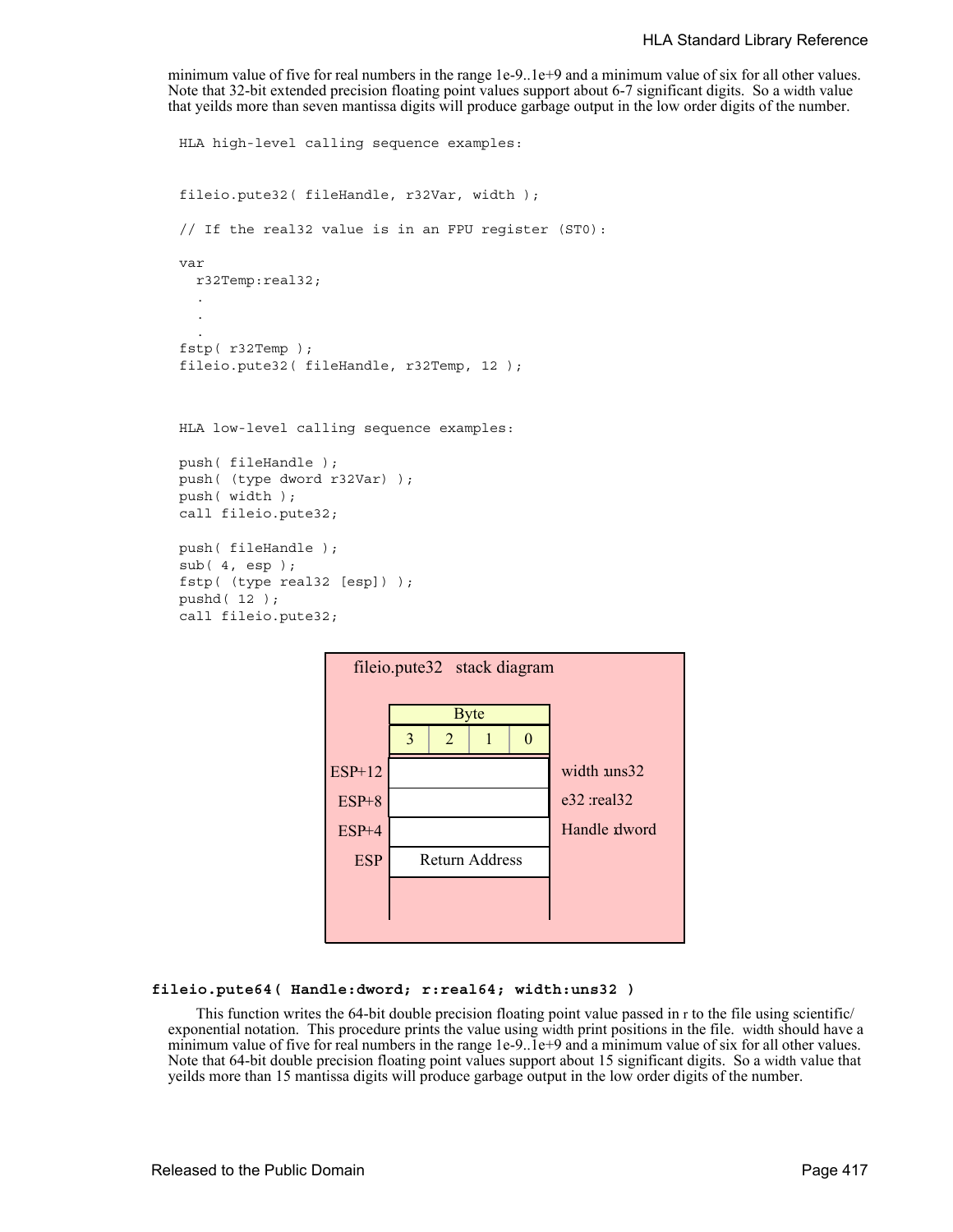## HLA Standard Library

```
HLA high-level calling sequence examples:
fileio.pute64( fileHandle, r64Var, width );
// If the real64 value is in an FPU register (ST0):
var
  r64Temp:real64;
  .
  .
  .
fstp( r64Temp );
fileio.pute64( fileHandle, r64Temp, 12 );
HLA low-level calling sequence examples:
push( fileHandle );
push( (type dword r64Var[4]));
push( (type dword r64Var[0]));
push( width );
call fileio.pute64;
push( fileHandle );
sub( 8, esp );
fstp( (type real64 [esp]) );
pushd( 12 );
call fileio.pute64;
```


### **fileio.pute80( Handle:dword; r:real80; width:uns32 )**

This function writes the 80-bit extended precision floating point value passed in r to the file using scientific/ exponential notation. This procedure prints the value using width print positions in the file. width should have a minimum value of five for real numbers in the range 1e-9..1e+9 and a minimum value of six for all other values. Note that 80-bit extended precision floating point values support about 18 significant digits. So a width value that yeilds more than 18 mantissa digits will produce garbage output in the low order digits of the number.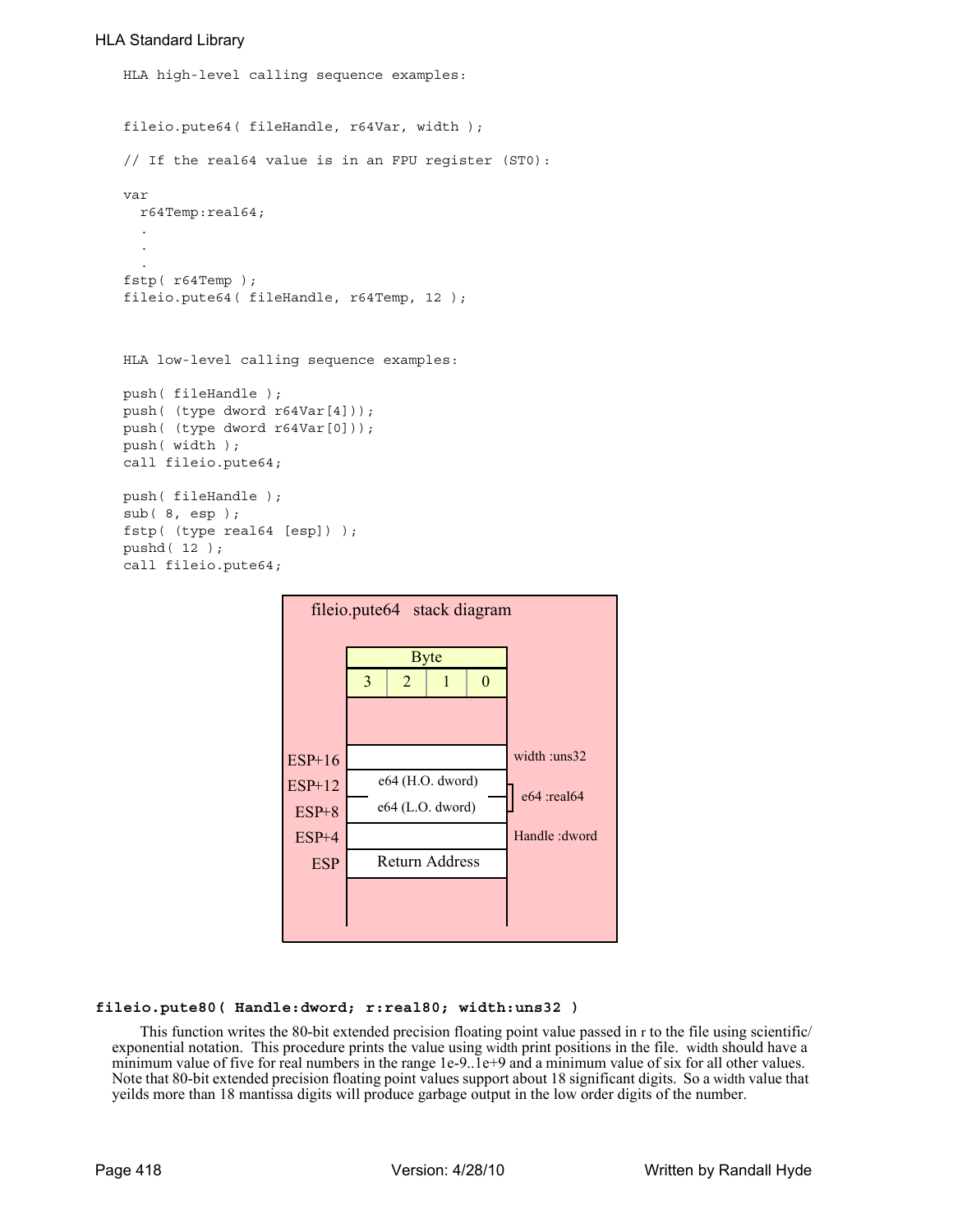```
HLA high-level calling sequence examples:
fileio.pute80( fileHandle, r80Var, width );
// If the real80 value is in an FPU register (ST0):
var
 r80Temp:real80;
  .
  .
  .
fstp( r80Temp );
fileio.pute80( fileHandle, r80Temp, 12 );
HLA low-level calling sequence examples:
push( fileHandle );
pushw( 0 ); // A word of padding.
push( (type word r80Var[8]));
push( (type dword r80Var[4]));
push( (type dword r80Var[0]));
push( width );
call fileio.pute80;
```

```
push( fileHandle );
sub( 12, esp );
fstp( (type real80 [esp]) );
pushd( 12 );
```
call fileio.pute80;

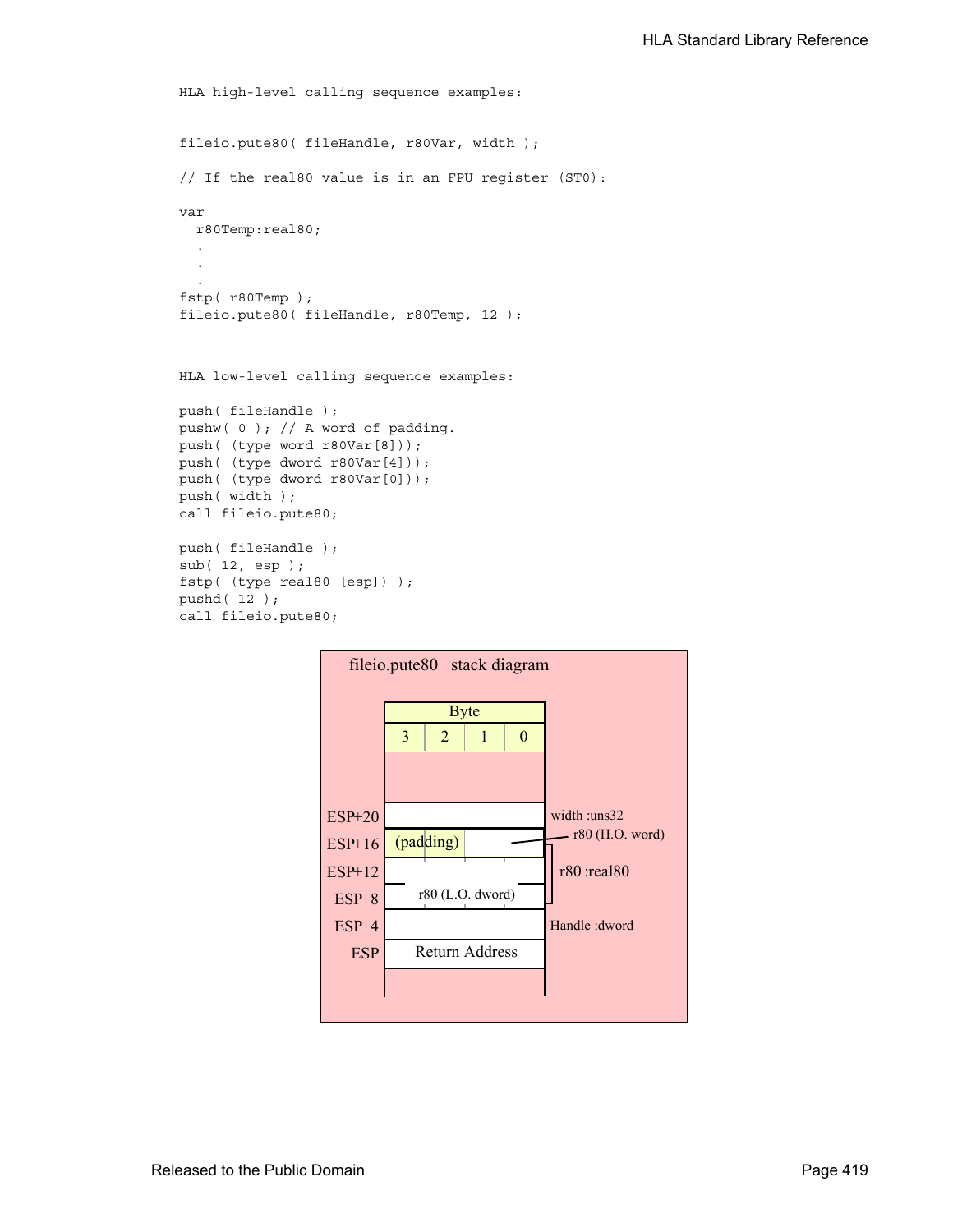## **15.3.6.2 Real Output Using Decimal Notation**

Although scientific (exponential) notation is the most general display format for real numbers, real numbers you display in this format are very difficult to read. Therefore, the HLA fileio module also provides a set of functions that output real values using the decimal representation. Although you cannot (practically) use these decimal output routines for all real values, they are applicable to a wide variety of common numbers you will use in your programs.

These functions come in two varieties. The first variety requires five parameters: the real value to convert, the width of the converted value, the number of digit positions to the right of the decimal point, and a padding character. The second variety only requires the first four parameters and assumes the padding character is a space. These functions write their values using the following string format:



#### **fileio.putr32( Handle:dword; r:real32; width:uns32; decpts:uns32; pad:char )**

This procedure writes a 32-bit single precision floating point value to the filevar file as a string. The string consumes exactly width characters in the output file. If the numeric output, using the specified number of positions to the right of the decimal point, is sufficiently small that the string representation would be less than width characters, then this procedure uses the value of pad as the padding character to fill the output with width characters. The number is right-justified within the output field (that is, this function prints the padding characters before the string representation of the number).

```
HLA high-level calling sequence examples:
fileio.putr32( fileHandle, r32Var, width, decpts, fill );
fileio.putr32( fileHandle, r32Var, 10, 2, '*' );
// If the real32 value is in an FPU register (ST0):
var
  r32Temp:real32;
  .
  .
  .
fstp( r32Temp );
fileio.putr32( fileHandle, r32Temp, 12, 2, al );
HLA low-level calling sequence examples:
push( fileHandle );
push( (type dword r32Var) );
push( width );
push( decpts );
movzx( fill, eax );
push( eax );
call fileio.putr32;
```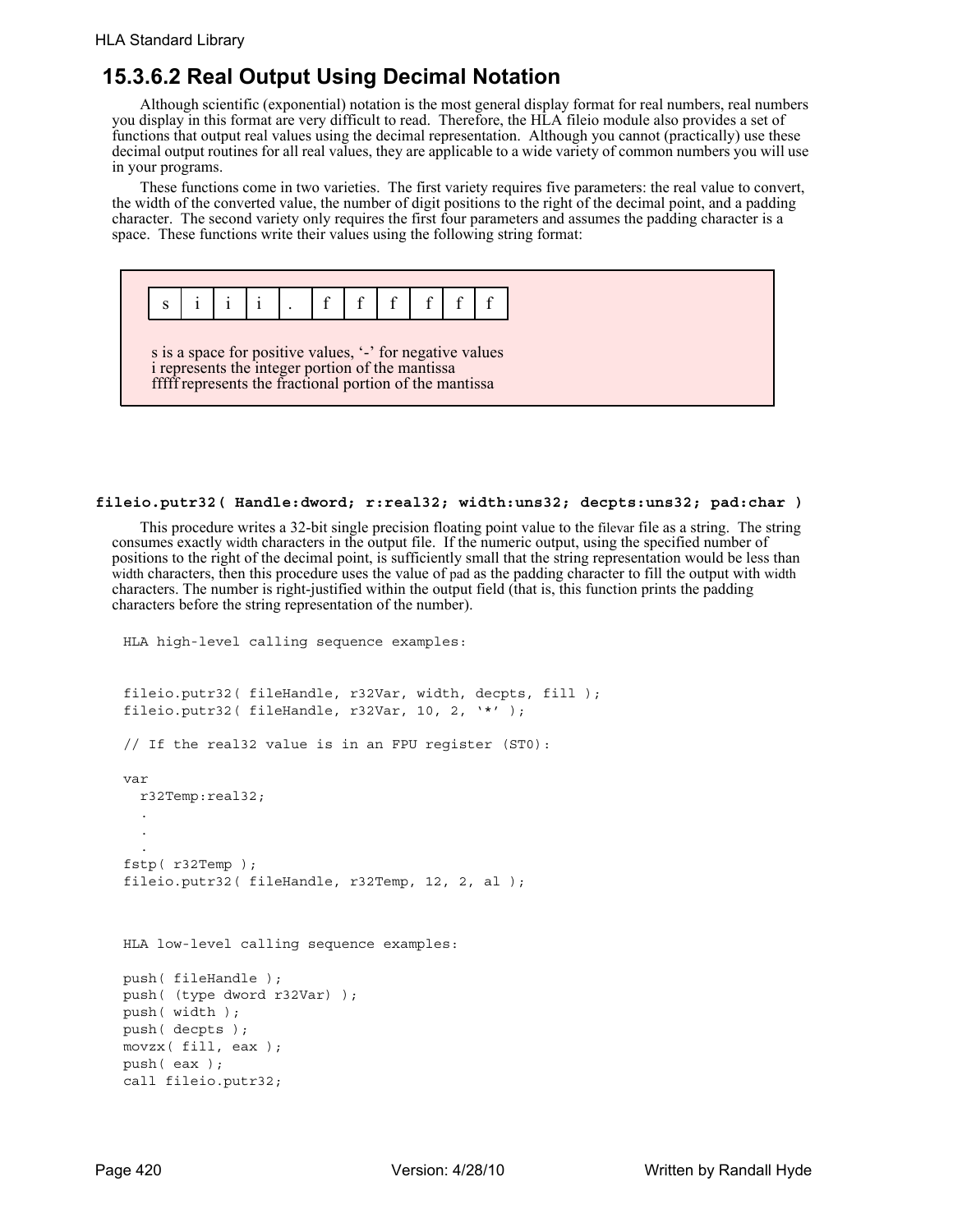```
push( fileHandle );
push( (type dword r32Var) );
push( width );
push( decpts );
pushd( (type dword fill) ); // If no memory fault possible
call fileio.putr32;
push( fileHandle );
sub( 4, esp );
fstp( (type real32 [esp]) );
pushd( 12 );
sub(4, esp);push( eax );
movzx( fill, eax ):// If memory fault were possible
mov( eax, [esp+4] ); // in above code.
pop( eax );
call fileio.putr32;
```


#### **fileio.putr64( Handle:dword; r:real64; width:uns32; decpts:uns32; pad:char )**

This procedure writes a 64-bit double precision floating point value to the file as a string. The string consumes exactly width characters in the output file. If the numeric output, using the specified number of positions to the right of the decimal point, is sufficiently small that the string representation would be less than width characters, then this procedure uses the value of pad as the padding character to fill the output with width characters.

```
HLA high-level calling sequence examples:
fileio.putr64( fileHandle, r64Var, width, decpts, fill );
fileio.putr64( fileHandle, r64Var, 10, 2, '*' );
// If the real64 value is in an FPU register (ST0):
var
  r64Temp:real64;
  .
  .
```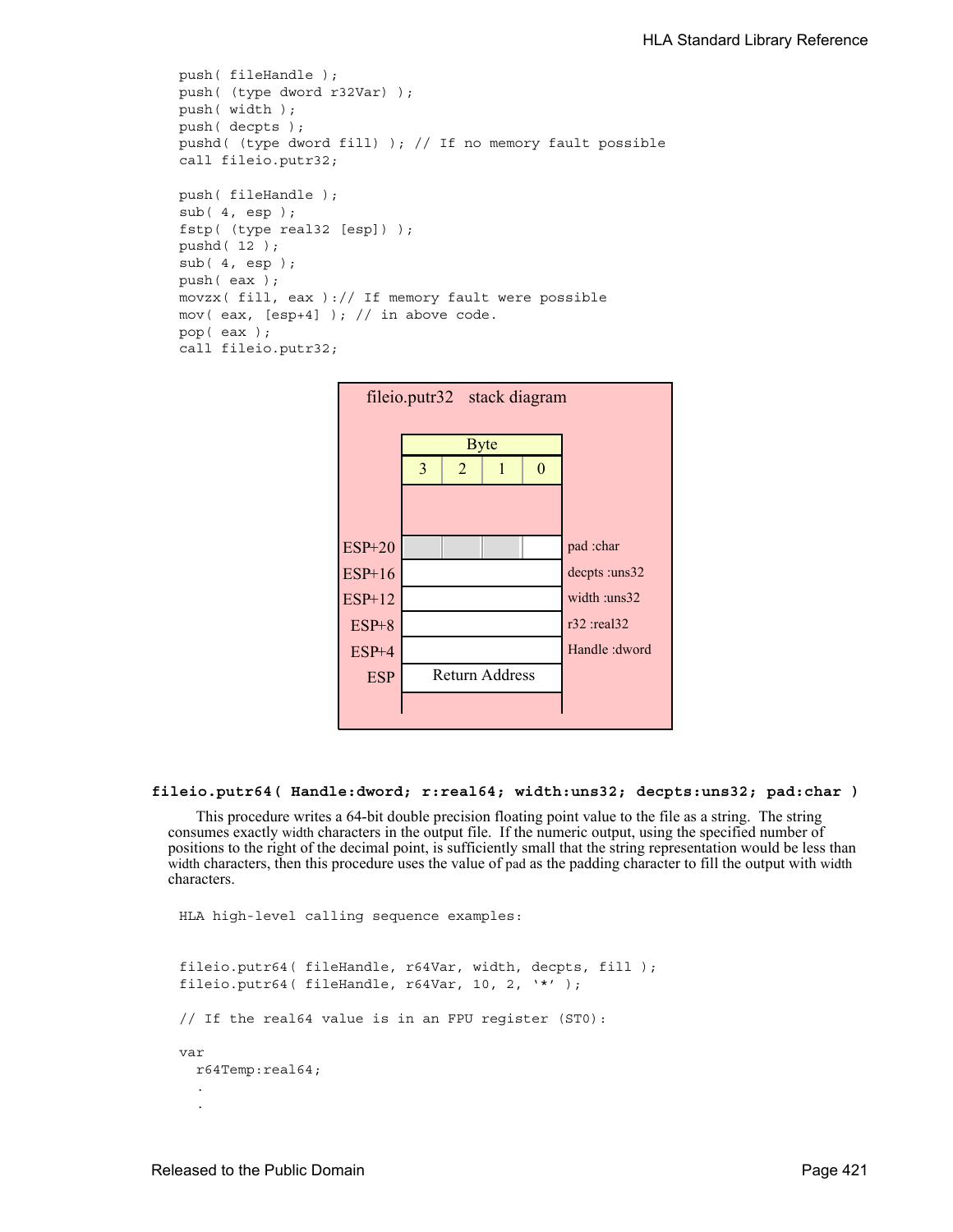```
.
fstp( r64Temp );
fileio.putr64( fileHandle, r64Temp, 12, 2, al );
HLA low-level calling sequence examples:
push( fileHandle );
push( (type dword r64Var[4]) );
push( (type dword r64Var) );
push( width );
push( decpts );
movzx( fill, eax );
push( eax );
call fileio.putr64;
push( fileHandle );
push( (type dword r64Var[4]) );
push( (type dword r64Var) );
push( width );
push( decpts );
pushd( (type dword fill) ); // If no memory fault possible
call fileio.putr64;
push( fileHandle );
sub( 8, esp );
fstp( (type real64 [esp]) );
pushd( 12 );
sub( 4, esp );
push( eax );
movzx( fill, eax ):// If memory fault were possible
mov( eax, [esp+4] ); // in above code.
pop( eax );
call fileio.putr64;
```
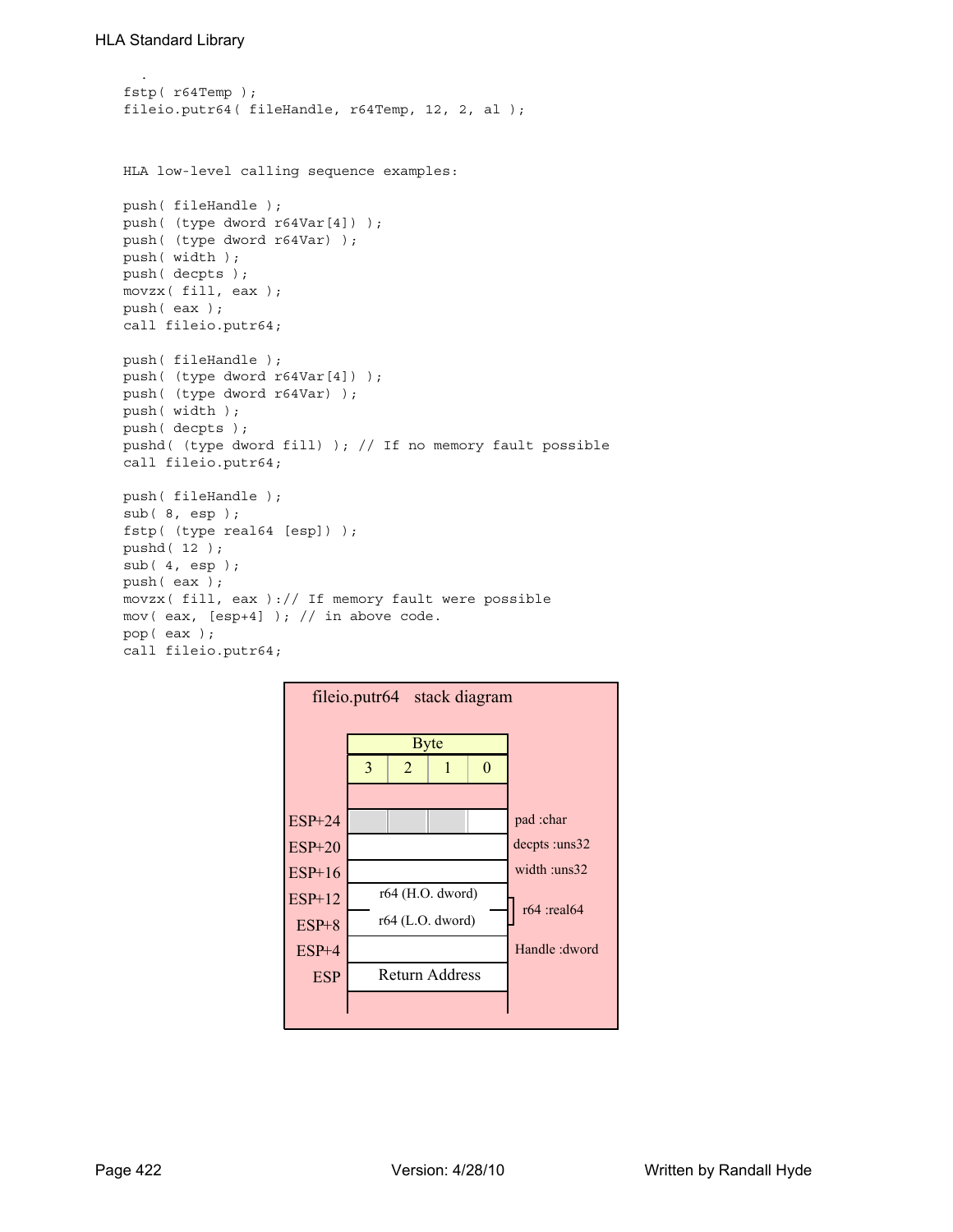#### **fileio.putr80( Handle:dword; r:real80; width:uns32; decpts:uns32; pad:char )**

This procedure writes an 80-bit extended precision floating point value to the file as a string. The string consumes exactly width characters in the output file. If the numeric output, using the specified number of positions to the right of the decimal point, is sufficiently small that the string representation would be less than width characters, then this procedure uses the value of pad as the padding character to fill the output with width characters.

```
HLA high-level calling sequence examples:
fileio.putr80( fileHandle, r80Var, width, decpts, fill );
fileio.putr80( fileHandle, r80Var, 10, 2, '*' );
// If the real80 value is in an FPU register (ST0):
var
 r80Temp:real80;
  .
  .
  .
fstp( r80Temp );
fileio.putr80( fileHandle, r80Temp, 12, 2, al );
HLA low-level calling sequence examples:
push( fileHandle );
pushw( 0 );
push( (type word r80Var[8]) );
push( (type dword r80Var[4]) );
push( (type dword r80Var) );
push( width );
push( decpts );
movzx( fill, eax );
push( eax );
call fileio.putr80;
push( fileHandle );
pushw( 0 );
push( (type word r80Var[8]) );
push( (type dword r80Var[4]) );
push( (type dword r80Var) );
push( width );
push( decpts );
pushd( (type dword fill) ); // If no memory fault possible
call fileio.putr80;
push( fileHandle );
sub( 12, esp );
fstp( (type real80 [esp]) );
pushd( 12 );
sub(4, esp);push( eax );
movzx( fill, eax):// If memory fault were possible
mov( eax, [esp+4] ); // in above code.
pop( eax );
call fileio.putr80;
```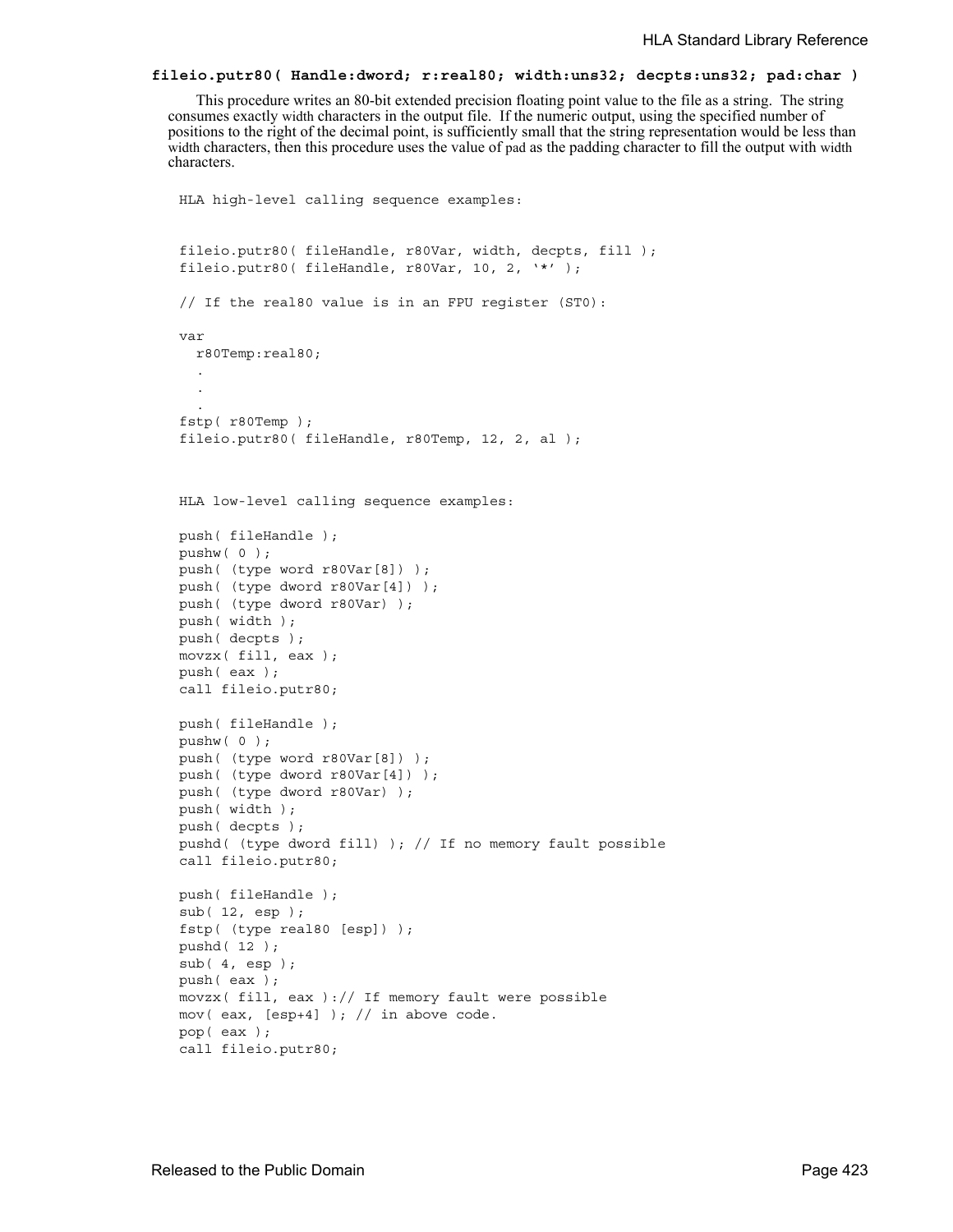

# **15.3.7 Generic File Output Routine**

#### **fileio.put( list\_of\_items )**

fileio.put is a macro that automatically invokes an appropriate fileio output routine based on the type of the parameter(s) you pass it. This is a very convenient output routine and is probably the fileio output call you will use most often in your programs. Keep in mind that this macro is not a single function call; instead, HLA translates this macro into a sequence of calls to procedures like fileio.putu32, fileio.puts, etc.

fileio.put is a macro that provides a flexible syntax for outputting data to the standard output device. This macro allows a variable number of parameters. For each parameter present in the list, fileio.put will call the appropriate routine to emit that data, according to the type of the parameter. Parameters may be constants, registers, or memory locations. You must separate each macro parameter with a comma.

Here is an example of a typical invocation of fileio.put:

```
fileio.put( fileHandle, "I=", i, " j=", j, nl );
```
The above is roughly equivalent to

```
fileio.puts( fileHandle, "I=" );
fileio.putu32( fileHandle, i );
fileio.puts( fileHandle, " j=" );
fileio.putu32(fileHandle, j);
fileio.newln(fileHandle);
```
This assumes, of course, that i and j are int32 variables.

The fileio.put macro also lets you specify the minimum field width for each parameter you specify. To print a value using a minimum field width, follow the object you wish to print with a colon and the value of the minimum field width. The previous example, using field widths, could look like the following:

fileio.put (fileHandle, "I=", i:2, " j=", j:5, nl );

Although this example used the literal decimal constants two and five for the field widths, keep in mind that register values and memory value (integers, anyway) are prefectly legal here.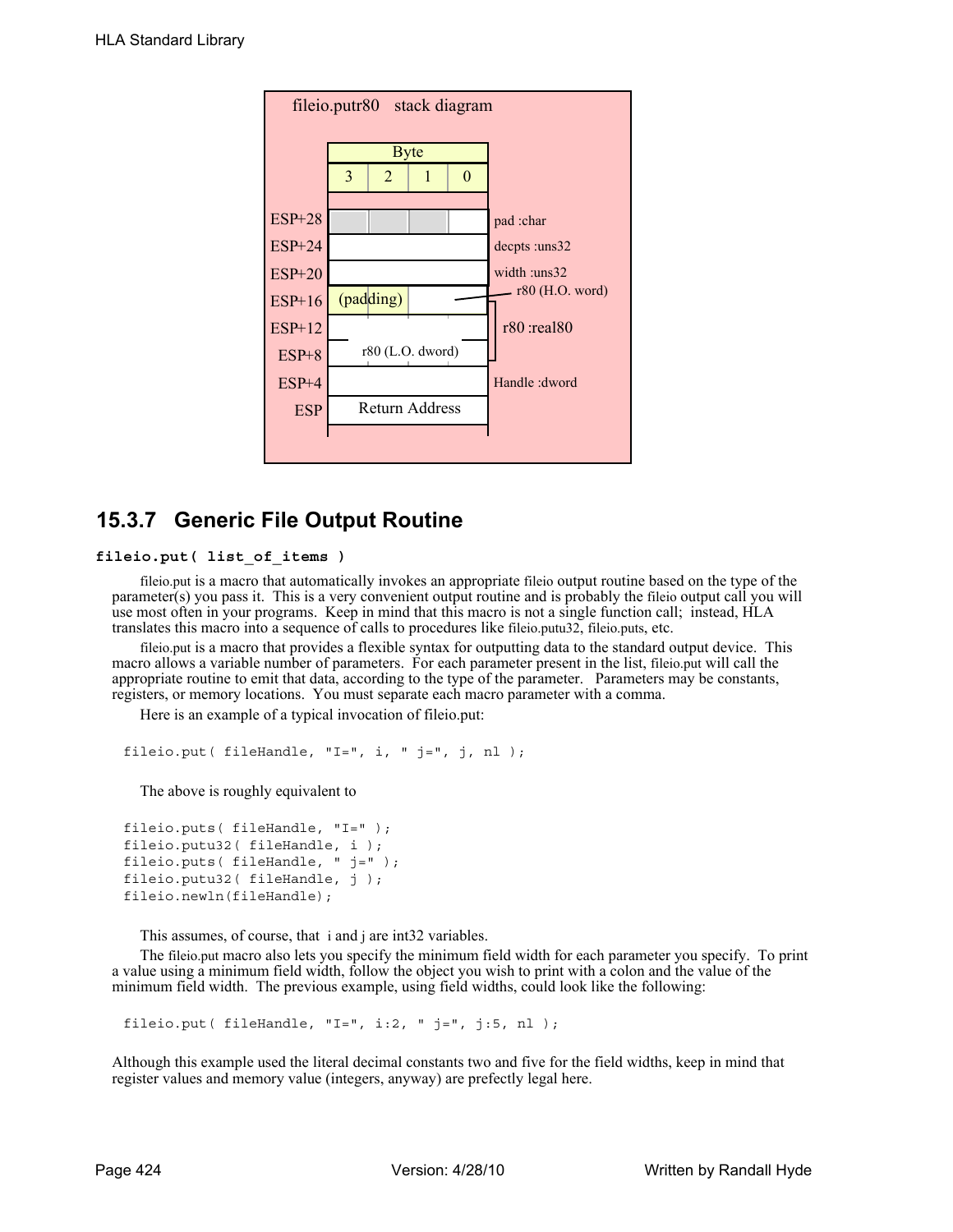For floating point numbers you wish to display in decimal form, you can specify both the minimum field width and the number of digits to print to the right of the decimal point by using the following syntax:

fileio.put( fileHandle, "Real value is ", f:10:3, nl );

The fileio.put macro can handle all the basic primitive types, including boolean, unsigned (8, 16, 32, 64, 128), signed (8, 16, 32, 64, 128), character, character set, real (32, 64, 80), string, and hexadecimal (byte, word, dword, qword, lword).

If you specify a class variable (object) and that class defines a "toString" method, then fileio.put macro will call the associated toString method and output that string to the file. Note that the toString method must dynamically allocate storage for the string by calling stralloc. This is because fileio.put will call strfree on the string once it outputs the string.

There is a known "design flaw" in the fileio.put macro. You cannot use it to print HLA intermediate variables (i.e., non-local VAR objects). The problem is that HLA's syntax for non-local accesses takes the form "reg32:varname" and fileio.put cannot determine if you want to print reg32 using varname print positions versus simply printing the non-local varname object. If you want to display non-local variables you must copy the nonlocal object into a register, a static variable, or a local variable prior to using fileio.put to print it. Of course, there is no problem using the other fileio.put*XXXX* functions to display non-local VAR objects, so you can use those as well.

## **15.4 File Input Routines**

The HLA Standard Library provides a complementary set of file input routines. These routines behave in a fashion quite similar to the stdin.*XXXX* routines. See those routines for a additional examples of these procedures.

## **15.4.1 General File Input Routines**

```
 fileio.read( Handle:dword; var buffer:byte; count:uns32 )
```
This routine reads a sequence of count bytes from the specified file, storing the bytes into memory at the address specified by buffer.

HLA high-level calling sequence examples:

```
fileio.read( fileHandle, buffer, count );
fileio.read( fileHandle, [eax], 1024 );
```

```
HLA low-level calling sequence examples:
```
// If buffer is a static variable:

```
push( fileHandle );
pushd( &buffer );
push( count );
call fileio.read;
// If buffer is not static, 32-bit register available:
push( fileHandle );
lea( eax, buffer );
push( eax );
push( count );
call fileio.read;
// If buffer is not static, no register available:
push( fileHandle );
sub(4, esp);
```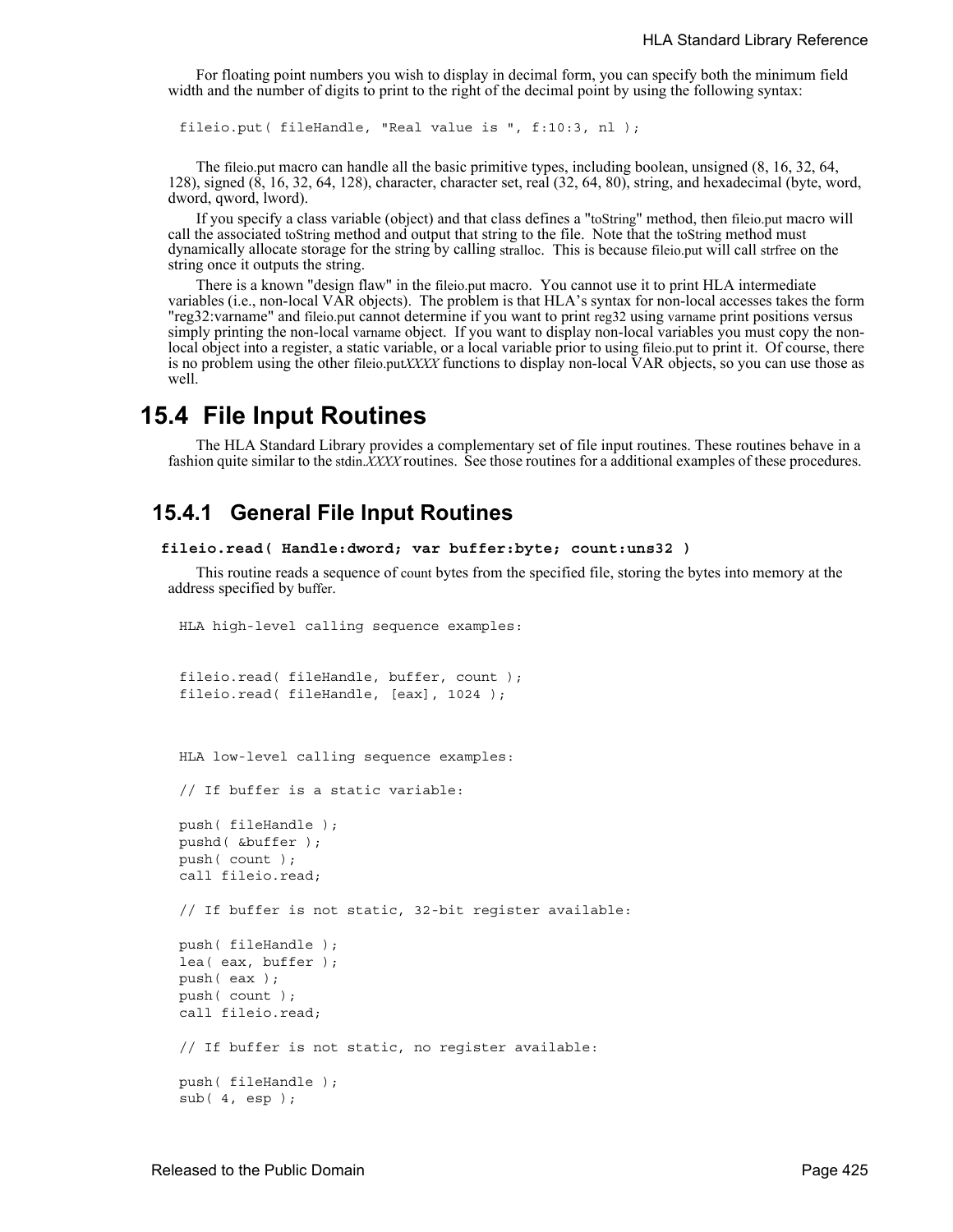### HLA Standard Library

```
push( eax );
lea( eax, buffer );
mov( eax, [esp+4] );
pop( eax );
push( count );
call fileio.read;
```

| fileio.read stack diagram |   |                |                       |                   |                      |  |  |
|---------------------------|---|----------------|-----------------------|-------------------|----------------------|--|--|
|                           |   |                |                       |                   |                      |  |  |
|                           |   |                | <b>Byte</b>           |                   |                      |  |  |
|                           | 3 | $\overline{2}$ |                       | $\mathbf{\Omega}$ |                      |  |  |
| $ESP+12$                  |   |                |                       |                   | count $\text{uns}32$ |  |  |
| $ESP+8$                   |   |                |                       | buffer ptr        |                      |  |  |
| $ESP+4$                   |   |                |                       |                   | Handle dword         |  |  |
| <b>ESP</b>                |   |                | <b>Return Address</b> |                   |                      |  |  |
|                           |   |                |                       |                   |                      |  |  |
|                           |   |                |                       |                   |                      |  |  |

## **fileio.readLn( Handle:dword );**

This function reads, and discards, all characters in the file up to the next newline sequence (or end of file).

```
HLA high-level calling sequence examples:
```

```
fileio.readLn( fileHandle );
```

```
HLA low-level calling sequence examples:
```
push( fileHandle ); call fileio.readLn;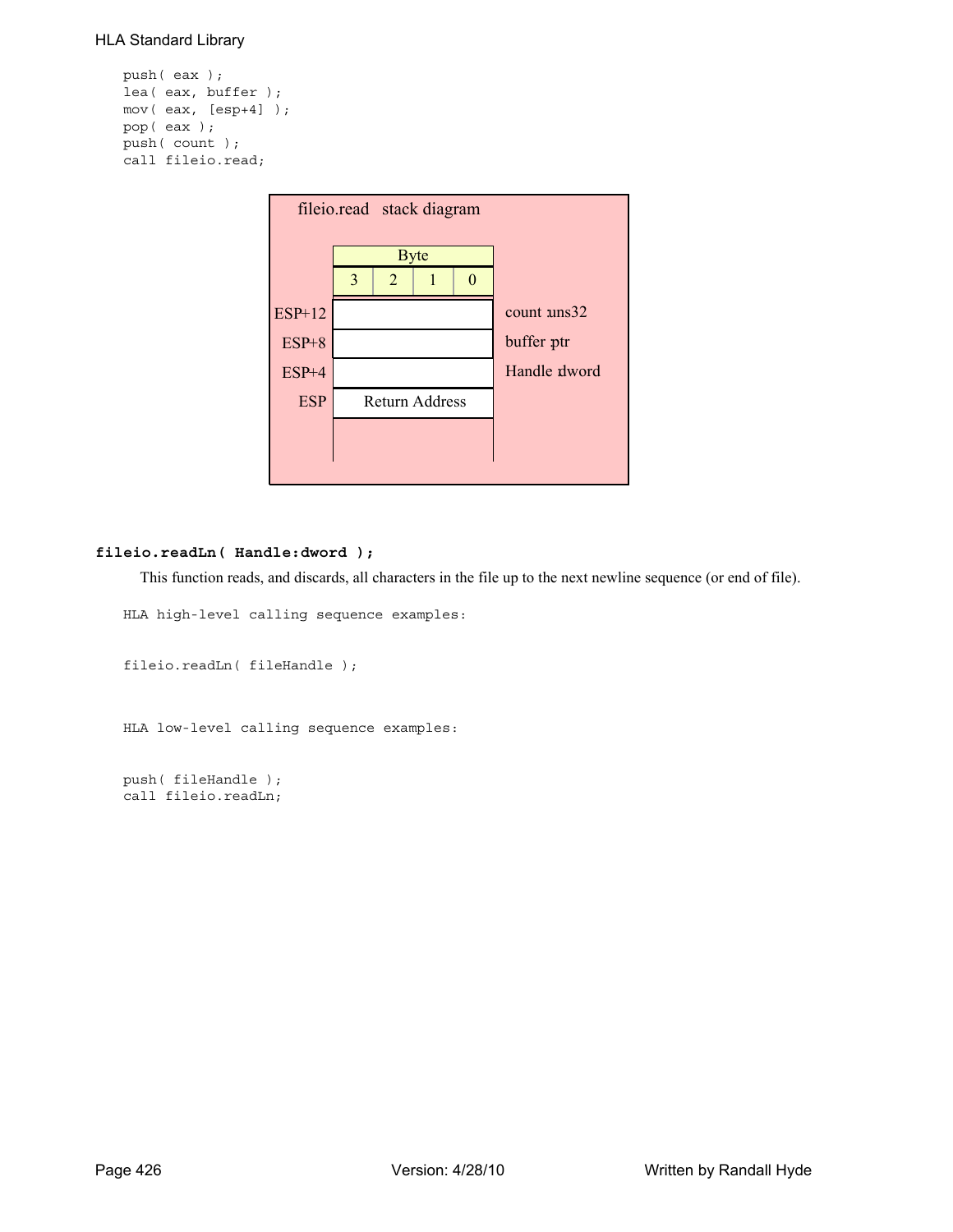

```
fileio.eoln( Handle:dword ); @returns( "al" );
```
This function returns true (1) in EAX if the file is at the end of a line (note that the "returns" value is "al" even though this function returns its result in all of EAX). This function eats the newline sequence from the input.

```
HLA high-level calling sequence examples:
```

```
fileio.eoln( fileHandle );
mov( al, eolnVar );
```
HLA low-level calling sequence examples:

```
push( fileHandle );
call fileio.eoln;
mov( al, eolnVar );
```

| fileio.eoln stack diagram |                       |             |  |   |              |  |  |
|---------------------------|-----------------------|-------------|--|---|--------------|--|--|
|                           |                       | <b>Byte</b> |  |   |              |  |  |
|                           | 3                     | 2           |  | 0 |              |  |  |
|                           |                       |             |  |   |              |  |  |
|                           |                       |             |  |   |              |  |  |
| $ESP+4$                   |                       |             |  |   | Handle dword |  |  |
| <b>ESP</b>                | <b>Return Address</b> |             |  |   |              |  |  |
|                           |                       |             |  |   |              |  |  |
|                           |                       |             |  |   |              |  |  |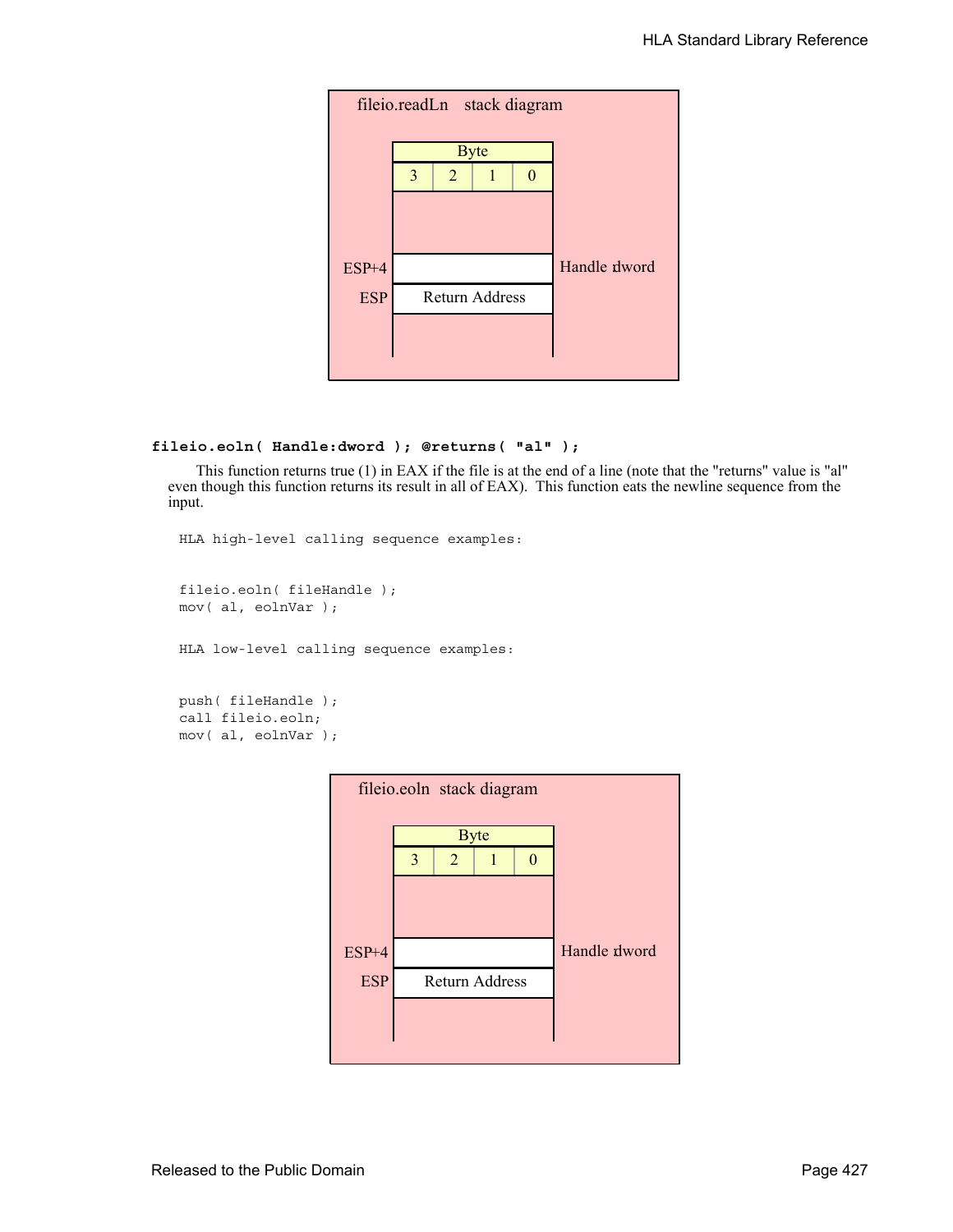## **15.4.2 Character and String Input Routines**

The following functions read character data from an input file specified by filevar. Note that HLA's fileio module does not provide the ability to read character set data directly from the user. However, you can always read a string and then convert that string to a character set using the appropriate function in the cset module.

#### **fileio.getc( Handle:dword ); @returns( "al" );**

This function reads a single character from the file and returns that chraacter in the AL register. This function assumes that the file you've opened is a text file. Note that fileio.getc does not return the end of line sequence as part of the input stream. Use the fileio.eoln function to determine when you've reached the end of a line of text. Because fileio.getc preprocesses the text file (removing end of line sequences) you should not use it to read binary data, use it only to read text files.



#### **fileio.gets( Handle:dword; s:string );**

This function reads a sequence of characters from the current file position through to the next end of line sequence and stores these characters (without the end of line sequence) into the string variable you pass as a parameter. Before calling this routine, you must allocate sufficient storage for the string. If fileio.gets attempts to read a larger string than the string's MaxStrLen value, fileio.gets raises a string overflow exception.

Note that this function does not store the end of line sequence into the string, though it does consume the end of line sequence. The next character a fileio function will read from the file will be the first character of the following line.

If the current file position is at the end of some line of text, then fileio.gets consumes the end of line and stores the empty string into the s parameter.

```
HLA high-level calling sequence examples:
fileio.gets( fileHandle, inputStr );
fileio.gets( fileHandle, eax ); // EAX contsins string value
HLA low-level calling sequence examples:
push( fileHandle );
push( inputStr );
call fileio.gets;
push( fileHandle );
```

```
push( eax );
call fileio.gets;
```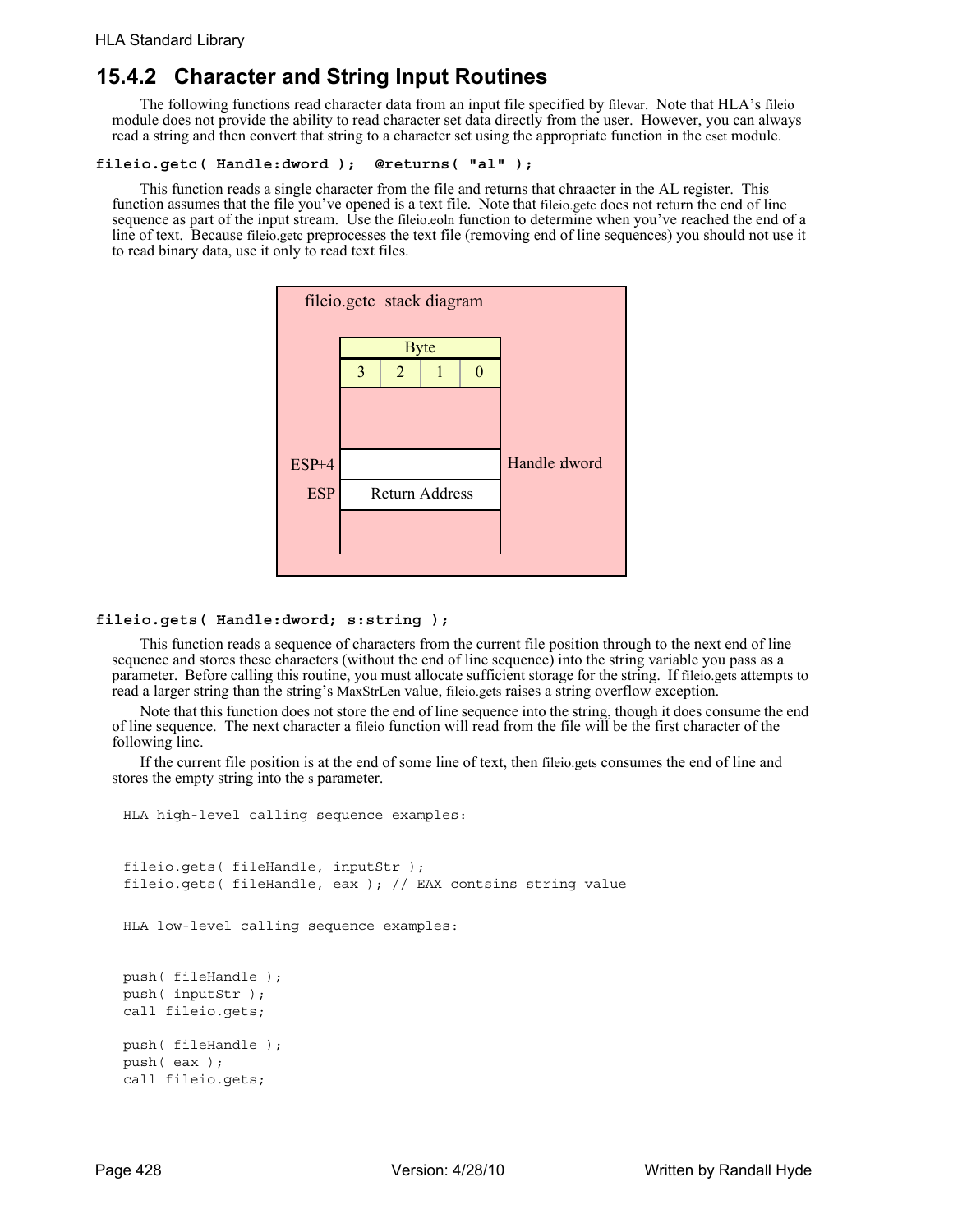

#### **fileio.a\_gets( Handle:dword ); @returns( "eax" );**

Like fileio.gets, this function also reads a string from the file. However, rather than storing the string data into a string you supply, this function allocates storage for the string on the heap and returns a pointer to this string in the EAX register. You code should call strfree to release this storage when you're done with the string data.

The fileio.a gets function imposes a line length limit of 1,024 characters. If this is a problem, you should modify the source code for this function to raise the limit. This functions raises an exception if you attempt to read a line longer than this internal limit.

```
HLA high-level calling sequence examples:
fileio.a_gets( fileHandle );
mov( eax, inputStr );
HLA low-level calling sequence examples:
push( fileHandle );
```
call fileio.a\_gets; mov( eax, inputStr );

| fileio.a gets stack diagram |   |                       |  |  |              |  |  |
|-----------------------------|---|-----------------------|--|--|--------------|--|--|
|                             |   | <b>Byte</b>           |  |  |              |  |  |
|                             | 3 | 2                     |  |  |              |  |  |
|                             |   |                       |  |  |              |  |  |
|                             |   |                       |  |  |              |  |  |
| $ESP+4$                     |   |                       |  |  | Handle dword |  |  |
| <b>ESP</b>                  |   | <b>Return Address</b> |  |  |              |  |  |
|                             |   |                       |  |  |              |  |  |
|                             |   |                       |  |  |              |  |  |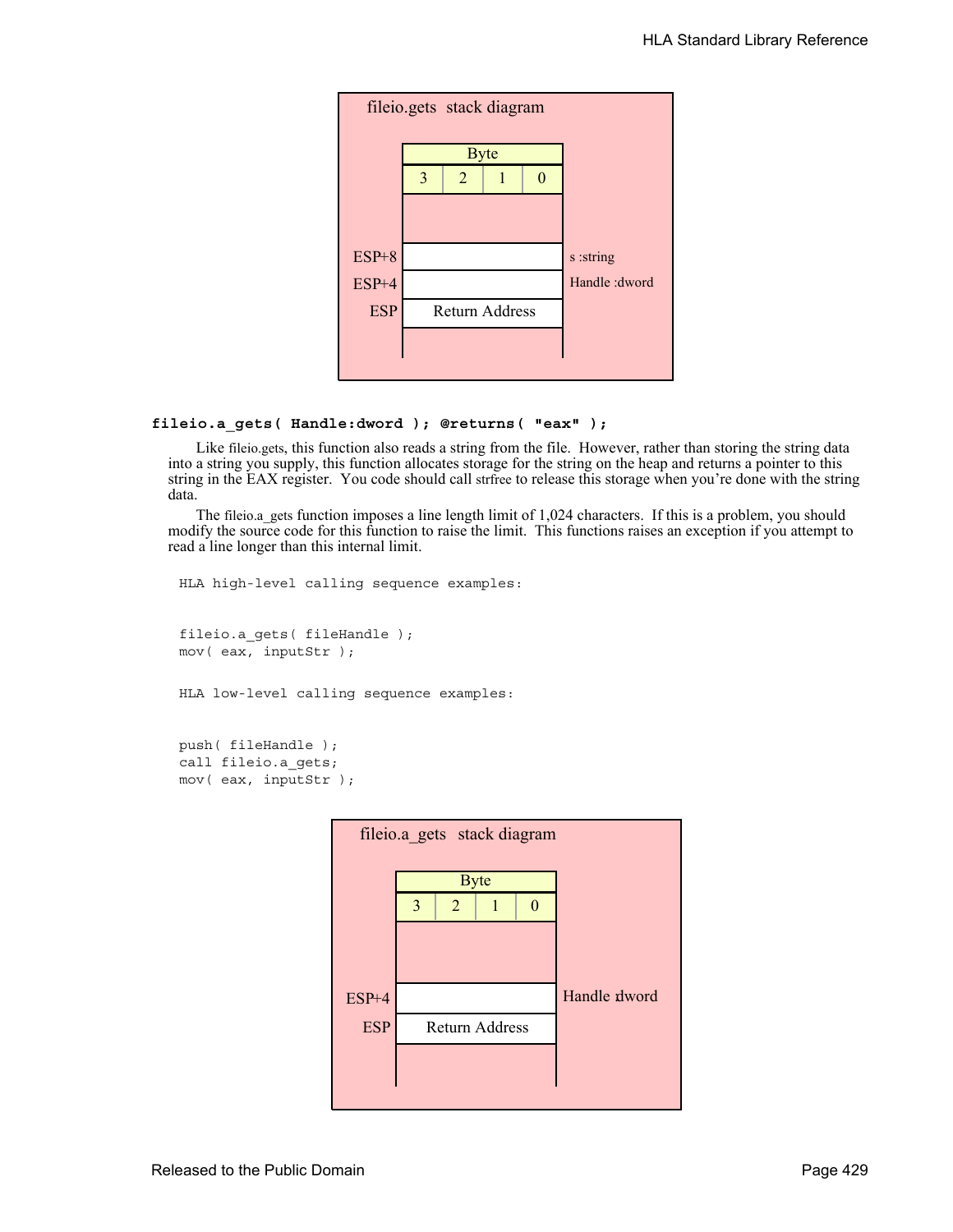# **15.4.3 Signed Integer Input Routines**

## **fileio.geti8( Handle:dword ); @returns( "al" );**

This function reads a signed eight-bit decimal integer in the range -128..+127 from the file. The number may begin with any number of delimiter characters (see the conv.setDelimiter and conv.getDelimiter functions for details on the delimiter characters) followed by an optional minus sign and a string of one or more decimal digits. The number must end with a valid delimiter character or the end of the file. This function allows underscores in the interior of the number. The fileio.geti8 function raises an appropriate exception if the input violates any of these rules or the value is outside the range -128..+127. This function returns the binary form of the integer in the AL register.

```
HLA high-level calling sequence examples:
```

```
fileio.geti8( fileHandle );
mov( al, i8Var );
```

```
HLA low-level calling sequence examples:
```

```
push( fileHandle );
call fileio.geti8;
mov( al, i8Var );
```


## **fileio.geti16( Handle:dword ); @returns( "ax" );**

This function reads a signed 16-bit decimal integer in the range -32768..+32767 from the file. The number may begin with any number of delimiter characters (see the conv.setDelimiter and conv.getDelimiter functions for details on the delimiter characters) followed by an optional minus sign and a string of one or more decimal digits. The number must end with a valid delimiter character or the end of the file. This function allows underscores in the interior of the number. The fileio.geti16 function raises an appropriate exception if the input violates any of these rules or the value is outside the range -32768..+32767. This function returns the binary form of the integer in the AX register.

```
HLA high-level calling sequence examples:
fileio.geti16( fileHandle );
mov( ax, i16Var );
HLA low-level calling sequence examples:
push( fileHandle );
call fileio.geti16;
```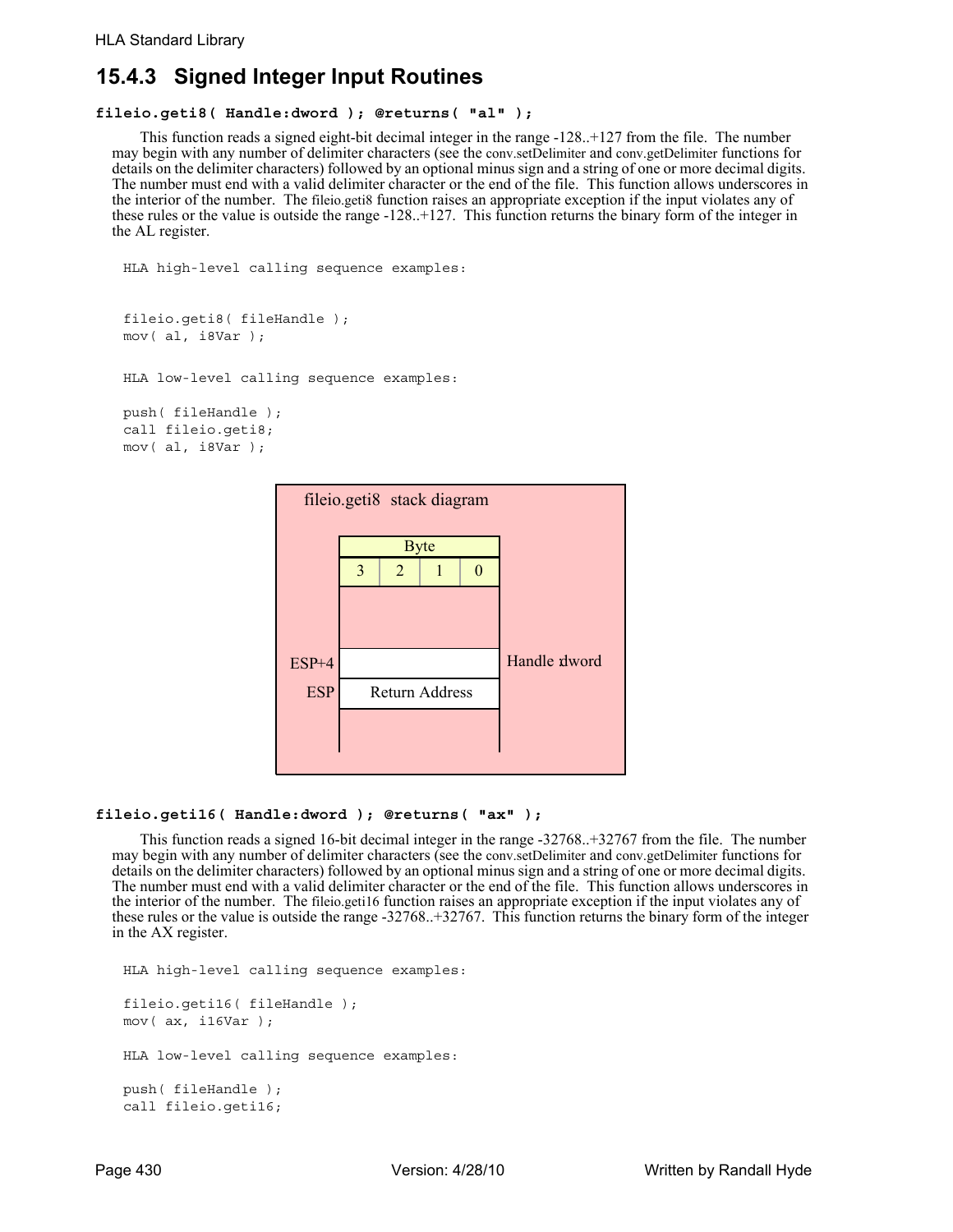mov( ax, i16Var );



#### **fileio.geti32( Handle:dword ); @returns( "eax" );**

This function reads a signed 32-bit decimal integer in the (approximate) range  $\pm 2$  Billion from the file. The number may begin with any number of delimiter characters (see the conv.setDelimiter and conv.getDelimiter functions for details on the delimiter characters) followed by an optional minus sign and a string of one or more decimal digits. The number must end with a valid delimiter character or the end of the file. This function allows underscores in the interior of the number. The fileio.geti32 function raises an appropriate exception if the input violates any of these rules or the value is outside the range plus or minus two billion. This function returns the binary form of the integer in the EAX register.

HLA high-level calling sequence examples:

fileio.geti32( fileHandle ); mov( eax, i32Var );

HLA low-level calling sequence examples:

push( fileHandle ); call fileio.geti32; mov( eax, i32Var );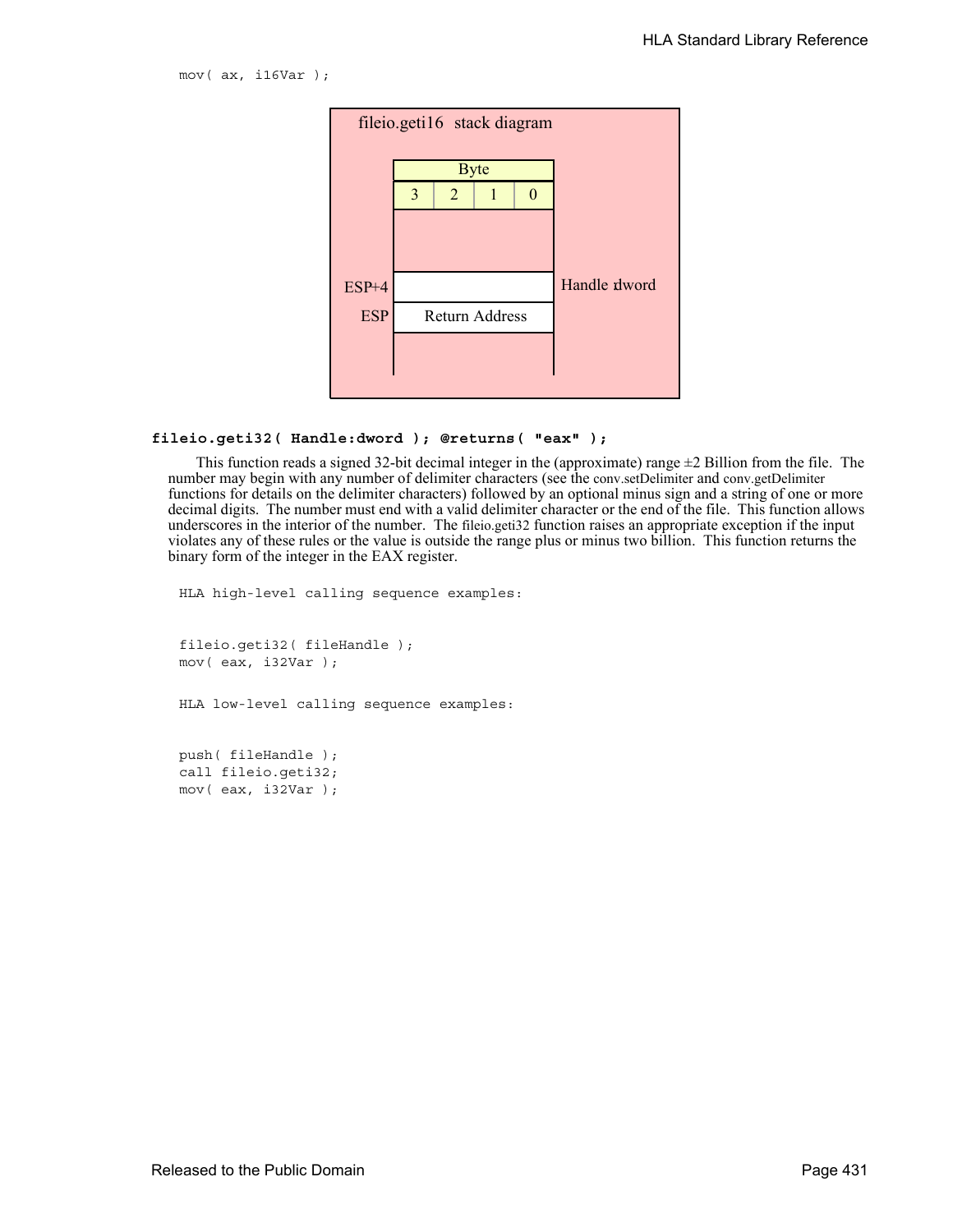

## **fileio.geti64( Handle:dword );**

This function reads a signed 64-bit decimal integer from the file. The number may begin with any number of delimiter characters (see the conv.setDelimiter and conv.getDelimiter functions for details on the delimiter characters) followed by an optional minus sign and a string of one or more decimal digits. The number must end with a valid delimiter character or the end of the file. This function allows underscores in the interior of the number. The fileio.geti64 function raises an appropriate exception if the input violates any of these rules or the value is outside the range of a 64-bit signed integer. This function returns the 64-bit result in EDX:EAX.

```
HLA high-level calling sequence examples:
fileio.geti64( fileHandle );
mov( edx, (type dword i64Var[4]) );
mov( eax, (type dword i64Var[0]) );
HLA low-level calling sequence examples:
push( fileHandle );
call fileio.geti64;
mov( edx, (type dword i64Var[4]) );
mov( eax, (type dword i64Var[0]) );
```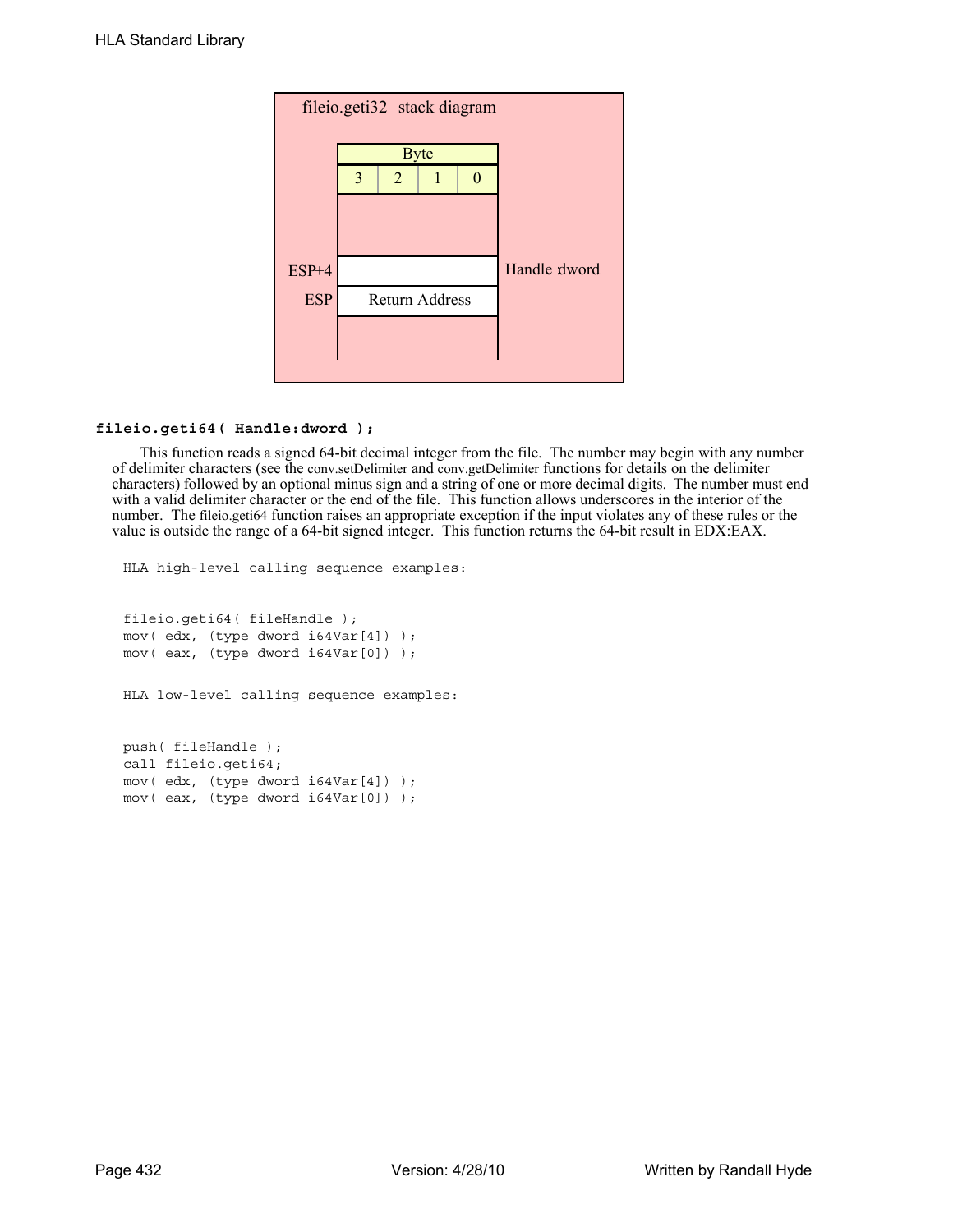

#### **fileio.geti128( Handle:dword; var dest:lword );**

This function reads a signed 128-bit decimal integer from the file. The number may begin with any number of delimiter characters (see the conv.setDelimiter and conv.getDelimiter functions for details on the delimiter characters) followed by an optional minus sign and a string of one or more decimal digits. The number must end with a valid delimiter character or the end of the file. This function allows underscores in the interior of the number. The fileio.geti128 function raises an appropriate exception if the input violates any of these rules or the value is outside the range of a 128-bit signed integer. This function stores the 128-bit result in the lword you pass as a reference parameter.

```
HLA high-level calling sequence examples:
fileio.geti128( fileHandle, lwordVar );
HLA low-level calling sequence examples:
// If lwordVar is a static variable:
push( fileHandle );
pushd( &lwordVar );
call fileio.geti128;
// If lwordVar is a not static variable
// and a 32-bit register is available:
push( fileHandle );
lea( eax, lwordVar ); // Assume EAX is available
push( eax);
call fileio.geti128;
```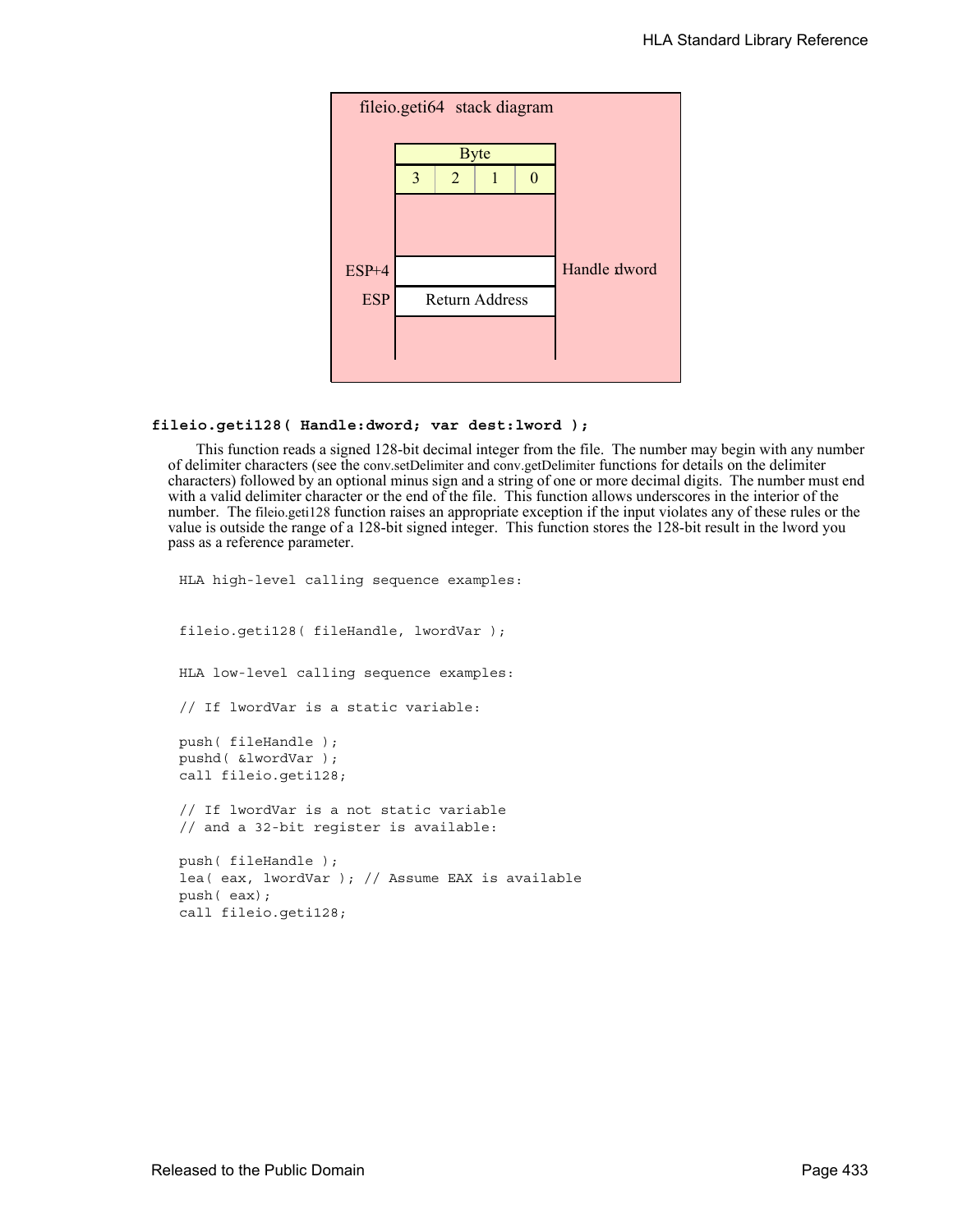| fileio.geti128 stack diagram |   |   |                       |                   |                |  |  |
|------------------------------|---|---|-----------------------|-------------------|----------------|--|--|
|                              |   |   | <b>Byte</b>           |                   |                |  |  |
|                              | 3 | 2 |                       | 0                 |                |  |  |
|                              |   |   |                       |                   |                |  |  |
|                              |   |   |                       |                   |                |  |  |
| $ESP+8$                      |   |   |                       | var 1:1word (ptr) |                |  |  |
| $ESP+4$                      |   |   |                       |                   | Handle : dword |  |  |
| <b>ESP</b>                   |   |   | <b>Return Address</b> |                   |                |  |  |
|                              |   |   |                       |                   |                |  |  |
|                              |   |   |                       |                   |                |  |  |

# **15.4.4 Unsigned Integer Input Routines**

```
fileio.getu8( Handle:dword ); @returns( "al" );
```
This function reads an unsigned eight-bit decimal integer in the range 0..+255 from the file. The number may begin with any number of delimiter characters (see the conv.setDelimiter and conv.getDelimiter functions for details on the delimiter characters) followed by a string of one or more decimal digits. The number must end with a valid delimiter character or the end of the file. This function allows underscores in the interior of the number. The fileio.getu8 function raises an appropriate exception if the input violates any of these rules or the value is outside the range 0..255. This function returns the binary form of the integer in the AL register.

```
HLA high-level calling sequence examples:
fileio.getu8( fileHandle );
mov( al, u8Var );
HLA low-level calling sequence examples:
push( fileHandle );
call fileio.getu8;
mov( al, u8Var );
```
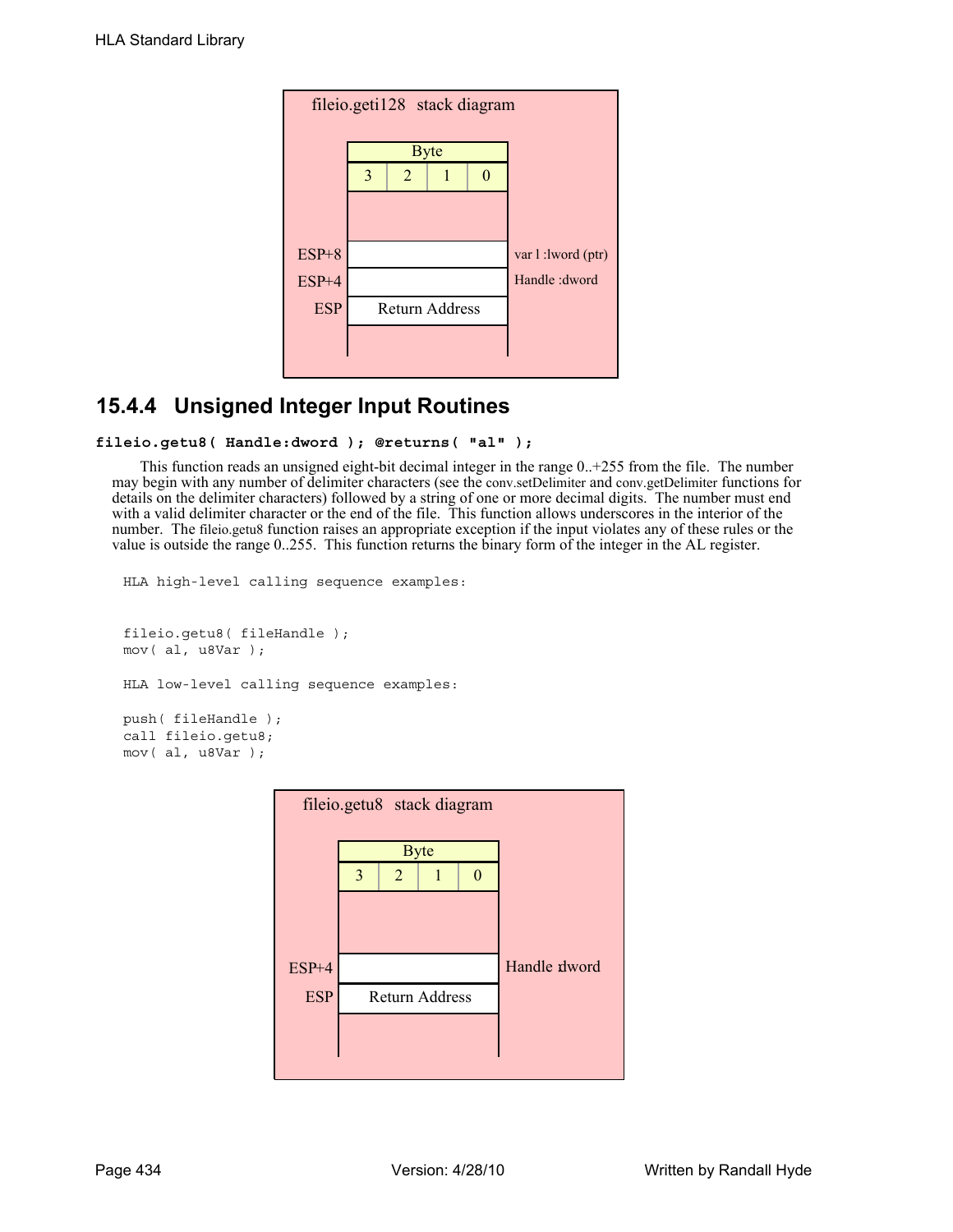```
fileio.getu16( Handle:dword ); @returns( "ax" );
```
This function reads an unsigned 16-bit decimal integer in the range 0..+65535 from the file. The number may begin with any number of delimiter characters (see the conv.setDelimiter and conv.getDelimiter functions for details on the delimiter characters) followed by a string of one or more decimal digits. The number must end with a valid delimiter character or the end of the file. This function allows underscores in the interior of the number. The fileio.getu16 function raises an appropriate exception if the input violates any of these rules or the value is outside the range 0..65535. This function returns the binary form of the integer in the AX register.

```
HLA high-level calling sequence examples:
```

```
fileio.getu16( fileHandle );
mov( ax, u16Var );
```
HLA low-level calling sequence examples:

```
push( fileHandle );
call fileio.getu16;
mov( ax, u16Var );
```


### **fileio.getu32( Handle:dword ); @returns( "eax" );**

This function reads an unsigned 32-bit decimal integer in the range 0..+4,294,967,295 from the file. The number may begin with any number of delimiter characters (see the conv.setDelimiter and conv.getDelimiter functions for details on the delimiter characters) followed by a string of one or more decimal digits. The number must end with a valid delimiter character or the end of the file. This function allows underscores in the interior of the number. The fileio.getu32 function raises an appropriate exception if the input violates any of these rules or the value is outside the range 0..4,294,967,295. This function returns the binary form of the integer in the EAX register.

```
HLA high-level calling sequence examples:
fileio.getu32( fileHandle );
mov( eax, u32Var );
HLA low-level calling sequence examples:
push( fileHandle );
call fileio.getu32;
```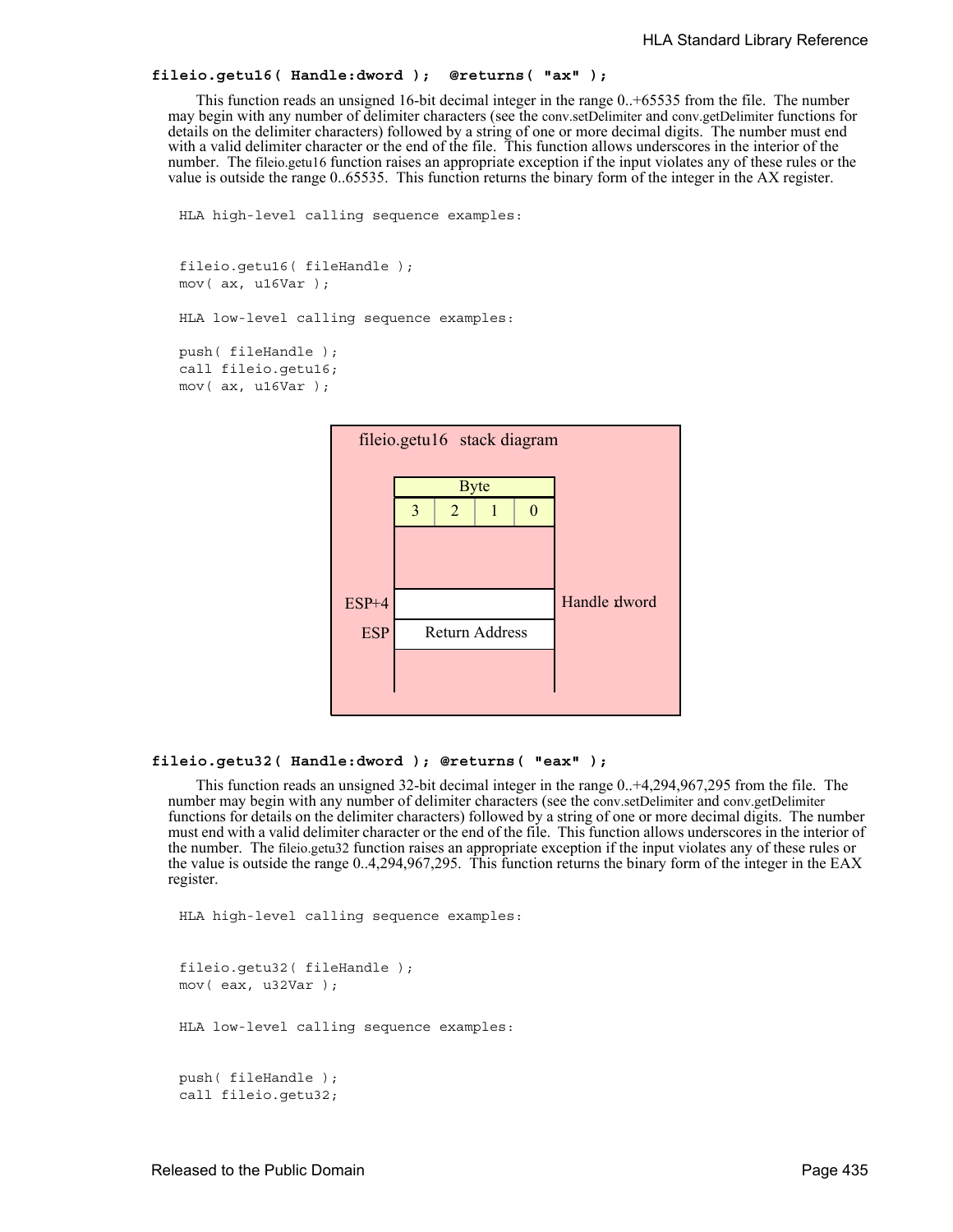mov( eax, u32Var );



## **fileio.getu64( Handle:dword );**

This function reads an unsigned 64-bit decimal integer from the file. The number may begin with any number of delimiter characters (see the conv.setDelimiter and conv.getDelimiter functions for details on the delimiter characters) followed by a string of one or more decimal digits. The number must end with a valid delimiter character or the end of the file. This function allows underscores in the interior of the number. The fileio.getu64 function raises an appropriate exception if the input violates any of these rules or the value is outside the range  $0.2^{64}$ -1. This function returns the binary form of the integer in the the EDX:EAX registers.



#### **fileio.getu128( Handle:dword; var dest:lword );**

This function reads an unsigned 128-bit decimal integer from the file. The number may begin with any number of delimiter characters (see the conv.setDelimiter and conv.getDelimiter functions for details on the delimiter characters) followed by a string of one or more decimal digits. The number must end with a valid delimiter character or the end of the file. This function allows underscores in the interior of the number. The fileio.getu128 function raises an appropriate exception if the input violates any of these rules or the value is outside the range  $0.2^{128}$ -1. This function returns the binary form of the integer in the lword parameter you pass by reference.

```
HLA high-level calling sequence examples:
```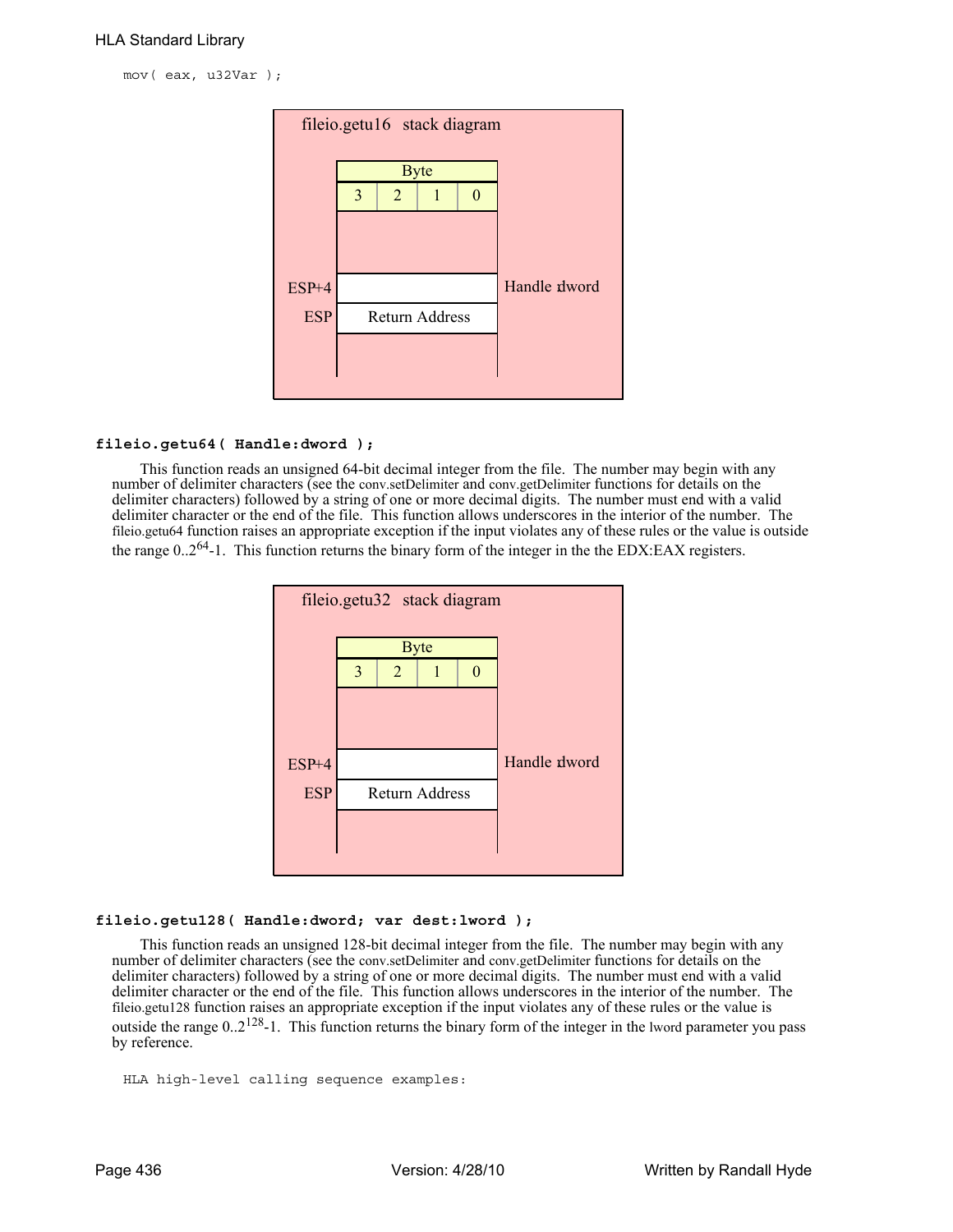```
fileio.getu64( fileHandle );
mov( edx, (type dword u64Var[4]) );
mov( eax, (type dword u64Var[0]) );
HLA low-level calling sequence examples:
push( fileHandle );
call fileio.getu64;
mov( edx, (type dword u64Var[4]) );
mov( eax, (type dword u64Var[0]) );
```


## **15.4.5 Hexadecimal Input Routines**

```
fileio.geth8( Handle:dword ); @returns( "al" );
```
This function reads an eight-bit hexadecimal integer in the range 0..\$FF from the file. The number may begin with any number of delimiter characters (see the conv.setDelimiter and conv.getDelimiter functions for details on the delimiter characters) followed by a string of one or more hexadecimal digits. Note that the value may not have a leading "\$" unless you add this character to the delimiter character set. The number must end with a valid delimiter character or the end of the file. This function allows underscores in the interior of the number. The fileio.geth function raises an appropriate exception if the input violates any of these rules or the value is outside the range 0..\$FF. This function returns the binary form of the value in the AL register.

```
HLA high-level calling sequence examples:
fileio.geth8( fileHandle );
mov( al, h8Var );
HLA low-level calling sequence examples:
push( fileHandle );
call fileio.geth8;
mov( al, h8Var );
```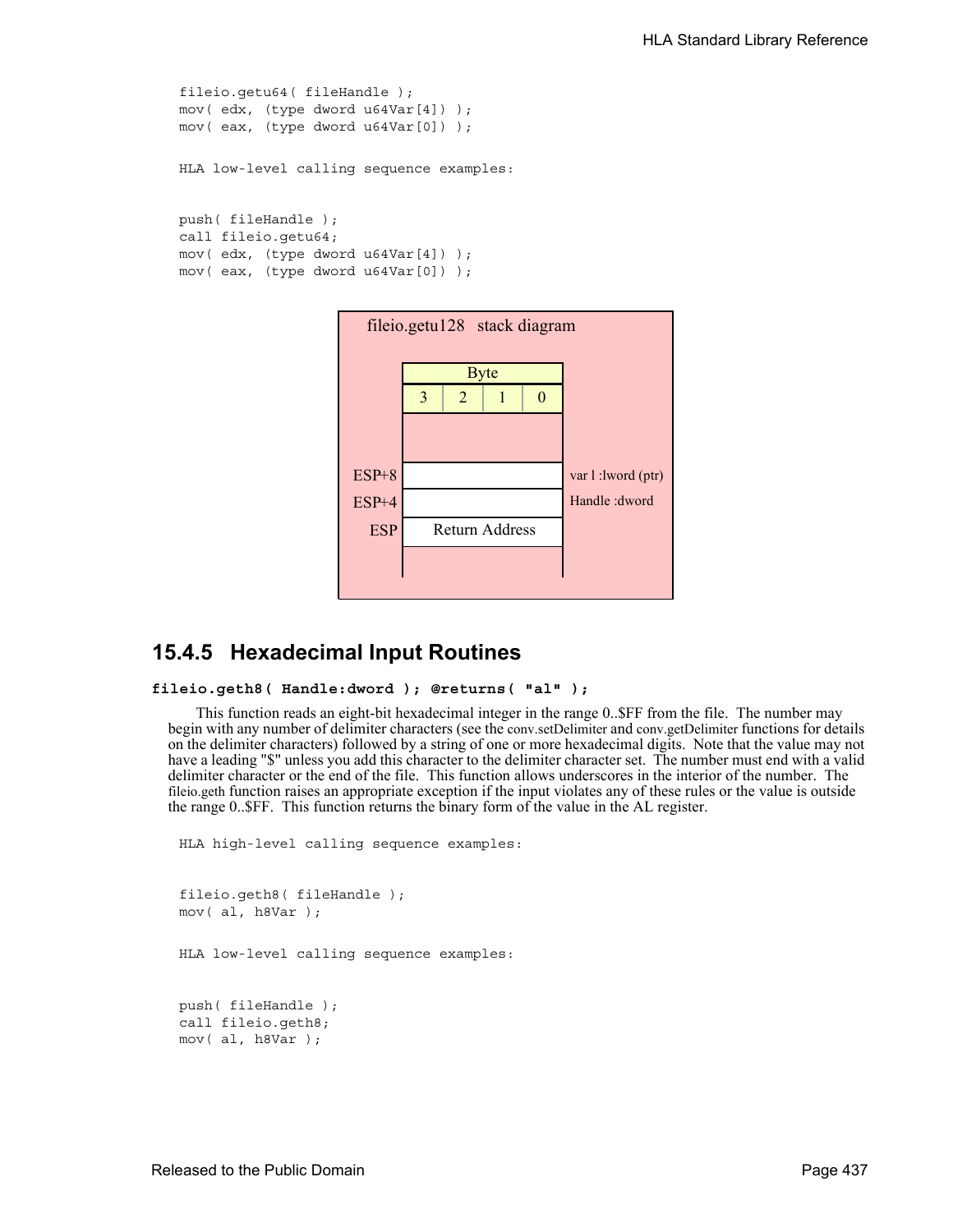

## **fileio.geth16( Handle:dword ); @returns( "ax" );**

This function reads a 16-bit hexadecimal integer in the range 0..\$FFFF from the file. The number may begin with any number of delimiter characters (see the conv.setDelimiter and conv.getDelimiter functions for details on the delimiter characters) followed by a string of one or more hexadecimal digits. Note that the value may not have a leading "\$" unless you add this character to the delimiter character set. The number must end with a valid delimiter character or the end of the file. This function allows underscores in the interior of the number. The fileio.geth16 function raises an appropriate exception if the input violates any of these rules or the value is outside the range 0..\$FFFF. This function returns the binary form of the value in the AX register (zero-extended into EAX).

```
HLA high-level calling sequence examples:
fileio.geth16( fileHandle );
mov( ax, h16Var );
HLA low-level calling sequence examples:
push( fileHandle );
call fileio.geth16;
```
mov( ax, h16Var );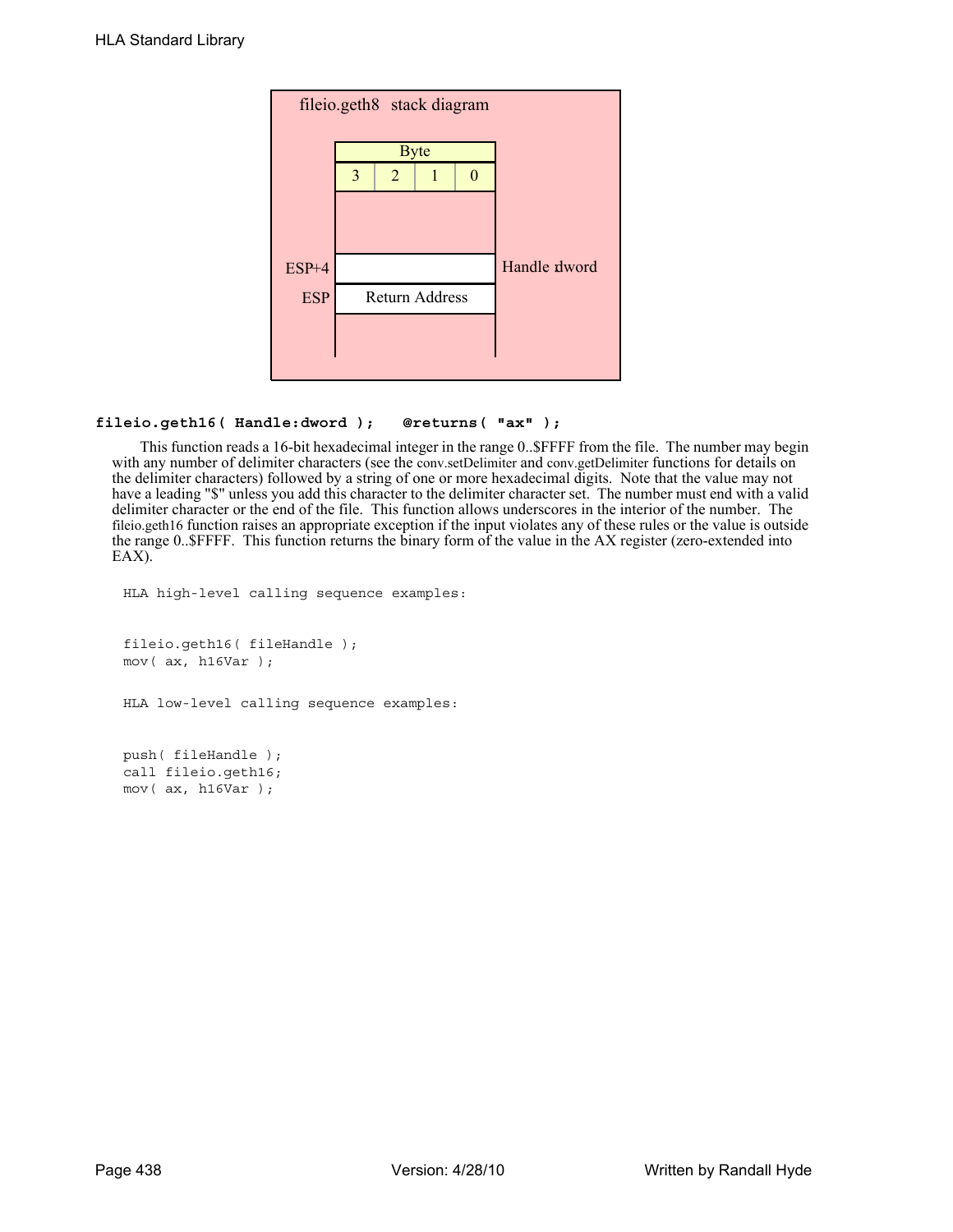

#### **fileio.geth32( Handle:dword ); @returns( "eax" );**

This function reads a 32-bit hexadecimal integer in the range 0..\$FFFF\_FFFF from the file. The number may begin with any number of delimiter characters (see the conv.setDelimiter and conv.getDelimiter functions for details on the delimiter characters) followed by a string of one or more hexadecimal digits. Note that the value may not have a leading "\$" unless you add this character to the delimiter character set. The number must end with a valid delimiter character or the end of the file. This function allows underscores in the interior of the number. The fileio.geth32 function raises an appropriate exception if the input violates any of these rules or the value is outside the range 0..\$FFFF\_FFFF. This function returns the binary form of the value in the EAX register.

HLA high-level calling sequence examples:

fileio.geth32( fileHandle ); mov( eax, h32Var );

HLA low-level calling sequence examples:

push( fileHandle ); call fileio.geth32; mov( eax, h32Var );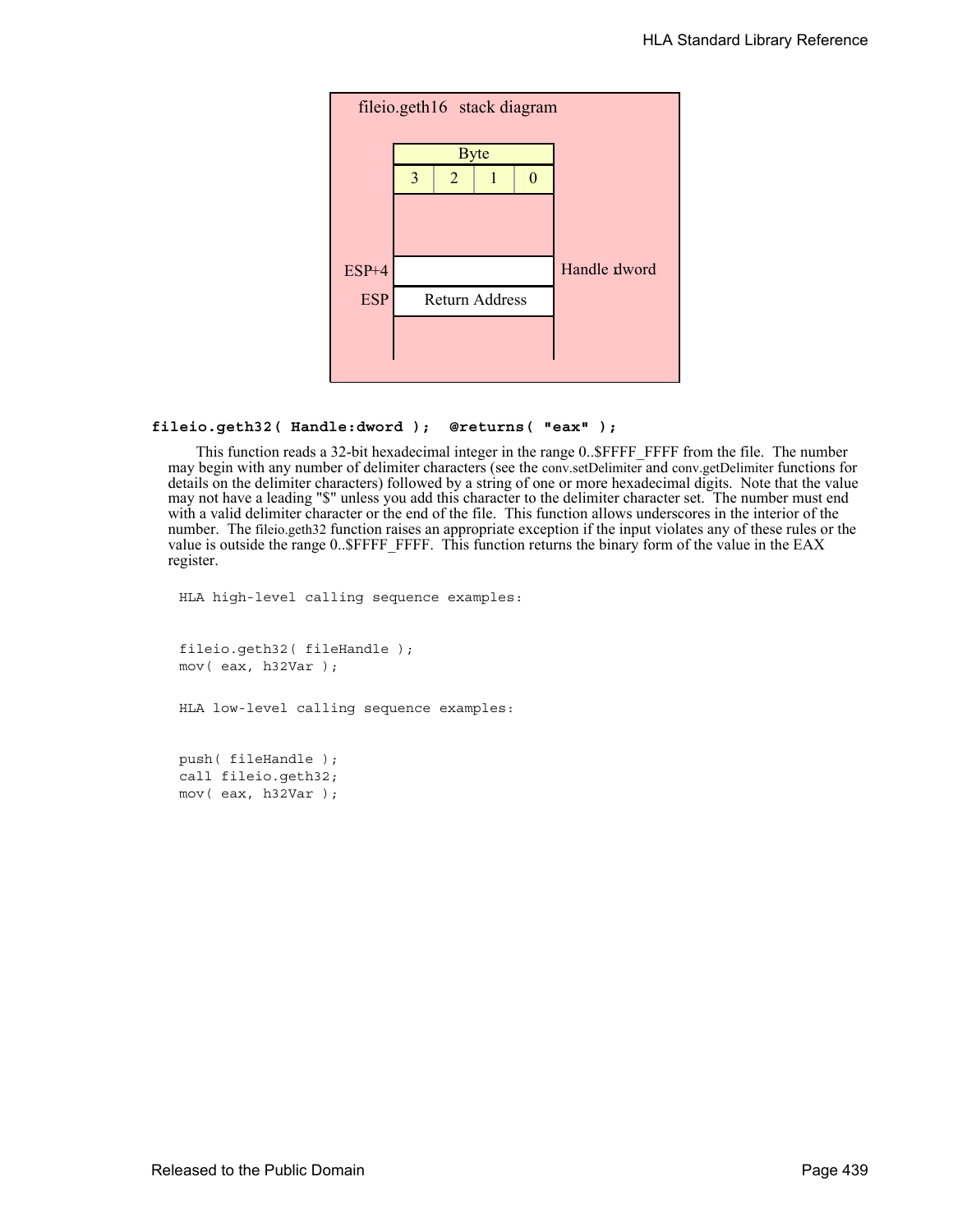

### **fileio.geth64( Handle:dword );**

This function reads a 64-bit hexadecimal integer in the range 0..\$FFFF\_FFFF\_FFFF\_FFFF from the file. The number may begin with any number of delimiter characters (see the conv.setDelimiter and conv.getDelimiter functions for details on the delimiter characters) followed by a string of one or more hexadecimal digits. Note that the value may not have a leading "\$" unless you add this character to the delimiter character set. The number must end with a valid delimiter character or the end of the file. This function allows underscores in the interior of the number. The fileio.geth64 function raises an appropriate exception if the input violates any of these rules or the value is outside the range 0..\$FFFF\_FFFF\_FFFF\_FFFF. This function returns the 64-bit result in the EDX:EAX register pair.

```
HLA high-level calling sequence examples:
fileio.geth64( fileHandle );
mov( edx, (type dword h64Var[4]) );
mov( eax, (type dword h64Var[0]) );
HLA low-level calling sequence examples:
push( fileHandle );
call fileio.geth64;
mov( edx, (type dword h64Var[4]) );
mov( eax, (type dword h64Var[0]) );
```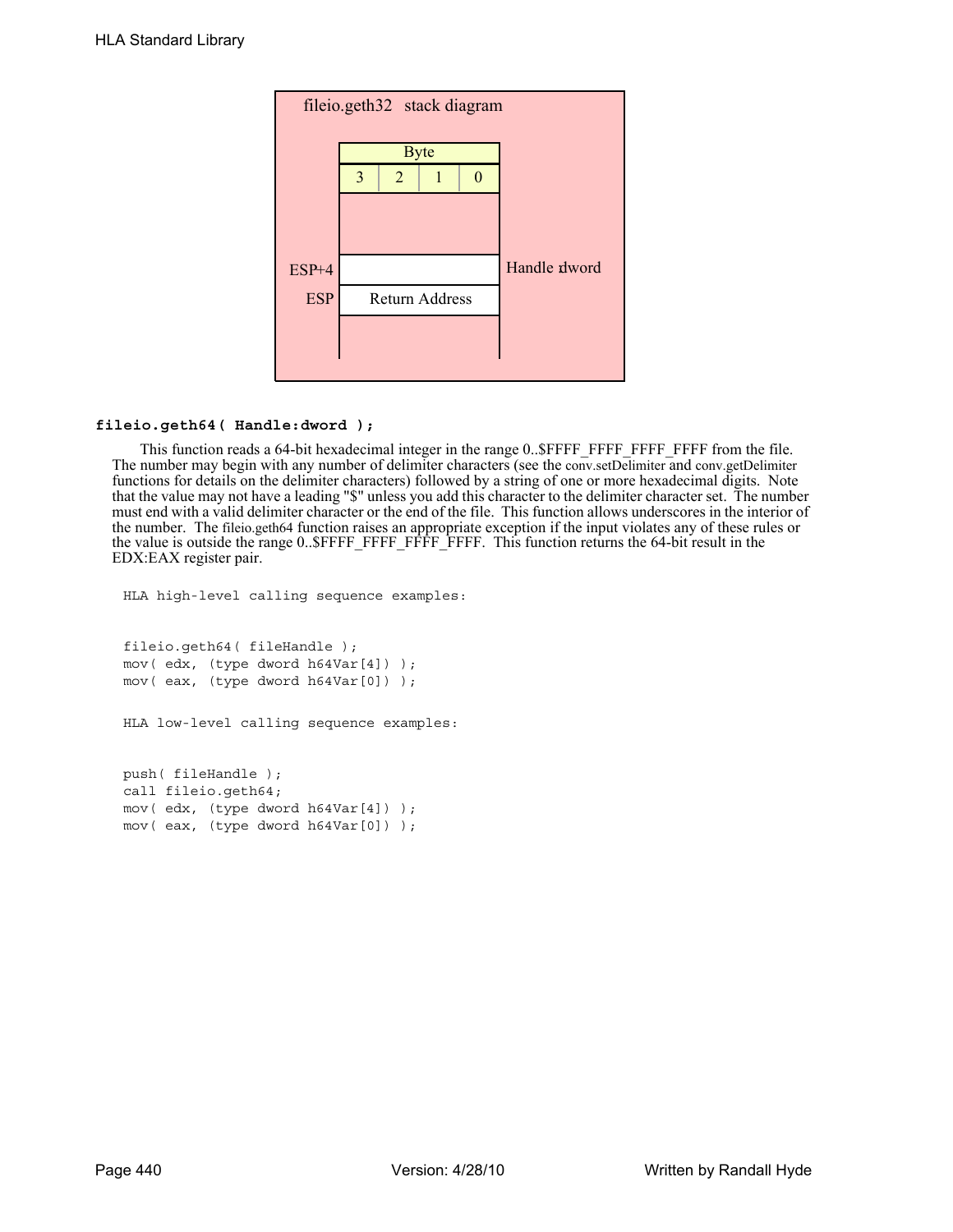

#### **fileio.geth128( Handle:dword; var dest:lword );**

This function reads a 128-bit hexadecimal integer in the range zero through \$FFFF\_FFFF\_FFFF\_FFFF\_FFFF\_FFFF\_FFFF\_FFFF from the file. The number may begin with any number of delimiter characters (see the conv.setDelimiter and conv.getDelimiter functions for details on the delimiter characters) followed by a string of one or more hexadecimal digits. Note that the value may not have a leading "\$" unless you add this character to the delimiter character set. The number must end with a valid delimiter character or the end of the file. This function allows underscores in the interior of the number. The fileio.geth128 function raises an appropriate exception if the input violates any of these rules or the value is outside the range 0..\$FFFF\_FFFF\_FFFF\_FFFF\_FFFF\_FFFF\_FFFF\_FFFF. This function stores the 128-bit result into the variable you pass as a reference parameter.

HLA high-level calling sequence examples: fileio.geth128( fileHandle, lwordVar ); HLA low-level calling sequence examples: // If lwordVar is a static variable: push( fileHandle ); pushd( &lwordVar ); call fileio.geth128; // If lwordVar is a not static variable // and a 32-bit register is available: push( fileHandle ); lea( eax, lwordVar ); // Assume EAX is available push( eax); call fileio.geth128;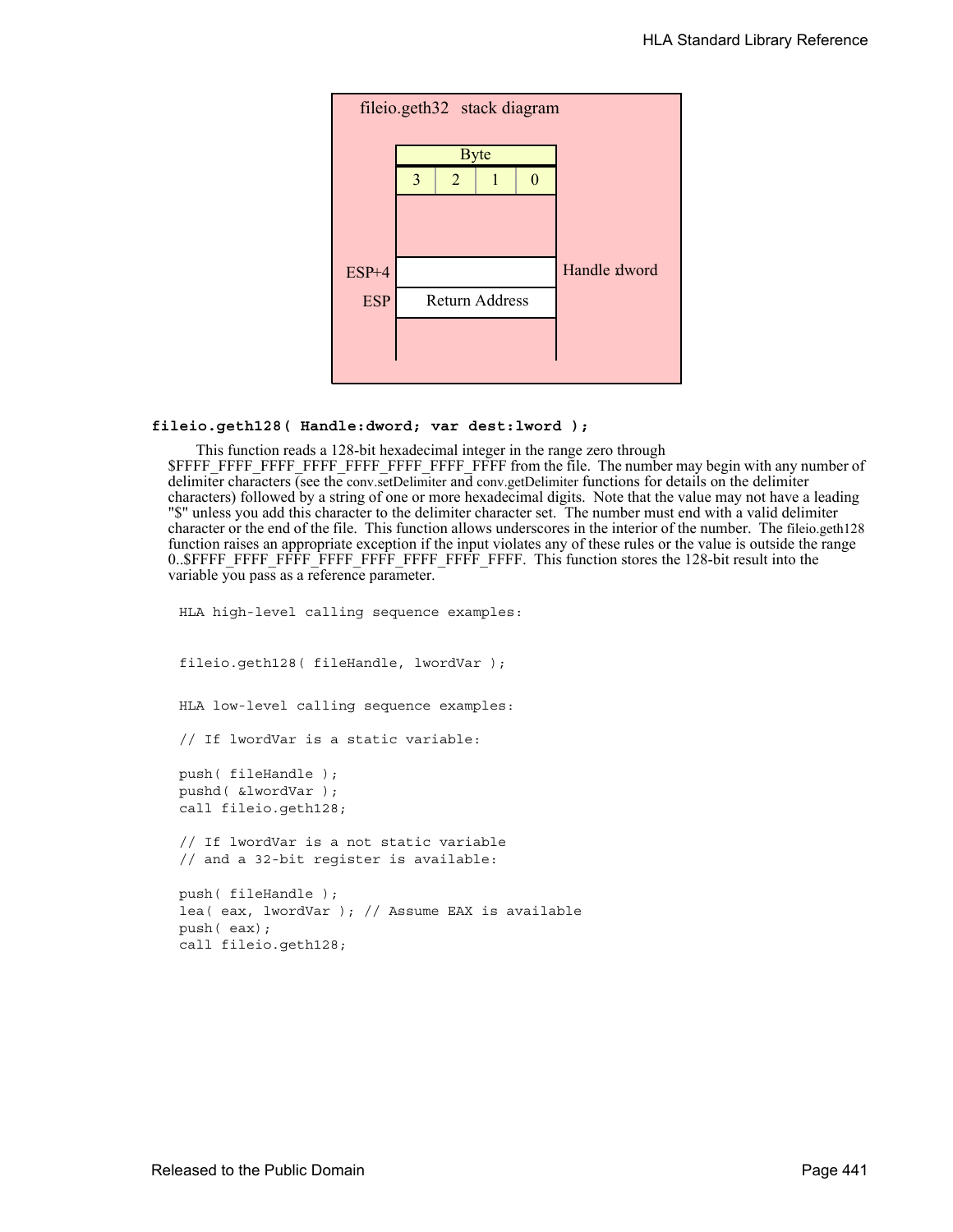

# **15.4.6 Floating Point Input**

### **fileio.getf( Handle:dword );**

This function reads an 80-bit floating point value in either decimal or scientific from from the file and leaves the result sitting on the FPU stack. The number may begin with any number of delimiter characters (see the conv.setDelimiter and conv.getDelimiter functions for details on the delimiter characters) followed by an optional minus sign and a sequence of characters that represent a floating point value. The number must end with a valid delimiter character or the end of the file. This function allows underscores in the interior of the number. This function raises an appropriate exception if an error occurs.

```
HLA high-level calling sequence examples:
fileio.getf( fileHandle );
fstp( fpVar );
HLA low-level calling sequence examples:
push( fileHandle );
call fileio.getf;
fstp( fpVar );
```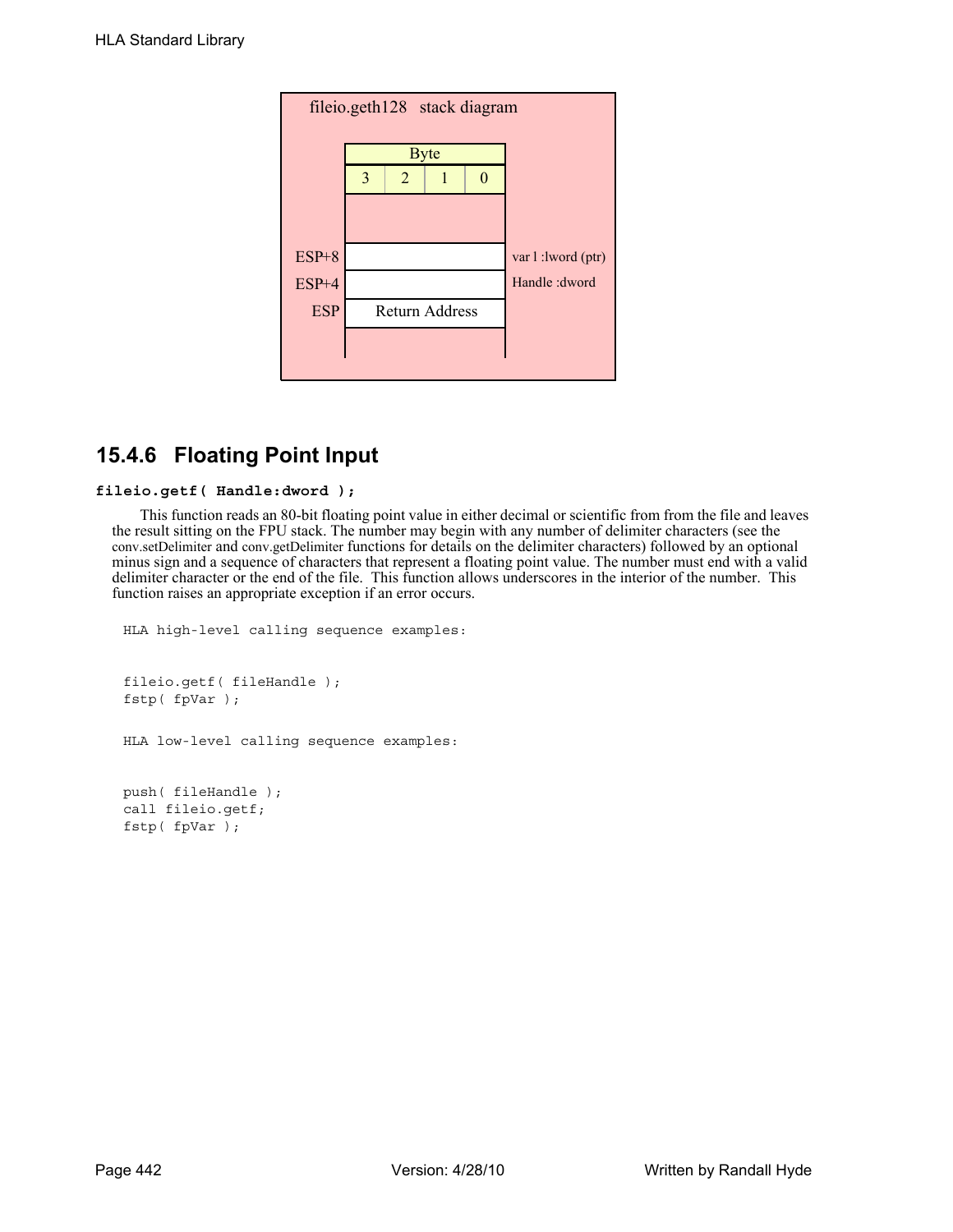

## **15.4.7 Generic File Input**

```
fileio.get( List_of_items_to_read );
```
This is a macro that allows you to specify a list of variable names as parameters. The fileio.get macro reads an input value for each item in the list and stores the resulting value in each corresponding variable. This macro determines the type of each variable that you pass it and emits a call to the appropriate fileio.get*xxx* function to read the actual value. As an example, consider the following call to filevar.get:

fileio.get( i32, charVar, u16, strVar );

The macro invocation above expands into the following:

```
push( eax );
fileio.geti32( i32 );
fileio.getc();
mov( al, charVar );
fileio.geti16();
mov( ax, u16 );
fileio.gets( strVar );
pop( eax );
```
Notice that fileio.get preserves the value in the EAX and EDX registers even though various fileio.get*xxx* functions use these registers. Note that fileio.get automatically handles the case where you specify EAX as an input variable and writes the value to [esp] so that in properly modifies EAX upon completion of the macro expansion.

Note that fileio.get supports eight-bit, 16-bit, 32-bit, 64-bit, and 128-bit input values. It automatically selects the approriate input routine based on the type of the variable you specify.